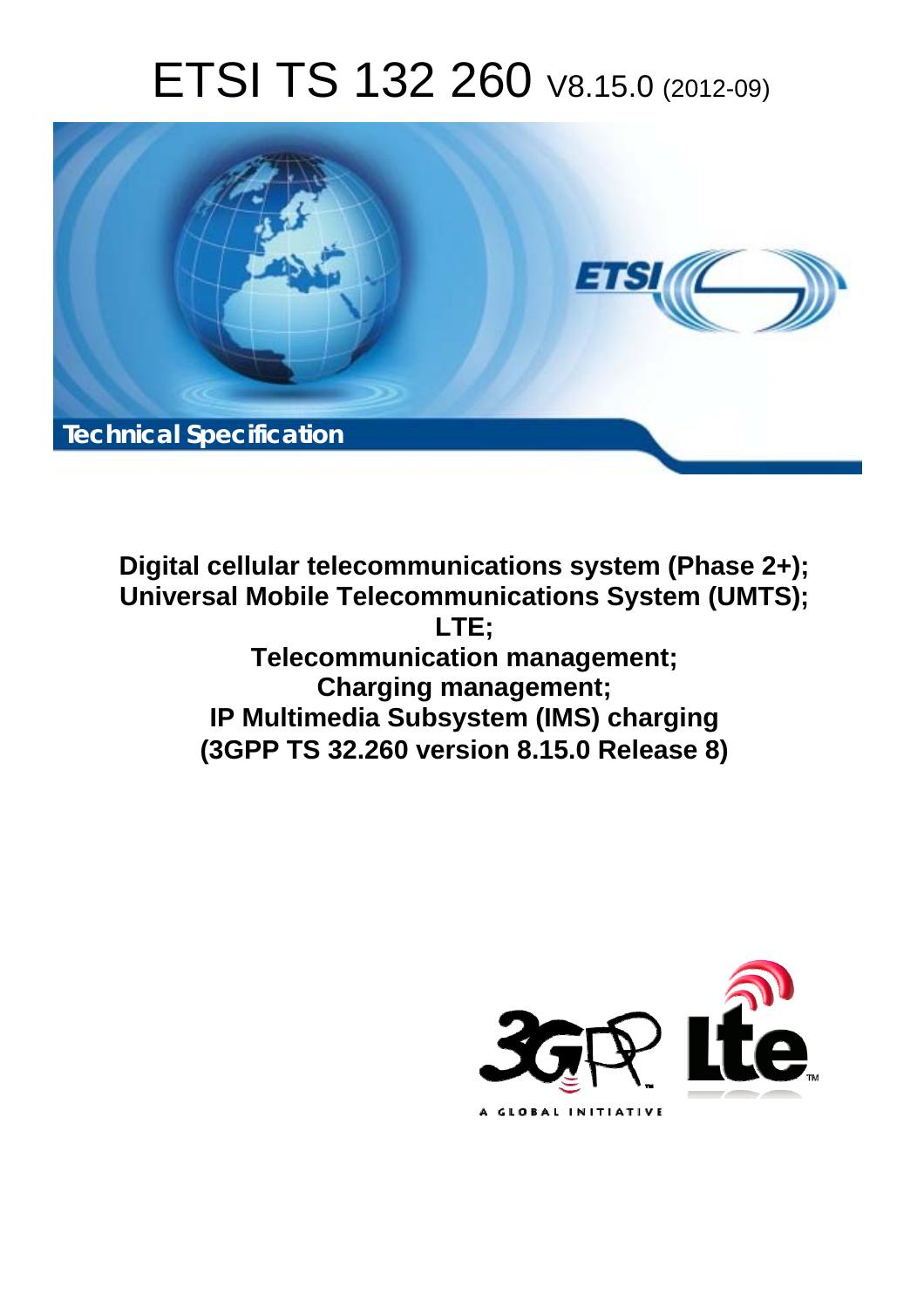Reference RTS/TSGS-0532260v8f0

> Keywords GSM,LTE,UMTS

#### *ETSI*

#### 650 Route des Lucioles F-06921 Sophia Antipolis Cedex - FRANCE

Tel.: +33 4 92 94 42 00 Fax: +33 4 93 65 47 16

Siret N° 348 623 562 00017 - NAF 742 C Association à but non lucratif enregistrée à la Sous-Préfecture de Grasse (06) N° 7803/88

#### *Important notice*

Individual copies of the present document can be downloaded from: [http://www.etsi.org](http://www.etsi.org/)

The present document may be made available in more than one electronic version or in print. In any case of existing or perceived difference in contents between such versions, the reference version is the Portable Document Format (PDF). In case of dispute, the reference shall be the printing on ETSI printers of the PDF version kept on a specific network drive within ETSI Secretariat.

Users of the present document should be aware that the document may be subject to revision or change of status. Information on the current status of this and other ETSI documents is available at <http://portal.etsi.org/tb/status/status.asp>

If you find errors in the present document, please send your comment to one of the following services: [http://portal.etsi.org/chaircor/ETSI\\_support.asp](http://portal.etsi.org/chaircor/ETSI_support.asp)

#### *Copyright Notification*

No part may be reproduced except as authorized by written permission. The copyright and the foregoing restriction extend to reproduction in all media.

> © European Telecommunications Standards Institute 2012. All rights reserved.

**DECT**TM, **PLUGTESTS**TM, **UMTS**TM and the ETSI logo are Trade Marks of ETSI registered for the benefit of its Members. **3GPP**TM and **LTE**™ are Trade Marks of ETSI registered for the benefit of its Members and of the 3GPP Organizational Partners.

**GSM**® and the GSM logo are Trade Marks registered and owned by the GSM Association.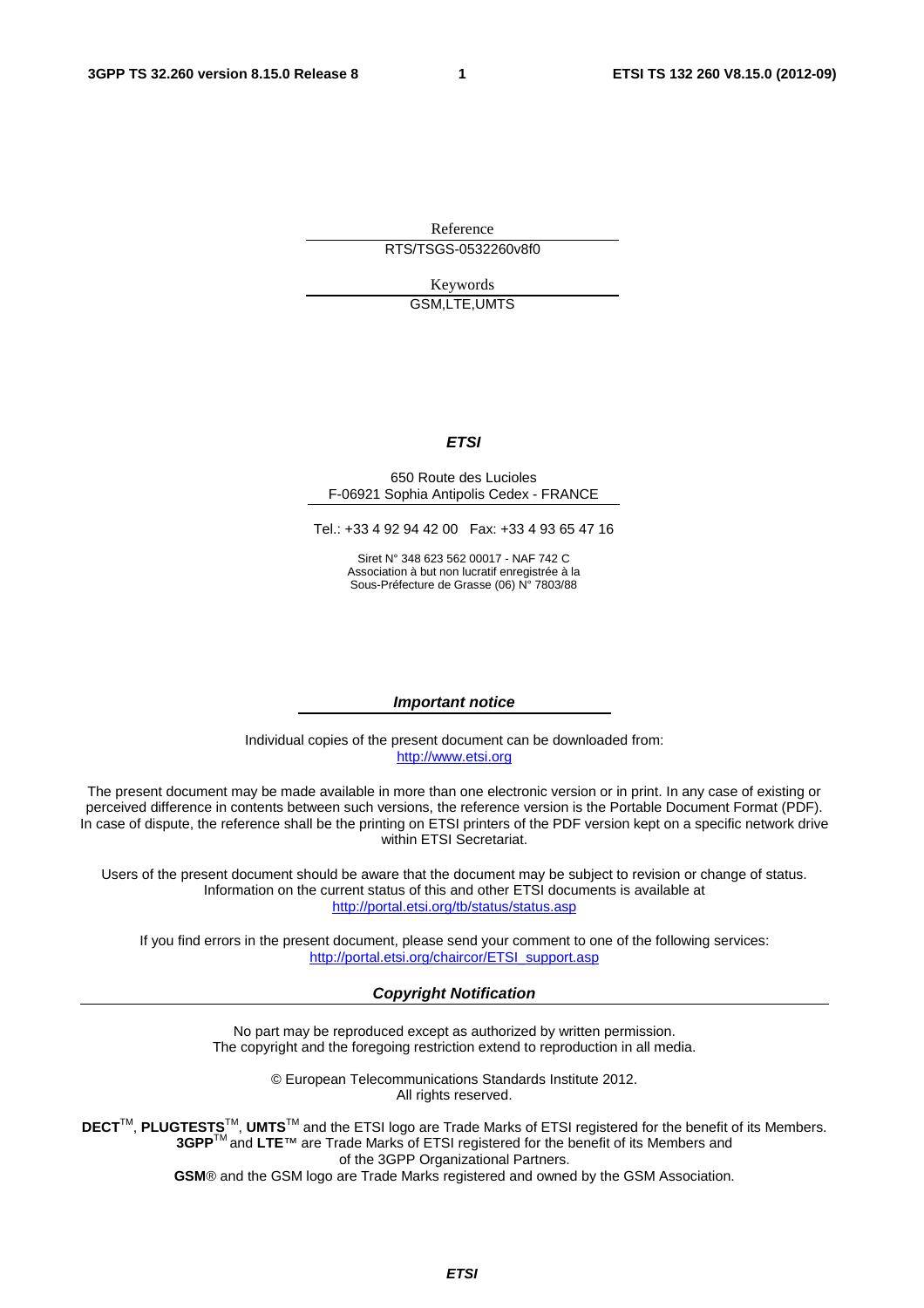# Intellectual Property Rights

IPRs essential or potentially essential to the present document may have been declared to ETSI. The information pertaining to these essential IPRs, if any, is publicly available for **ETSI members and non-members**, and can be found in ETSI SR 000 314: *"Intellectual Property Rights (IPRs); Essential, or potentially Essential, IPRs notified to ETSI in respect of ETSI standards"*, which is available from the ETSI Secretariat. Latest updates are available on the ETSI Web server [\(http://ipr.etsi.org](http://webapp.etsi.org/IPR/home.asp)).

Pursuant to the ETSI IPR Policy, no investigation, including IPR searches, has been carried out by ETSI. No guarantee can be given as to the existence of other IPRs not referenced in ETSI SR 000 314 (or the updates on the ETSI Web server) which are, or may be, or may become, essential to the present document.

### Foreword

This Technical Specification (TS) has been produced by ETSI 3rd Generation Partnership Project (3GPP).

The present document may refer to technical specifications or reports using their 3GPP identities, UMTS identities or GSM identities. These should be interpreted as being references to the corresponding ETSI deliverables.

The cross reference between GSM, UMTS, 3GPP and ETSI identities can be found under [http://webapp.etsi.org/key/queryform.asp.](http://webapp.etsi.org/key/queryform.asp)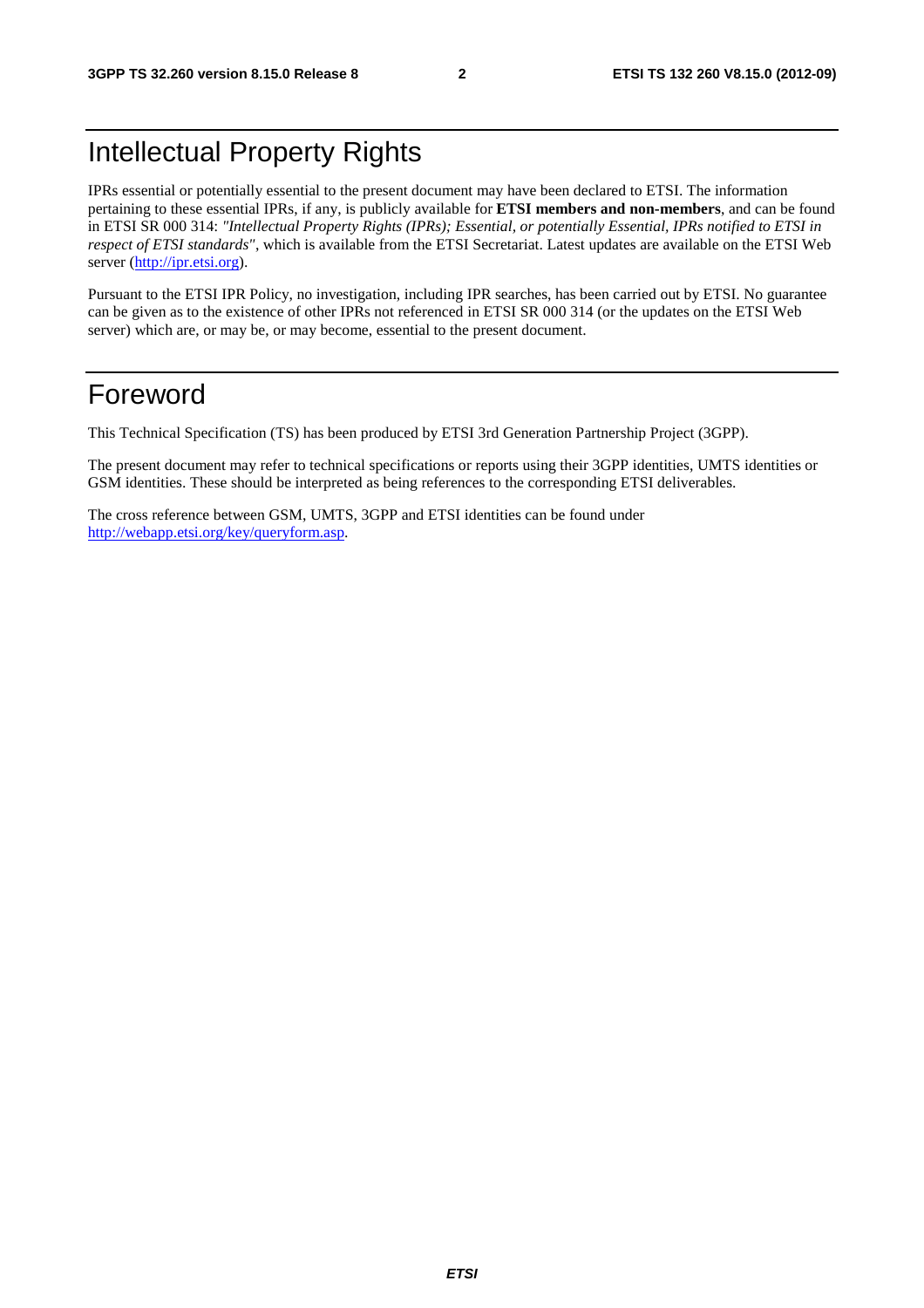#### $\mathbf{3}$

# Contents

| 1<br>$\overline{2}$<br>3<br>3.1<br>3.2<br>3.3<br>4<br>4.1<br>4.2<br>4.3<br>5<br>5.1<br>5.1.1<br>5.1.2<br>5.1.2.1<br>5.1.2.2<br>5.1.2.3<br>5.1.2.4<br>5.1.2.5<br>5.1.3<br>5.1.4<br>5.2<br>5.2.1<br>5.2.2<br>5.2.2.1<br>5.2.2.1.1<br>5.2.2.1.2<br>5.2.2.1.3<br>5.2.2.1.4<br>5.2.2.1.5<br>5.2.2.1.6<br>5.2.2.1.7<br>5.2.2.1.8<br>5.2.2.1.9<br>5.2.2.1.10<br>5.2.2.1.11<br>5.2.2.1.12<br>5.2.2.1.13<br>5.2.2.1.14<br>5.2.2.1.15<br>5.2.2.1.16<br>5.2.2.2<br>5.2.2.2.1<br>5.2.2.2.2<br>5.2.2.2.3<br>5.2.2.2.4<br>5.2.2.2.5<br>5.2.2.2.6<br>5.2.2.2.7<br>5.2.3 |  |  |
|----------------------------------------------------------------------------------------------------------------------------------------------------------------------------------------------------------------------------------------------------------------------------------------------------------------------------------------------------------------------------------------------------------------------------------------------------------------------------------------------------------------------------------------------------------|--|--|
|                                                                                                                                                                                                                                                                                                                                                                                                                                                                                                                                                          |  |  |
|                                                                                                                                                                                                                                                                                                                                                                                                                                                                                                                                                          |  |  |
|                                                                                                                                                                                                                                                                                                                                                                                                                                                                                                                                                          |  |  |
|                                                                                                                                                                                                                                                                                                                                                                                                                                                                                                                                                          |  |  |
|                                                                                                                                                                                                                                                                                                                                                                                                                                                                                                                                                          |  |  |
|                                                                                                                                                                                                                                                                                                                                                                                                                                                                                                                                                          |  |  |
|                                                                                                                                                                                                                                                                                                                                                                                                                                                                                                                                                          |  |  |
|                                                                                                                                                                                                                                                                                                                                                                                                                                                                                                                                                          |  |  |
|                                                                                                                                                                                                                                                                                                                                                                                                                                                                                                                                                          |  |  |
|                                                                                                                                                                                                                                                                                                                                                                                                                                                                                                                                                          |  |  |
|                                                                                                                                                                                                                                                                                                                                                                                                                                                                                                                                                          |  |  |
|                                                                                                                                                                                                                                                                                                                                                                                                                                                                                                                                                          |  |  |
|                                                                                                                                                                                                                                                                                                                                                                                                                                                                                                                                                          |  |  |
|                                                                                                                                                                                                                                                                                                                                                                                                                                                                                                                                                          |  |  |
|                                                                                                                                                                                                                                                                                                                                                                                                                                                                                                                                                          |  |  |
|                                                                                                                                                                                                                                                                                                                                                                                                                                                                                                                                                          |  |  |
|                                                                                                                                                                                                                                                                                                                                                                                                                                                                                                                                                          |  |  |
|                                                                                                                                                                                                                                                                                                                                                                                                                                                                                                                                                          |  |  |
|                                                                                                                                                                                                                                                                                                                                                                                                                                                                                                                                                          |  |  |
|                                                                                                                                                                                                                                                                                                                                                                                                                                                                                                                                                          |  |  |
|                                                                                                                                                                                                                                                                                                                                                                                                                                                                                                                                                          |  |  |
|                                                                                                                                                                                                                                                                                                                                                                                                                                                                                                                                                          |  |  |
|                                                                                                                                                                                                                                                                                                                                                                                                                                                                                                                                                          |  |  |
|                                                                                                                                                                                                                                                                                                                                                                                                                                                                                                                                                          |  |  |
|                                                                                                                                                                                                                                                                                                                                                                                                                                                                                                                                                          |  |  |
|                                                                                                                                                                                                                                                                                                                                                                                                                                                                                                                                                          |  |  |
|                                                                                                                                                                                                                                                                                                                                                                                                                                                                                                                                                          |  |  |
|                                                                                                                                                                                                                                                                                                                                                                                                                                                                                                                                                          |  |  |
|                                                                                                                                                                                                                                                                                                                                                                                                                                                                                                                                                          |  |  |
|                                                                                                                                                                                                                                                                                                                                                                                                                                                                                                                                                          |  |  |
|                                                                                                                                                                                                                                                                                                                                                                                                                                                                                                                                                          |  |  |
|                                                                                                                                                                                                                                                                                                                                                                                                                                                                                                                                                          |  |  |
|                                                                                                                                                                                                                                                                                                                                                                                                                                                                                                                                                          |  |  |
|                                                                                                                                                                                                                                                                                                                                                                                                                                                                                                                                                          |  |  |
|                                                                                                                                                                                                                                                                                                                                                                                                                                                                                                                                                          |  |  |
|                                                                                                                                                                                                                                                                                                                                                                                                                                                                                                                                                          |  |  |
|                                                                                                                                                                                                                                                                                                                                                                                                                                                                                                                                                          |  |  |
|                                                                                                                                                                                                                                                                                                                                                                                                                                                                                                                                                          |  |  |
|                                                                                                                                                                                                                                                                                                                                                                                                                                                                                                                                                          |  |  |
|                                                                                                                                                                                                                                                                                                                                                                                                                                                                                                                                                          |  |  |
|                                                                                                                                                                                                                                                                                                                                                                                                                                                                                                                                                          |  |  |
|                                                                                                                                                                                                                                                                                                                                                                                                                                                                                                                                                          |  |  |
|                                                                                                                                                                                                                                                                                                                                                                                                                                                                                                                                                          |  |  |
|                                                                                                                                                                                                                                                                                                                                                                                                                                                                                                                                                          |  |  |
|                                                                                                                                                                                                                                                                                                                                                                                                                                                                                                                                                          |  |  |
|                                                                                                                                                                                                                                                                                                                                                                                                                                                                                                                                                          |  |  |
|                                                                                                                                                                                                                                                                                                                                                                                                                                                                                                                                                          |  |  |
|                                                                                                                                                                                                                                                                                                                                                                                                                                                                                                                                                          |  |  |
|                                                                                                                                                                                                                                                                                                                                                                                                                                                                                                                                                          |  |  |
|                                                                                                                                                                                                                                                                                                                                                                                                                                                                                                                                                          |  |  |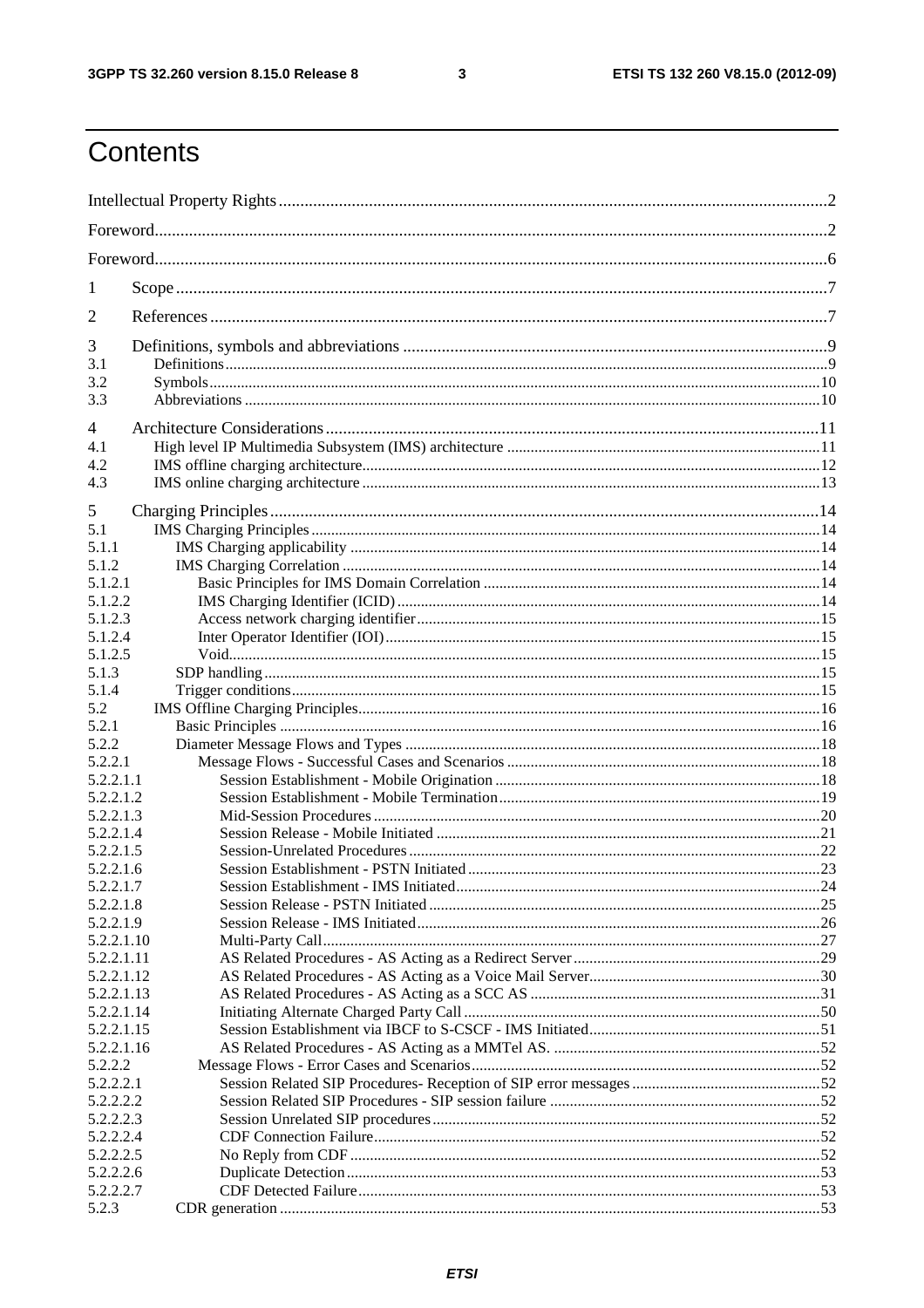$\overline{\mathbf{4}}$ 

| 5.2.4       |                                                                                                 |    |
|-------------|-------------------------------------------------------------------------------------------------|----|
| 5.2.5       |                                                                                                 |    |
| 5.3         |                                                                                                 |    |
| 5.3.1       |                                                                                                 |    |
| 5.3.2       |                                                                                                 |    |
| 5.3.2.1     |                                                                                                 |    |
| 5.3.2.1.1   |                                                                                                 |    |
| 5.3.2.1.2   |                                                                                                 |    |
| 5.3.2.2     | Event Charging with Unit Reservation (ECUR) and Session Charging with Unit Reservation          |    |
|             |                                                                                                 |    |
| 5.3.2.2.1   |                                                                                                 |    |
| 5.3.2.2.1.2 |                                                                                                 |    |
| 5.3.2.2.2   |                                                                                                 |    |
| 5.3.2.3     |                                                                                                 |    |
| 5.3.2.3.1   |                                                                                                 |    |
| 5.3.2.3.2   |                                                                                                 |    |
| 6           |                                                                                                 |    |
| 6.1         |                                                                                                 |    |
| 6.1.1       |                                                                                                 |    |
| 6.1.1.1     |                                                                                                 |    |
| 6.1.1.2     |                                                                                                 |    |
| 6.1.2       |                                                                                                 |    |
| 6.1.3       |                                                                                                 |    |
| 6.1.3.1     |                                                                                                 |    |
| 6.1.3.2     |                                                                                                 |    |
| 6.1.3.2.1   |                                                                                                 |    |
| 6.1.3.2.2   |                                                                                                 |    |
| 6.1.3.3     |                                                                                                 |    |
| 6.1.3.4     |                                                                                                 |    |
| 6.1.3.5     |                                                                                                 |    |
| 6.1.3.6     |                                                                                                 |    |
| 6.1.3.7     |                                                                                                 |    |
| 6.1.3.8     |                                                                                                 |    |
| 6.1.3.9     |                                                                                                 |    |
| 6.1.3.10    |                                                                                                 |    |
| 6.2         |                                                                                                 |    |
| 6.2.1       |                                                                                                 |    |
| 6.2.1.1     |                                                                                                 |    |
| 6.2.1.2     |                                                                                                 |    |
| 6.3         |                                                                                                 |    |
| 6.3.1       |                                                                                                 |    |
| 6.3.1.1     |                                                                                                 |    |
| 6.3.1.2     |                                                                                                 |    |
| 6.3.2       |                                                                                                 |    |
| 6.3.3       |                                                                                                 |    |
| 6.3.4       |                                                                                                 |    |
| 6.3.4.1     |                                                                                                 |    |
| 6.3.4.2     |                                                                                                 |    |
|             | Annex A (informative):                                                                          |    |
|             | <b>Annex B</b> (informative):                                                                   |    |
|             |                                                                                                 |    |
| B.1         | Scenario 1 - Session Related (SCUR): Service Termination on reception of an initial SIP INVITE  |    |
|             |                                                                                                 | 99 |
| B.2         | Scenario 2 - Session Related (SCUR): Service Termination triggered after an early SIP Dialog is |    |
|             |                                                                                                 |    |
|             |                                                                                                 |    |
| B.3         | Scenario 3 - Session Related (SCUR): Service Termination triggered after a confirmed SIP        |    |
|             |                                                                                                 |    |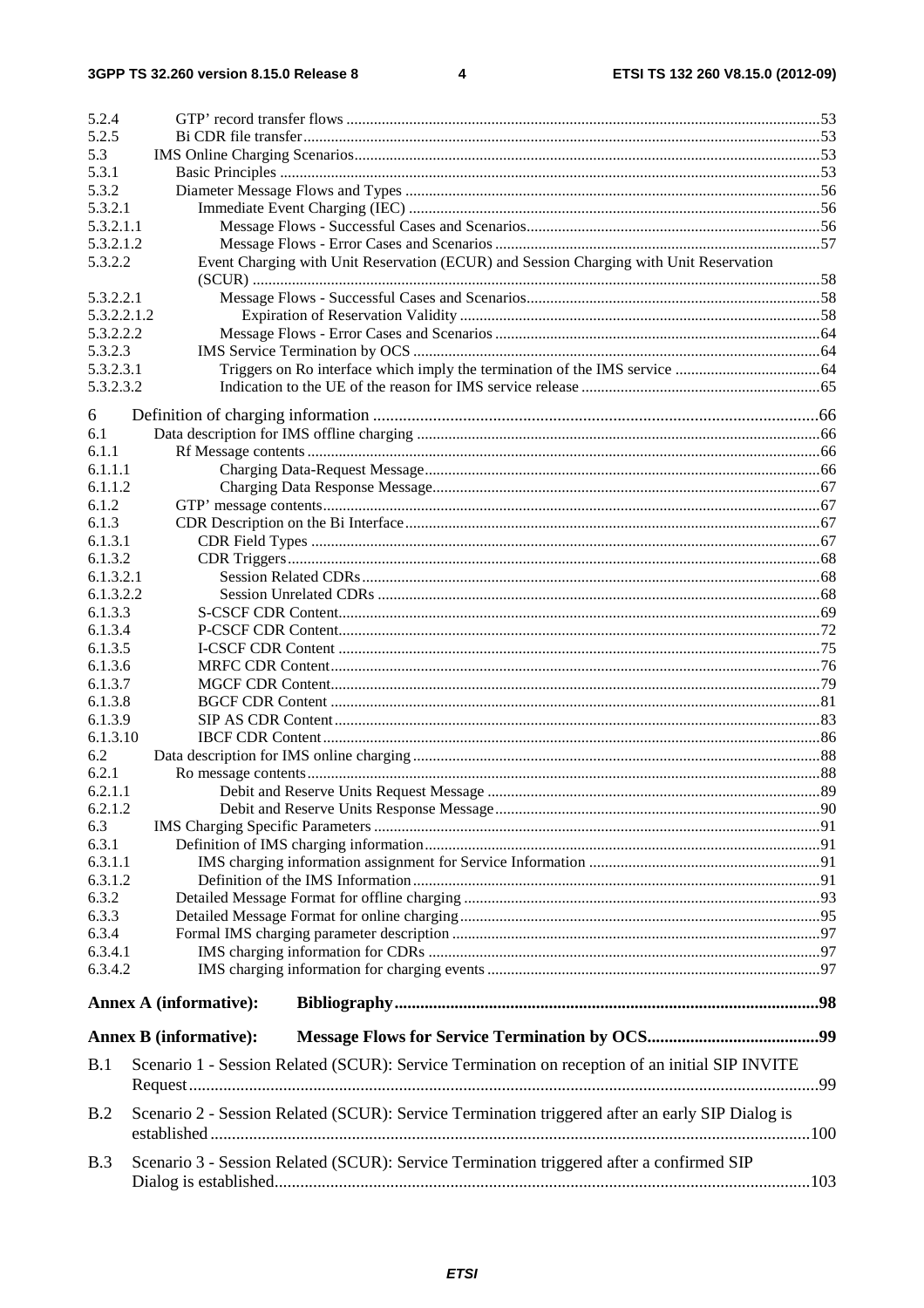| <b>B.5</b> | Scenario 5 - Session Unrelated (IEC): Service Termination on reception of an initial SIP non-      |  |
|------------|----------------------------------------------------------------------------------------------------|--|
|            | B.4 Scenario 4 - Session Unrelated (ECUR): Service Termination on reception of an initial SIP non- |  |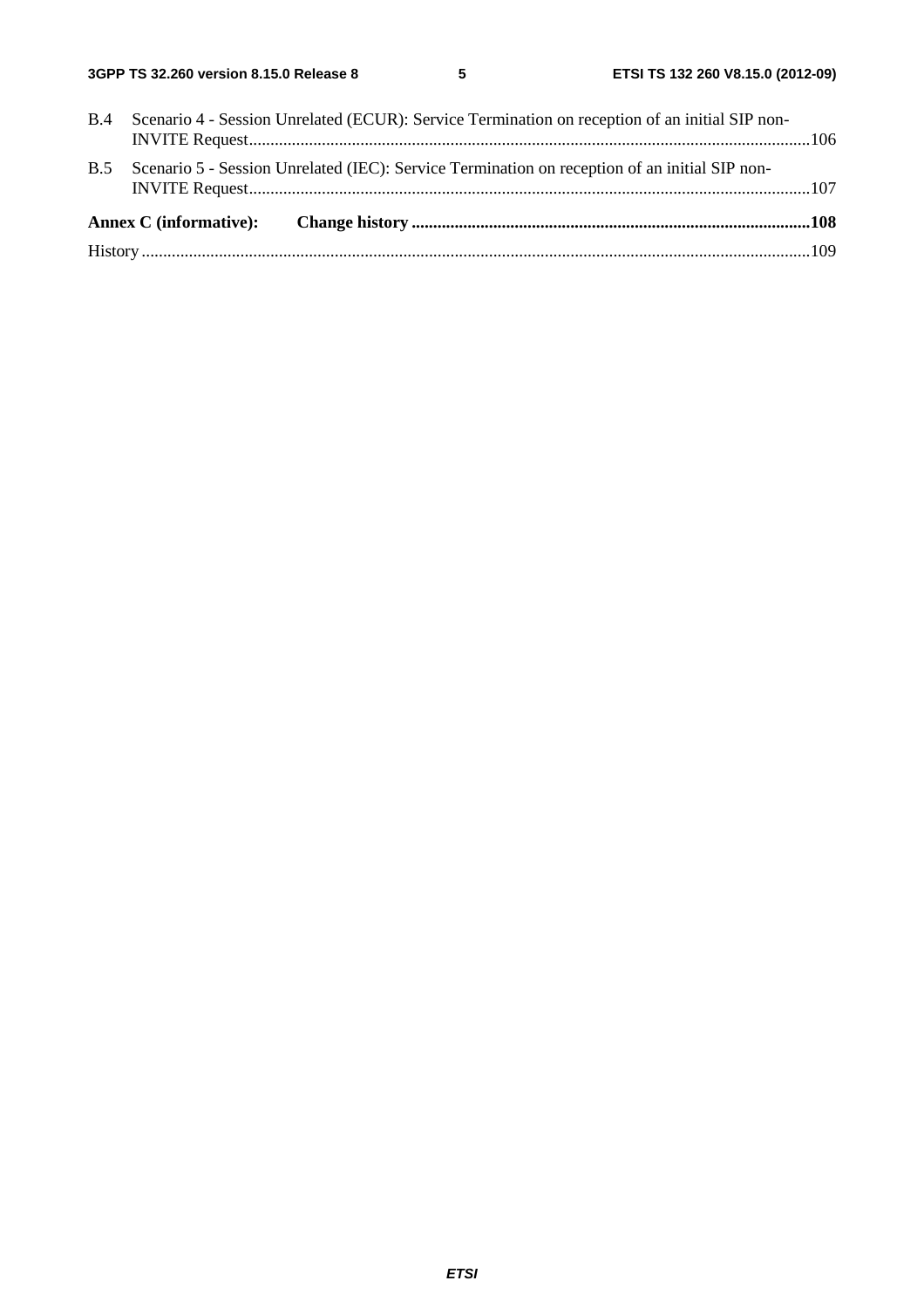## Foreword

This Technical Specification has been produced by the 3<sup>rd</sup> Generation Partnership Project (3GPP).

The contents of the present document are subject to continuing work within the TSG and may change following formal TSG approval. Should the TSG modify the contents of the present document, it will be re-released by the TSG with an identifying change of release date and an increase in version number as follows:

Version x.y.z

where:

- x the first digit:
	- 1 presented to TSG for information;
	- 2 presented to TSG for approval;
	- 3 or greater indicates TSG approved document under change control.
- y the second digit is incremented for all changes of substance, i.e. technical enhancements, corrections, updates, etc.
- z the third digit is incremented when editorial only changes have been incorporated in the document.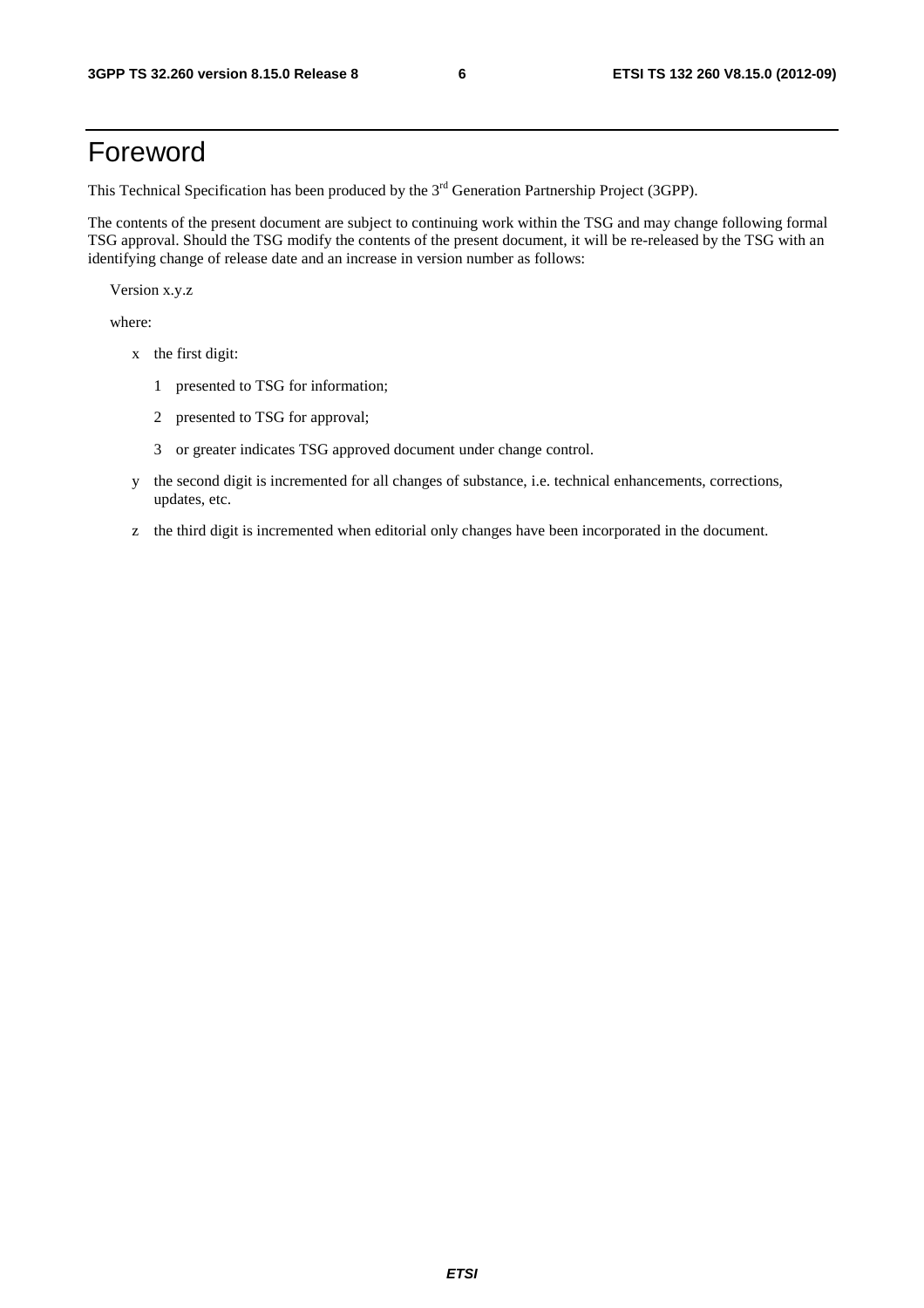### 1 Scope

The present document is part of a series of documents that specify charging functionality and charging management in GSM/UMTS networks. The GSM/UMTS core network charging architecture and principles are specified in document TS 32.240 [1], which provides an umbrella for other charging management documents that specify:

- the content of the CDRs per domain and subsystem (offline charging),
- the content of real-time charging events per domain / subsystem (online charging);
- the functionality of online and offline charging for those domains and subsystems;
- the interfaces that are used in the charging framework to transfer the charging information (i.e. CDRs or charging events)

The complete document structure for these TSs is defined in TS 32.240 [1].

The present document specifies the Offline and Online Charging description for the IP Multimedia Subsystem (IMS), based on the functional descriptions of the IMS in 3GPP TS 23.228 [200]. This charging description includes the offline and online charging architecture and scenarios specific to IMS, as well as the mapping of common 3GPP charging architecture specified in TS 32.240 [1] onto IMS. It further specifies the structure and content of the CDRs for offline charging, and the charging events for online charging. The present document is related to other 3GPP charging TSs as follows:

- The common 3GPP charging architecture is specified in TS 32.240 [1];<br>The parameters abstract syntax and encoding rules for these CDR types
- The parameters, abstract syntax and encoding rules for these CDR types are specified in TS 32.298 [51].<br>A transaction based mechanism for the transfer of CDRs within the network is specified in TS 32.295 [54]
- A transaction based mechanism for the transfer of CDRs within the network is specified in TS 32.295 [54].<br>The file based mechanism used to transfer the CDRs from the network to the operator's billing domain (e.g.
- The file based mechanism used to transfer the CDRs from the network to the operator's billing domain (e.g. the billing system or a mediation device) is specified in TS 32.297 [52].
- The 3GPP Diameter application that is used for IMS offline and online charging is specified in TS 32.299 [50].

All terms, definitions and abbreviations used in the present document, that are common across 3GPP TSs, are defined in the 3GPP Vocabulary, TR 21.905 [100]. Those that are common across charging management in GSM/UMTS domains, services or subsystems are provided in the umbrella document TS 32.240 [1] and are copied into clause 3 of the present document for ease of reading. Finally, those items that are specific to the present document are defined exclusively in the present document.

Furthermore, requirements that govern the charging work are specified in 3GPP TS 22.115 [102].

# 2 References

The following documents contain provisions, which, through reference in this text, constitute provisions of the present document.

- References are either specific (identified by date of publication, edition number, version number, etc.) or non-specific.
- For a specific reference, subsequent revisions do not apply.
- For a non-specific reference, the latest version applies. In the case of a reference to a 3GPP document (including a GSM document), a non-specific reference implicitly refers to the latest version of that document *in the same Release as the present document*.
- [1] 3GPP TS 32.240: "Telecommunication management; Charging management; Charging architecture and principles".
- [2] 3GPP TS 32.250: "Telecommunication management; Charging management; Circuit Switched (CS) domain charging".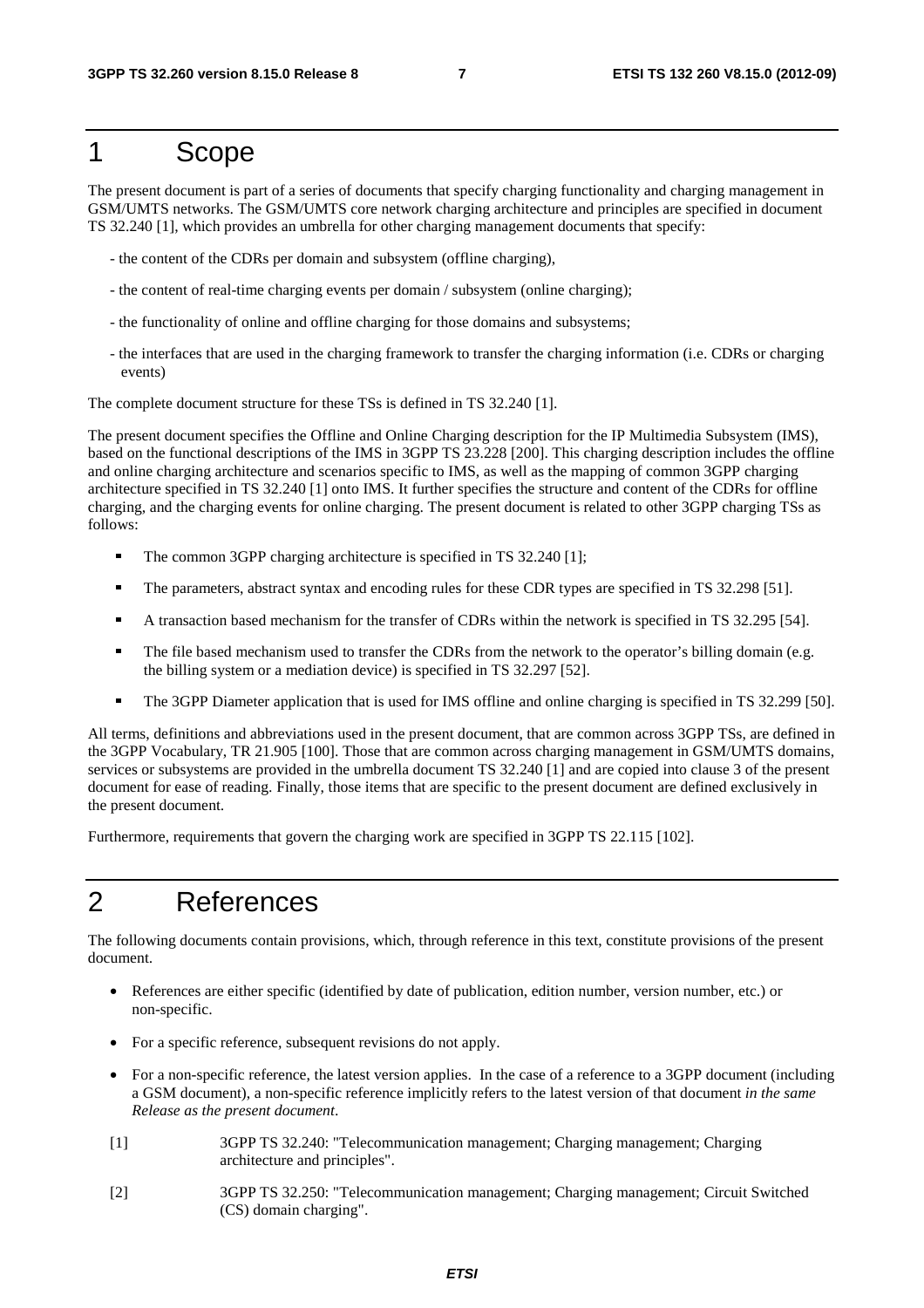| $[3] - [10]$      | Void.                                                                                                                                                                    |
|-------------------|--------------------------------------------------------------------------------------------------------------------------------------------------------------------------|
| $[11]$            | 3GPP TS 32.251: "Telecommunication management; Charging management; Packet Switched<br>(PS) domain charging".                                                            |
| $[12] - [34]$     | Void.                                                                                                                                                                    |
| $[35]$            | 3GPP TS 32.275: "Telecommunication management; Charging management; MultiMedia<br>Telephony (MMTel) charging".                                                           |
| $[36] - [49]$     | Void.                                                                                                                                                                    |
| $[50]$            | 3GPP TS 32.299: "Telecommunication management; Charging management; Diameter charging<br>application                                                                     |
| $[51]$            | 3GPP TS 32.298: "Telecommunication management; Charging management; Charging Data<br>Record (CDR) parameter description                                                  |
| $[52]$            | 3GPP TS 32.297: "Telecommunication management; Charging management; Charging Data<br>Records (CDR) file format and transfer                                              |
| $[53]$            | Void.                                                                                                                                                                    |
| $[54]$            | 3GPP TS 32.295: "Telecommunication management; Charging management; Charging Data<br>Record (CDR) transfer".                                                             |
| $[55]$ - [99]     | Void.                                                                                                                                                                    |
| $[100]$           | 3GPP TR 21.905: "Vocabulary for 3GPP Specifications".                                                                                                                    |
| $[101] - [102]$   | Void.                                                                                                                                                                    |
| $[103]$           | 3GPP TS 23.002: "Network Architecture".                                                                                                                                  |
| $[104]$ - $[199]$ | Void.                                                                                                                                                                    |
| $[200]$           | 3GPP TS 22.228: "IMS Stage 1".                                                                                                                                           |
| $[201]$           | 3GPP TS 23.228: "Functional stage 2 description of IMS".                                                                                                                 |
| $[202]$           | 3GPP TS 24.228: "Signalling flows for the IP multimedia call control based on SIP and SDP,<br>Stage 3"                                                                   |
| $[203]$           | 3GPP TS 23.218: "IP Multimedia (IM) session handling; IM call model; Stage 2".                                                                                           |
| $[204]$           | 3GPP TS 24.229: "Internet Protocol (IP) multimedia call control protocol based on Session<br>Initiation Protocol (SIP) and Session Description Protocol (SDP); Stage 3". |
| [205]             | 3GPP TS 29.229: "Cx and Dx Interfaces based on the Diameter protocol; Protocol Details".                                                                                 |
| $[206]$           | 3GPP TS 24.292: "IP Multimedia (IM) Core Network (CN) subsystem Centralized Services (ICS);<br>Stage 3".                                                                 |
| $[207]$ - $[299]$ | Void.                                                                                                                                                                    |
| $[300]$ - $[399]$ | Void.                                                                                                                                                                    |
| $[400]$           | Void.                                                                                                                                                                    |
| $[401]$           | IETF RFC 3588 (2003): "diameter base protocol".                                                                                                                          |
| $[402]$           | IETF RFC 4006: "Diameter Credit Control Application".                                                                                                                    |
| [403]             | IETF RFC 2806: "URLs for Telephone Calls".                                                                                                                               |
| [404]             | IETF RFC 3261: "SIP: Session Initiation Protocol".                                                                                                                       |
| [405]             | IETF RFC 2486: "The Network Access Identifier".                                                                                                                          |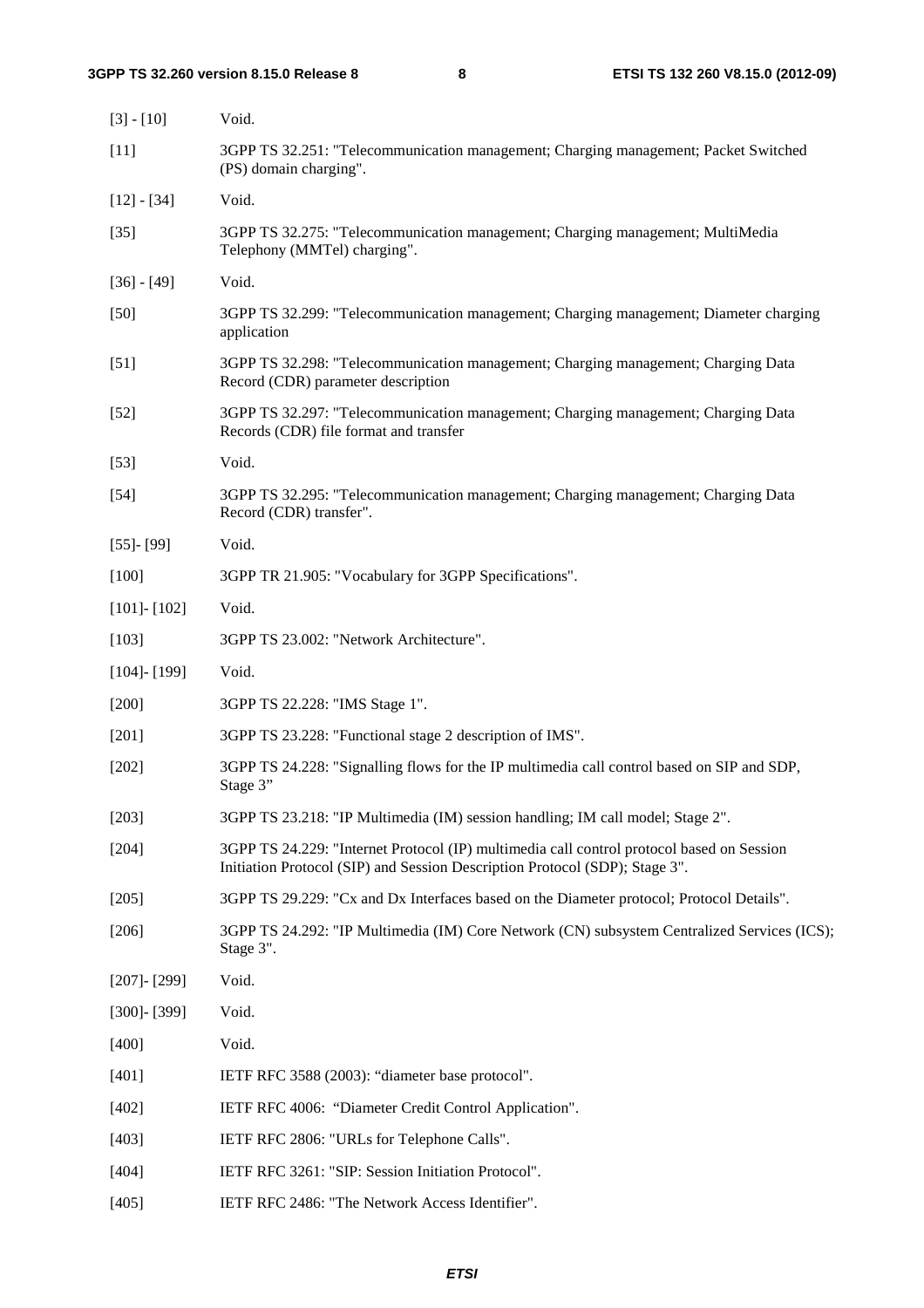- [406] RFC 3455 (January 2003): "Private Header (P-Header) Extensions to the Session Initiation Protocol (SIP) for the 3rd-Generation Partnership Project (3GPP)".
- [407] 3GPP TS 23.237: " IP Multimedia Subsystem (IMS) Service Continuity; Stage 2".

### 3 Definitions, symbols and abbreviations

### 3.1 Definitions

For the purposes of the present document, the following terms and definitions given in 3GPP TR 21.905 [50], 3GPP TS 32.240 [1], and the following apply:

**billing:** function whereby CDRs generated by the charging function are transformed into bills requiring payment.

**Billing Domain:** Part of the operator network, which is outside the core network that receives and processes charging information from the core network charging functions. It includes functions that can provide billing mediation and billing end applications.

**CDR field Categories:** the CDR fields are defined in the present document. They are divided into the following categories:

- **Mandatory:** field that shall be present in the CDR.
- **Conditional:** field that shall be present in a CDR if certain conditions are met.
- **Operator Provisionable: Mandatory:** A field that operators have provisioned to be included in the CDR for all conditions.
- **Operator Provisionable: Conditional:** A field that operators have provisioned to be included in the CDR if certain conditions are met.

**chargeable event:** activity utilizing telecommunications network infrastructure and related services for:

- user to user communication (e.g. a single call, a data communication session or a short message); or
- user to network communication (e.g. service profile administration); or
- inter-network communication (e.g. transferring calls, signalling, or short messages); or
- mobility (e.g. roaming or inter-system handover); and
- that the network operator wants to charge for.

**charged party:** user involved in a chargeable event that has to pay parts or the whole charges of the chargeable event, or a third party paying the charges caused by one or all users involved in the chargeable event, or a network operator.

**charging:** function whereby information related to a chargeable event is formatted and transferred in order to make it possible to determine usage for which the charged party may be billed.

**Charging Data Record (CDR):** record generated by a network element for the purpose of billing a subscriber for the provided service. It includes fields identifying the user, the session and the network elements as well as information on the network resources and services used to support a subscriber session. In the traditional circuit domain, CDR has been used to denote "Call Detail Record", which is subsumed by "Charging Data Record" hereafter.

**charging function:** entity inside the core network domain, subsystem or service that is involved in charging for that domain, subsystem or service.

**offline charging:** charging mechanism where charging information **does not** affect, in real-time, the service rendered

**online charging:** charging mechanism where charging information can affect, in real-time, the service rendered and therefore a direct interaction of the charging mechanism with session/service control is required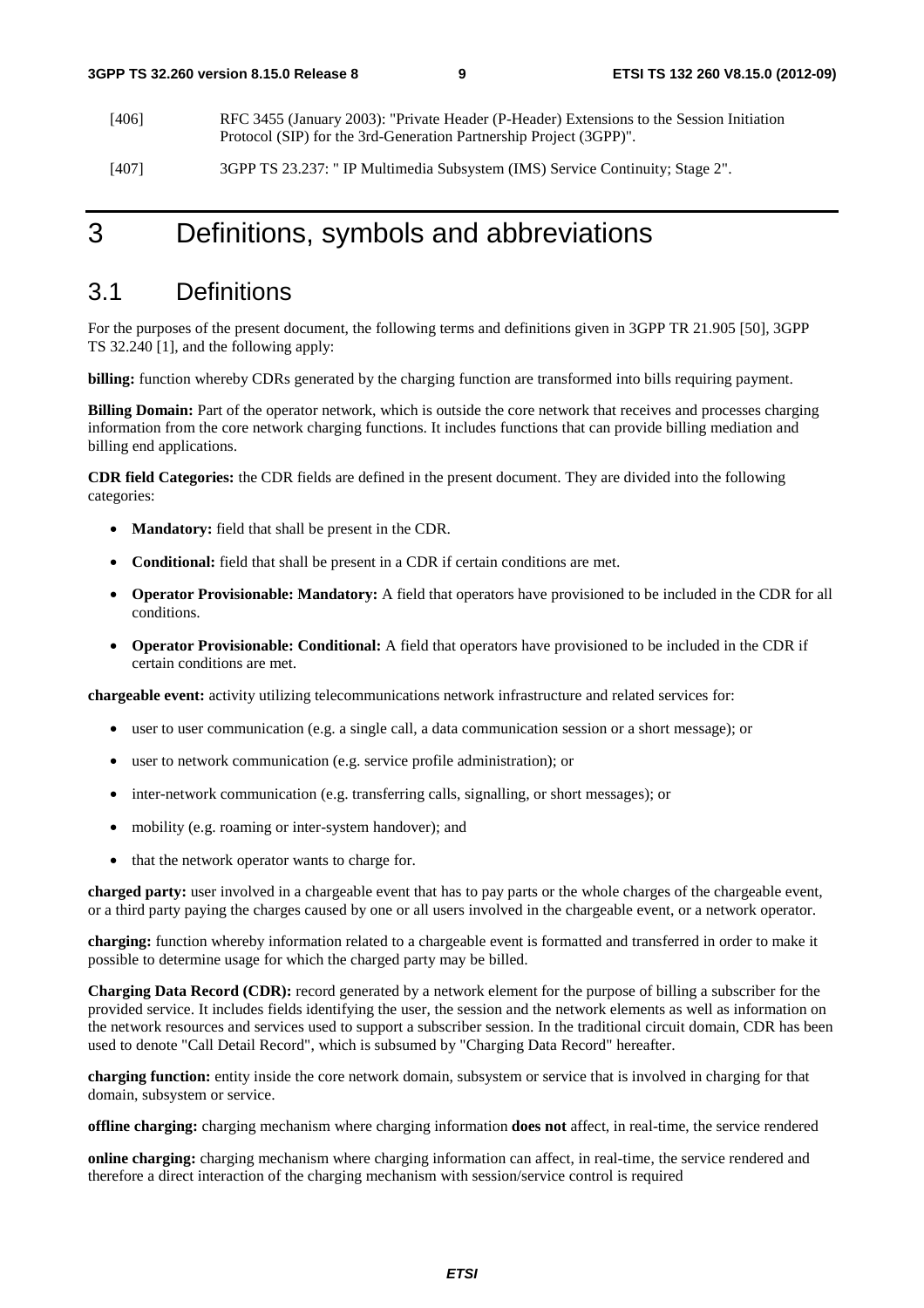**partial CDR:** CDR that provides information on part of a subscriber session. A long session may be covered by several partial CDRs. Two formats are considered for Partial CDRs. One that contains all of the necessary fields; the second has a reduced format.

## 3.2 Symbols

For the purposes of the present document, the following symbols apply:

| Bi             | Reference point for the CDR file transfer from the IMS CGF to the BD.           |
|----------------|---------------------------------------------------------------------------------|
| Ga             | Reference point for CDR transfer between a CDF and CGF.                         |
| Rf             | Offline Charging Reference Point between an IMS Network Entity or an AS and CDF |
| R <sub>0</sub> | Online Charging Reference Point between an AS or MRFC and IMS-GWF and the OCS   |

### 3.3 Abbreviations

For the purposes of the present document, the following abbreviations apply:

| ABNF           | <b>Augmented Backus-Naur Form</b>                                       |
|----------------|-------------------------------------------------------------------------|
| <b>ACA</b>     | <b>Accounting Answer</b>                                                |
| <b>ACR</b>     | <b>Accounting Request</b>                                               |
| AS             | <b>Application Server</b>                                               |
| <b>AVP</b>     | Attribute Value Pair                                                    |
| <b>B2BUA</b>   | Back-to-Back User Agent                                                 |
| <b>BGCF</b>    | <b>Breakout Gateway Control Function</b>                                |
| <b>BS</b>      | <b>Billing System</b>                                                   |
| <b>CCA</b>     | Credit Control Answer                                                   |
| <b>CCF</b>     | <b>Charging Collection Function</b>                                     |
| <b>CCR</b>     | <b>Credit Control Request</b>                                           |
| <b>CDF</b>     | <b>Charging Data Function</b>                                           |
| <b>CDIV</b>    | <b>Communication Diversion</b>                                          |
| <b>CDR</b>     | Charging Data Record                                                    |
| CGF            | <b>Charging Gateway Function</b>                                        |
| <b>CONF</b>    | Conference                                                              |
| <b>CPCF</b>    | <b>Content Provider Charging Function</b>                               |
| ECF            | <b>Event Charging Function</b>                                          |
| <b>ECUR</b>    | Event Charging with Unit Reservation                                    |
| <b>CSCF</b>    | Call Session Control Function (I-Interrogating; P-Proxy; and S-Serving) |
| <b>IBCF</b>    | <b>Interconnect Border Control Function</b>                             |
| <b>IEC</b>     | <b>Immediate Event Charging</b>                                         |
| <b>IMS</b>     | IP Multimedia Subsystem                                                 |
| <b>IMS-GWF</b> | <b>IMS</b> Gateway Function                                             |
| <b>ISC</b>     | <b>IMS</b> Service Control                                              |
| <b>MGCF</b>    | Media Gateway Control Function                                          |
| <b>MMTel</b>   | MultiMedia Telephony                                                    |
| <b>MRFC</b>    | <b>Media Resource Function Controller</b>                               |
| <b>MRFP</b>    | Multimedia Resource Function Processor                                  |
| <b>OCS</b>     | <b>Online Charging System</b>                                           |
| <b>SCCF</b>    | <b>Subscriber Content Charging Function</b>                             |
| <b>SCUR</b>    | Session Charging with Unit Reservation                                  |
| <b>SDP</b>     | <b>Session Description Protocol</b>                                     |
| SIP            | <b>Session Initiation Protocol</b>                                      |
| TIP            | <b>Terminating Identity Presentation</b>                                |
| <b>TIR</b>     | <b>Terminating Identity Restriction</b>                                 |
| <b>UA</b>      | <b>User Agent</b>                                                       |
| UE             | User Equipment                                                          |
| <b>VCC</b>     | Voice Call Continuity                                                   |
| <b>VDN</b>     | VCC Domain transfer Number                                              |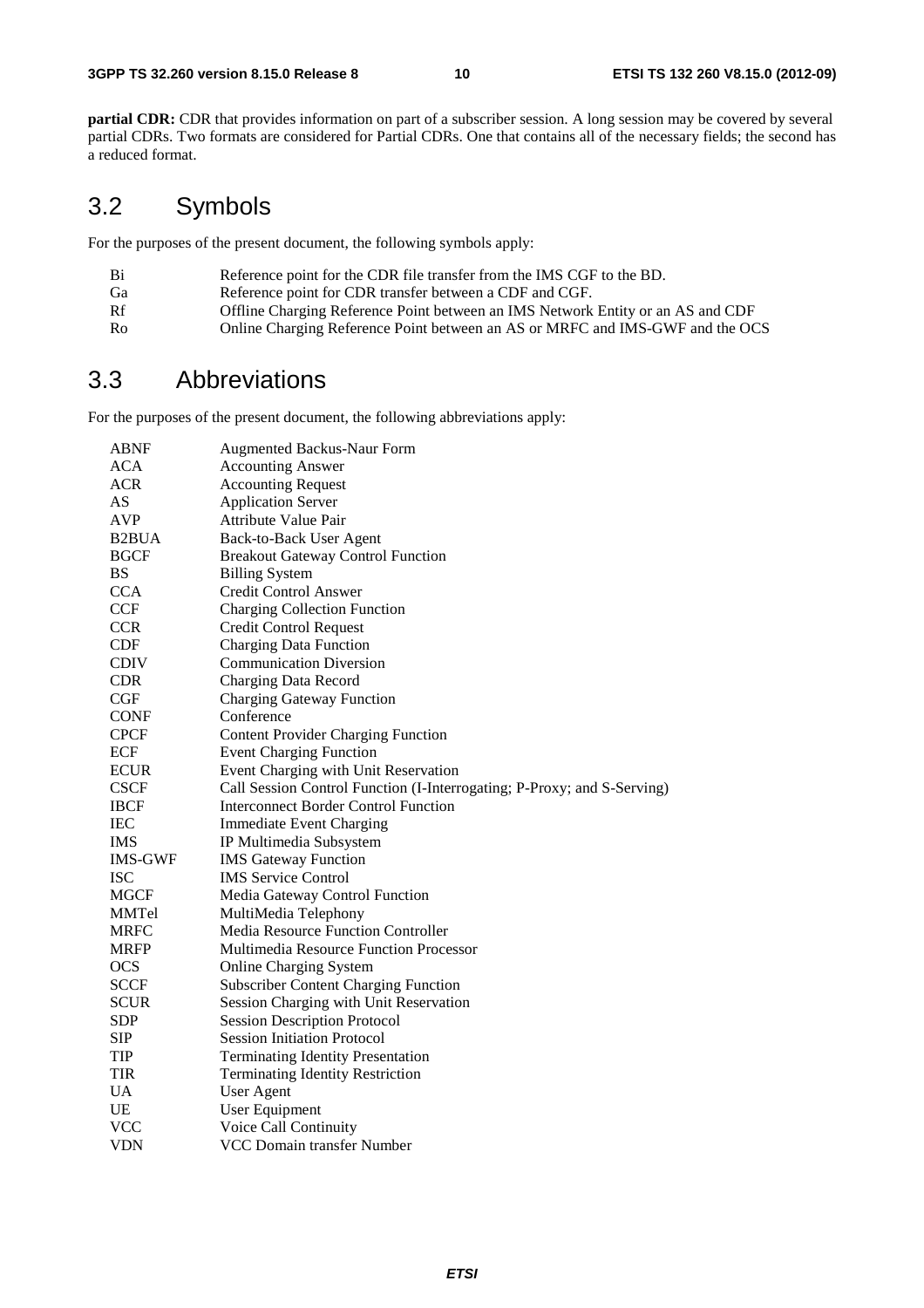# 4 Architecture Considerations

# 4.1 High level IP Multimedia Subsystem (IMS) architecture

Figure 4.1 depicts the logical IMS architecture, as described in 3GPP TS 23.002 [103]



**Figure 4.1: IMS logical architecture**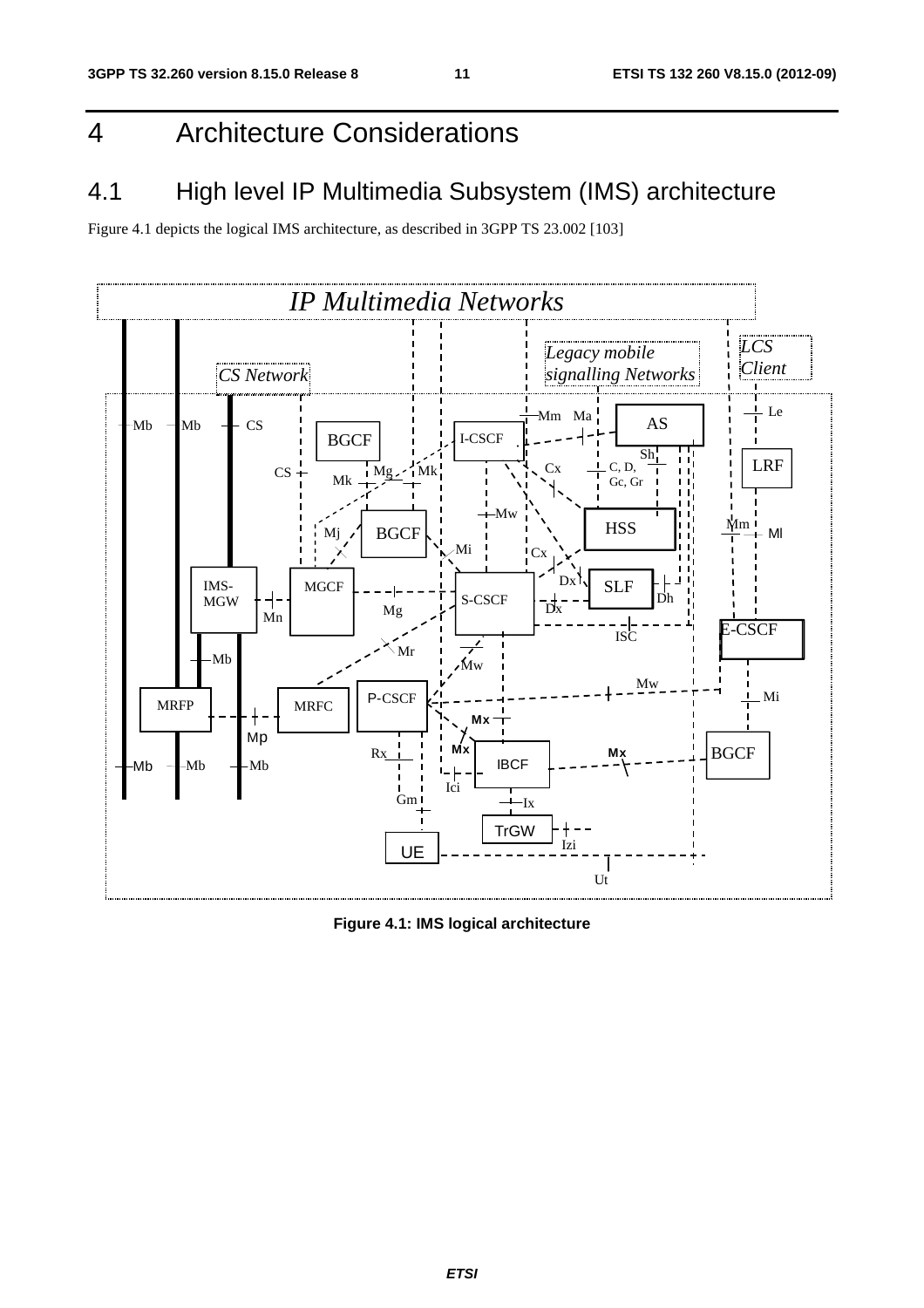# 4.2 IMS offline charging architecture

The architecture for IMS offline charging is described in the following figure. The Rf interface is described in clause 6.1.1 and Bi in clause 6.1.2.



**Figure 4.2: IMS offline charging architecture**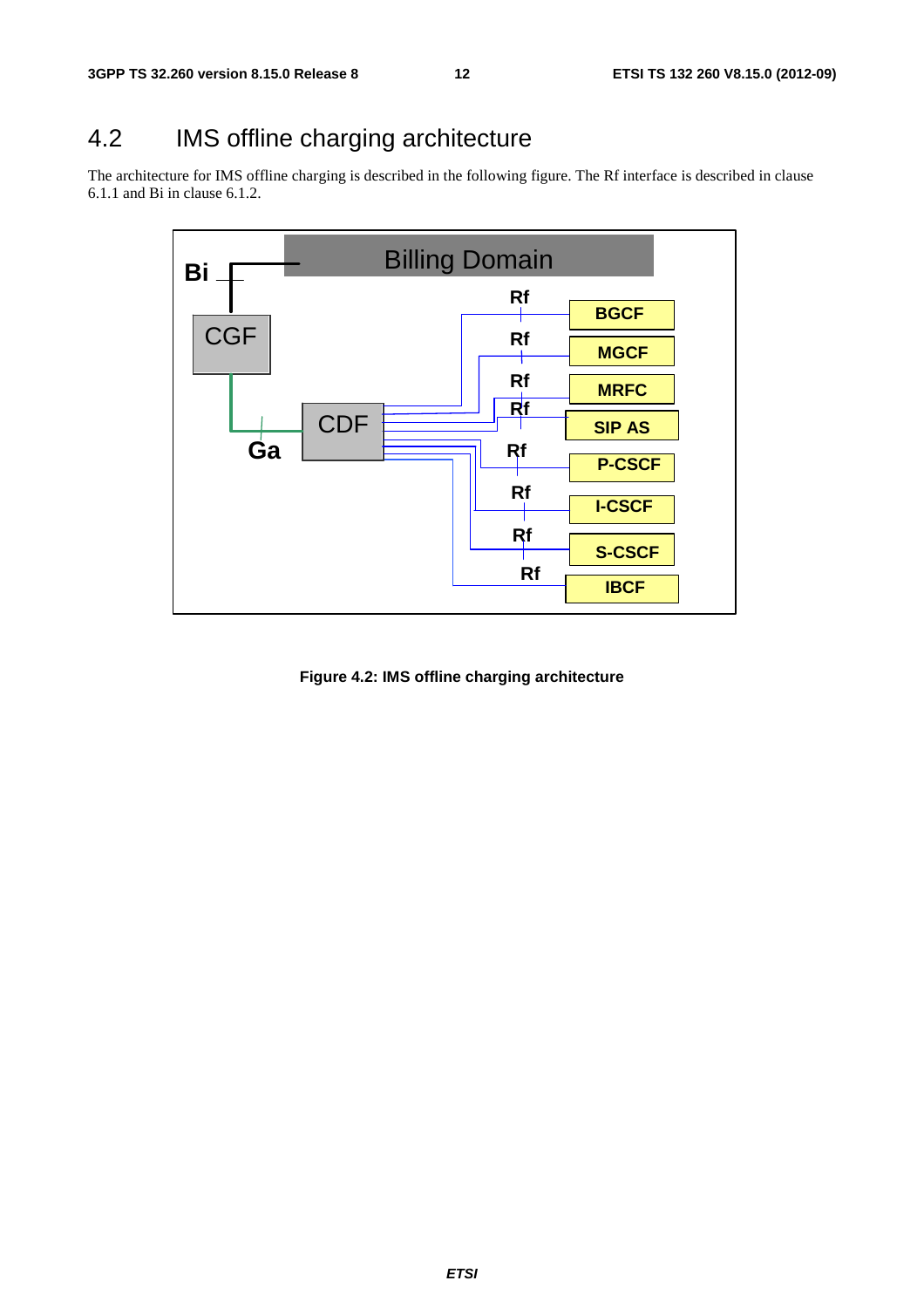# 4.3 IMS online charging architecture

The architecture for IMS online charging is described in the following figure. The Ro interface is described in clause 6.2 and ISC in TS 23.228 [201].



**Figure 4.3: IMS online charging Architecture**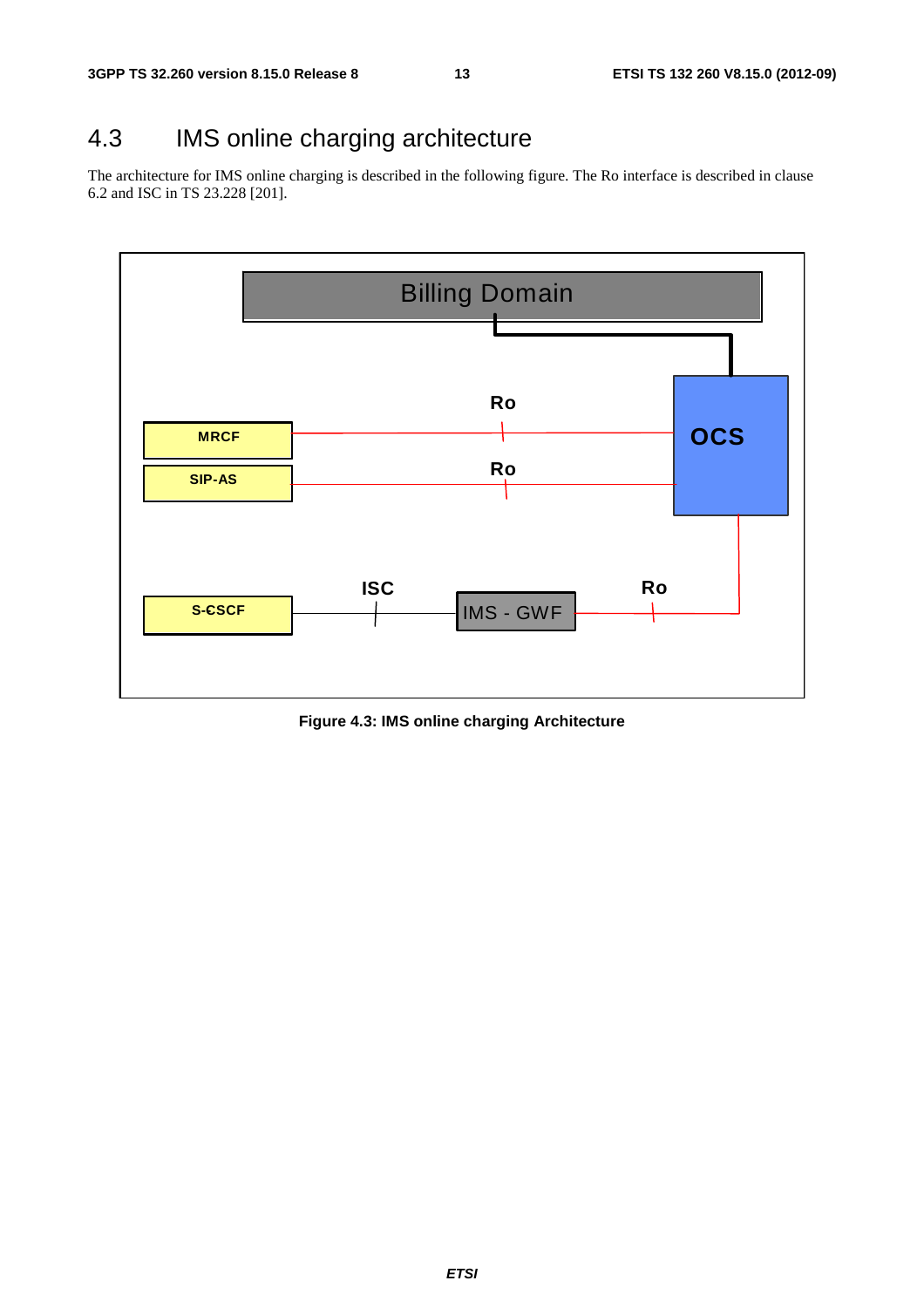# 5 Charging Principles

### 5.1 IMS Charging Principles

The IMS network elements shall maintain the integrity of all received or created charging-related information when forwarding the information to the offline and online charging systems, whatever the length of the value of any particular parameter is. For example, the IMS Charging Identifier (ICID) may be generated by one IMS network element (e.g. the P-CSCF) and forwarded to another IMS network element (e.g. the S-CSCF). Both may generate charging information and ensure that the data integrity is maintained, in order to make possible correlation based on the ICID.

### 5.1.1 IMS Charging applicability

The AS and MRFC are able to distinguish whether to apply offline or online charging, i.e. whether to send charging information over the Rf interface to the CDF or over the Ro interface to the OCS, which includes ECF and SCF as described in chapter 4.3 (or to use both). The decision of which interface to use is based on the information (CDF and/or OCS address) the AS/MRFC receives in the SIP signalling and the system configuration as provisioned by the operator. If the AS/MRFC only receive the CDF address and do not receive an OCS address then they use only the Rf interface. If only the OCS address was provided then they use only the Ro interface. In cases where both CDF and OCS addresses are provided it is possible to use both interfaces simultaneously.

However, operators may overrule the addresses received via the SIP signalling and use their own configured rules instead. Operators may configure locally on the AS/MRFC an OCS and/or CDF address. The choice of whether the IMS network elements use locally configured addresses or the addresses received by SIP signalling, and the decision on which interface(s) to use, is left for operator configuration.

All other IMS network elements (S-CSCF, P-CSCF, I-CSCF, BGCF, IBCF, and MGCF) apply offline charging via the Rf interface using the CDF address as received via SIP signalling or the locally configured CDF address in the IMS network element. The S-CSCF supports online charging using:

- the ISC interface, i.e. if the application server addressed over ISC is the IMS Gateway Function, or
- the Ro interface directly instead of the ISC, if the IMS Gateway Function is integrated within the S-CSCF.

The offline and online charging function addresses transferred in SIP signalling are encoded in the P-Charging-Function-Addresses as defined in TS 24.229 [204] and RFC 3455 [406]. The P-Charging-Function-Addresses header contains the following parameters: CCF (i.e. CDF) and ECF (i.e. OCS).

### 5.1.2 IMS Charging Correlation

#### 5.1.2.1 Basic Principles for IMS Domain Correlation

The IMS charging correlation information is encoded in the SIP P-Charging-Vector header as defined in the following sub clauses. The P-Charging-Vector header contains the following parameters: ICID, access network charging identifier and IOI.

General correlation mechanisms are defined in TS 32.240 [1], and further details about the usage of P-Charging-Vector are defined in TS 24.229 [204], TS 24.292 [206], and RFC 3455 [406].

### 5.1.2.2 IMS Charging Identifier (ICID)

The IMS domain correlation is based on IMS Charging Identifier (ICID) shared between IMS network elements involved with the same session/transaction. With ICID it is possible to correlate session/transaction related charging data generated in different IMS elements (i.e. x-CSCFs, ASs'). The ICID is included in all SIP methods, if the P-Charging-Vector header is present, and transferred through originating and terminating side nodes, except to UE.

The value of the ICID parameter is identical with the 'icid-value' parameter defined in TS 24.229 [204]. The 'icid-value' is a mandatory part of the P-Charging-Vector and coded as a text-based UTF-8 charset (as are all SIP messages). For further information regarding the composition and usage of the P-Charging-Vector refer to [204] and RFC 3455 [406].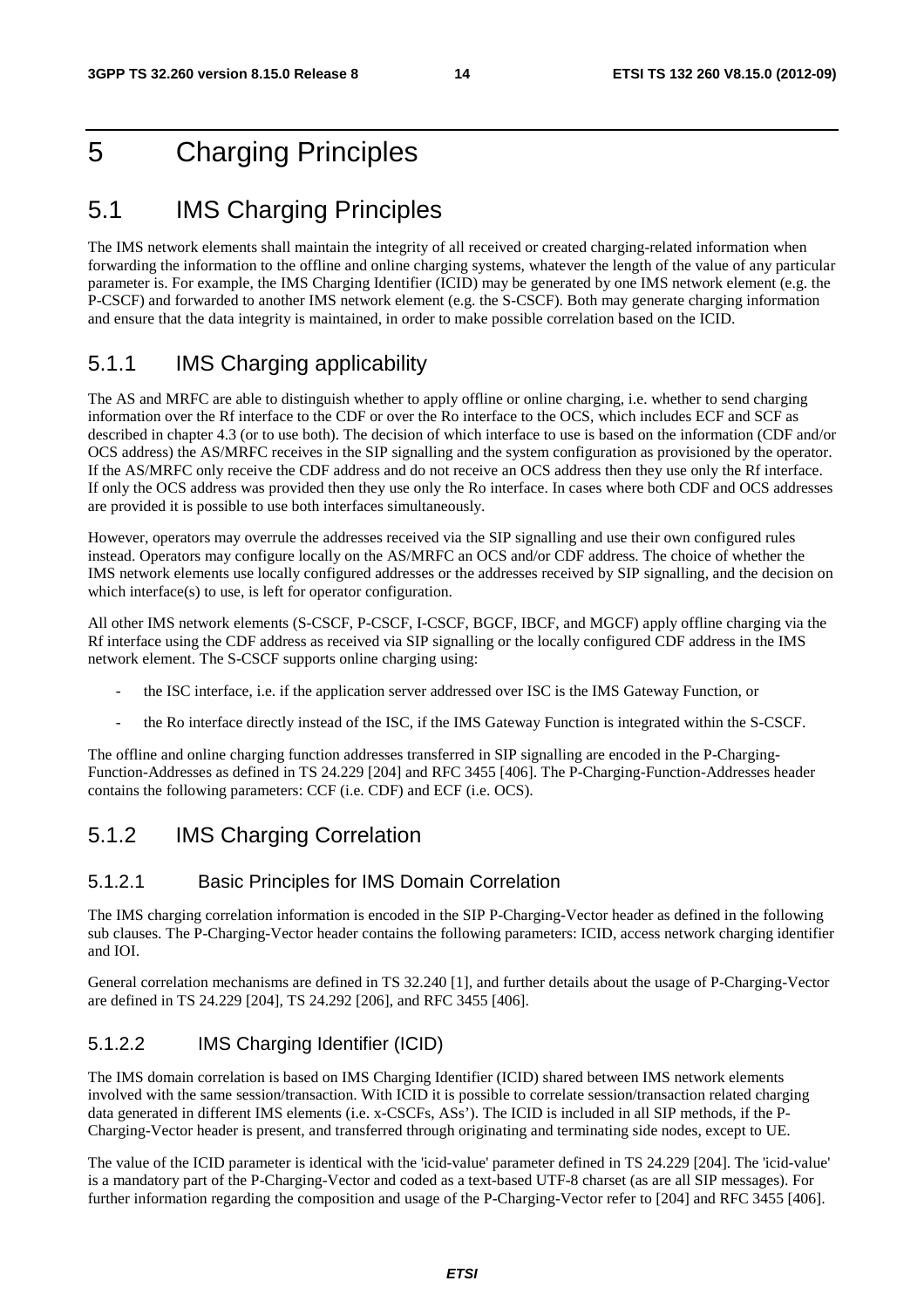#### **3GPP TS 32.260 version 8.15.0 Release 8 15 ETSI TS 132 260 V8.15.0 (2012-09)**

The ICID value is globally unique across all 3GPP IMS networks for a time period of at least one month, implying that neither the node that generated this ICID nor any other IMS network element reuse this value before the uniqueness period expires. The one month minimum uniqueness period counts from the time of release of the ICID, i.e. the ICID value no longer being used. This can be achieved by using node specific information, e.g. high-granularity time information and / or topology / location information. The exact method how to achieve the uniqueness requirement is an implementation issue.

At each SIP session unrelated method, both initial and subsequent (e.g., REGISTER, NOTIFY, MESSAGE etc.), a new, session unrelated ICID is generated at the first IMS network element that processes the method. This ICID value is contained in the SIP request and response of that SIP transaction and must be valid for the duration of the transaction.

At each SIP session establishment a new, session specific ICID is generated at the first IMS network element that processes the session-initiating SIP INVITE message. This ICID is then used in all subsequent SIP messages for that session (e.g., 200 OK, (re-)INVITE, BYE etc.) until the session is terminated.

### 5.1.2.3 Access network charging identifier

The access network charging identifier is the media flow level data shared among the IMS network elements for one side of the session (either the originating or terminating side). This information is used to correlate the access network charging data with the IMS charging data. The access network is identified by bearer specific correlation identifier, e.g. for Packet Switched Access (GGSN address and PDP context Identifier) or Fixed Broadband Access (Multimedia Charging Identifier). The access network charging identifier is populated in the P-Charging-Vector using the accessnetwork-charging-info parameter. For further information regarding the composition and usage of the access-networkcharging-info parameter refer to TS 24.229[204] and RFC 3455 [406].

### 5.1.2.4 Inter Operator Identifier (IOI)

The IOI identifies both originating and terminating networks involved in a session/transaction. The IOI may be generated from each side of session/transaction to identify the home networks associated with each side. The orig-ioi and term-ioi parameters of P-Charging-Vector represent the originating and terminating operator identifiers. For further information regarding the composition and usage of the orig-ioi and term-ioi parameters refer to TS 24.229[204], TS 24.292 [206], and RFC 3455 [406].

#### 5.1.2.5 Void

### 5.1.3 SDP handling

SDP information on SIP can have two different meanings; SDP offer or SDP answer. This is captured in the charging information by a SDP-type parameter that indicates if the SDP media component is an offer or answer. SDP offers can be sent by either the calling or called party and the Media Initiator Flag identifies who sent the first SDP offer in a SDP negotiation. SDP can be negotiated more than once in an INVITE or re-INVITE dialog,

### 5.1.4 Trigger conditions

This chapter contains the details for trigger conditions listed in table 5.2.1.1 for Offline Charging messages (ACR) and 5.3.1.1 for Online Charging messages (CCR) triggered by SIP Methods or ISUP Messages for all IMS nodes except for MRFC and AS.

The I-CSCF and BGCF, which need not be present in the signalling path for subsequent requests after the first SIP INVITE, do not support session based charging using ACR [Start, Interim, and Stop]. In these (and only in these) IMS network elements, successful session set-up completion triggers ACR [Event]. Use of session based charging when the I-CSCF or the BGCF is call stateful is not described in this release.

The initial registration, user-initiated reregistration, and user-initiated de-registration events relate to SIP REGISTER to trigger ACR [Event]/CCRs, while network-initiated deregistration event relates to SIP NOTIFY to trigger ACR [Event] /CCRs provided that subscription to registration events has been applied (see TS 24.229 [204]).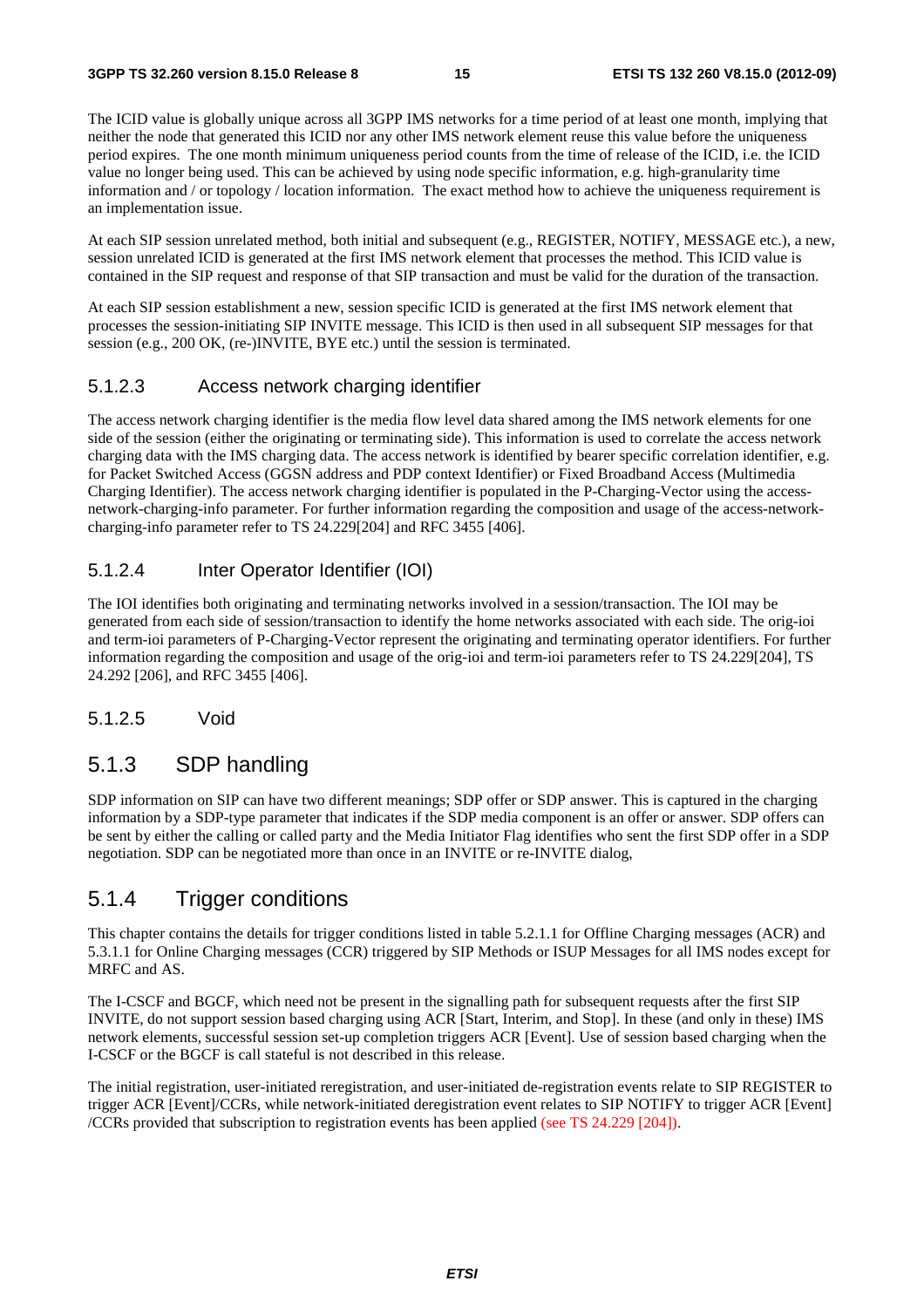# 5.2 IMS Offline Charging Principles

### 5.2.1 Basic Principles

The offline charging functionality is based on the IMS network nodes reporting accounting information upon reception of various SIP methods or ISUP messages, as most of the accounting relevant information is contained in these messages. This reporting is achieved by sending Diameter *Accounting Requests* (ACR) [Start, Interim, Stop and Event] from the IMS network elements to the CDF.

The Diameter client uses ACR Start, Interim and Stop in procedures related to successful SIP sessions. It uses ACR Events for unsuccessful SIP sessions and for session unrelated procedures. Further details are specified in the tables below and in clause 5.2.2.

It is operator configurable in the nodes for which SIP method or ISUP messages an *Accounting Request* is sent. Table 5.2.1.1 describes all possible ACRs that might be sent from a P-CSCF, I-CSCF, S-CSCF, MGCF or BGCF. A list of node specific ACRs, along with the AVPs to be included are detailed in TS 32.299 [50].

The ACRs to be sent from a MRFC are described in table 5.2.1.2.

It is configurable for the operators to enable or disable the generation of an ACR message by the IMS node in response to a particular "Triggering SIP Method /ISUP Message". However, for those table entries marked with \*, the operator can enable or disable the ACR message based on whether or not the SIP (Re) Invite message that is replied to by the "Triggering SIP Method /ISUP Message" carried piggybacked user data.

#### **Table 5.2.1.1: Accounting Request Messages Triggered by SIP Methods or ISUP Messages for all IMS nodes except for MRFC and AS**

| <b>Diameter Message</b> | <b>Triggering SIP Method /ISUP Message</b>                                                   |
|-------------------------|----------------------------------------------------------------------------------------------|
| <b>ACR</b> [Start]      | SIP 200 OK acknowledging an initial SIP INVITE                                               |
|                         | ISUP: ANM (applicable for the MGCF)                                                          |
| ACR [Interim]           | SIP 200 OK acknowledging a SIP                                                               |
|                         | RE-INVITE or SIP UPDATE [e.g. change in media components]                                    |
|                         | Expiration of AVP [Acct-Interim-Interval]                                                    |
|                         | SIP Response (4xx, 5xx or 6xx), indicating an unsuccessful SIP RE-INVITE or SIP UPDATE       |
| ACR [Stop]              | SIP BYE message (both normal and abnormal session termination cases)                         |
|                         | ISUP:REL (applicable for the MGCF)                                                           |
| <b>ACR</b> [Event]      | SIP 200 OK acknowledging non-session related SIP messages, which are:                        |
|                         | <b>SIP NOTIFY</b>                                                                            |
|                         | SIP MESSAGE                                                                                  |
|                         | SIP REGISTER                                                                                 |
|                         | <b>SIP SUBSCRIBE</b>                                                                         |
|                         | SIP PUBLISH                                                                                  |
|                         | SIP 200 OK acknowledging an initial SIP INVITE                                               |
|                         | SIP 202 Accepted acknowledging a SIP REFER or any other method                               |
|                         | SIP Final Response 2xx (except SIP 200 OK)                                                   |
|                         | SIP Final/Redirection Response 3xx                                                           |
|                         | SIP Final Response (4xx, 5xx or 6xx), indicating an unsuccessful SIP session set-up          |
|                         | SIP Final Response (4xx, 5xx or 6xx), indicating an unsuccessful session-unrelated procedure |
|                         | SIP CANCEL, indicating abortion of a SIP session set-up                                      |
|                         | I-CSCF completing a Cx Query that was issued in response to a SIP INVITE                     |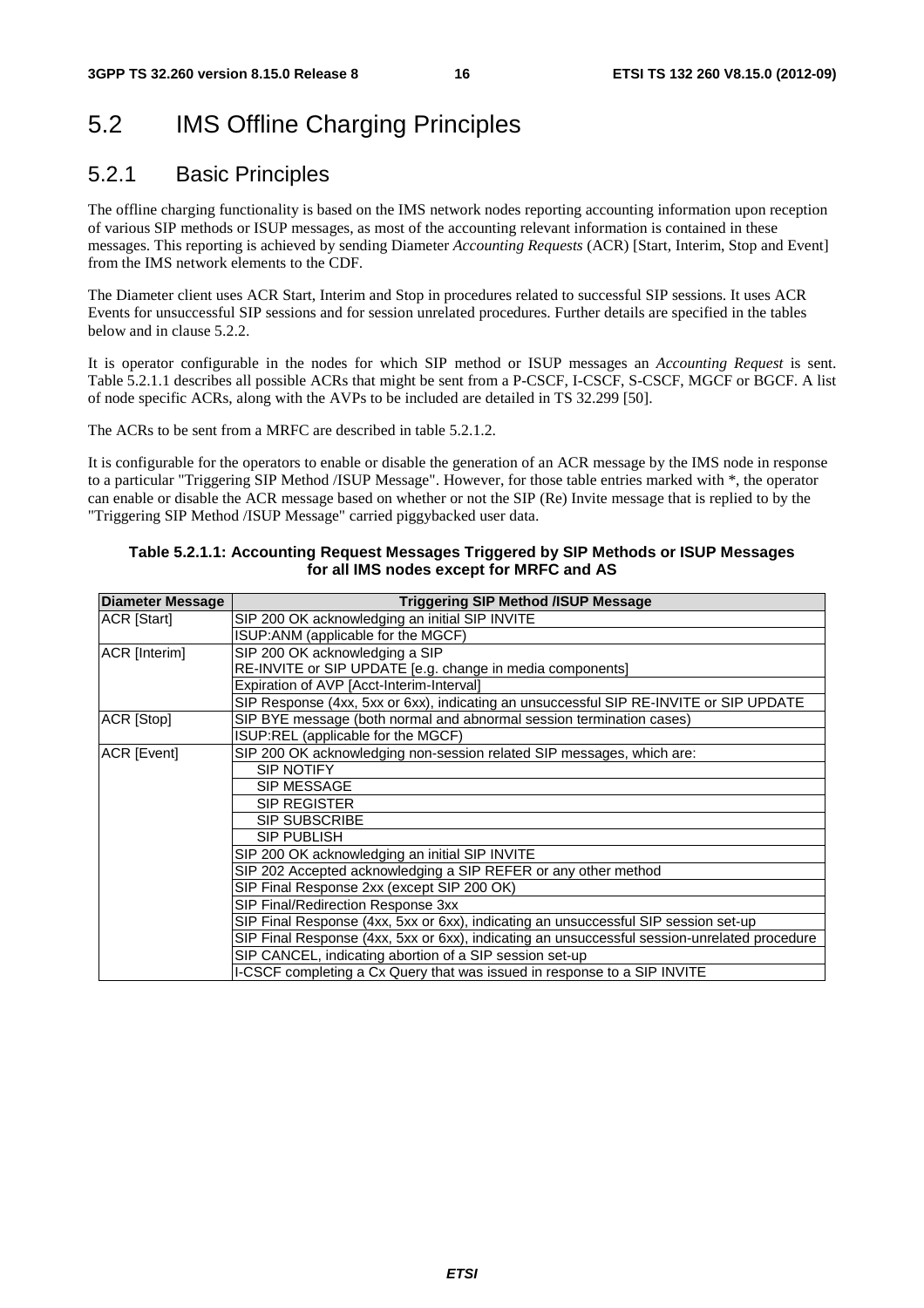| <b>Diameter</b><br><b>Message</b>                                                                 | <b>Triggering SIP Method</b>                                                                     |  |  |
|---------------------------------------------------------------------------------------------------|--------------------------------------------------------------------------------------------------|--|--|
| <b>ACR</b> [Start]                                                                                | SIP 200 OK acknowledging an SIP INVITE for initiating a multimedia ad hoc conferencing session   |  |  |
| ACR [Interim]                                                                                     | SIP ACK acknowledging a SIP INVITE to connect an UE to the conferencing session                  |  |  |
|                                                                                                   | SIP REINVITE (see Note 1)                                                                        |  |  |
|                                                                                                   | SIP BYE (see Note 2)                                                                             |  |  |
|                                                                                                   | Expiration of AVP [Acct-Interim-Interval]                                                        |  |  |
| ACR [Stop]                                                                                        | SIP BYE message (see Note 3)                                                                     |  |  |
|                                                                                                   | SIP CANCEL (see Note 3)                                                                          |  |  |
|                                                                                                   | SIP Final Response with error codes 4xx, 5xx or 6xx indicating termination of an ongoing session |  |  |
|                                                                                                   | (see Note 3)                                                                                     |  |  |
| ACR [Event]                                                                                       | SIP Final/Redirection Response 3xx                                                               |  |  |
|                                                                                                   | SIP Final Response with error codes 4xx, 5xx or 6xx indicating termination of an ongoing session |  |  |
|                                                                                                   | SIP CANCEL, indicating abortion of a SIP session set-up                                          |  |  |
|                                                                                                   | SIP REFER                                                                                        |  |  |
|                                                                                                   | <b>SIP SUBSCRIBE</b>                                                                             |  |  |
|                                                                                                   | NOTE 1: This trigger only applies to a user joining an ongoing conferencing session              |  |  |
|                                                                                                   | NOTE 2: This trigger only applies to a user leaving an ongoing conferencing session              |  |  |
| NOTE 3:<br>This trigger only applies if this causes the ongoing conferencing session to terminate |                                                                                                  |  |  |

**Table 5.2.1.2: Accounting Request Messages Triggered by SIP Methods for the MRFC**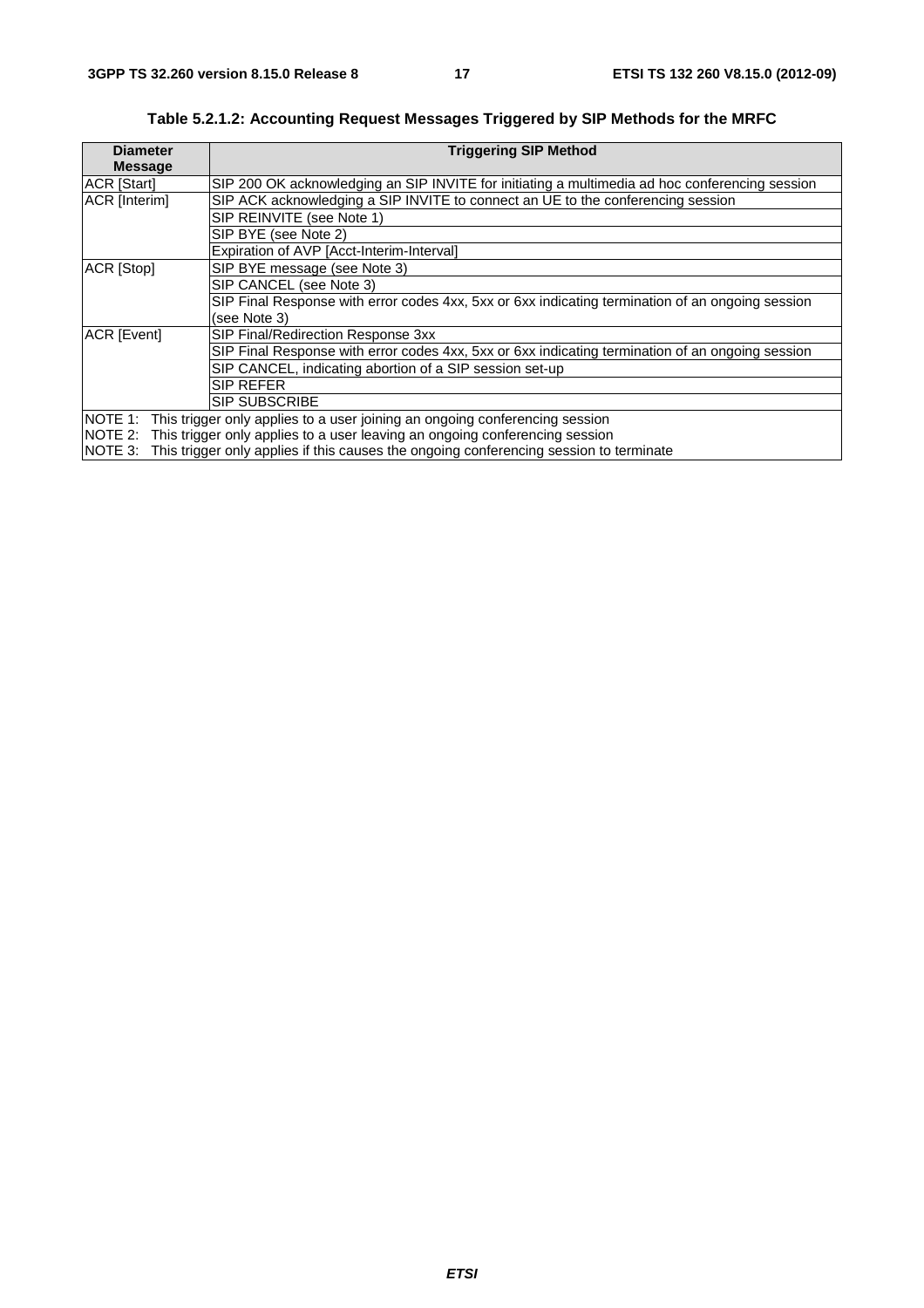### 5.2.2 Diameter Message Flows and Types

The flows described in the present document specify the charging communications between IMS entities and the charging functions for different charging scenarios. The SIP messages and Diameter transactions associated with these charging scenarios are shown primarily for general information and to illustrate the charging triggers. They are not intended to be exhaustive of all the SIP message flows discussed in TS 24.228 [200] and they depend on the Diameter Accounting Requests triggers configured by the operator.

#### 5.2.2.1 Message Flows - Successful Cases and Scenarios

#### 5.2.2.1.1 Session Establishment - Mobile Origination

The following figure 5.2.2.1.1-1 shows the Diameter transactions that are required between CSCF and CDF during session establishment originated by a UE.



#### **Figure 5.2.2.1.1-1: Message Sequence Chart for Session Establishment (Mobile Origination)**

- 1. The session is initiated.
- 2. The destination party answers and a final response are received.
- 3. Upon reception of the final response, the S-CSCF sends an *Accounting-Request* with
- *Accounting-Record-Type* indicating START\_RECORD to record start of a user session and start of a media component in the S-CSCF CDR.
- 4. The CDF acknowledges the reception of the data and opens an S-CSCF CDR.
- 5. Same as 3, but for P-CSCF.
- 6. Same as 4, but creating a P-CSCF CDR.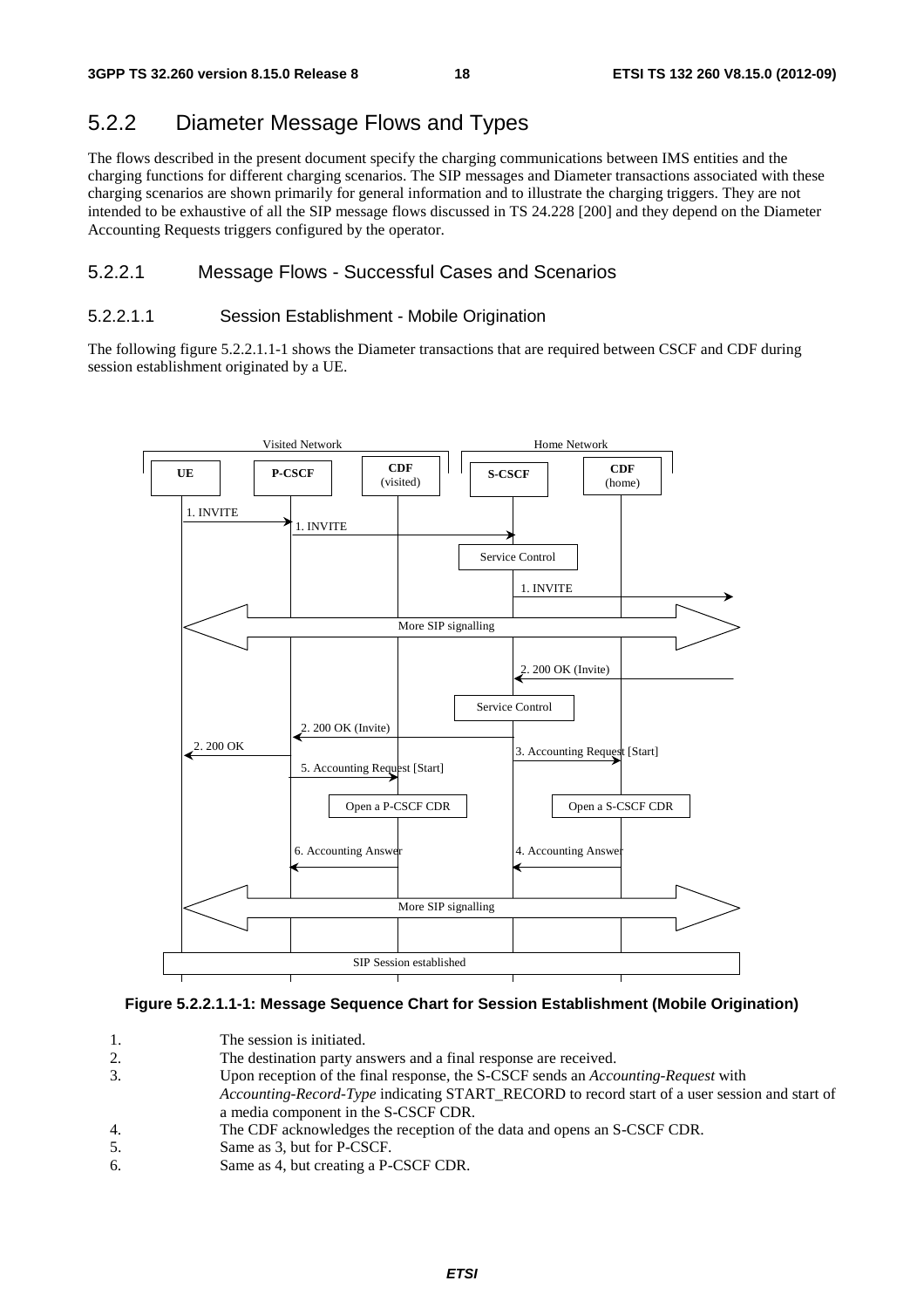#### 5.2.2.1.2 Session Establishment - Mobile Termination

The following figure 5.2.2.1.2-1 shows the Diameter transactions that are required between CSCF and CDF during a session establishment that is terminated to a mobile. The I-CSCF is only involved in the INVITE transaction.



#### **Figure 5.2.2.1.2-1: Message Sequence Chart for Session Establishment (Mobile Termination)**

- 1. The session is initiated.<br>2. Upon completing a Cx q
- 2. Upon completing a Cx query the I-CSCF sends an *Accounting Request* with the
- *Accounting-Record-Type* set to EVENT.
- 3. The CDF acknowledges the data received and creates an I-CSCF CDR.
- 4. The destination party answers and a final response are sent.
- 5. 8. These steps are identical to the corresponding steps described in clause 5.2.2.1.1.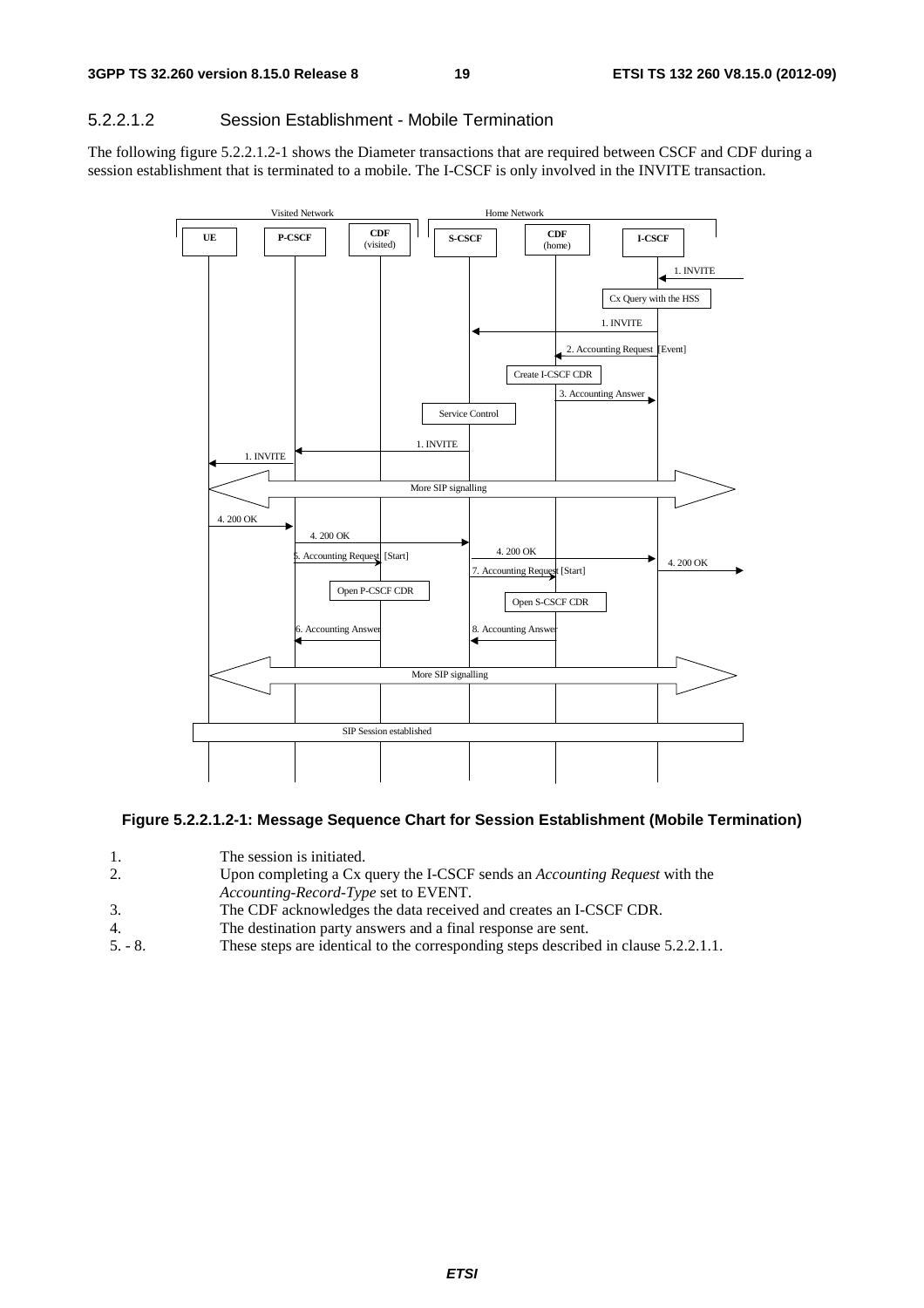#### 5.2.2.1.3 Mid-Session Procedures

The following figure 5.2.2.1.3-1 shows the Diameter transactions that are required between CSCF and CDF when a UE generates a SIP (Re-)INVITE or SIP UPDATE in mid-session, e.g. in order to modify media component(s), or when the hold and resume procedure is executed.



**Figure 5.2.2.1.3-1: Message Sequence Chart for Media Modification** 

| Modified media information is received from the subscriber. |  |  |  |  |  |  |  |  |
|-------------------------------------------------------------|--|--|--|--|--|--|--|--|
|-------------------------------------------------------------|--|--|--|--|--|--|--|--|

- 2. The destination party acknowledges the media modification.
- 3. At modification of a media, the S-CSCF sends *Accounting-Request* with *Accounting-Record-Type* indicating INTERIM\_RECORD to record modification of a media component in the S-CSCF CDR.
- 4. The CDF acknowledges the reception of the data and updates the S-CSCF CDR.
- 5. Same as 3, but for P-CSCF.<br>6. Same as 4, undating the P-C
- Same as 4, updating the P-CSCF CDR.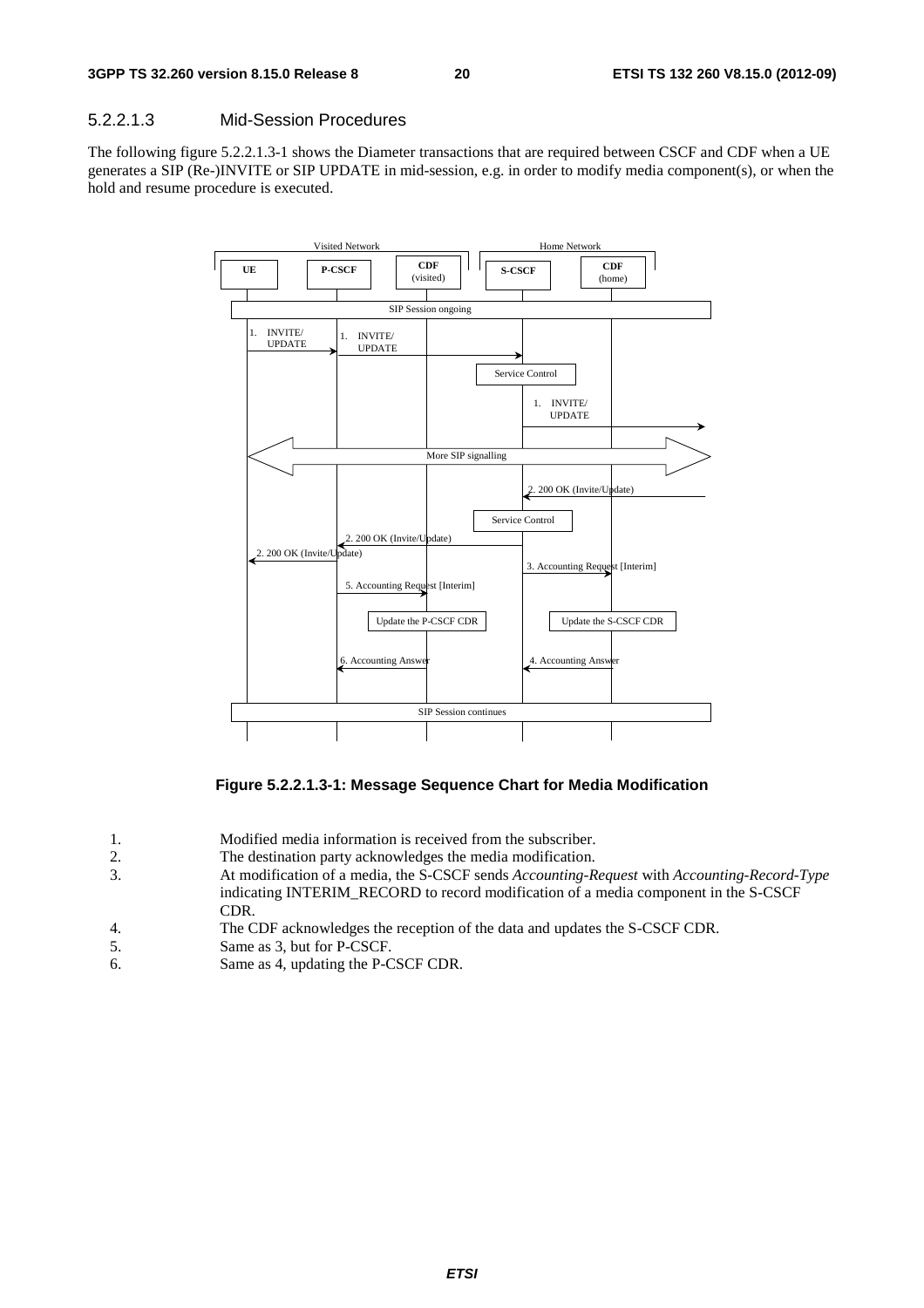#### 5.2.2.1.4 Session Release - Mobile Initiated

The following figure 5.2.2.1.4-1 shows the Diameter transactions that are required between CSCF and CDF for a session release that is initiated by the UE.



#### **Figure 5.2.2.1.4-1: Message Sequence Chart for Session Release**

- 1. The session is released.<br>2. At session termination t
- 2. At session termination the P-CSCF sends *Accounting-Request* with *Accounting-Record-Type* indicating STOP\_RECORD to record stop of a session and stop of a media component in the P-CSCF CDR.
- 3. The CDF acknowledges the reception of the data and closes the P-CSCF CDR.
- 4. Same as 2, but for S-CSCF.
- 5. Same as 3, closing the S-CSCF CDR.<br>6. The release is acknowledged.
- The release is acknowledged.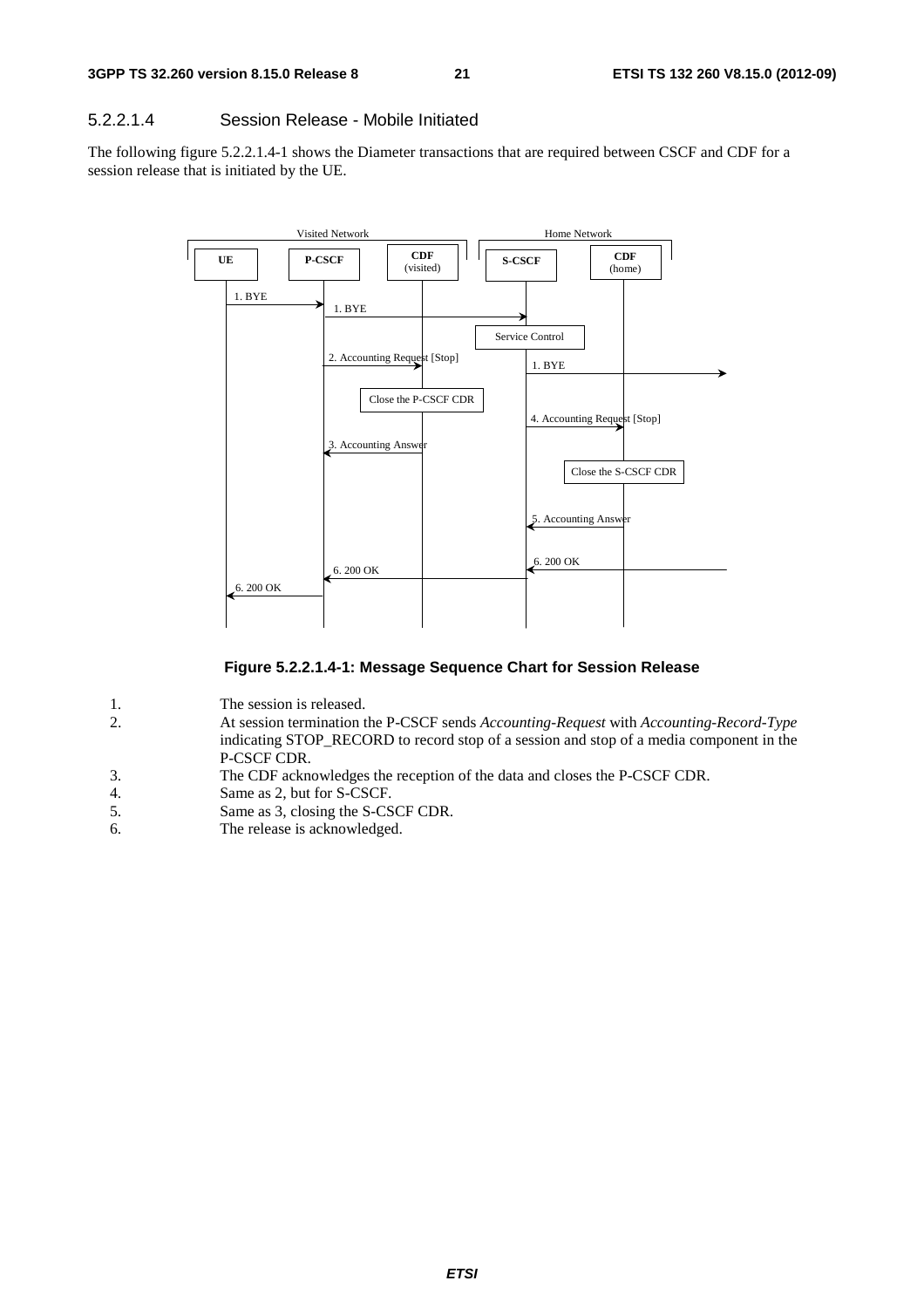#### 5.2.2.1.5 Session-Unrelated Procedures

The following figure 5.2.2.1.5-1 shows the Diameter transactions that are required between CSCF and CDF for sessionunrelated IMS procedures, i.e. those that relate to the Diameter ACR [Event], as listed in Table 5.2.1.1.



#### **Figure 5.2.2.1.5-1: Message Sequence Chart for Session-Unrelated Procedure**

|  | The P-CSCF receives a "SIP Request" (e.g. SUBSCRIBE) from the subscriber. |
|--|---------------------------------------------------------------------------|
|--|---------------------------------------------------------------------------|

- 2. The "SIP Request" is acknowledged by the "SIP Response" as follows:
	- in the successful case, a 200 OK message is returned;
	- in case of failure an appropriate SIP error message is returned.

Depending on the used SIP method, there might be additional signalling between steps 1 and 2.

| 3. | After the completion of the procedure, the S-CSCF sends Accounting-Request with Accounting-<br><i>Record-Type</i> indicating EVENT RECORD to record transaction specific information in the<br>S-CSCF CDR. |
|----|------------------------------------------------------------------------------------------------------------------------------------------------------------------------------------------------------------|
| 4. | The CDF acknowledges the reception of the data and produces an S-CSCF CDR.                                                                                                                                 |
| 5. | Same as 3, but for P-CSCF.                                                                                                                                                                                 |

6. Same as 4, creating a P-CSCF CDR.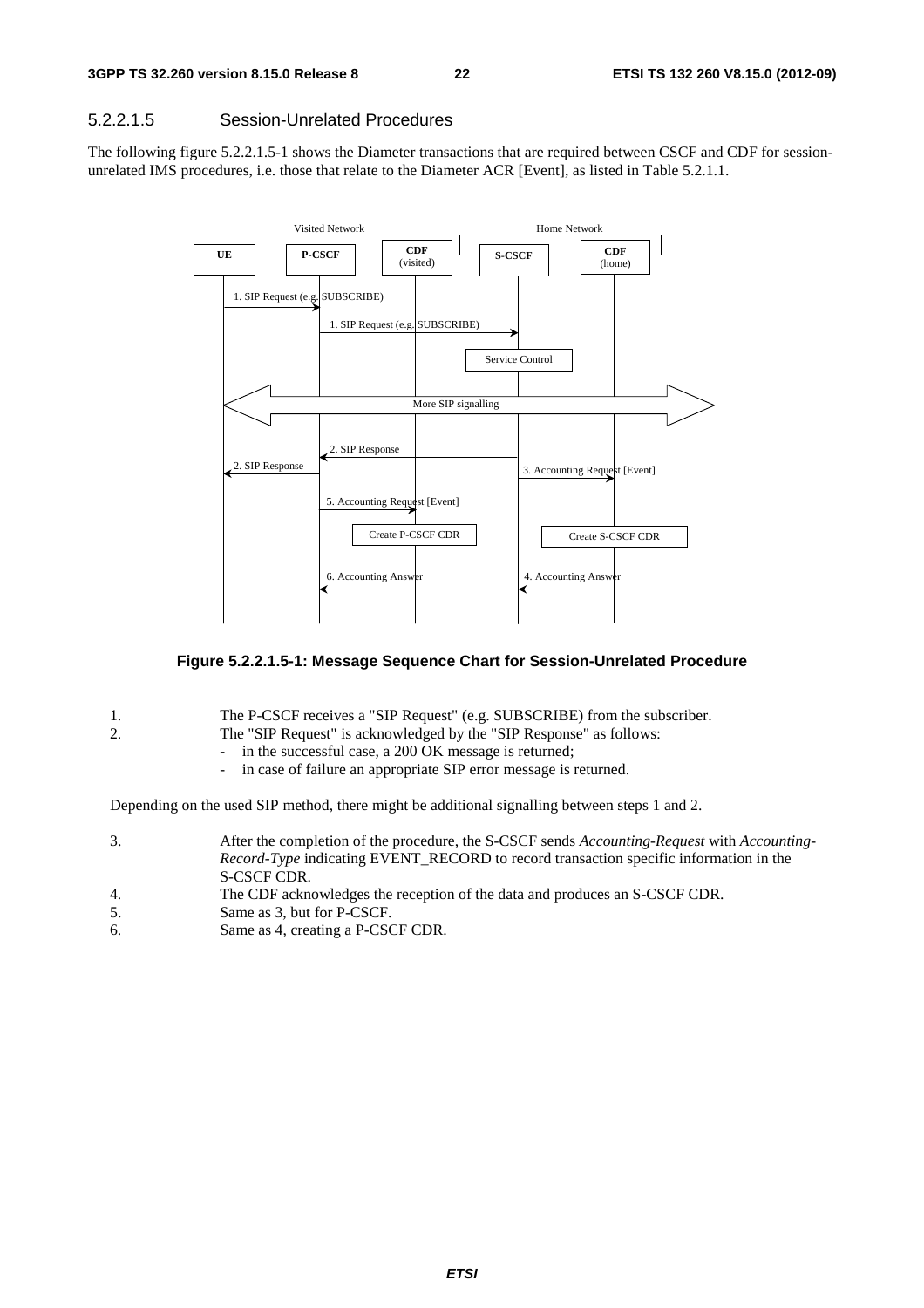#### 5.2.2.1.6 Session Establishment - PSTN Initiated

The following figure 5.2.2.1.6-1 shows the Diameter transactions that are required between MGCF and CDF during session establishment initiated from the PSTN side.



#### **Figure 5.2.2.1.6-1: Message Sequence Chart for Session Establishment (PSTN Initiated)**

- 1. The session is originated from the PSTN.
- 2. The session setup is triggered in the IMS.
- 3. The destination party answers and a final response are received.
- 4. MGCF forwards an answer message to the PSTN.

5. Upon reception of the final response, the MGCF sends an *Accounting-Request* with *Accounting-Record-Type* indicating START\_RECORD to record start of a user session and start of a media component in the MGCF CDR.

6. The CDF acknowledges the reception of the data and opens a MGCF CDR.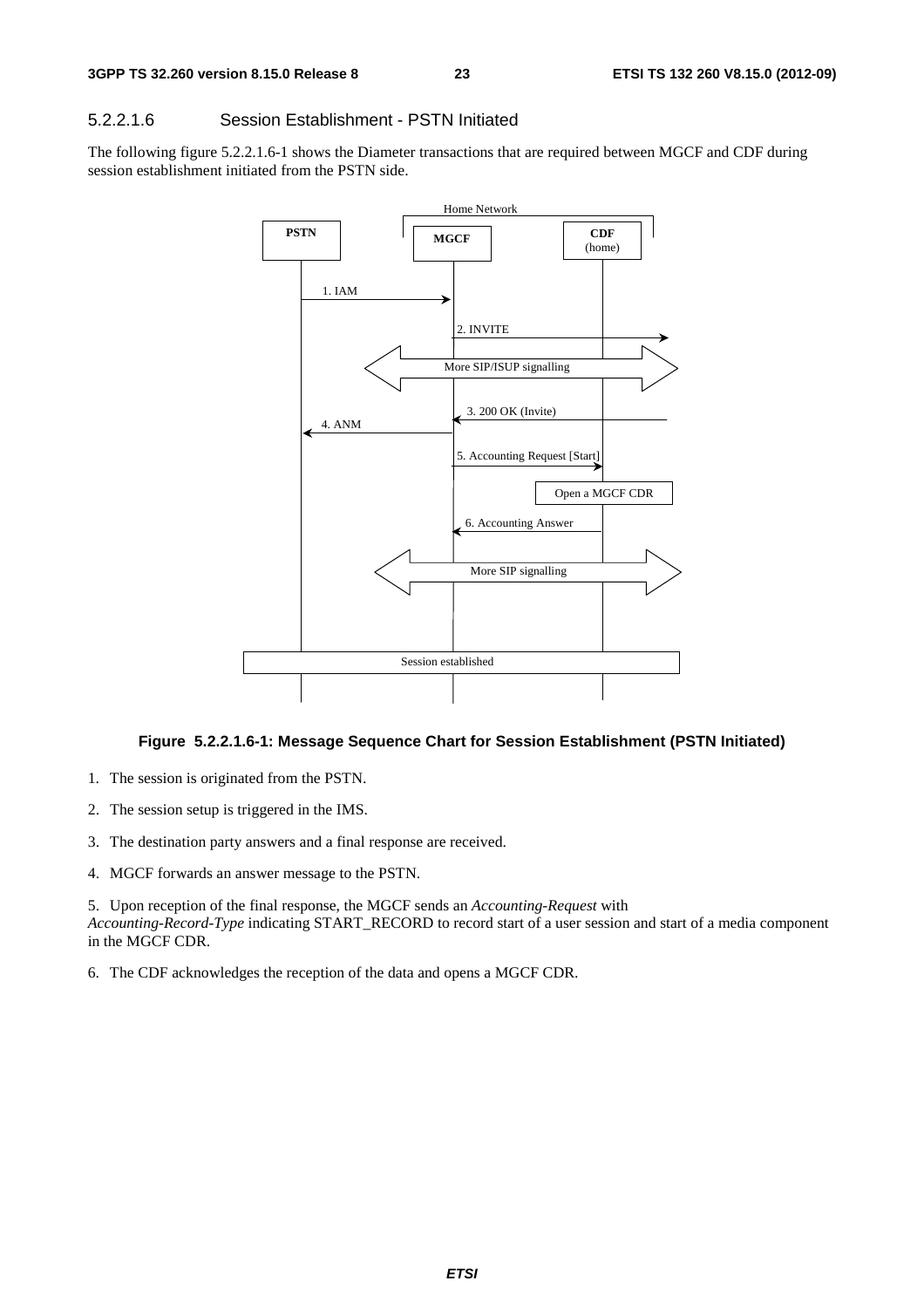#### 5.2.2.1.7 Session Establishment - IMS Initiated

The following figure shows the Diameter transactions that are required between BGCF, MGCF and CDF during session establishment initiated from the IMS side.



#### **Figure 5.2.2.1.7-1: Message Sequence Chart for Session Establishment (IMS Initiated)**

- 1. The session is originated from the IMS.
- 2. A session towards PSTN is established.
- 3. The destination party answers and an answer message are received.
- 4. A final response message is sent to the session originator.
- 5. Upon reception of the answer message, the MGCF sends an *Accounting-Request* with
	- *Accounting-Record-Type* indicating START\_RECORD to record start of a user session and start of a media component in the MGCF CDR.
- 6. The CDF acknowledges the reception of the data and opens a MGCF CDR.
- 7. Upon reception of the 200 OK message, the BGCF sends an *Accounting-Request* with
- *Accounting-Record-Type* indicating EVENT\_RECORD to record start of a user session and start of a media component in the BGCF CDR.
- 8. The CDF acknowledges the reception of the data and creates a BGCF CDR.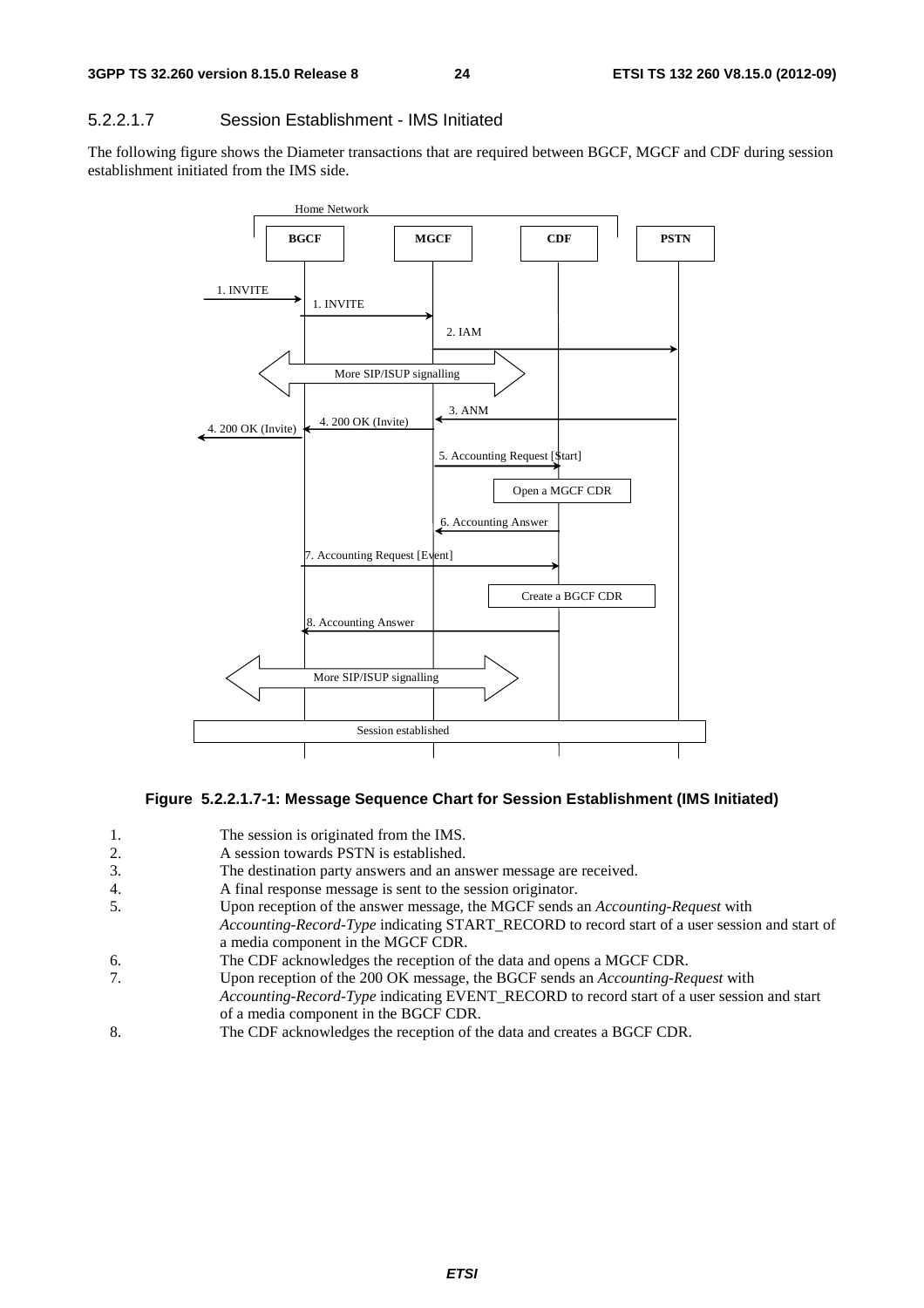#### 5.2.2.1.8 Session Release - PSTN Initiated

The following figure shows the Diameter transactions that are required between MGCF and CDF during a PSTN initiated session release.



#### **Figure 5.2.2.1.8-1: Message Sequence Chart for Session Release (PSTN initiated)**

- 1. The session release is initiated from PSTN.<br>2. Session release continues within IMS.
- Session release continues within IMS.
- 3. The reception of the release message is acknowledged.
- 4. Upon reception of the release message, the MGCF sends an *Accounting-Request* with *Accounting-Record-Type* indicating STOP\_RECORD to record stop of a session in the MGCF CDR.
- 5. The CDF acknowledges the reception of the data and closes the MGCF CDR.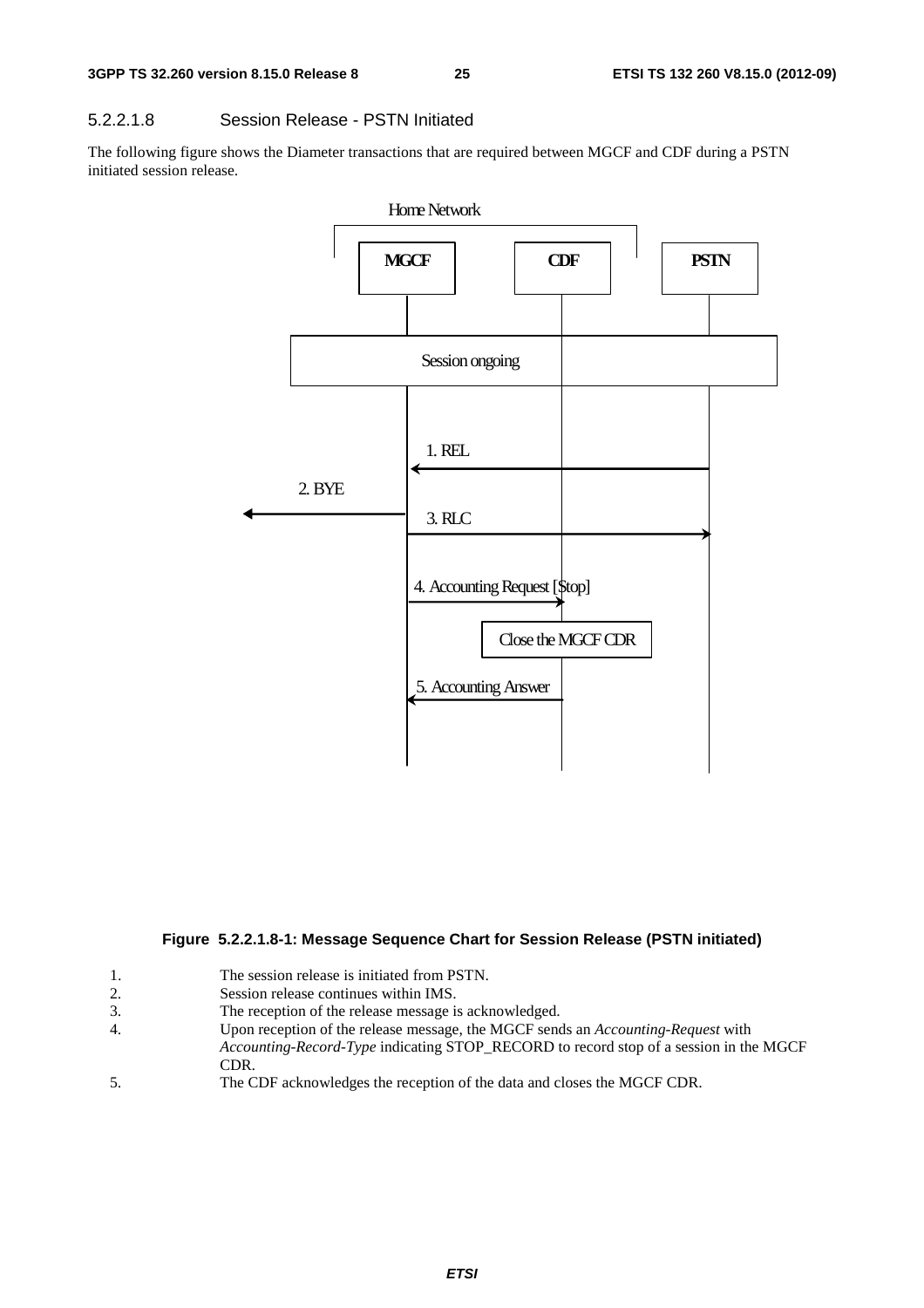#### 5.2.2.1.9 Session Release - IMS Initiated

The following figure shows the Diameter transactions that are required between MGCF and CDF during a IMS initiated session release.



#### **Figure 5.2.2.1.9-1: Message Sequence Chart for Session Release (IMS initiated)**

- 1. The session release is initiated from the IMS side.
- 2. A release message is sent towards PSTN.
- 3. The acknowledgement of the release message is received from PSTN.
- 4. Upon reception of the BYE message the MGCF sends an *Accounting Request* with *Accounting Record Type* indicating STOP\_RECORD to record stop of a session in the MGCF CDR.
- 5. The CDF acknowledges the reception of the data and closes the MGCF CDR.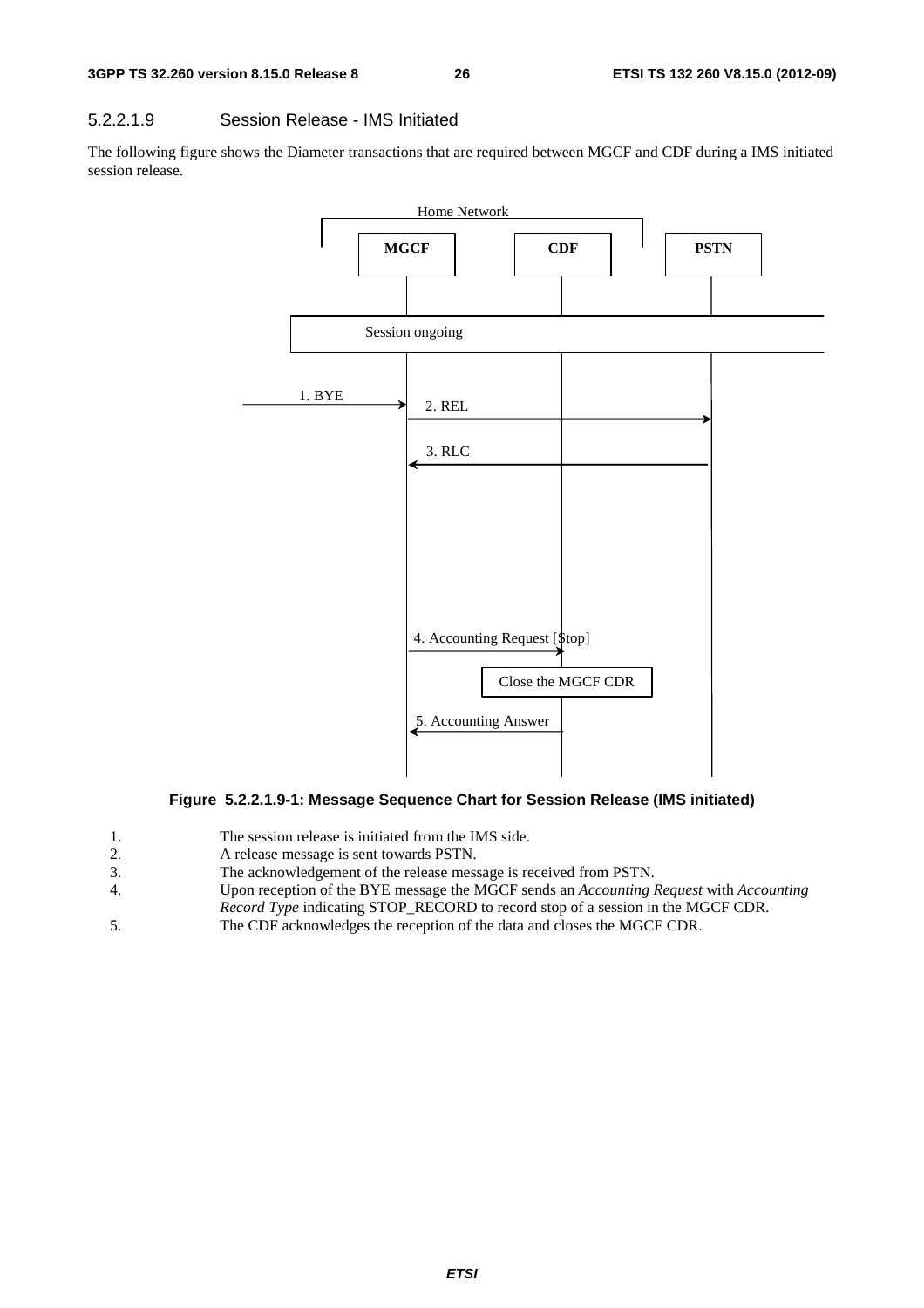#### 5.2.2.1.10 Multi-Party Call

The following figure shows the establishment of an ad hoc conference (multiparty call). An AS (acting as B2BUA) performs third party call control with the MRFC, where the S-CSCF is in the signalling path. The Application Server that is in control of the ad hoc conference is aware of the MRFC capabilities. Note that only accounting information sent from the MRFC is shown in detail in the figure. The SIP messages are for illustrative purpose only.



**Figure 5.2.2.1.10-1: Message Sequence Chart for Multi-Party Call Establishment in MRFC**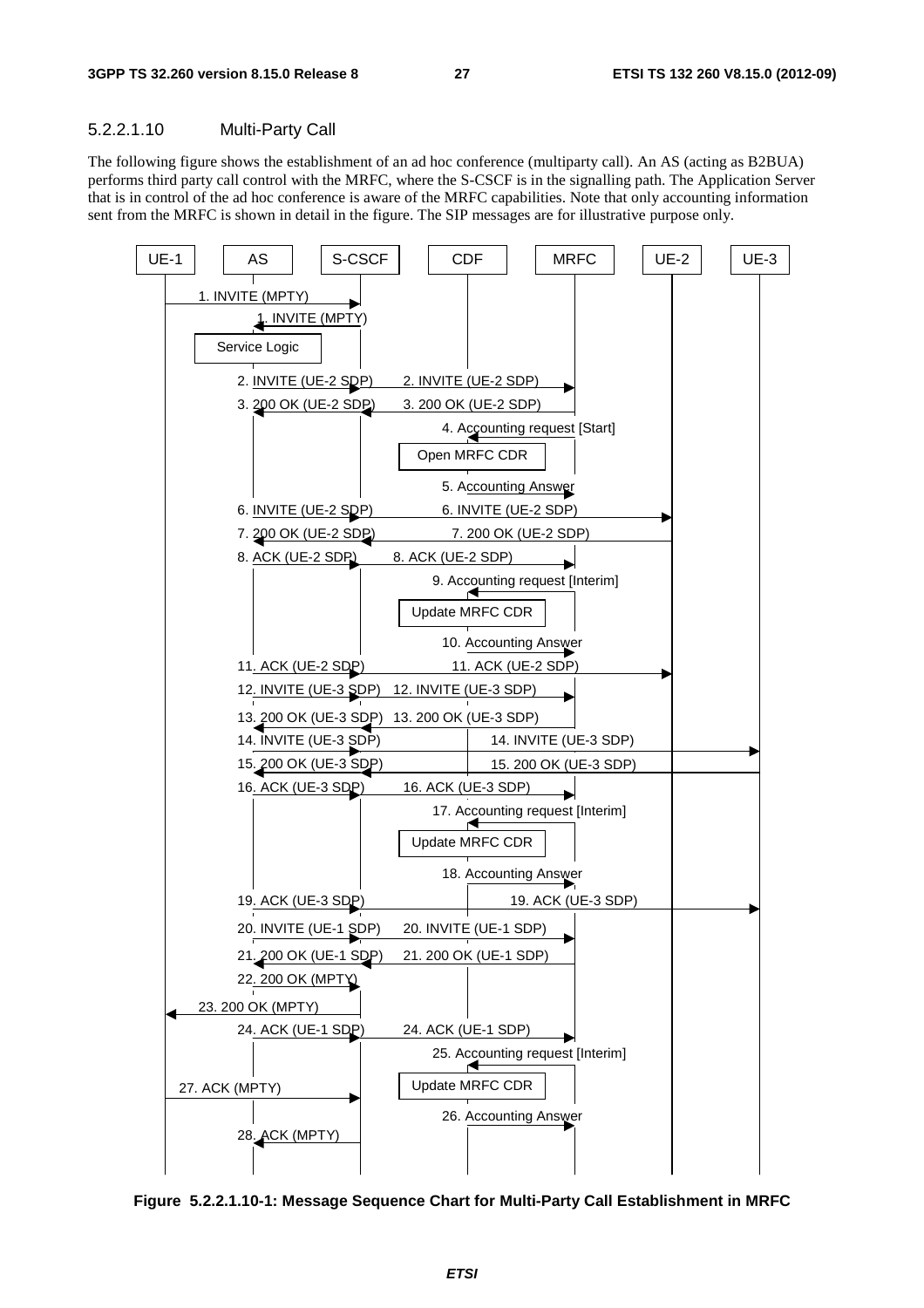- 1. Sessions exist between UE-1 and UE-2, and between UE-1 and UE-3. A request is received from UE-1for putting all parties together to a multi-party call.
- 2. 3. Request and acknowledgement to initiate multi-party call. MRFC assigns a conference-ID that is used by the AS in subsequent interactions with the MRFC in INVITE messages connecting other endpoints (see TS 23.228 [201]). Path establishment between AS and MRFC for UE-2.
- 4. At start of session establishment the MRFC sends an *Accounting-Request* with *Accounting-Record-Type* indicating START\_RECORD to record start of multi-party call in the MRFC CDR
- 5. The CDF acknowledges the reception of the data and creates the MRFC CDR. 'Calling Party Address', 'Service Request Time Stamp', 'Service ID' (holding the conference-ID) etc. are included in the MRFC CDR
- 6 7. Path establishment between UE-2 and AS. Same ICID is used as for the path between AS and MRFC for UE-2 (step 2. - 3.).
- 8 Acknowledgement of path between AS and MRFC for UE-2.
- 9. The MRFC may send an *Accounting-Request* with *Accounting-Record-Type* indicating INTERIM\_RECORD to report that  $UE-2$  has been connected to the multi-party call.
- 10. The CDF acknowledges the reception of the data and includes UE-2 in the field 'Application Provided Called Parties' of the MRFC CDR.
- 11. Acknowledgement of path between AS and UE-2. Now a path between UE-2 and MRFP via AS is established.
- 12 –13.. Request and acknowledgement to establish path between AS and MRFC for UE-3.<br>14. -15. Path establishment between UE-3 and AS. Same ICID is used as for the path between
- Path establishment between UE-3 and AS. Same ICID is used as for the path between AS and MRFC for UE-3 (step 12. - 13.).
- 16. Acknowledgement of path between AS and MRFC for UE-3.<br>17. The MRFC may send an *Accounting-Request* with *Accounting*
- 17. The MRFC may send an *Accounting-Request* with *Accounting-Record-Type* indicating INTERIM\_RECORD to report that UE-3 has been connected to the multi-party call.
- 18. The CDF acknowledges the reception of the data and includes UE-3 in a new field 'Application Provided Called Parties' of the MRFC CDR.
- 19. Acknowledgement of path between AS and UE-3.
- 20 21. Request and acknowledgement to establish path between AS and MRFC for UE-1. Same ICID is used as for the path between UE-1 and AS (step 1.).
- 22 23. Request for multi-party conference with UE-2 and UE-3 is acknowledged to UE 1. Implicit acknowledgement of path UE-1 to AS.
- 24. Acknowledgement of path between AS and MRFC for UE-1.
- 25. The MRFC may send an *Accounting-Request* with *Accounting-Record-Type* indicating INTERIM\_RECORD to report that UE-1 has been connected to the multi-party call.
- 26. The CDF acknowledges the reception of the data and includes the field 'Service Delivery Start Time Stamp' into the MRFC CDR.
- 27 –28. UE-1 acknowledges the multi-party call session establishment.
- NOTE: It is in the responsibility of the AS to terminate the sessions existing at the beginning of the multi-party call establishment between UE-1 and UE-2 and between UE-1 and UE-3 (see step 1.) in case of successful multi-party call establishment. This is not shown in the diagram above.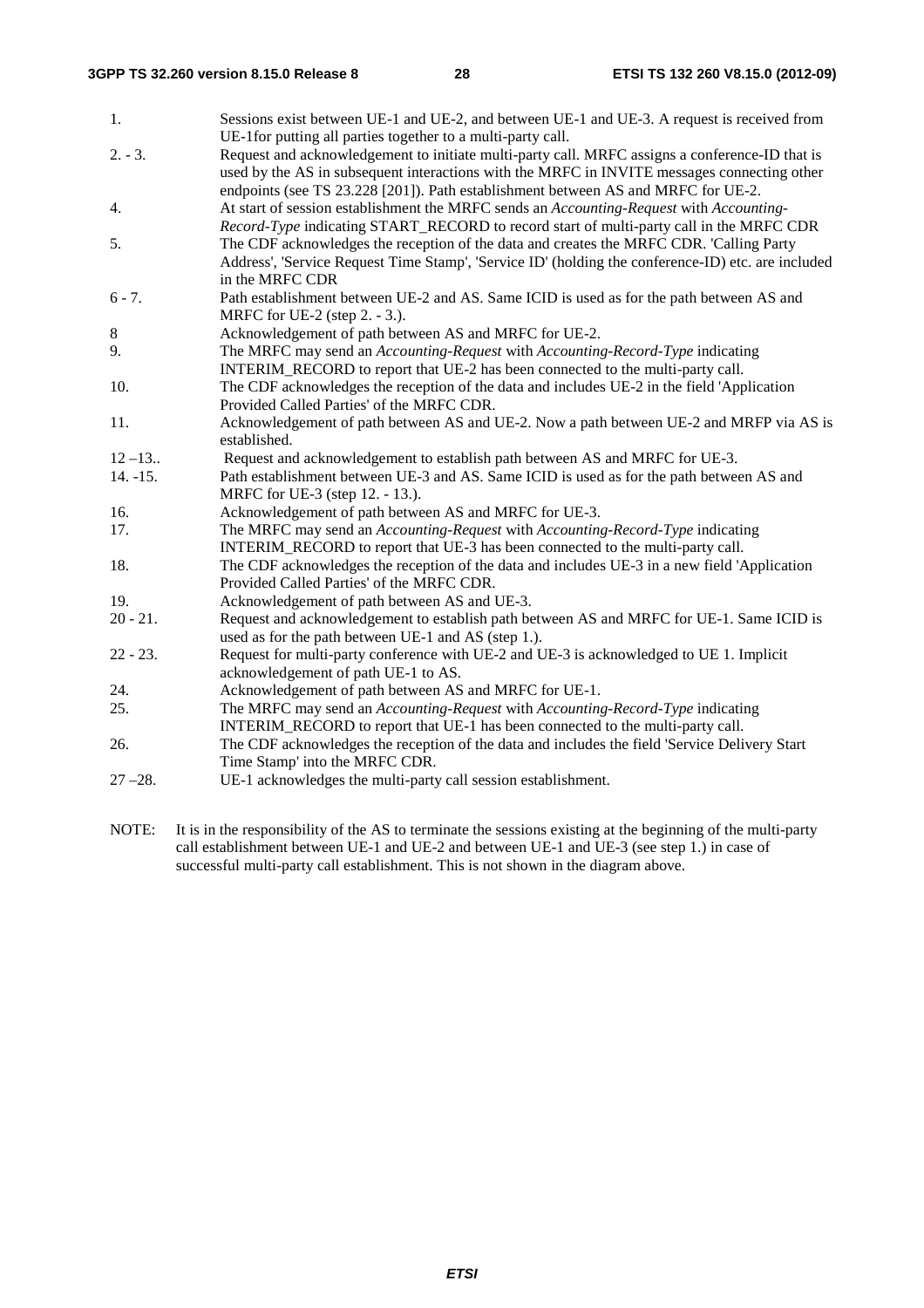#### 5.2.2.1.11 AS Related Procedures - AS Acting as a Redirect Server

Application servers may support a multitude of services which are not specified in 3GPP standards. Therefore it is not possible to standardise charging flows and procedures for those services. However, for all such services, the AS may apply either Event Charging, where ACR [Event] messages are generated, or Session Charging, using ACR [Start, Stop and Interim]. The following clauses depict one example for each of the two scenarios. The first procedure, AS acting as a Redirect Server, depicts the "event" case, while the second procedure, AS acting as a Voice Mail Server, depicts the "session" case.

The following figure shows the case where an Application Server acts as a Redirect Server. In the figure below, UE-1 sets up a session towards UE-2 but due to Call Forwarding functionality located in the AS, a new number (to UE-3) is returned to UE-1. Finally UE-1 sets up the session towards UE-3.



#### **Figure 5.2.2.1.11-1: Message Sequence Chart for AS Acting as a Redirect Server**

| 1.        | Sessions initiated by UE-1 towards UE-2.                                                 |
|-----------|------------------------------------------------------------------------------------------|
|           |                                                                                          |
| $2. - 3.$ | Response indicating that session should be redirected towards another number (UE-3).     |
| 4.        | After successful service execution, the AS sends Accounting-Request with                 |
|           | Accounting-Record-Type indicating EVENT_RECORD to record service specific information in |
|           | the AS CDR.                                                                              |
| 5.        | The CDF acknowledges the reception of the data and creates the AS CDR.                   |
| $6-7.$    | Response indicating that session should be redirected towards another number (UE-3).     |

8. Session is initiated by UE-1 towards UE-3.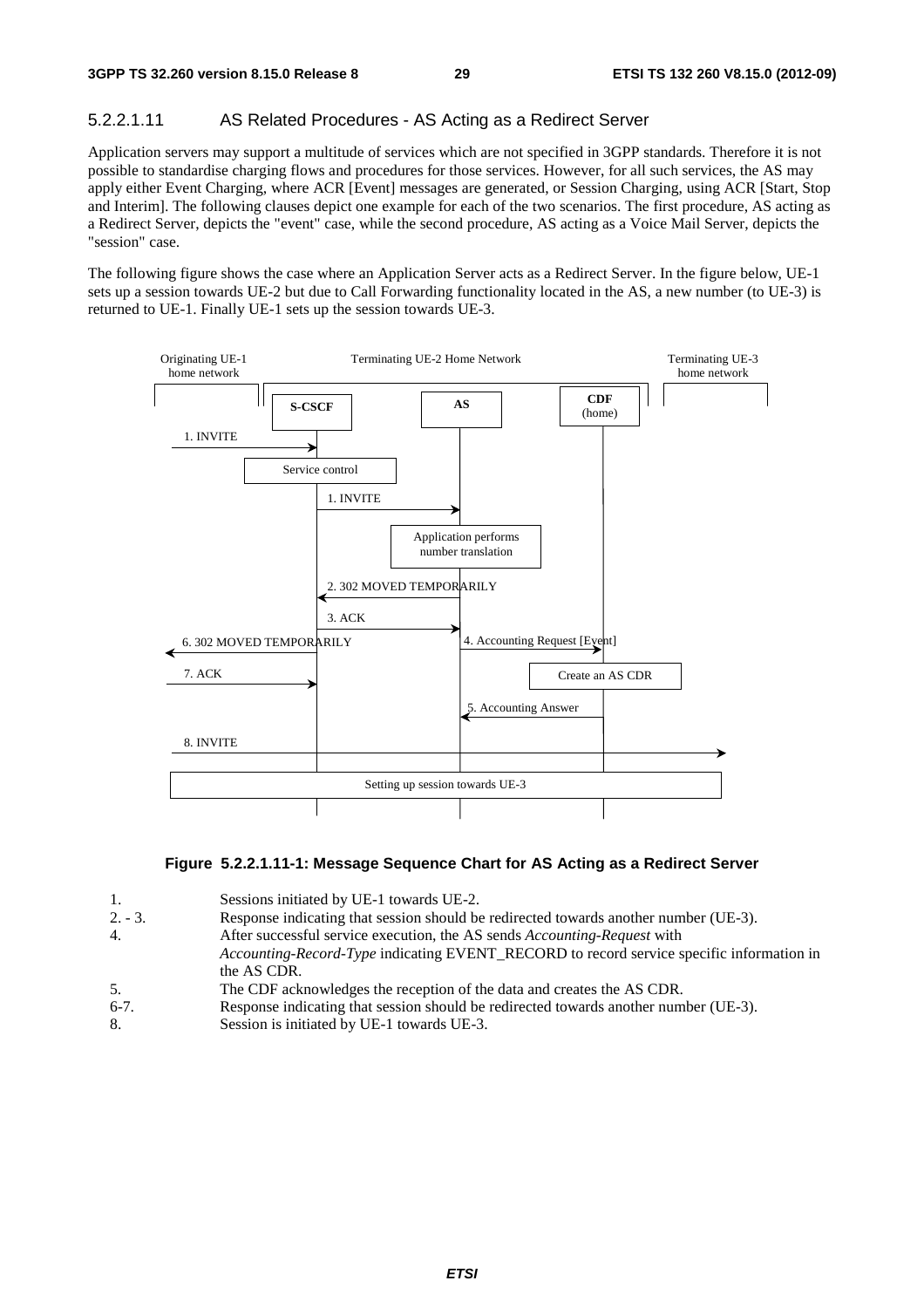#### 5.2.2.1.12 AS Related Procedures - AS Acting as a Voice Mail Server

The following figure shows the case where an Application Server acts as a Voice Mail Server. S-CSCF invokes the AS acting as Voice Mail Server according to procedure as defined in TS 23.218 [203].



#### **Figure 5.2.2.1.12-1: Message Sequence Chart for AS Acting as a Mail Server**

- 1. AS receives the INVITE from the S-CSCF.
- 2. AS acknowledges the initiated Voice Mail session by issuing a 200 OK in response to the INVITE.
- 3. AS sends *Accounting-Request* with *Accounting-Record-Type* indicating START\_RECORD to record start of a voice mail session.
- 4. The CDF acknowledges the reception of the *Accounting-Request* with *Accounting-Record-Type*  indicating START\_RECORD and opens a AS CDR.
- 5. Voice mail session release is initiated.
- 6. Upon reception of release message AS sends an *Accounting-Request* with *Accounting-Record-Type* indicating STOP\_RECORD to record stop of a session in the AS CDR.
- 7. The CDF acknowledges the reception of the data and closes the AS CDR.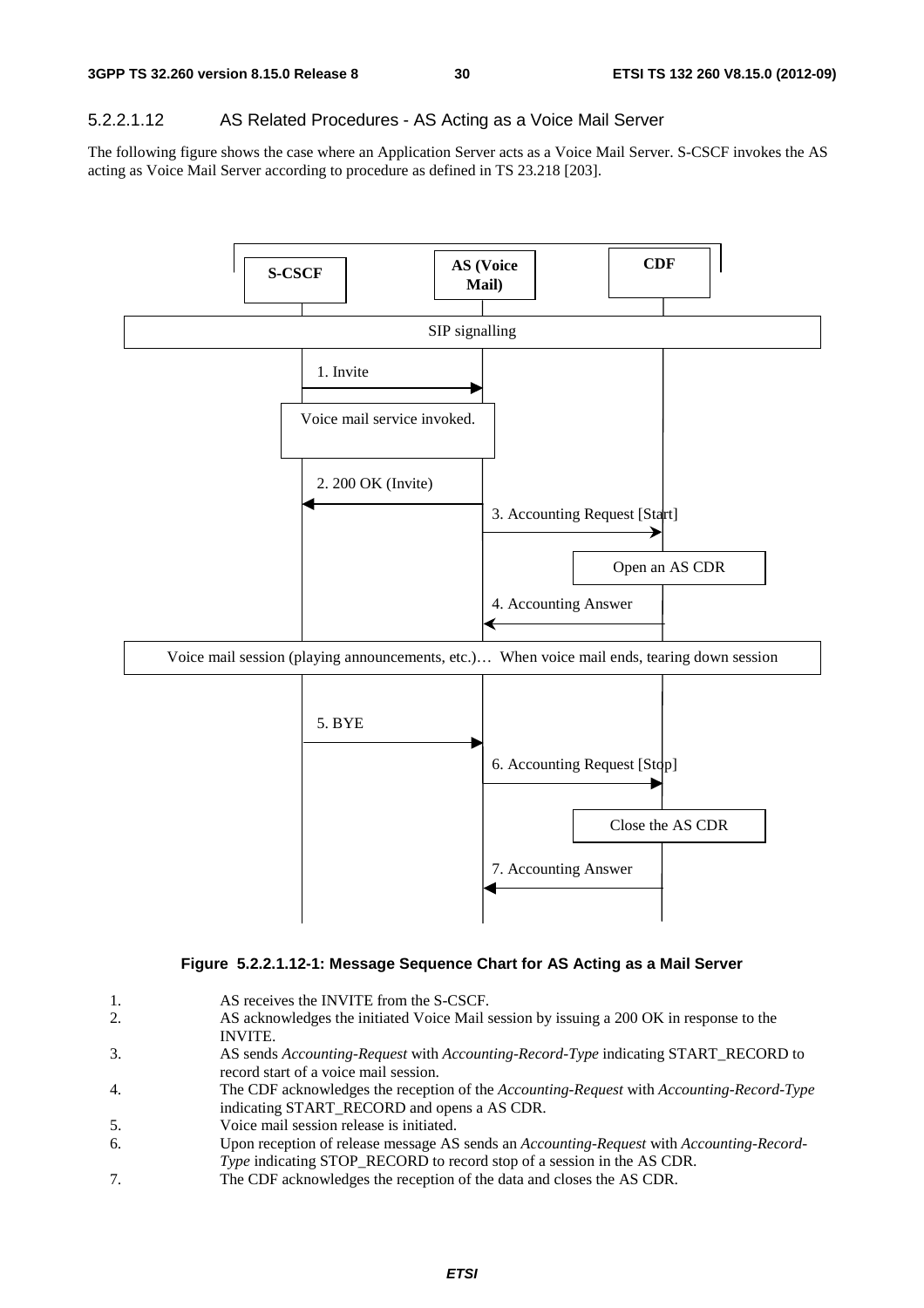#### 5.2.2.1.13 AS Related Procedures - AS Acting as a SCC AS

The charging requirements for IMS service continuity are specified in TS 23.237 [407].

#### 5.2.2.1.13.1 UE originating call (PS only or CS only)

In this flow, Call-ID #1 is for access leg and Call-ID #2 is for remote leg.



#### **Figure 5.2.2.1.13.1-1: Message Sequence Chart UE originating call**

- 1. The SCC session is initiated (an INVITE for IMS, a Call Setup for CS).
- 2. After processing at CS/PS intermediate nodes, the resulting INVITE is sent to the S-CSCF
- 3. The S-CSCF validates the service profile, and invokes any appropriate service logic required for this user.
- 4. The S-CSCF forwards the INVITE request message to the SCC AS, according to the service origination logic defined by initial Filter Criteria (iFC) in the subscriber profile of the HSS.
- 5. The SCC call is anchored at the SCC AS in the home IMS Domain upon reception of the SIP Invite (Call-ID# 1).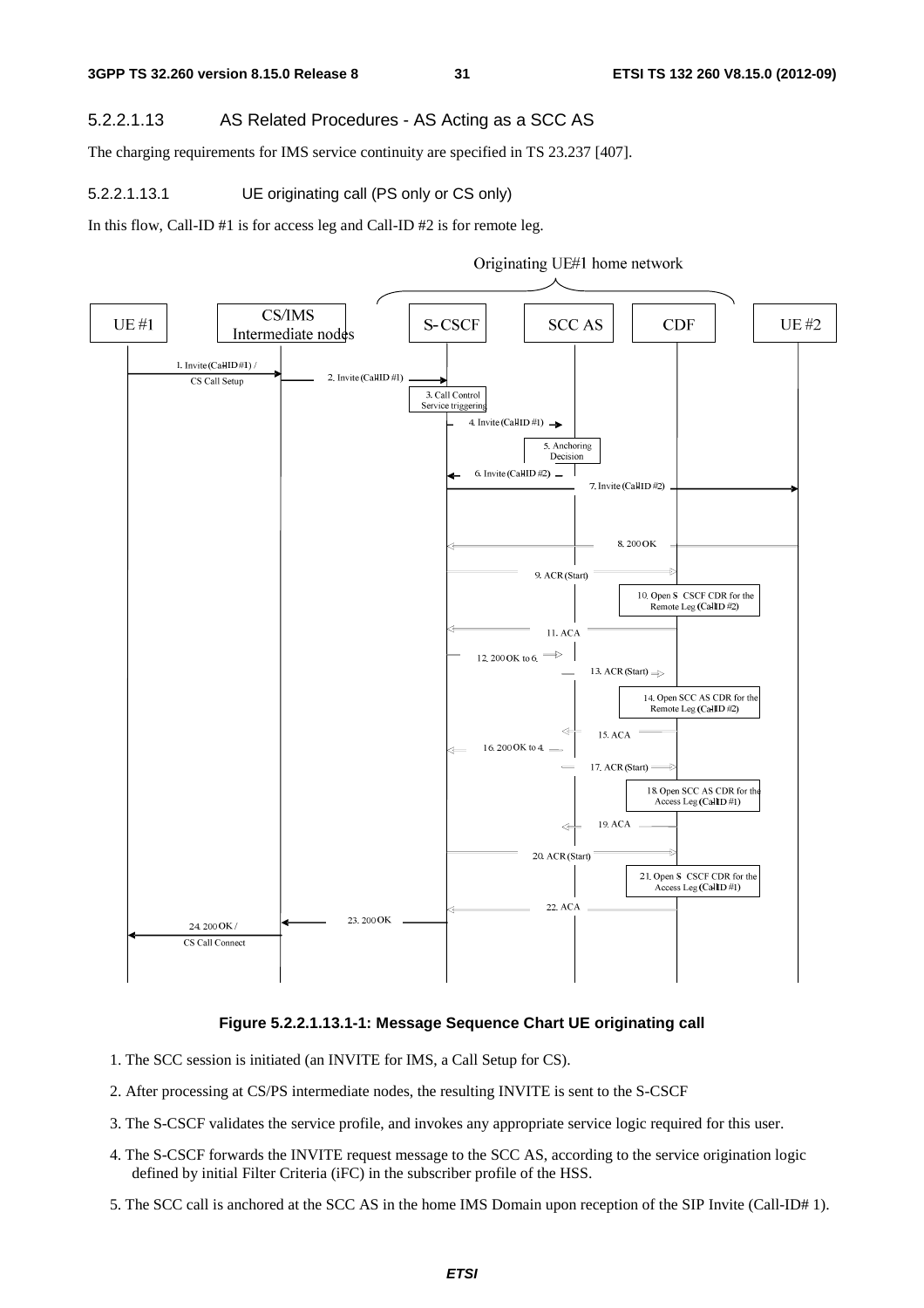- 6-7. The S-CSCF forwards the INVITE request message to the terminating network (Call-ID #2).
- 8. The response 200 OK is transmitted to the S-CSCF in the Originating network.
- 9. Upon reception of the final response, the S-CSCF in the originating network sends an *Accounting-Request* with *Accounting-Record-Type* indicating START\_RECORD to record SCC call routing and start of a user session/media component in the S-CSCF CDR.
- 10-11. The CDF from the Originating network opens a S-CSCF CDR related to the Remote leg and acknowledges the reception of the data.
- 12. Same as 8 but for SCC AS (Remote leg)
- 13. Same as 9 but for the SCC AS (Remote leg)
- 14-15. Same as 10-11 but opening a SCC AS CDR related to the Remote leg
- 16. Same as 8 but for S-CSCF AS (Access leg)
- 17. Same as 9 but for the SCC AS (Access leg)
- 18-19. Same as 10-11 but opening a SCC AS CDR (Access leg)
- 20. Same as 9 but for the S-CSCF (Access leg)
- 21-22. Same as 10-11 but opening a S-CSCF CDR (Access leg)
- 23. The final response to SIP Invite (Call ID #1) is transmitted.
- 24. The session is set up with CS or PS media.

5.2.2.1.13.2 UE originating call (PS and CS combined origination)

In this flow, Call-ID #1 is for PS access leg, Call-ID #1' for CS access leg and Call-ID #2 for remote leg.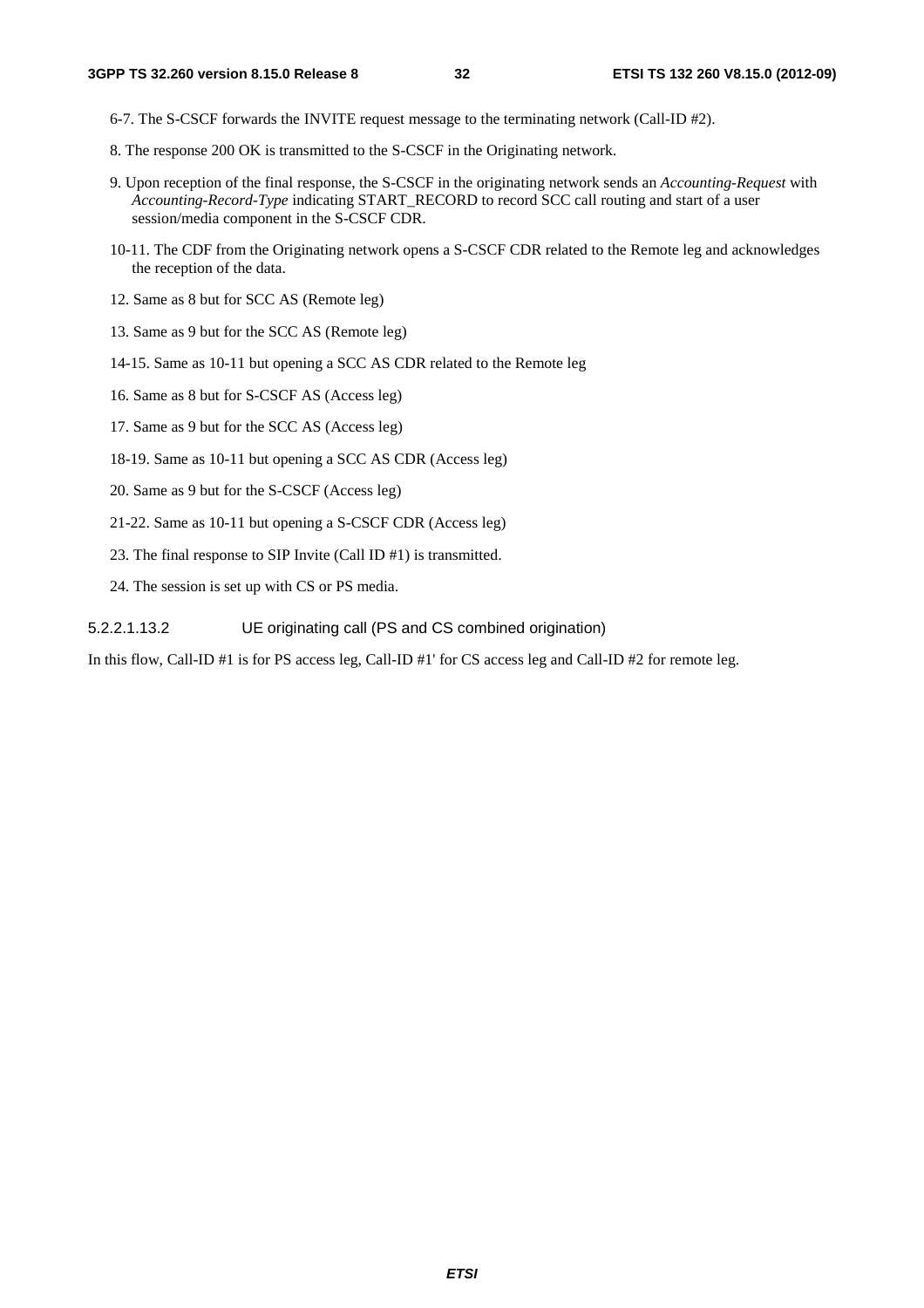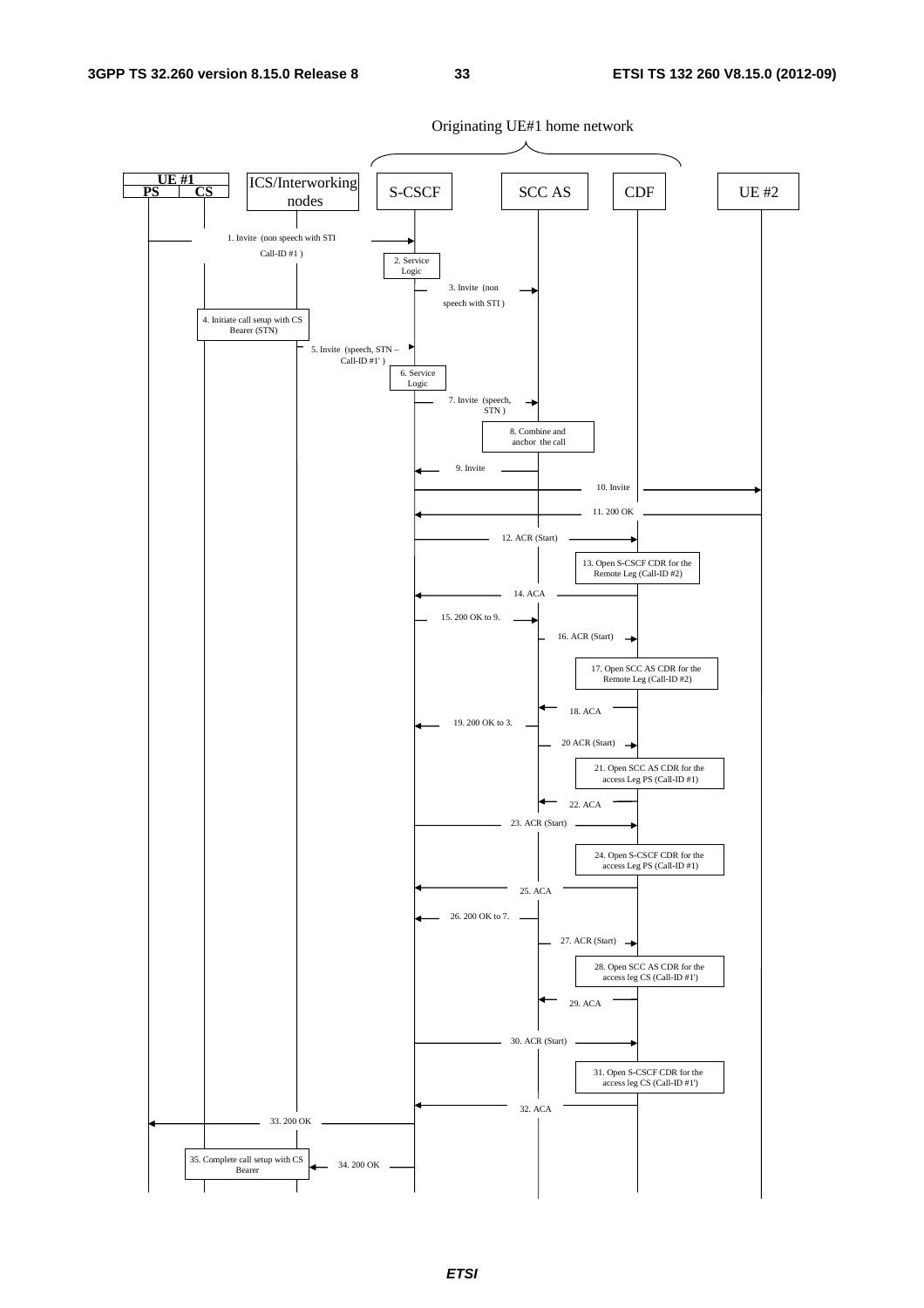#### **Figure 5.2.2.1.13.2-1: Message Sequence Chart UE originating call**

- 1. UE-1 wants to initiate a multimedia session with UE-2 with speech components carried on CS bearers and nonspeech components carried on PS bearers. Therefore the multimedia session is split into two parts, each one corresponding to a separate access leg. UE-1 initiates the establishment of the first access leg by sending an INVITE request with non-speech media components. The INVITE contains STI information indicating that a second access leg (with the speech component) will be originated from the CS domain.
- 2. The S-CSCF executes any service logic as appropriate.
- 3. The S-CSCF sends the INVITE to the SCC AS. The SCC AS identifies that this access leg has to be correlated to a subsequent access leg based on the STI information in the INVITE.
- 4. UE-1 request to set up call with CS bearer. The called party number is set to an identifier such as a PSI DN, which is used to indicate to the SCC AS that this access leg is to be combined with a PS leg. The DN is either statically configured on the UE or assigned to the UE by the network upon IMS Registration.
- 5. After processing at ICS/Interworking nodes, the resulting INVITE is sent to the S-CSCF.
- 6. The S-CSCF executes any service logic as appropriate.
- 7. The S-CSCF sends the INVITE to the SCC AS. The SCC AS identifies that this CS leg has to be correlated to a PS leg based on the iFC in the INVITE.
- 8. After the SCC AS receives both the INVITE requests in step 3 and in step 7, the SCC AS identifies that they are part of the same multimedia session and combines the two access legs of the session by checking the caller's identity and anchor the combined session.
- 9-10. The SCC AS sends INVITE to the remote end point for combined session establishment.
- 11. The 200 OK response is transmitted to the S-CSCF in the Originating network.
- 12. Upon reception of the final response, the S-CSCF in the originating network sends an *Accounting-Request* with *Accounting-Record-Type* indicating START\_RECORD to record SCC call routing and start of a user session/media component in the S-CSCF CDR.
- 13-14. The CDF from the Originating network opens an S-CSCF CDR related to the Remote leg and acknowledges the reception of the data.
- 15. Same as 11 but for SCC AS (Remote leg)
- 16. Same as 12 but for the SCC AS (Remote leg)
- 17-18. Same as 13-14 but opening a SCC AS CDR related to the Remote leg
- 19. Same as 11 but for S-CSCF (Access leg)
- 20. Same as 12 but for the SCC AS (Access leg)
- 21-22. Same as 13-14 but opening a SCC AS CDR for the PS access leg.
- 23. Same as 12 but for the S-CSCF (Access leg)
- 24-25. Same as 13-14 but opening a S-CSCF CDR for the PS access leg.
- 26. Same as 11 but for S-CSCF AS (Access leg).
- 27. Same as 12 but for the SCC AS (Access leg).
- 28-29. Same as 13-14 but opening a SCC AS CDR for the CS access leg.
- 29. Same as 12 but for the S-CSCF (Access leg)
- 30-31. Same as 13-14 but opening a S-CSCF CDR for the CS access leg.
- 32. The final 200 OK response is sent to the UE #1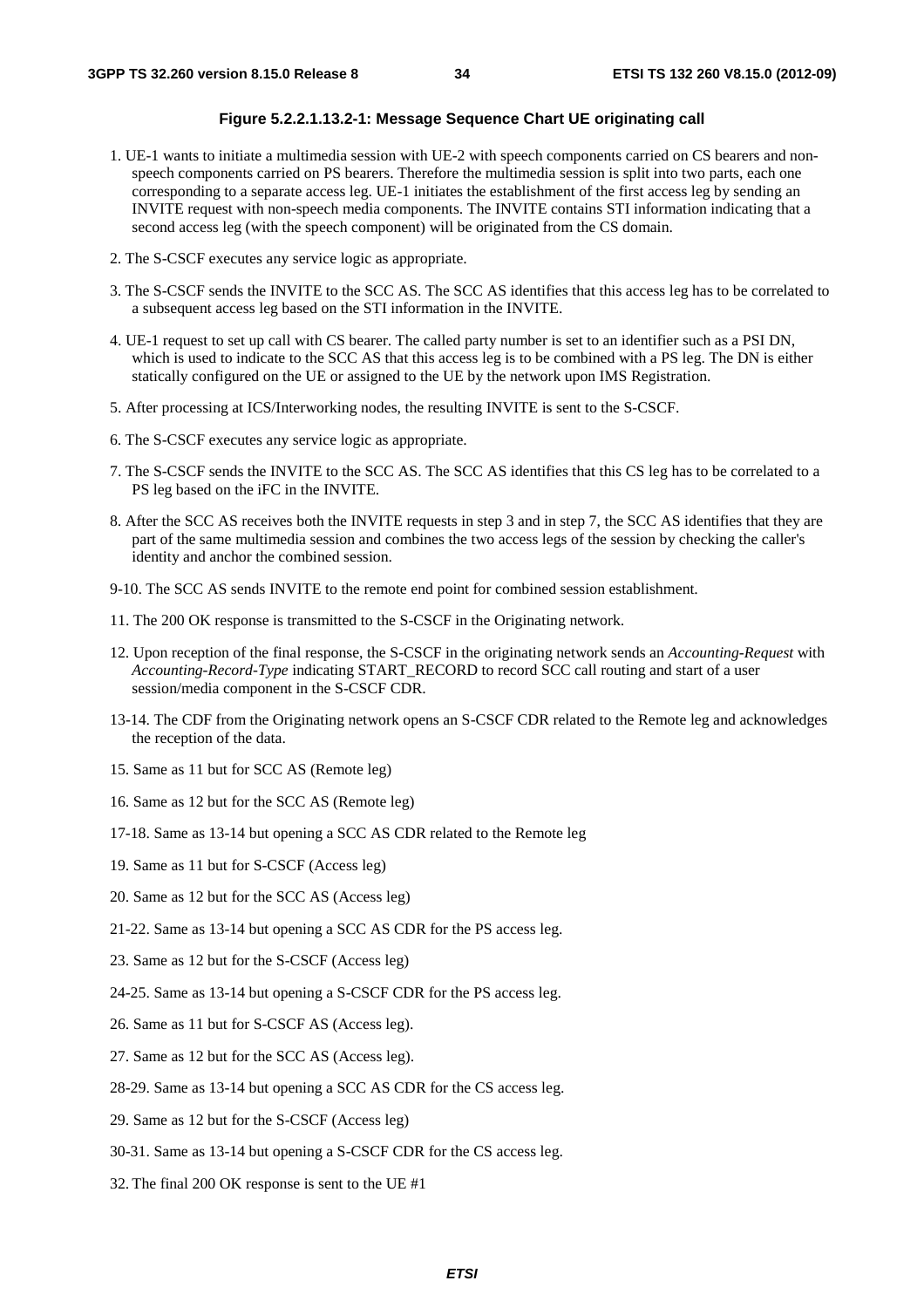33. The 200 OK response is sent to the ICS intermediate nodes.

34. The completion of the CS call bearer is done.

5.2.2.1.13.3 UE terminating call (PS only or CS only)

In this flow, Call-ID #1 is for PS access leg and Call-ID #2 for remote leg.



**Figure 5.2.2.1.13.3-1: Message Sequence Chart UE terminating call** 

1. The SCC session is initiated by UE #2 sending an INVITE to S-CSCF.

2. The S-CSCF validates the service profile, and invokes any appropriate service logic required for this user.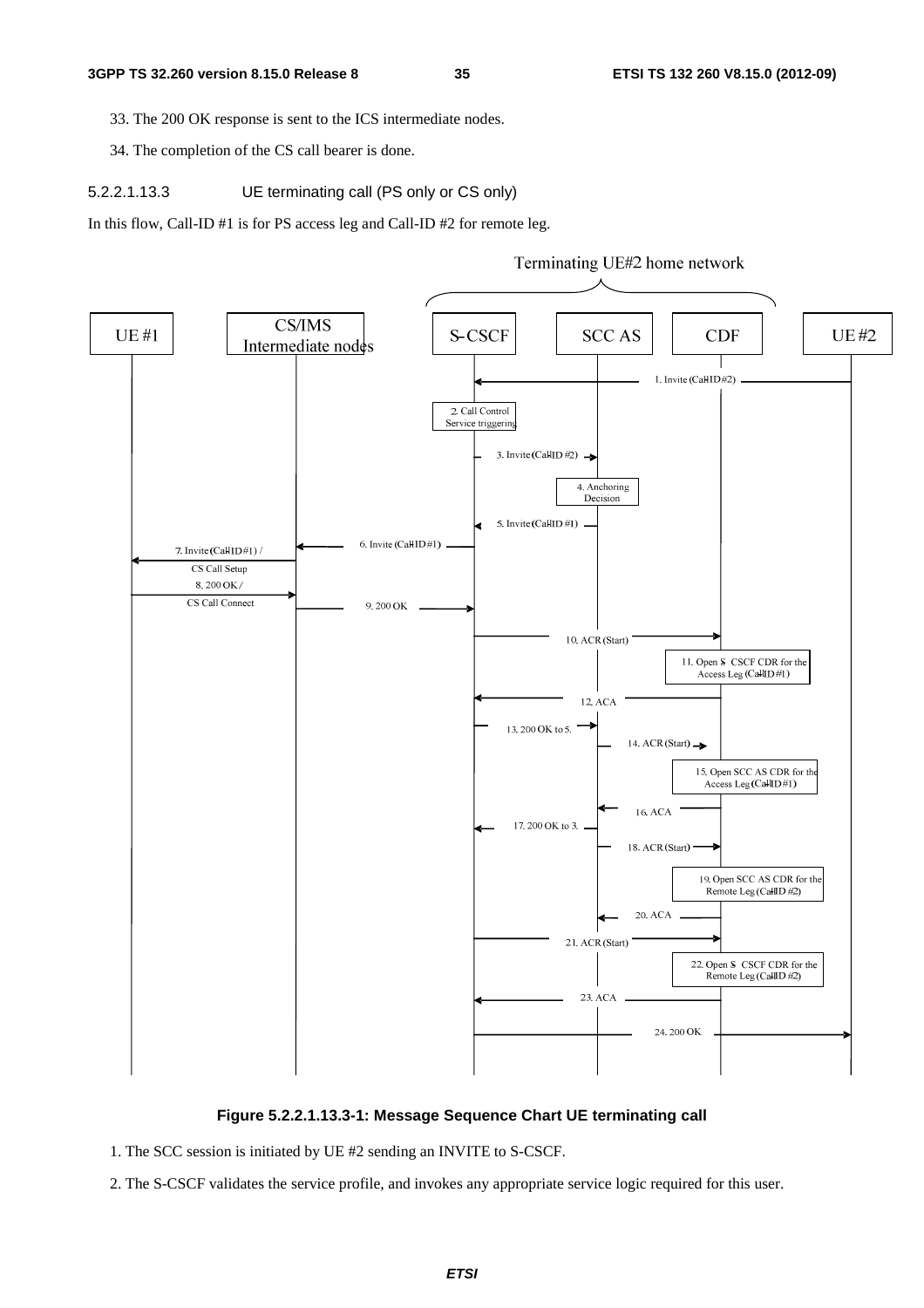- 3. The S-CSCF forwards the INVITE request message to the SCC AS, according to the service origination logic defined by initial Filter Criteria (iFC) in the subscriber profile of the HSS.
- 4. The SCC call is anchored at the SCC AS in the home IMS Domain upon reception of the SIP Invite (Call ID #2).
- 5-6-7. The S-CSCF forwards the INVITE request message to the terminating network (Call ID #1). After processing at CS/PS intermediate nodes, the resulting message is sent to UE #1.
- 8. The response 200 OK is transmitted to CS/PS intermediate nodes.
- 9. After processing at CS/PS intermediate nodes, the 200 OK message is sent to S-CSCF.
- 10. Upon reception of the final response, the S-CSCF in the originating network sends an *Accounting-Request* with *Accounting-Record-Type* indicating START\_RECORD to record SCC call routing and start of a user session/media component in the S-CSCF CDR.
- 11-12. The CDF from the Originating network opens an S-CSCF CDR related to the Access leg and acknowledges the reception of the data.
- 13. Same as 9 but for SCC AS (Access leg)
- 14. Same as 10 but for the SCC AS (Access leg)
- 15-16. Same as 11-12 but opening a SCC AS CDR related to the Access leg
- 17. Same as 9 but for SCC AS (Remote leg)
- 18. Same as 10 but for the SCC AS (Remote leg)
- 19-20. Same as 11-12 but opening a SCC AS CDR (Remote leg)
- 21. Same as 10 but for the S-CSCF (Remote leg)
- 22-23. Same as 11-12 but opening a S-CSCF CDR (Remote leg)
- 24. The final response to SIP Invite (Call ID #2) is transmitted.

#### 5.2.2.1.13.4 UE terminating call (PS and CS combined origination)

In this flow, Call-ID #1 is for PS access leg, Call-ID #1' for CS access leg and Call-ID #2 for remote leg.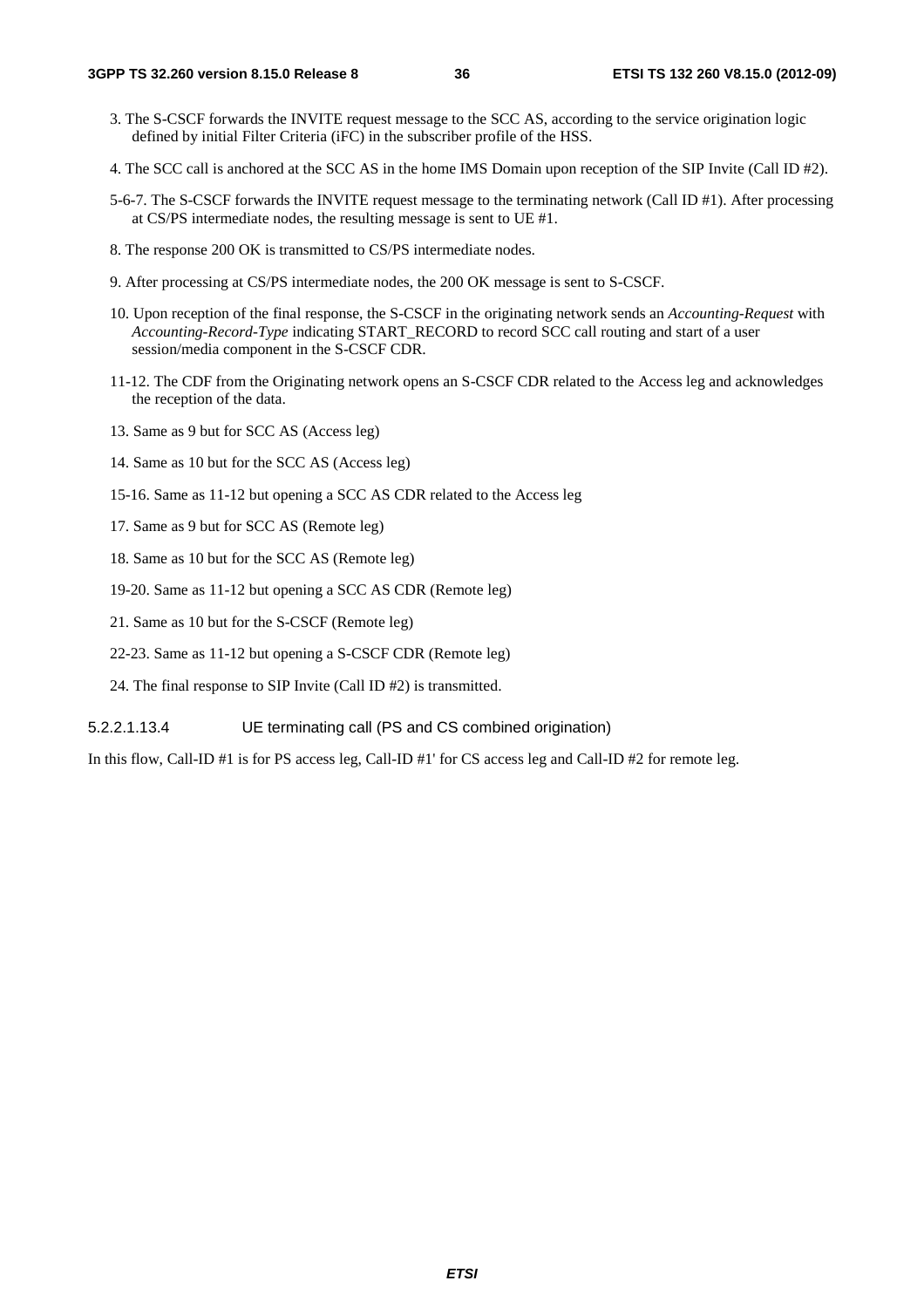

**Figure 5.2.2.1.13.4-1: Message Sequence Chart UE terminating call** 

1. UE-2 sends INVITE to UE-1 to establish a session with both speech and non-speech components.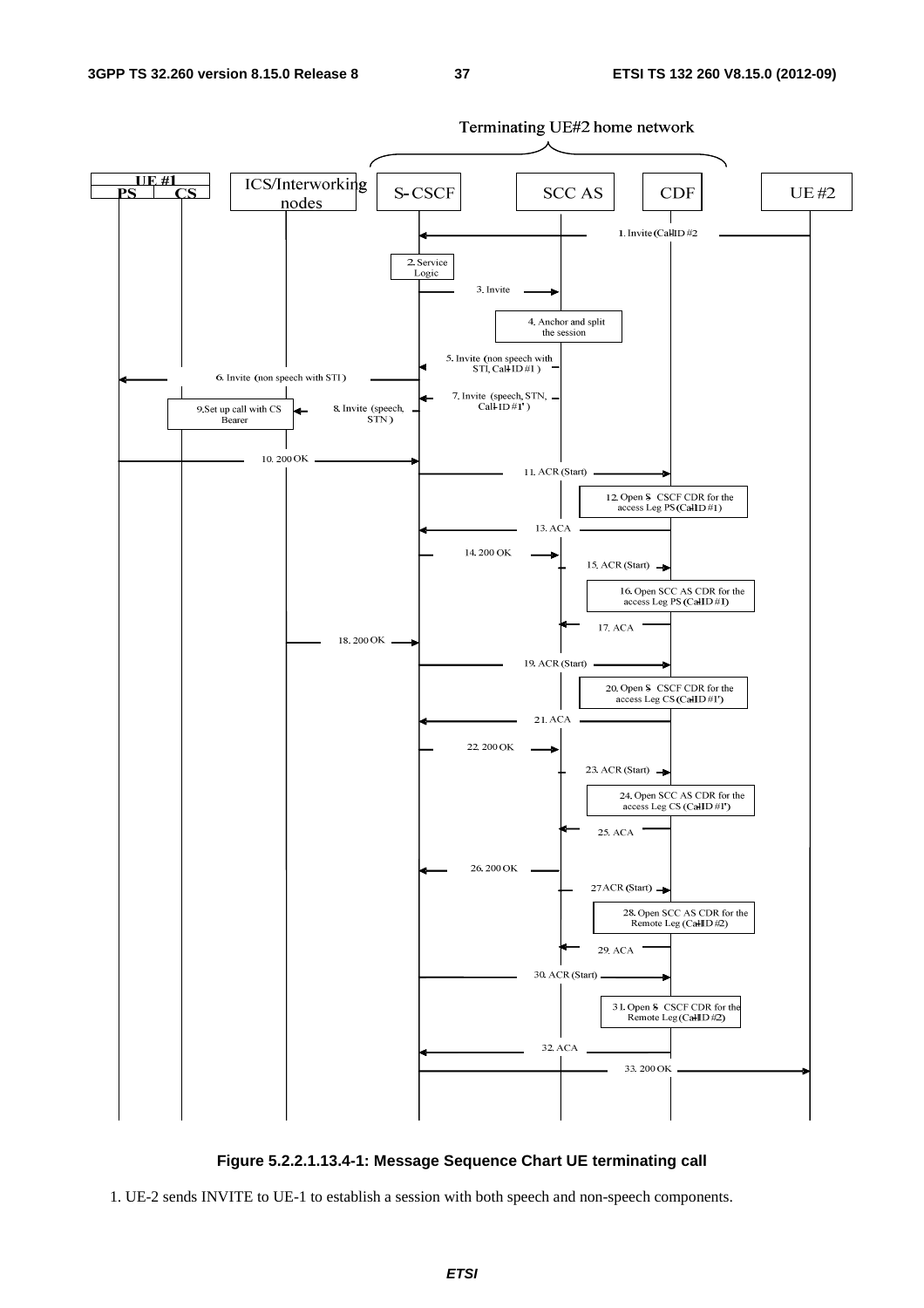- 2. The S-CSCF executes any service logic as appropriate.
- 3. The S-CSCF sends the INVITE to the SCC AS. The SCC AS identifies that this access leg has to be correlated to a subsequent access leg based on the ST information in the INVITE.
- 4. The session is anchored at the SCC AS. Based on operator policy and on information indicating that UE-1 is accessible over both the PS and CS domains, the SCC AS decides to split the session over PS and CS domains. This behaviour is similar to the behaviour of a CSI AS specified in TS 23.279.
- 5~6. The SCC AS sends INVITE for the non-speech part of the session. The INVITE contains STI information indicating that the speech component will be established from the CS domain.
- 7~8. The SCC AS sends INVITE for the speech part of the session and the S-CSCF forwards the INVITE to the ICS/Interworking nodes.
- 9. The ICS/Interworking nodes set up call to UE-1 with CS bearer.
- 10~18. A 200 OK response is sent to the S-CSCF. The speech and non-speech part of the session is established.
- 11. Upon reception of the response, the S-CSCF in the originating network sends an *Accounting-Request* with *Accounting-Record-Type* indicating START\_RECORD to record SCC call routing and start of a user session/media component in the S-CSCF CDR.
- 12-13. The CDF from the Originating network opens an S-CSCF CDR related to the PS Access leg and acknowledges the reception of the data.
- 14. Same as 10 but for SCC AS (Access leg)
- 15. Same as 11 but for the SCC AS (Access leg)
- 16-17. Same as 12-13 but opening a SCC AS CDR related to the PS Access leg.
- 19. Upon reception of the response, the S-CSCF in the originating network sends an *Accounting-Request* with *Accounting-Record-Type* indicating START\_RECORD to record SCC call routing and start of a user session/media component in the S-CSCF CDR.
- 20-21. The CDF from the Originating network opens an S-CSCF CDR related to the CS Access leg and acknowledges the reception of the data.
- 22. Same as 10 but for SCC AS (Access leg)
- 23. Same as 11 but for the SCC AS (Access leg)
- 24-25. Same as 12-13 but opening a SCC AS CDR related to the CS Access leg.
- 26. Same as 10 but for S-CSCF (Remote leg)
- 27. Same as 11 but for the SCC AS (Remote leg)
- 28-29. Same as 12-13 but opening a SCC AS CDR for the Remote leg.
- 30. Same as 11 but for the S-CSCF (Remote leg)
- 31-32. Same as 12-13 but opening a S-CSCF CDR for the Remote leg.
- 33. The 200 OK response is sent to the UE #2.

### 5.2.2.1.13.5 Session transfer from PS to CS

In this flow, Call-ID #1 is for PS access leg, Call-ID #1' for CS access leg and Call-ID #2 for remote leg.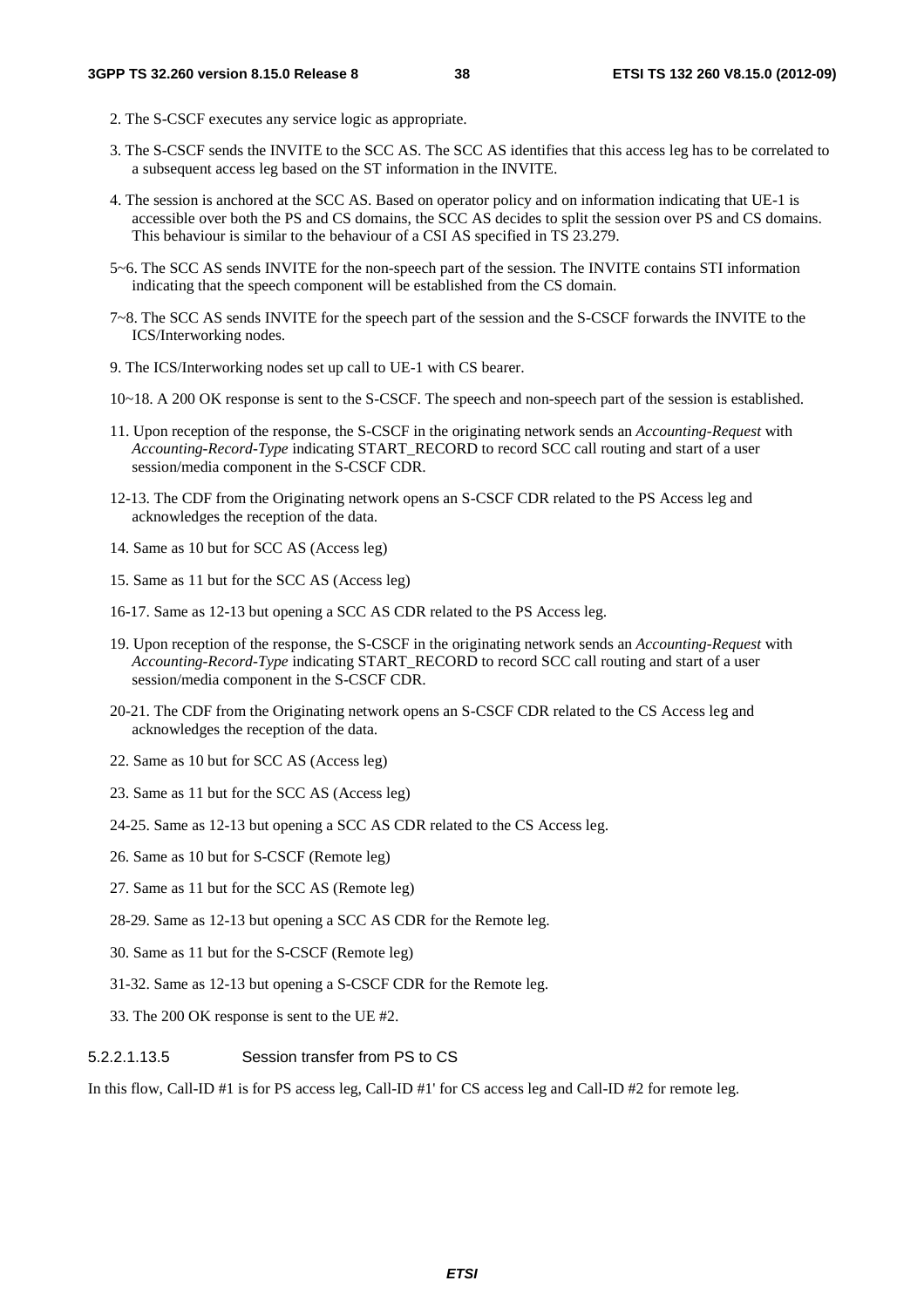

#### **Figure 5.2.2.1.13.5-1: Message Sequence Chart UE Domain Transfer PS access to CS access.**

The user is engaged in an active multimedia session with UE-2 viaPS access.

1-2. UE-1 originates a multimedia call in the CS domain including the STN information to request the real time media transfer to CS access.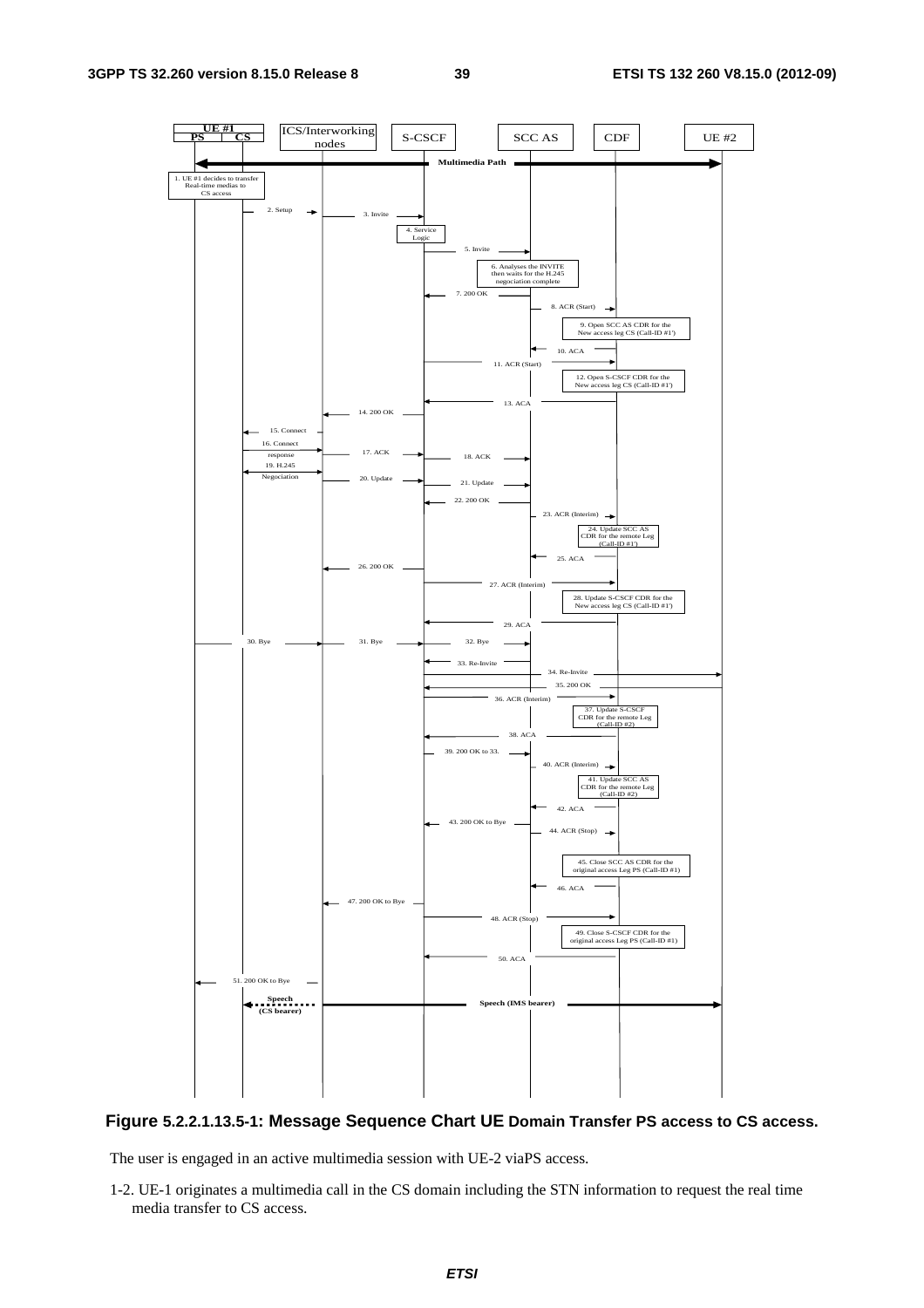- 3. The ICS intermediate Nodes convert the request into IMS SIP format and then forward the converted request to the S-CSCF.
- 4. The S-CSCF invokes the SCC Application as the first Application Server of any Application Servers that need to remain in the path of the call after session transfer.
- 5. The S-CSCF forwards the INVITE to the SCC Application over the ISC interface.
- 6-7. The SCC Application analyses the INVITE to derive that the INVITE is a request to transfer a multimedia session with video and voice media components to the CS domain. In order to avoid the service interruption of CS multimedia call the SCC Application firstly completes the CS leg establishment by sending 200 OK responses to the transfer request and waits for the H.245 negotiation completion and receives ACK request.
- 8-10. Upon generation of the 200 OK response, the SCC AS in the home IMS of the originating SCC user sends an *Accounting-Request* with Accounting-Record-Type indicating START\_RECORD to record start of a user session in the SCC AS-CDR for Call-ID #1'. The CDF from the originating network opens an AS CDR and acknowledges the reception of the data.
- 11-13. Upon generation of the 200 OK response, the S-CSCF in the home IMS of the originating SCC user sends an *Accounting-Request* with Accounting-Record-Type indicating START\_RECORD to record start of a user session in the S-CSCF-CDR for Call-ID #1'.. The CDF from the originating network opens an S-CSCF CDR and acknowledges the reception of the data.
- 14. The 200 OK response is sent to the S-CSCF.
- 15. The 200 OK response is converted by the ICS/Interworking nodes in CS format.
- 16-18. The UE #1 acknowledges by sending an ACK message to the SCC AS.
- 19. UE and MGCF/MGW starts in band H245 negotiation.
- 20-22,26. After the H245 negotiation is done, MGCF sends Update towards SCC AS and receives 200 OK response.
- 23-25. At Access Leg update the SCC AS in the originating network sends Accounting-Request with Accounting-Record-Type indicating INTERIM\_RECORD to record update of a session in the SCC AS CDR for Call-ID #1'.
- 27-29. At Access Leg update the S-CSCF in the originating network sends Accounting-Request with Accounting-Record-Type indicating INTERIM\_RECORD to record update of a session in the S-CSCF CDR for Call-ID #1'.
- 30-32. The UE-1 initiates to release the old access leg after the completion of the H.245 in-band negotiation procedure. The release request is forwarded to the SCC Application.
- 33-35. The SCC AS sends a re-INVITE to the Remote UE to update the media components of the previous dialog. Remote UE answers by a 200 OK message.
- 36-38. At Access Leg update the S-CSCF in the originating network sends Accounting-Request with Accounting-Record-Type indicating INTERIM\_RECORD to record update of a session in the S-CSCF CDR for Call-ID #2.
- 39. The S-CSCF answers to the INVITE message in 33.
- 40-42. At Access Leg update the SCC AS sends Accounting-Request with Accounting-Record-Type indicating INTERIM\_RECORD to record update of a session in the SCC AS CDR for Call-ID #2.
- 43,47,51. The SCC Application acknowledges the BYE request with a 200 OK response.
- 44-46. At session termination the SCC AS sends *Accounting-Request* with *Accounting-Record-Type* indicating STOP\_RECORD to record stop of a session and stop of a media component in the SCC AS CDR. This CDR may be generated with special handling. One example of special handling is to zero rate the IMS resource usage for the Access leg establishment.
- 48-50. Same as 38-40, but for closing the S-CSCF CDR related to the initial Access leg. This CDR may be generated with special handling. One example of special handling is to zero rate the IMS resource usage for Access leg establishment. This can be performed using the correlation mechanism with the SCC AS CDR for Access leg.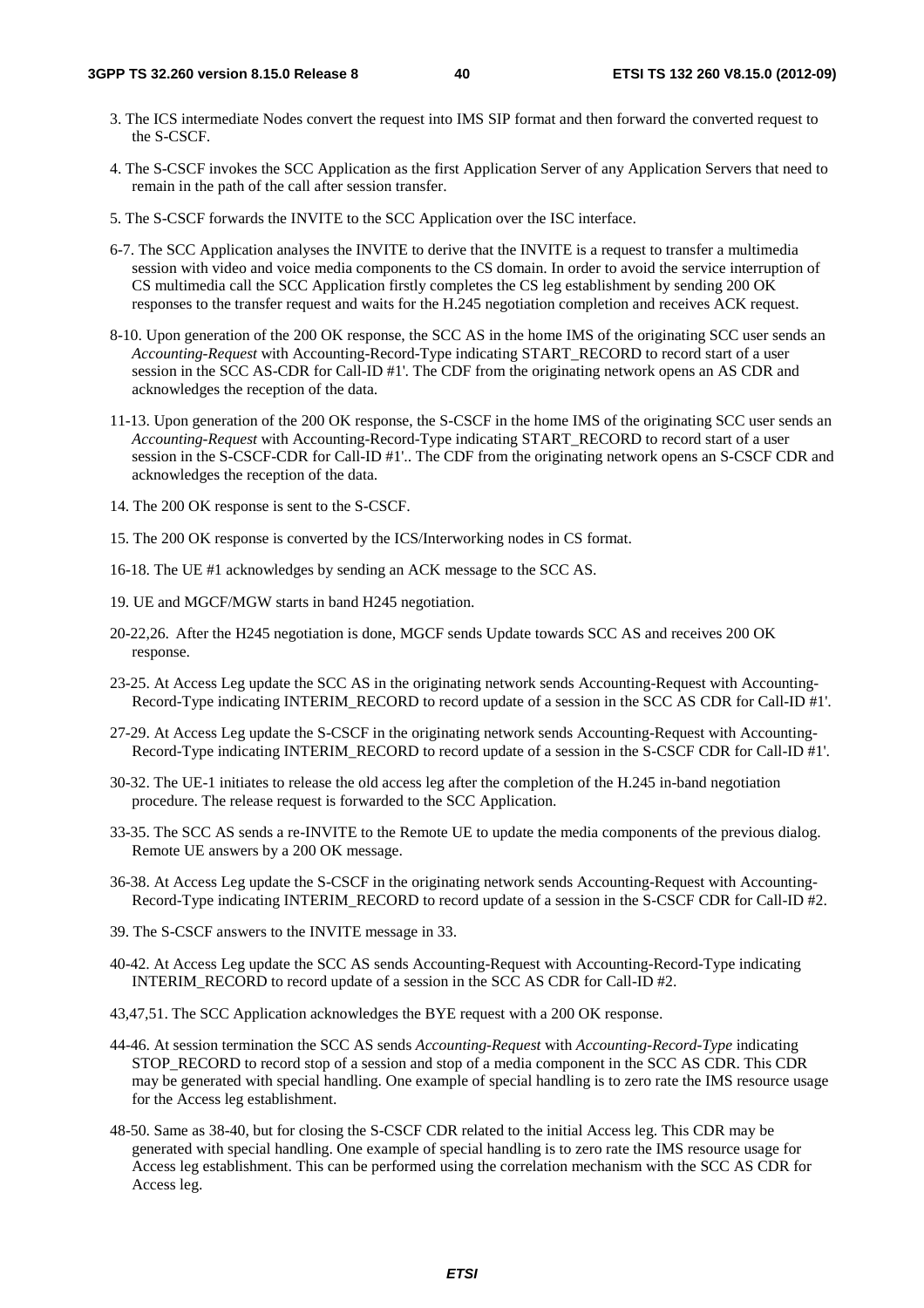## 5.2.2.1.13.6 Session transfer from CS to PS

In this flow, Call-ID #1 is for PS access leg, Call-ID #1' for CS access leg and Call-ID #2 for remote leg.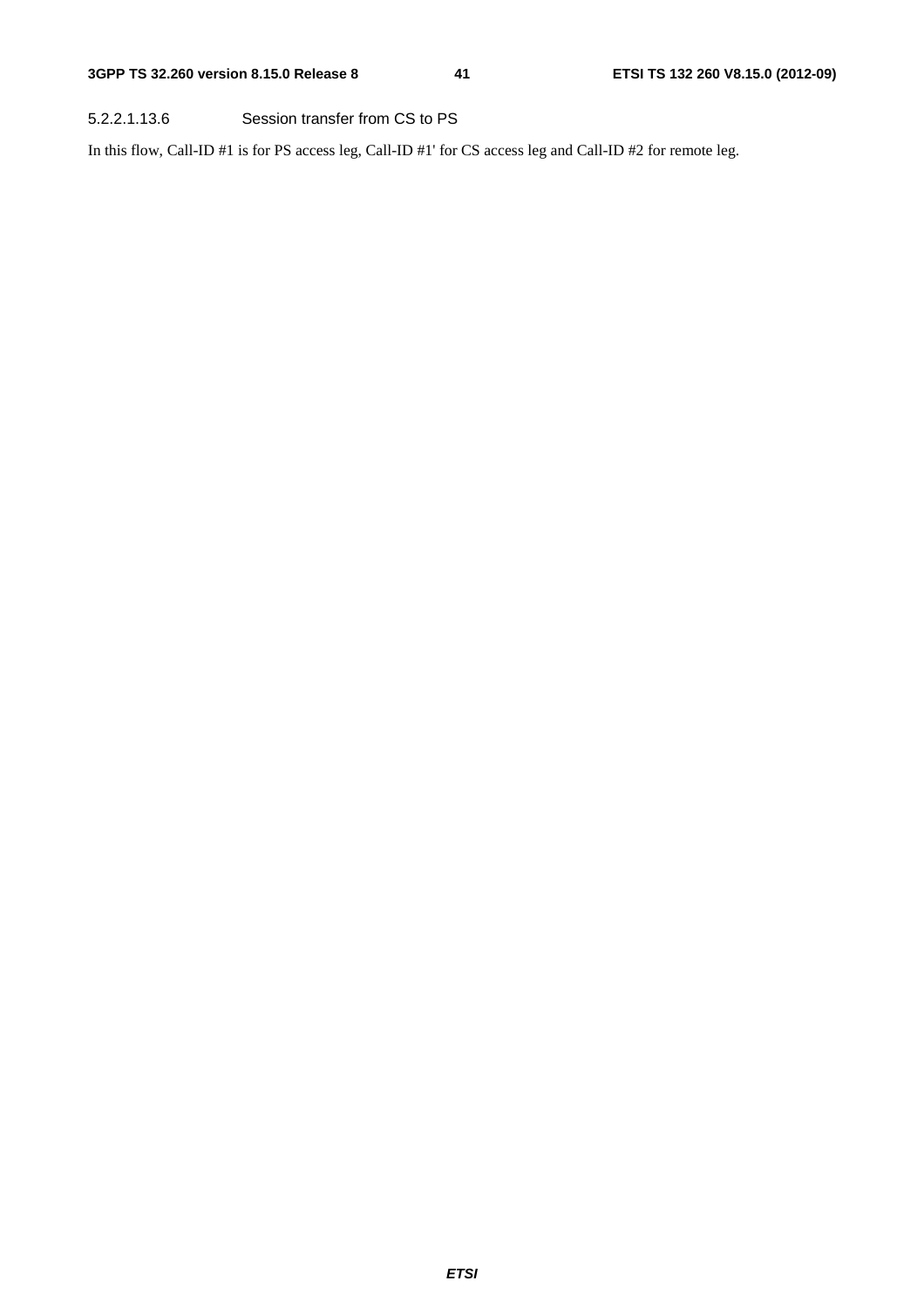#### **3GPP TS 32.260 version 8.15.0 Release 8 42 ETSI TS 132 260 V8.15.0 (2012-09)**



**Figure 5.2.2.1.13.6-1: Message Sequence Chart UE Domain Transfer CS access to PS access.**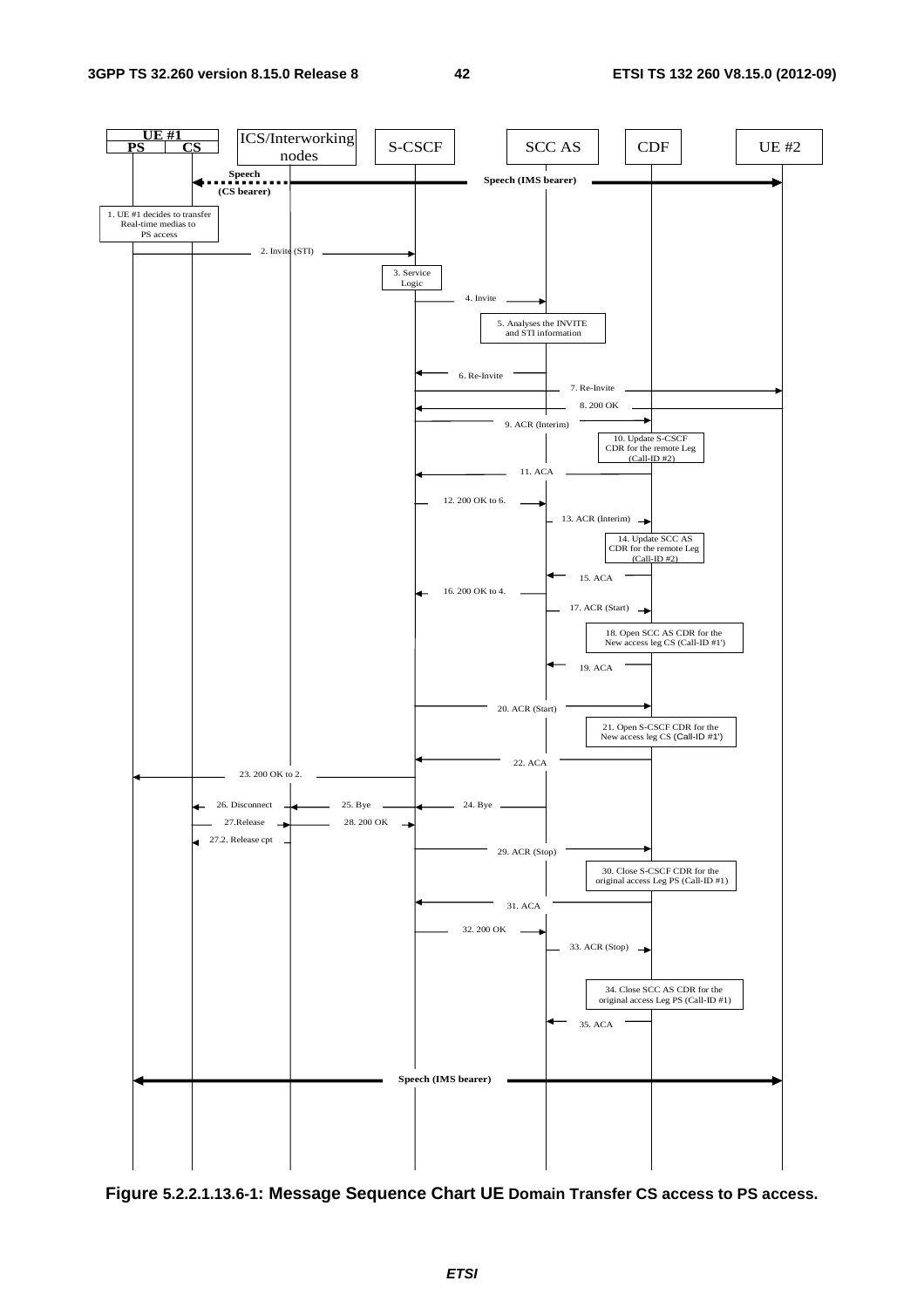The user is engaged in an active multimedia session with UE-2 via CS access.

- 1. UE-1 originates a call in the PS domain including the STI to request the multimedia session transfer to PS access in conjunction with CS access.
- 2. The session establishment request is routed to the S-CSCF by the P-CSCF.
- 3. The S-CSCF invokes the SCC Application as the first Application Server of any Application Servers that need to remain in the path of the call after session transfer.
- 4. The S-CSCF forwards the INVITE to the SCC Application over the ISC interface.
- 5. The SCC Application analyses the INVITE to derive that the INVITE is a request to transfer a multimedia session with video and voice media components to the PS domain.
- 6-8. The SCC AS sends a re-INVITE to the Remote UE to update the media components of the previous dialog. Remote UE answers by a 200 OK message.
- 9-11. At Access Leg update the S-CSCF in the originating network sends Accounting-Request with Accounting-Record-Type indicating INTERIM\_RECORD to record update of a session in the S-CSCF CDR.
- 12. The S-CSCF answers to the INVITE message in 6.
- 13-15. At Access Leg update the SCC AS sends Accounting-Request with Accounting-Record-Type indicating INTERIM\_RECORD to record update of a session in the SCC AS CDR.
- 16. The SCC AS answers to the INVITE message in 4.
- 17-19. Upon generation of the final response, the SCC AS in the home IMS of the originating SCC user sends an *Accounting-Request* with Accounting-Record-Type indicating START\_RECORD to record start of a user session in the SCC AS-CDR. The CDF from the originating network opens an AS CDR and acknowledges the reception of the data..
- 20-22. Upon generation of the final response, the S-CSCF in the home IMS of the originating SCC user sends an *Accounting-Request* with Accounting-Record-Type indicating START\_RECORD to record start of a user session in the S-CSCF-CDR. The CDF from the originating network opens an S-CSCF CDR and acknowledges the reception of the data.
- 23. The S-CSCF answers to the INVITE message in 2.
- 24-28-32. The UE-1 initiates to release the old access leg. The release request is forwarded to the SCC Application. The SCC Application acknowledges the BYE request with a 200 OK response.
- 29-31.At session termination the S-CSCF sends *Accounting-Request* with *Accounting-Record-Type* indicating STOP\_RECORD to record stop of a session and stop of a media component in the S-CSCF CDR. This CDR may be generated with special handling. One example of special handling is to zero rate the IMS resource usage for the Access leg establishment.
- 33-35. Same as 38-40, but for closing the SCC AS CDR related to the initial Access leg. This CDR may be generated with special handling. One example of special handling is to zero rate the IMS resource usage for Access leg establishment. This can be performed using the correlation mechanism with the SCC AS CDR for Access leg.

#### 5.2.2.1.13.7 Session transfer from PS to (CS+PS)

In this flow, Call-ID #1 is for PS2 access leg, Call-ID #1' for PS1 access leg, Call-ID #1" for CS access leg and Call-ID #2 for remote leg.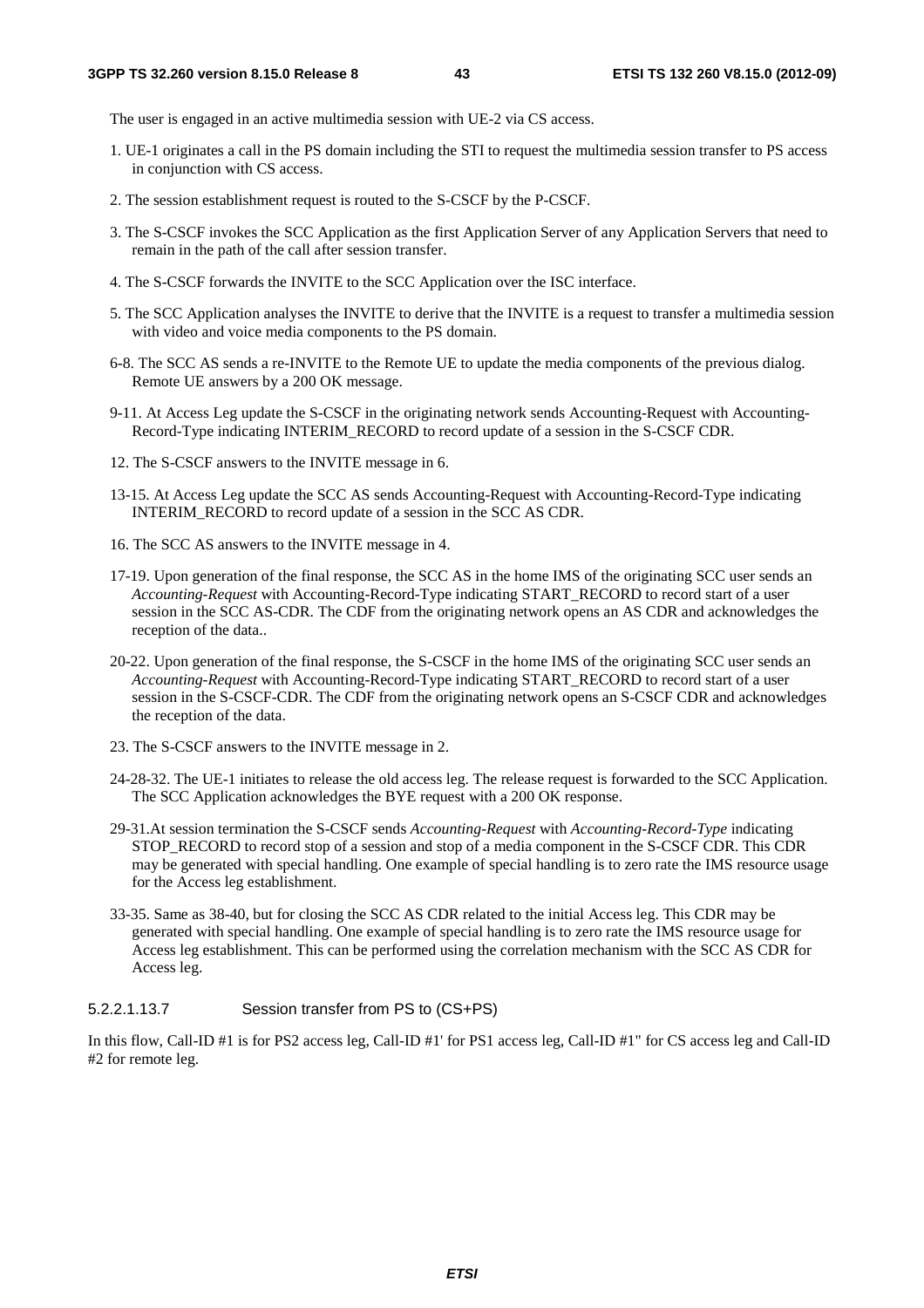

**Figure 5.2.2.1.13.7-1: Message Sequence Chart UE Domain Transfer PS2 access to PS1 and CS access.**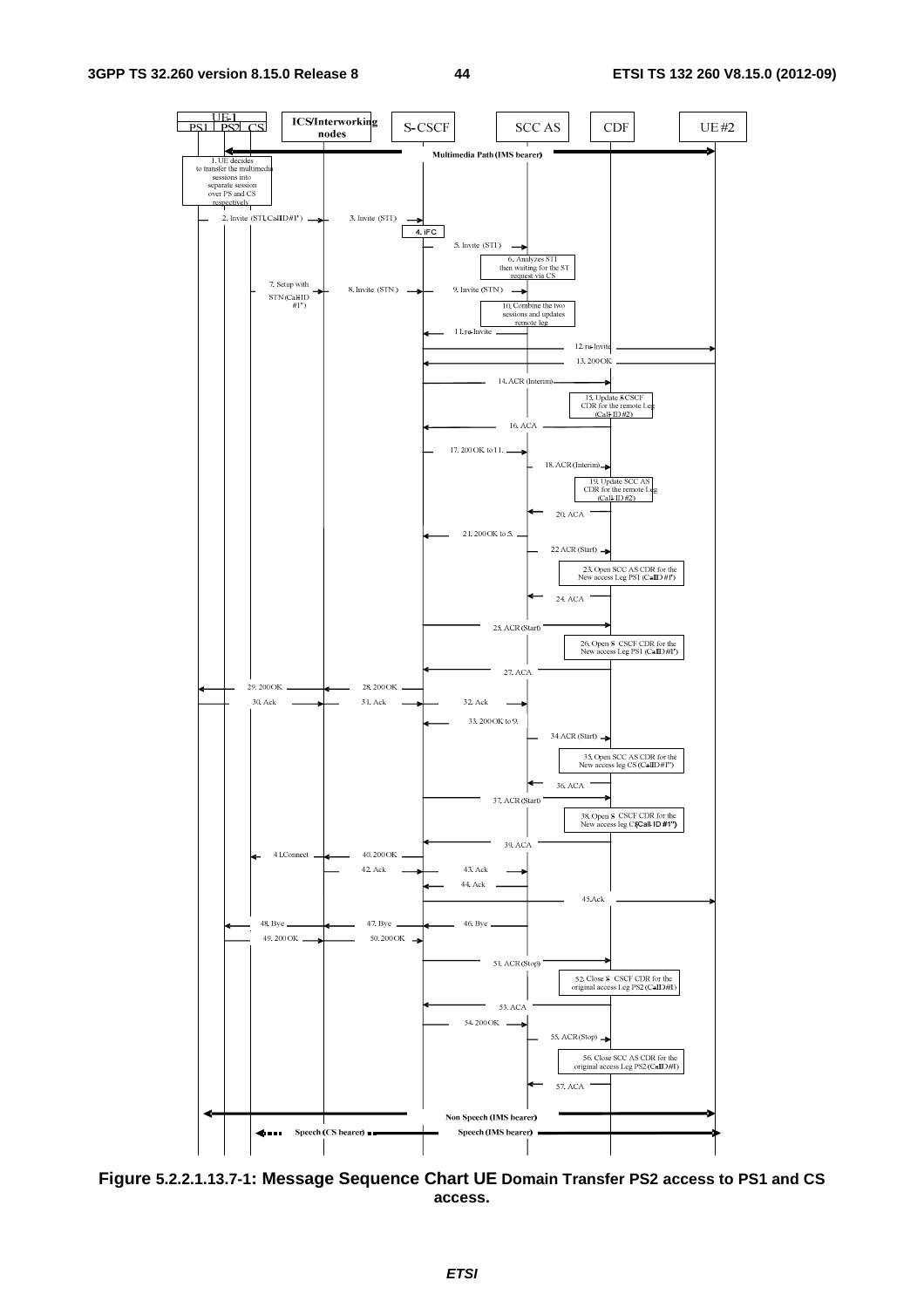- 1-2. UE-1 originates a call in the PS1 domain including the STI to request the multimedia session transfer to PS1 access in conjunction with CS access.
- 3. The session establishment request is routed to the S-CSCF by the P-CSCF.
- 4. The S-CSCF invokes the SCC Application as the first Application Server of any Application Servers that need to remain in the path of the call after session transfer.
- 5. The S-CSCF forwards the INVITE to the SCC Application over the ISC interface.
- 6. The SCC Application analyses the STI and decides to wait for the session transfer request in CS access.
- 7. UE-1 origins a CS call including STN to indicate to the network that this is a session transfer request.
- 8. The ICS intermediate Nodes convert the request into IMS SIP format and then forward the converted request to the S-CSCF.
- 9. The S-CSCF forwards the INVITE to the SCC Application over the ISC interface.
- 10. The SCC Application correlates the two requests and decides to update the Remote leg.
- 11-13. The SCC AS sends a re-INVITE to the Remote UE to modify the media components of the existing dialog identified in the REFER request. The re-INVITE proposes new SDP parameters based on the parameters received from UE-2 in step 6 When the Remote UE receives the new media parameters, it returns an answer and starts the reception/transmission of these media components.
- 14-16. At Access Leg update the S-CSCF in the originating network sends Accounting-Request with Accounting-Record-Type indicating INTERIM\_RECORD to record update of a session in the S-CSCF CDR.
- 17. The S-CSCF answers to the INVITE message in 11.
- 18-20. At Access Leg update the SCC AS sends Accounting-Request with Accounting-Record-Type indicating INTERIM\_RECORD to record update of a session in the SCC AS CDR.
- 21. The S-CSCF answers to the INVITE message in 5.
- 22-24. Upon generation of the final response, the SCC AS in the home IMS of the originating SCC user sends an *Accounting-Request* with Accounting-Record-Type indicating START\_RECORD to record start of a user session in the SCC AS-CDR for Call-ID #1' . The CDF from the originating network opens an AS CDR and acknowledges the reception of the data.
- 25-27. Upon generation of the final response, the S-CSCF in the home IMS of the originating SCC user sends an *Accounting-Request* with Accounting-Record-Type indicating START\_RECORD to record start of a user session in the S-CSCF-CDR for Call-ID #1'. The CDF from the originating network opens an S-CSCF CDR and acknowledges the reception of the data.
- 28-29. The S-CSCF accepts session continuity message from the Remote UE by sending a 200 OK response (for the PS1 INVITE message).
- 30-32. UE-1 sends an ACK response to the SCC AS.
- 33. The S-CSCF answers to the INVITE message in 9.
- 34-36. Upon generation of the final response, the SCC AS in the home IMS of the originating SCC user sends an *Accounting-Request* with Accounting-Record-Type indicating START\_RECORD to record start of a user session in the SCC AS-CDR for Call-ID #1". The CDF from the originating network opens an AS CDR and acknowledges the reception of the data.
- 37-39. Upon generation of the final response, the S-CSCF in the home IMS of the originating SCC user sends an *Accounting-Request* with Accounting-Record-Type indicating START\_RECORD to record start of a user session in the S-CSCF-CDR for Call-ID #1". The CDF from the originating network opens an S-CSCF CDR and acknowledges the reception of the data.
- 40-41. The S-CSCF accepts session continuity message from the Remote UE by sending a 200 OK response (for the CS INVITE message).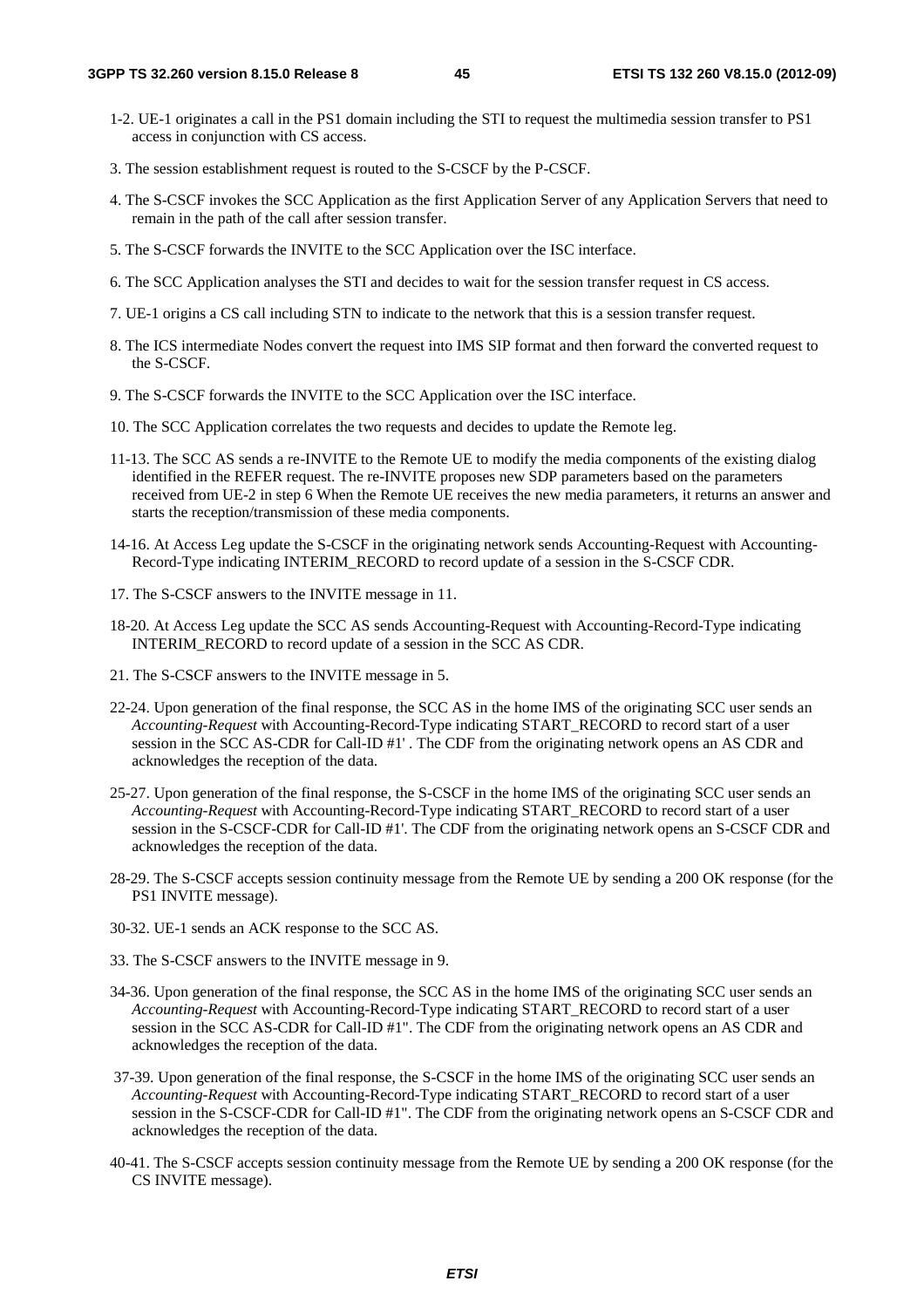42-44. UE-1 sends an ACK response to the S-CSCF.

- 45. Once acknowledgment has been received for the both leg, the ACK message is sent to the remote UE.
- 46-48. The SCC Application initiates to release the old access leg
- 49-50. The UE answers by a 200 OK message to the S-CSCF.
- 51-53. At session termination the S-CSCF sends *Accounting-Request* with *Accounting-Record-Type* indicating STOP\_RECORD to record stop of a session and stop of a media component in the S-CSCF CDR. This CDR may be generated with special handling. One example of special handling is to zero rate the IMS resource usage for the Access leg establishment.
- 54. The S-CSCF sends a 200 OK message to the SCC AS the releasing of the old access leg.
- 55-57. Same as 51-53, but for closing the SCC AS CDR related to the initial Access leg. This CDR may be generated with special handling. One example of special handling is to zero rate the IMS resource usage for Access leg establishment.
- 5.2.2.1.13.8 Session transfer from (CS+PS) to PS

In this flow, Call-ID #1 is for PS2 access leg, Call-ID #1' for CS access leg, Call-ID #1" for PS1 access leg and Call-ID #2 for remote leg.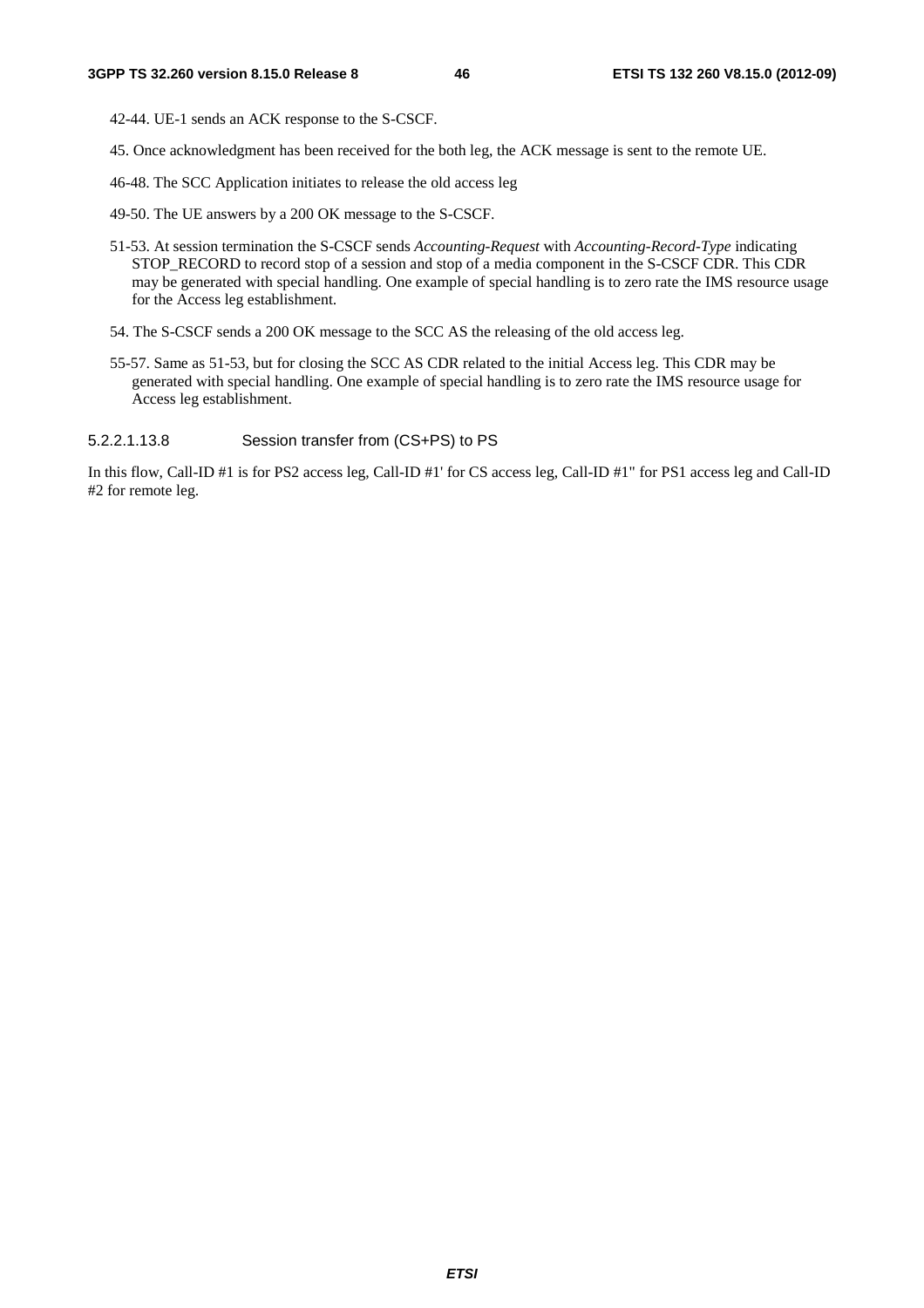#### **3GPP TS 32.260 version 8.15.0 Release 8 47 ETSI TS 132 260 V8.15.0 (2012-09)**



*ETSI*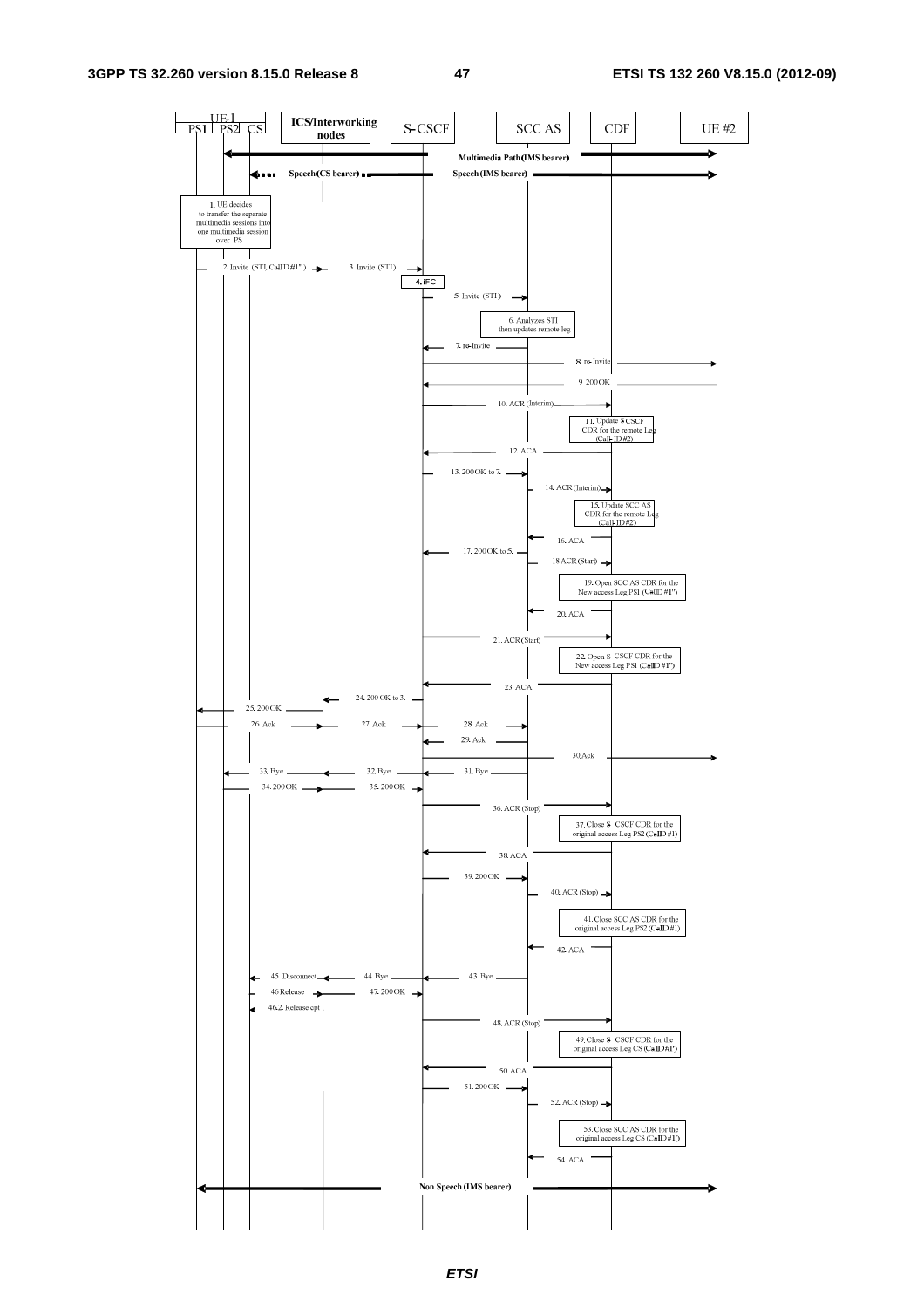#### **Figure 5.2.2.1.13.8-1: Message Sequence Chart UE Domain Transfer PS2 access and CS access to PS1 access**

- 1-2. UE-1 originates a call in the PS1 domain including the STI to request the multimedia session transfer to PS1 access.
- 3. The session establishment request is routed to the S-CSCF by the P-CSCF.
- 4. The S-CSCF invokes the SCC Application as the first Application Server of any Application Servers that need to remain in the path of the call after session transfer.
- 5. The S-CSCF forwards the INVITE to the SCC Application over the ISC interface.
- 6. The SCC Application analyses the STI and decides to update the Remote leg.
- 7-9. The SCC AS sends a re-INVITE to the Remote UE to modify the media components of the existing dialog identified in the REFER request. The re-INVITE proposes new SDP parameters based on the parameters received from UE-2 in step 6 When the Remote UE receives the new media parameters, it returns an answer and starts the reception/transmission of these media components.
- 10-12. At Access Leg update the S-CSCF in the originating network sends Accounting-Request with Accounting-Record-Type indicating INTERIM\_RECORD to record update of a session in the S-CSCF CDR.
- 13. The S-CSCF answers to the INVITE message in 7.
- 14-16. At Access Leg update the SCC AS sends Accounting-Request with Accounting-Record-Type indicating INTERIM\_RECORD to record update of a session in the SCC AS CDR.
- 17. The SCC AS answers to the INVITE message in 5.
- 18-20. Upon generation of the final response, the SCC AS in the home IMS of the originating SCC user sends an *Accounting-Request* with Accounting-Record-Type indicating START\_RECORD to record start of a user session in the SCC AS-CDR. The CDF from the originating network opens an AS CDR and acknowledges the reception of the data
- 21-23. Upon generation of the final response, the S-CSCF in the home IMS of the originating SCC user sends an *Accounting-Request* with Accounting-Record-Type indicating START\_RECORD to record start of a user session in the S-CSCF-CDR. The CDF from the originating network opens an S-CSCF CDR and acknowledges the reception of the data.
- 24. The S-CSCF answers to the INVITE message in 3.
- 25 The 200 OK message is sent to UE #1.
- 26-30. UE-1 sends an ACK response to the S-CSCF. The ACK message is sent to the remote UE.
- 31-35. The source Access Leg 2(which is one of the Access Legs previously established over PS2) is released by the SCC Application in this example, however the UE-1 may initiate to release the source Access Leg 2.
- 36-38. At session termination the S-CSCF sends *Accounting-Request* with *Accounting-Record-Type* indicating STOP\_RECORD to record stop of a session and stop of a media component in the S-CSCF CDR for Call-ID #1. This CDR may be generated with special handling. One example of special handling is to zero rate the IMS resource usage for the Access leg establishment.
- 39. The S-CSCF answers to the BYE message in 31.
- 40-42. At session termination the SCC AS sends *Accounting-Request* with *Accounting-Record-Type* indicating STOP\_RECORD to record stop of a session and stop of a media component in the SCC AS CDR for the Call-ID #1. This CDR may be generated with special handling. One example of special handling is to zero rate the IMS resource usage for the Access leg establishment.
- 43-47. The SCC Application initiates to release the old access leg via CS access in this example, however the UE-1 may initiate to release the source Access Leg.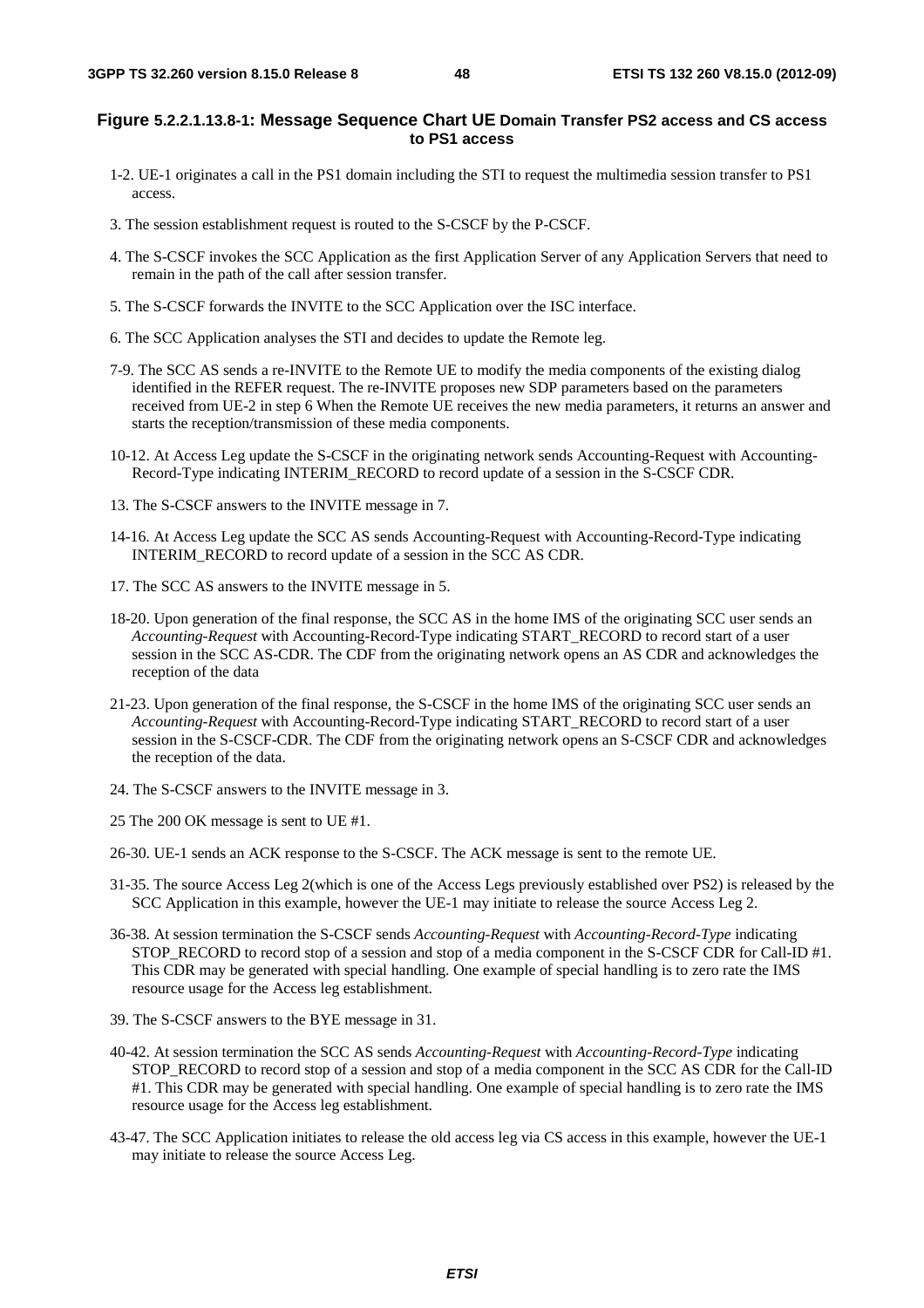- 48-50. Same as 36-38, but for closing the S-CSCF CDR related to the Call-ID #1'. This CDR may be generated with special handling. One example of special handling is to zero rate the IMS resource usage for Access leg establishment. This can be performed using the correlation mechanism with the SCC AS CDR for Access leg.
- 51. The S-CSCF answers to the BYE message in 43.
- 52-54. Same as 40-42, but for closing the SCC AS CDR related to the Call-ID #1'. This CDR may be generated with special handling. One example of special handling is to zero rate the IMS resource usage for Access leg establishment. This can be performed using the correlation mechanism with the SCC AS CDR for Access leg.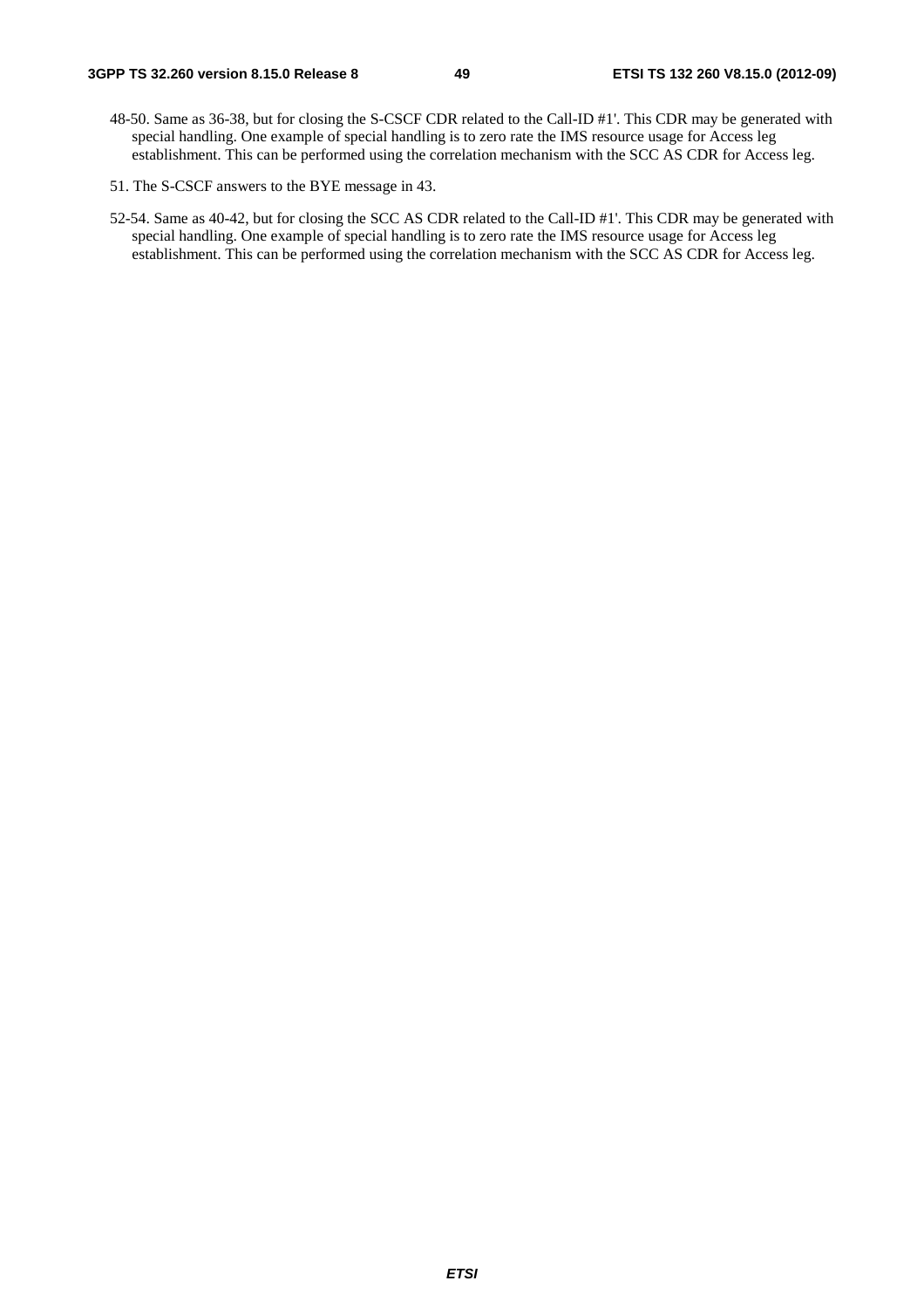# 5.2.2.1.14 Initiating Alternate Charged Party Call

The following figure shows the case where a call with an alternate charged party is successfully initiated.



**Figure5.2.2.1.14-1: Successful Initiation of Alternate Party Charging** 

- 1. The AS receives a SIP Invite.
- 2. After determining that Alternate Charged Party is supported, the AS initiates an Invite with an "Alternate Party Identity" for charging. The method for determination of the alternate charged party includes accessing subscriber data and doing a security assessment.
- 3. The terminating side issues a 200 OK (Answer), to AS.
- 4. The AS sends a 200 OK.
- 5. The AS sends an accounting request to the CDF.
- 6. The CDF opens a CDR with the Subscription-ID for the Alternate Charged Party and sends an accounting answer to the AS.
- 7. The session is established.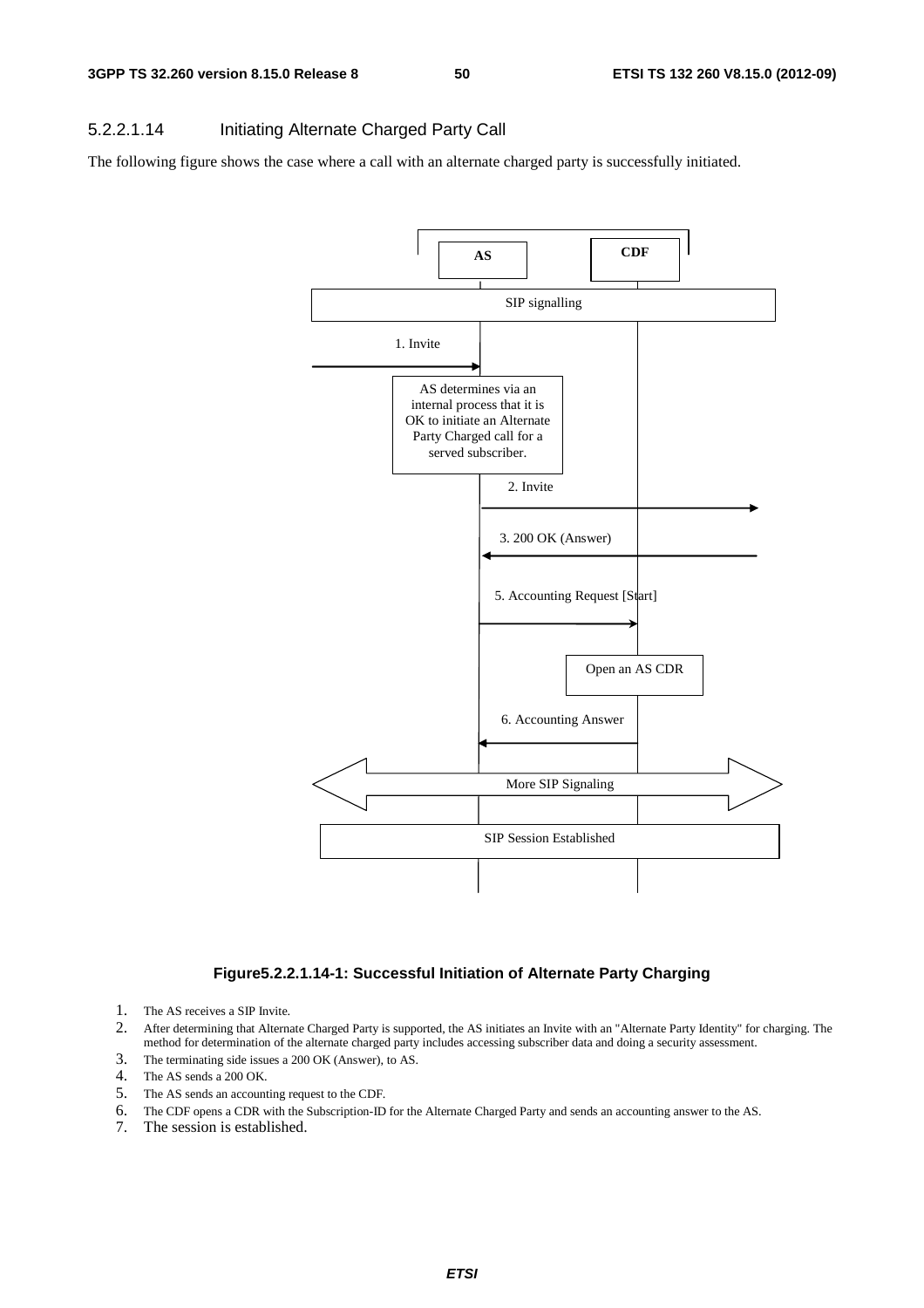## 5.2.2.1.15 Session Establishment via IBCF to S-CSCF - IMS Initiated

The following figure shows the Diameter transactions that are required between IBCF, S-CSCF and CDF in each IMS network during session establishment.



#### **Figure 5.2.2.1.15-1: Message Sequence Chart for IMS Initiated Session Establishment via IBCF**

- 1. The session is originated in Home IMS A, and an INVITE is sent through to Home IMS B via IBCFs.
- 2. All of the IMS network entities respond with successful 200 OK to the Invite.
- 3. Upon reception of the answer message, the IBCFs send an *Accounting-Request* with
- *Accounting-Record-Type* to the CDF in each IMS indicating START\_RECORD to record start of a user session and start of a media component in the IBCF and CDRs.
- 4 The CDF in each IMS acknowledges the reception of the data and opens an IBCF CDR<br>5. Upon reception of the answer message, the S-CSCFs send an *Accounting-Request* with
- 5. Upon reception of the answer message, the S-CSCFs send an *Accounting-Request* with *Accounting-Record-Type* to the CDF in each IMS indicating START\_RECORD to record start of a user session and start of a media component in the and S-CSCF.
- 6 The CDF in each IMS acknowledges the reception of the data and opens an S-CSCF CDR.
- 7. The session is established.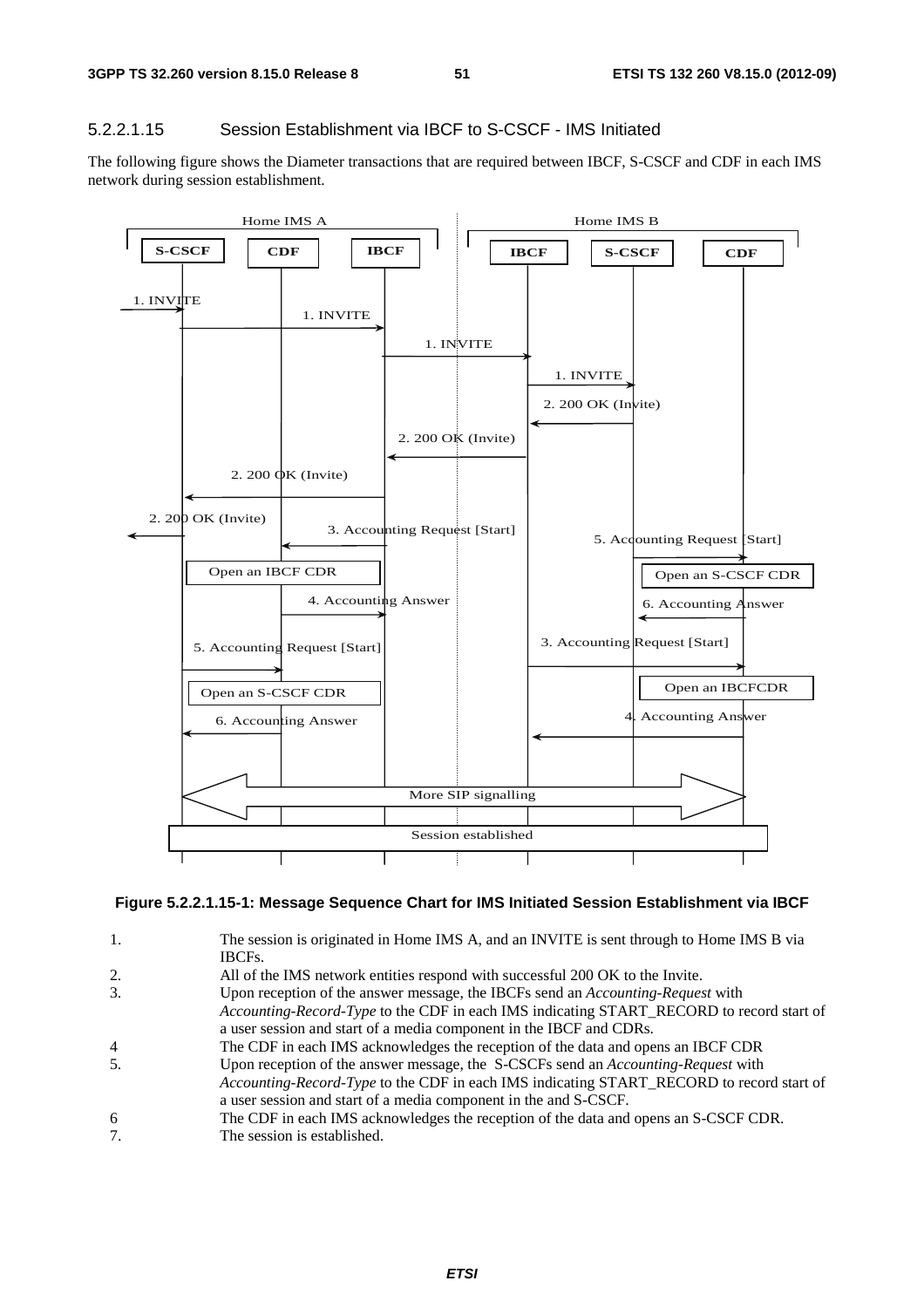### 5.2.2.1.16 AS Related Procedures - AS Acting as a MMTel AS.

For details on charging at AS acting as an MMTel server, providing service such as CDIV, CONF and TIP/TIR, see the TS 32.275 [35].

## 5.2.2.2 Message Flows - Error Cases and Scenarios

This clause describes various error cases and how these should be handled. The error cases are grouped into the following categories:

- Failure in SIP Related Procedures:
	- Session Related Error Scenarios;
	- Session Unrelated Error Scenarios.
- Errors in Diameter (Accounting) Related Procedures.

### 5.2.2.2.1 Session Related SIP Procedures- Reception of SIP error messages

A SIP session is closed abnormally by the reception of a BYE message indicating the reason for such termination.

In this case, an ACR [Stop] message that includes an appropriate error indication is sent.

### 5.2.2.2.2 Session Related SIP Procedures - SIP session failure

All nodes involved in the SIP session are expected to exercise some kind of session supervision. In case a node detects an error in the SIP session, such as a timeout or the occurrence of an invalid SIP message that results in the inability to maintain the session, this IMS node will generate a BYE message towards both ends of the connection.

The node that sent the BYE to trigger session termination identifies the cause of the failure in the ACR [Stop] towards the CDF. All other nodes, i.e. those that receive the BYE, are not aware of an error, and therefore they treat this situation as any normal SIP session termination.

### 5.2.2.2.3 Session Unrelated SIP procedures

As described in clause 5.1.2.1.2, a session unrelated SIP procedure may either be completed with the reception of a 200OK, or a SIP error message. If the latter occurs, i.e. there is a failure in the procedure, the ACR [Event] sent towards the CDF includes an appropriate error indication.

# 5.2.2.2.4 CDF Connection Failure

When the connection towards the primary CDF is broken, the process of sending accounting information should continue towards a secondary CDF (if such a CDF is configured). For further CDF connection failure functionality, see clause "*Transport Failure Detection*" in IETF RFC 3588 [401].

If no CDF is reachable the network element may buffer the generated accounting data in non-volatile memory. Once the CDF connection is working again, all accounting messages stored in the buffer is sent to the CDF, in the order they were stored in the buffer.

# 5.2.2.2.5 No Reply from CDF

In case an IMS node does not receive an ACA in reply to an ACR, it may repeat the ACR message. The waiting time until a repetition is sent, and the maximum number of repetitions are both configurable by the operator. When the maximum number of repetitions is reached and still no ACA reply has been received, the IMS node executes the CDF connection failure procedure as specified above.

If retransmitted ACRs are sent, they are marked with the T-flag as described in IETF RFC 3588 [401] , in order to allow duplicate detection in the CDF, as specified in the next clause.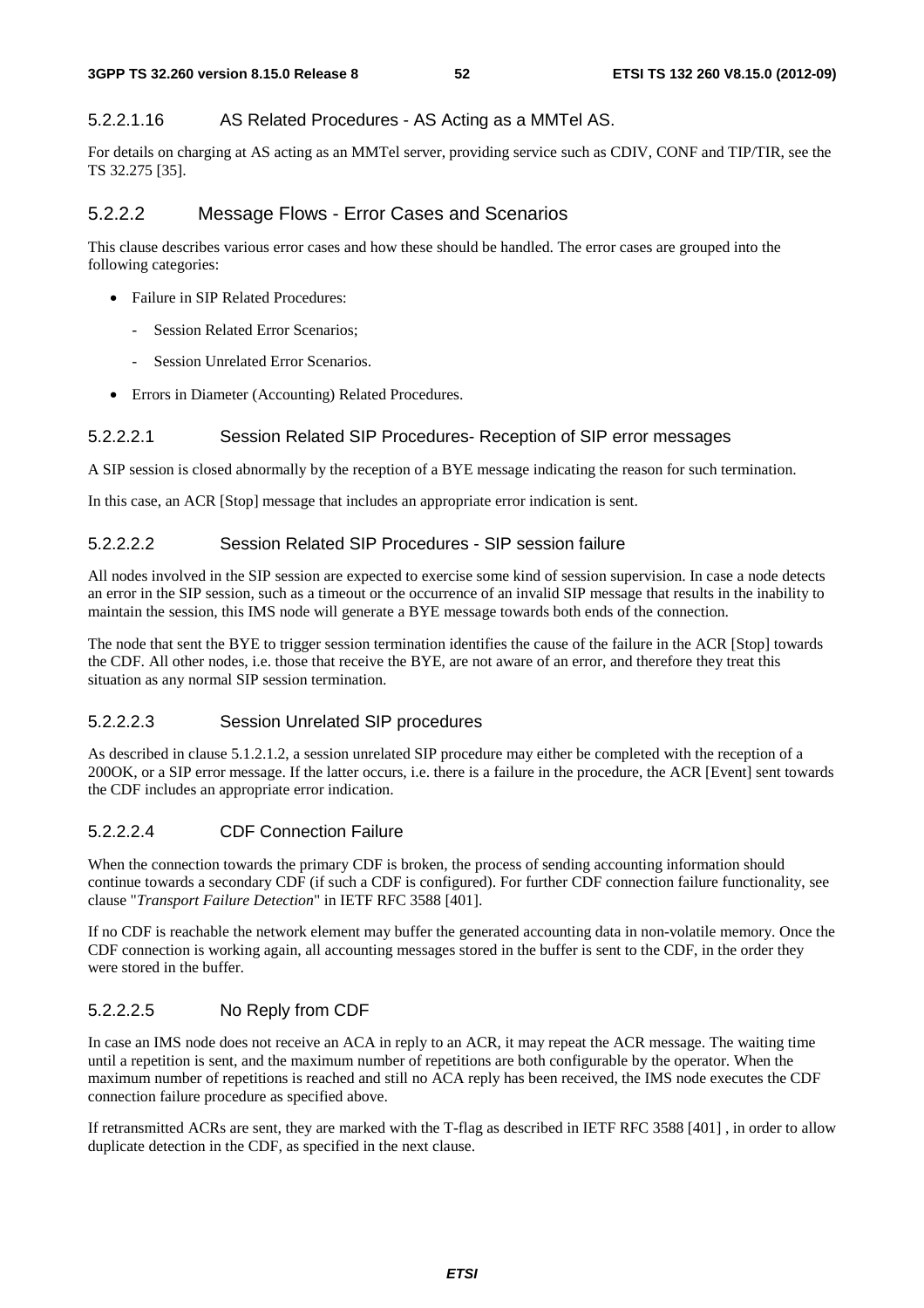#### 5.2.2.2.6 Duplicate Detection

A Diameter client marks possible duplicate request messages (e.g. retransmission due to the link failover process) with the T-flag as described in IETF RFC 3588 [401].

If the CDF receives a message that is marked as retransmitted and this message was already received, then it discards the duplicate message. However, if the original of the re-transmitted message was not yet received, it is the information in the marked message that is taken into account when generating the CDR. The CDRs are marked if information from duplicated message(s) is used.

## 5.2.2.2.7 CDF Detected Failure

The CDF closes a CDR when it detects that expected Diameter ACRs for a particular SIP session have not been received for a period of time. The exact behaviour of the CDF is operator configurable.

# 5.2.3 CDR generation

Editor's Note: FFS

# 5.2.4 GTP' record transfer flows

GTP' is not used between CDF and CGF in IP Multimedia subsystem, because CDF and CGF are combined into CCF (see clause 4).

Text should be copied from the middle tear template section.

# 5.2.5 Bi CDR file transfer

Editor's Note: FFS

# 5.3 IMS Online Charging Scenarios

# 5.3.1 Basic Principles

IMS online charging uses the Credit Control application that is specified in TS 32.299 [50].

Three cases for online charging are distinguished:

- Immediate Event Charging (IEC); and
- Event Charging with Unit Reservation (ECUR), and
- Session Charging with Unit Reservation (SCUR)

Both stage 2 and stage 3 mechanisms for the three cases for online charging are detailed in TS 32.299 [50].

In the case of Immediate Event Charging (IEC), granting units to the IMS network element is performed in a single operation that also includes the deduction of the corresponding monetary units from the subscriber's account. The charging process is controlled by the corresponding credit control request which is sent for a given credit control event.

In contrast, Event Charging with Unit Reservation (ECUR) also includes the process of requesting, reserving, releasing and returning unused units for events. The deduction of the corresponding monetary units then occurs upon conclusion of the ECUR transaction. In this case, the credit control request is used to control the credit control session.

Session Charging with Unit Reservation (SCUR) is used for credit control of sessions. SCUR also includes the process of requesting, reserving, releasing and returning unused units for sessions, and the deduction of the corresponding monetary units. During a SIP session there can be repeated execution of unit reservation and debit operations as specified in TS 32.299 [50].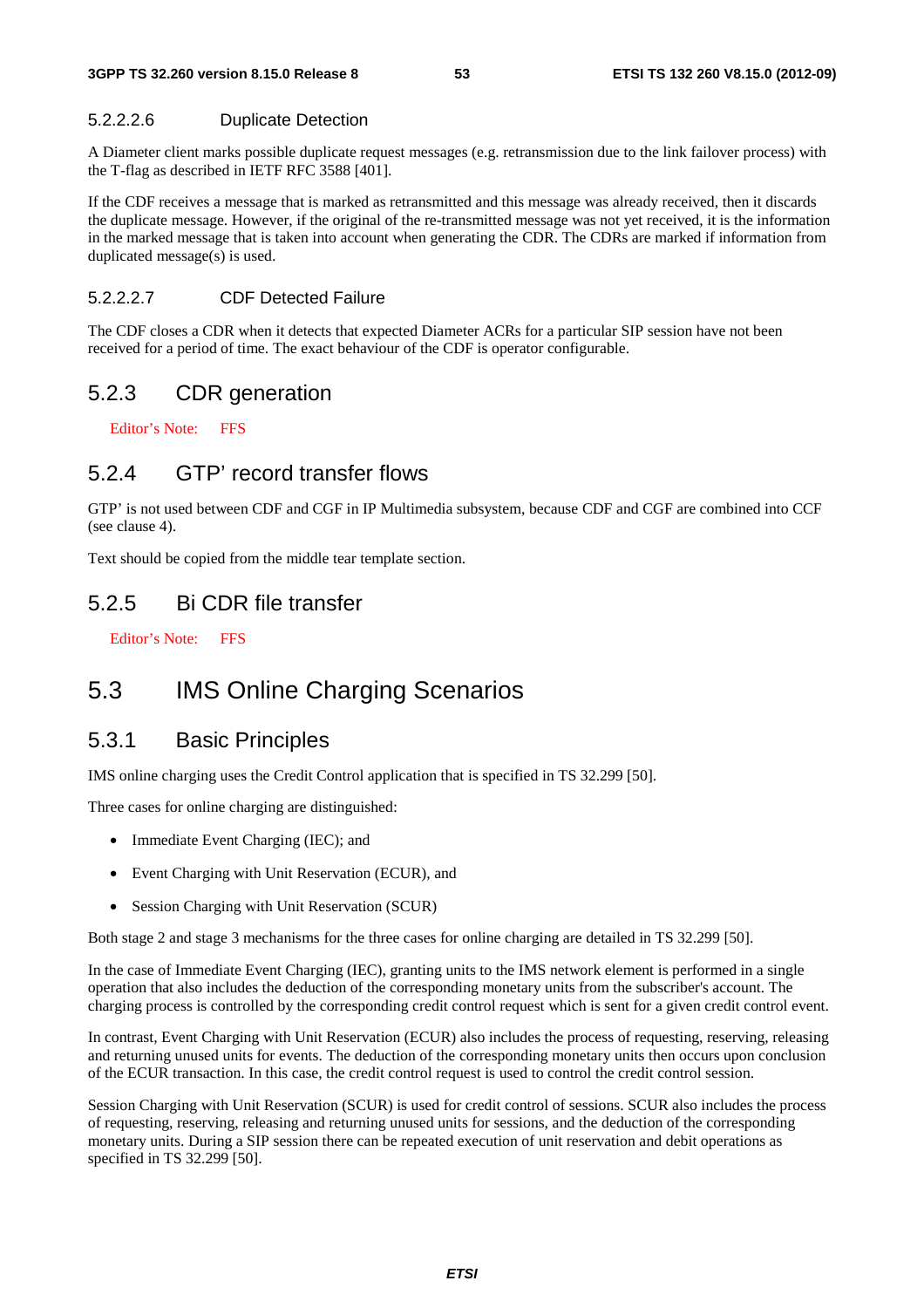The IMS network element may apply IEC, where CCR Event messages are generated, or ECUR, using CCR Initial, and Termination or SCUR. The decision whether to apply IEC, ECUR or SCUR is based on the service and/or operator's policy.

The CTF uses CCR Initial, Update, Terminate in procedures related to successful SIP sessions. It uses CCR Events for unsuccessful SIP sessions and for session unrelated procedures. Further details are specified in the tables below.

It is operator configurable in the nodes for which SIP method a *Credit Control Request* is sent. The table below describes all possible CCRs that might be sent from an IMS GWF or an MRFC or an application server.

It is configurable for the operators to enable or disable the generation of a CCR message by the IMS node in response to a particular "Triggering SIP Method".

| <b>Diameter</b>      | <b>Triggering SIP Method</b>                                                                           |  |  |
|----------------------|--------------------------------------------------------------------------------------------------------|--|--|
| <b>Message</b>       |                                                                                                        |  |  |
| <b>CCR</b> [Initial] | SIP INVITE (SCUR)                                                                                      |  |  |
|                      | SIP NOTIFY (ECUR)                                                                                      |  |  |
|                      | SIP MESSAGE (ECUR)                                                                                     |  |  |
|                      | SIP REGISTER (ECUR)                                                                                    |  |  |
|                      | SIP SUBSCRIBE (ECUR)                                                                                   |  |  |
|                      | SIP REFER (ECUR)                                                                                       |  |  |
|                      | SIP PUBLISH (ECUR)                                                                                     |  |  |
| CCR [Update]         | SIP 200 OK acknowledging a SIP INVITE, RE-INVITE or SIP UPDATE [e.g. change in media                   |  |  |
|                      | components] (SCUR)                                                                                     |  |  |
|                      | RE-INVITE or SIP UPDATE [e.g. change in media components] (SCUR)                                       |  |  |
|                      | Expiration of quota, Validity time expiry or other authorization triggers (quota threshold reached, ). |  |  |
|                      | (SCUR)                                                                                                 |  |  |
|                      | Any SIP message (except those triggering a CCR INITIAL or those not covered by the above triggers      |  |  |
|                      | for CCR UPDATE) conveying a SDP offer or its associated SDP answer before SIP session                  |  |  |
|                      | establishment (SCUR)                                                                                   |  |  |
|                      | SIP Response (4xx, 5xx or 6xx), indicating an unsuccessful SIP RE-INVITE or SIP UPDATE (SCUR)          |  |  |
| CCR                  | SIP BYE message (both normal and abnormal session termination cases) (SCUR)                            |  |  |
| [Terminate]          | SIP 200 OK acknowledging non-session related SIP messages (ECUR)                                       |  |  |
|                      | Aborting a SIP session set-up procedure, using an internal trigger, or a SIP CANCEL.(SCUR/ECUR)        |  |  |
|                      | Deregistration (see NOTE) (SCUR/ECUR)                                                                  |  |  |
|                      | SIP Final Response 2xx (including 202 response to REFER, except SIP 200 OK) (ECUR)                     |  |  |
|                      | SIP Final/Redirection Response 3xx (SCUR/ECUR)                                                         |  |  |
|                      | SIP Final Response (4xx, 5xx or 6xx), indicating an unsuccessful SIP session set-up procedure          |  |  |
|                      | (SCUR)                                                                                                 |  |  |
|                      | SIP Final Response (4xx, 5xx or 6xx), indicating an unsuccessful session-unrelated procedure           |  |  |
|                      | (ECUR)                                                                                                 |  |  |
| <b>CCR [Event]</b>   | SIP NOTIFY (IEC)                                                                                       |  |  |
|                      | SIP MESSAGE (IEC)                                                                                      |  |  |
|                      | SIP REGISTER (IEC)                                                                                     |  |  |
|                      | SIP SUBSCRIBE (IEC)                                                                                    |  |  |
|                      | SIP REFER (IEC)                                                                                        |  |  |
|                      | SIP PUBLISH (IEC)                                                                                      |  |  |
|                      | SIP Final Response (4xx, 5xx or 6xx), indicating an unsuccessful session-unrelated procedure (IEC)     |  |  |

**Table 5.3.1.1: Credit Control Request Messages Triggered by SIP Methods for IMS-GWF** 

#### **Table 5.3.1.2: Credit Control Request messages triggered by SIP Methods for MRFC**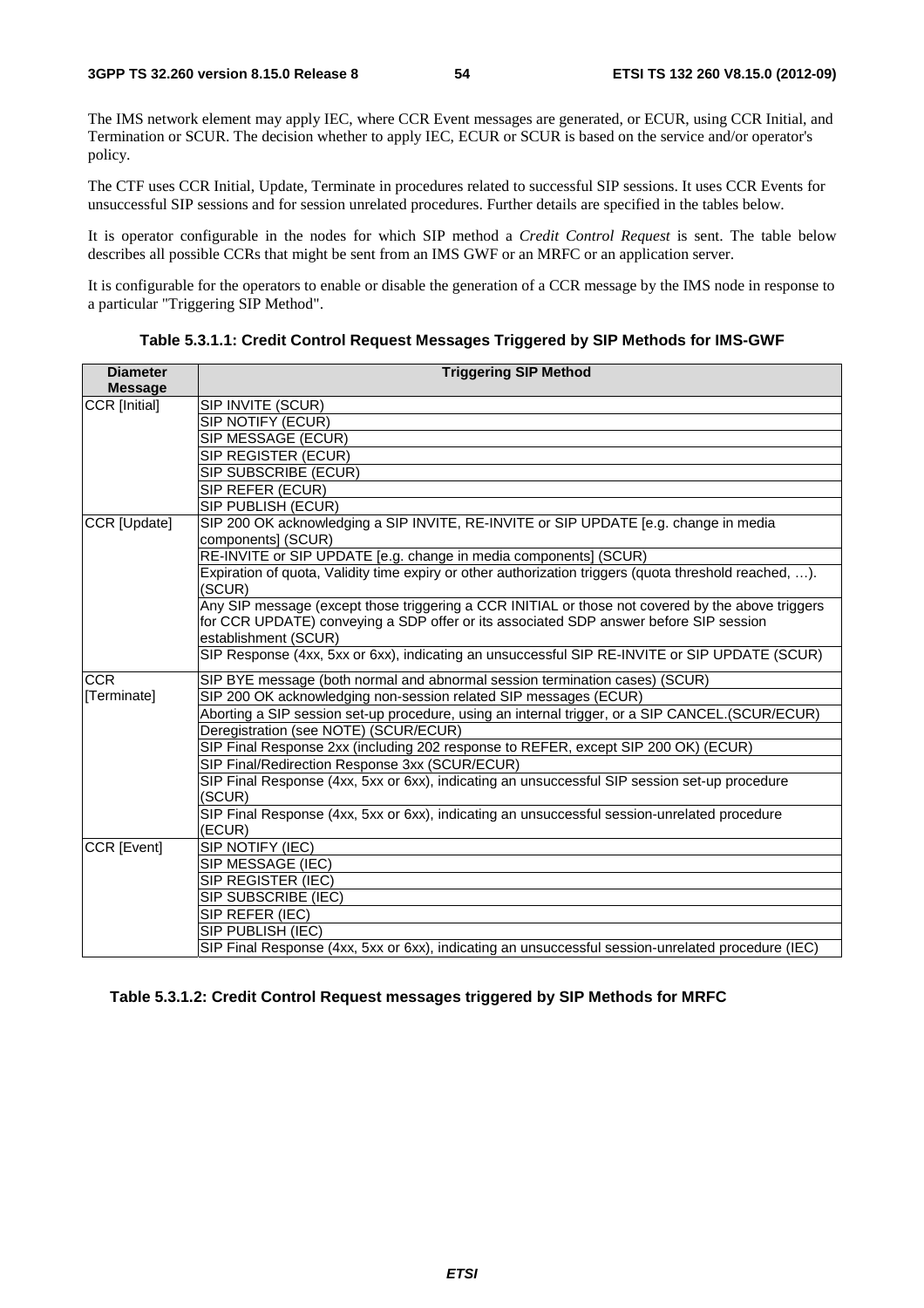| <b>Diameter</b> | <b>Triggering SIP Method</b>                                                             |
|-----------------|------------------------------------------------------------------------------------------|
| <b>Message</b>  |                                                                                          |
| CCR [Initial]   | SIP INVITE(SCUR) for initiating a multimedia ad hoc conferencing session                 |
| CCR [Update]    | SIP RE-INVITE or SIP UPDATE[e.g. change in media components](SCUR)                       |
|                 | SIP BYE message                                                                          |
|                 | Expiration of AVP[Acct-Interim-Interval] (SCUR)                                          |
| CCR [Terminate] | SIP BYE message(both normal and abnormal session termination cases)(SCUR)                |
|                 | SIP Final Response with error codes 4xx, 5xx or 6xx indicating termination of an ongoing |
|                 | session(SCUR)                                                                            |
|                 | <b>SIP CANCEL(SCUR)</b>                                                                  |
| CCR [Event]     | SIP Final/Redirection Response 3xx                                                       |
|                 | SIP Final Response with error codes 4xx, 5xx or 6xx indicating termination of an ongoing |
|                 | session(IEC)                                                                             |
|                 | SIP CANCEL, indicating abortion of a SIP session set-up                                  |
|                 | SIP REFER(IEC)                                                                           |
|                 | SIP SUBSCRIBE(IEC)                                                                       |

NOTE: To the extent possible alignment with the IETF RFC 4006 [402] is planned.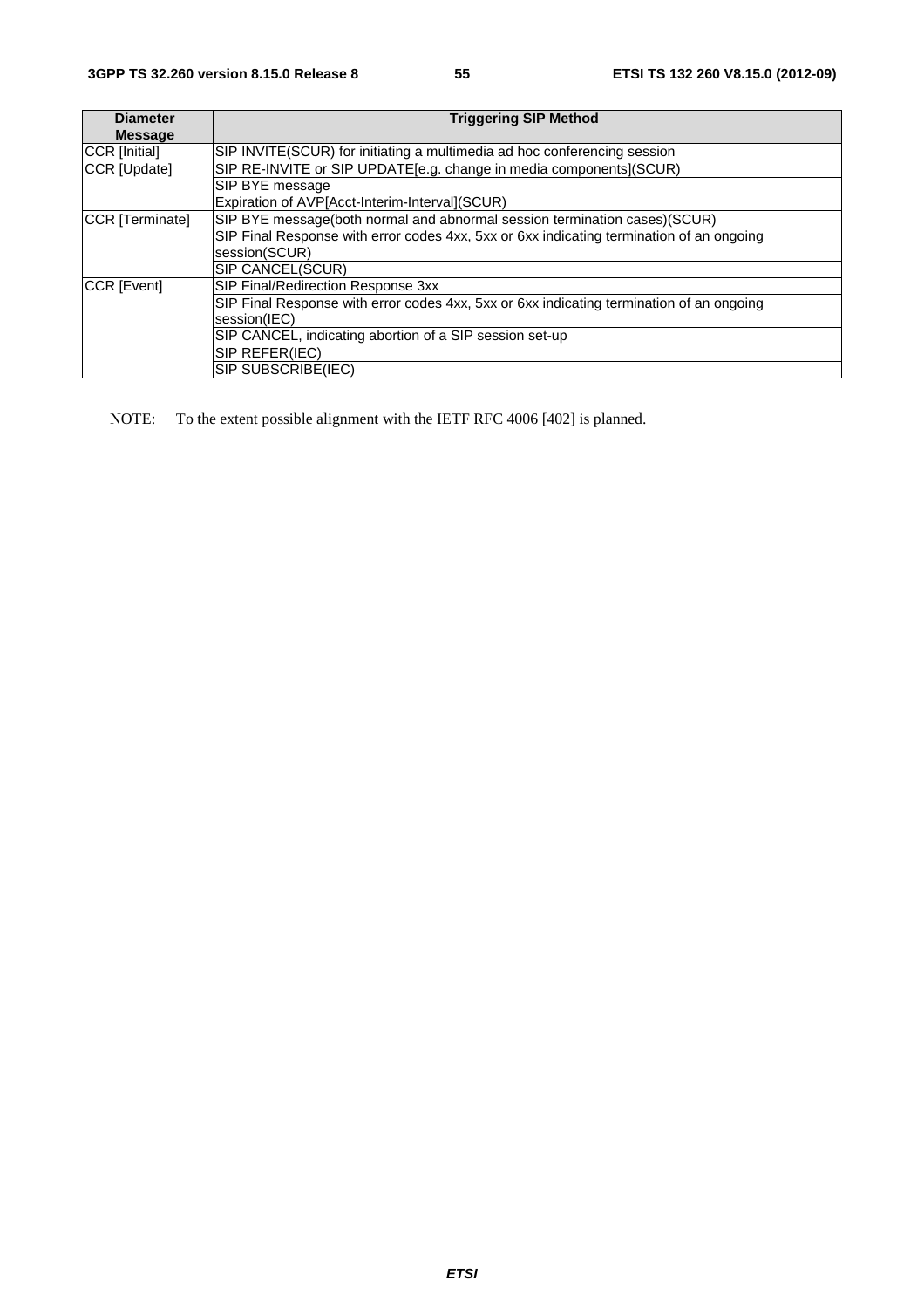# 5.3.2 Diameter Message Flows and Types

This clause describes the message flows for the event charging procedures on the Ro interface. The IMS functions providing online charging *via* the Ro interface are the S-CSCF with IMS GWF, the AS and the MRFC.

NOTE: The following subclauses only show the scenarios of the S-CSCF with IMS-GWF case and the AS case. The scenarios of the MRFC are FFS.

# 5.3.2.1 Immediate Event Charging (IEC)

This clause provides the details of the "Debit Units" operation specified in TS 32.299 [50].

#### 5.3.2.1.1 Message Flows - Successful Cases and Scenarios

#### 5.3.2.1.1.1 IEC – Debit Units Operation

The transactions that are required on the Ro interface in order to perform IEC with Debit Units operations are carried out as described in TS 32.299 [50] where "CTF" refers to IMS network element. The Debit Units operation may alternatively be carried out prior to, concurrently with or after service/content delivery. The IMS network element must ensure that the requested service execution is successful, when this scenario is used.

Editor's Note: Must be aligned with TS 32.299 [50].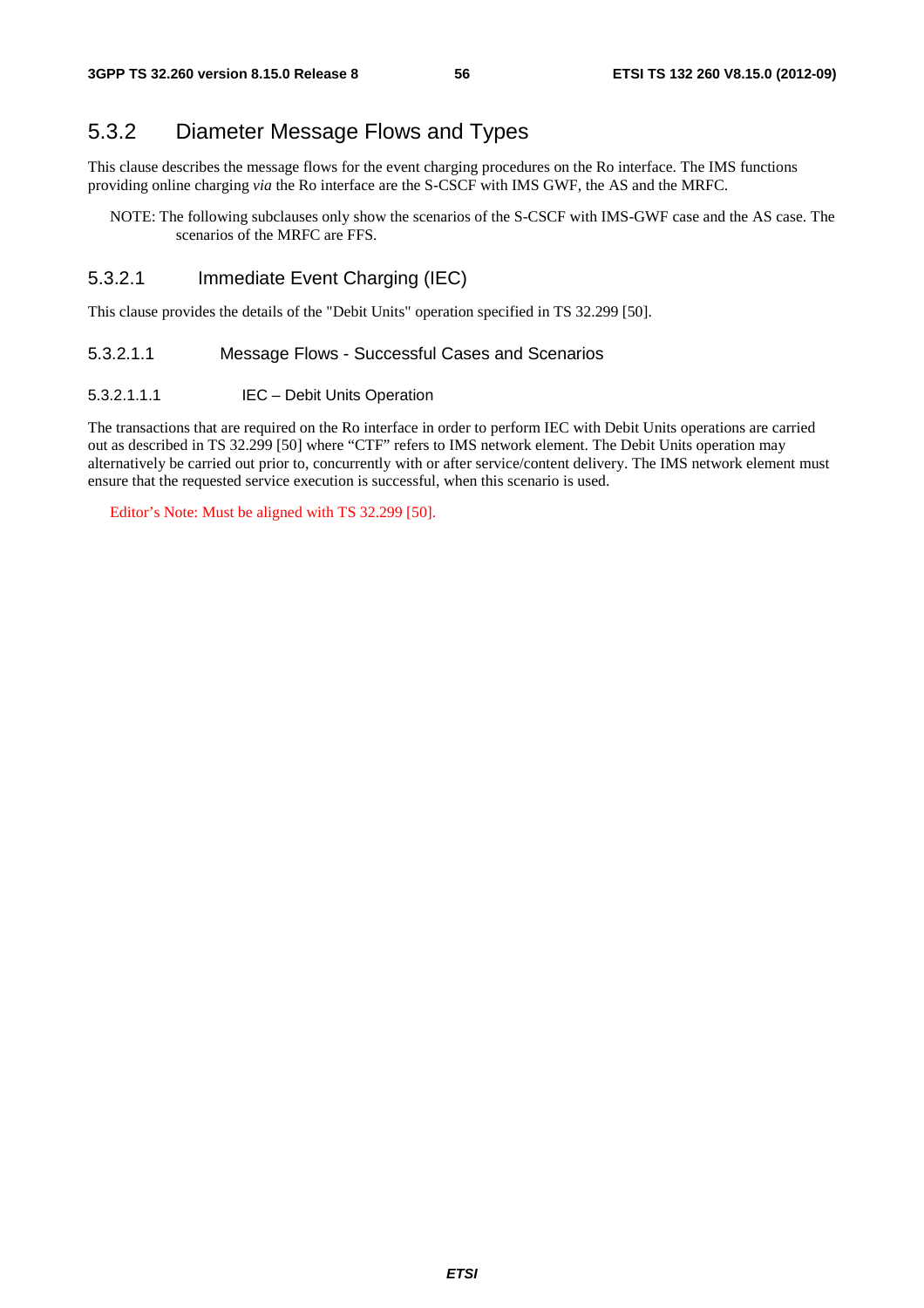## 5.3.2.1.1.2 Scenarios

The following figure shows the Diameter credit control transactions that are required between the IMS-GWF/AS and the OCS for session-unrelated IMS procedures, i.e. those that relate to the CCR [Event], as listed in Table 5.3.1.

SIP messages and Diameter transactions associated with these charging scenarios are shown primarily for general information and to illustrate the charging triggers. They are not intended to be exhaustive and depend on the Diameter Credit Control Requests triggers configured by the operator.

## **Scenario 1: Successful session unrelated case**

NOTE: The Debit Units operation is carried out prior to service/content delivery.



- 1) A session unrelated SIP Request (e.g. SUBSCRIBE) is received in the S-CSCF. The S-CSCF forwards this request to the IMS-GWF/AS.
- 2) The IMS-GWF/AS sends a Debit Unit Request (CC-Request-Type=EVENT\_REQUEST) to the OCS, requesting units in order to provide the service.
- 3) The OCS sends the Debit Unit Response to acknowledge the Debit Unit Request, granting the requested units.
- 4) The IMS-GWF/AS and the S-CSCF forward the SIP Request.

# **Figure 5.3.2.1.1.2-1 : Message Sequence Chart for Session-Unrelated Procedure**

# 5.3.2.1.2 Message Flows - Error Cases and Scenarios

This clause describes various error cases and how these should be handled.

The failure handling behaviour is locally configurable in the IMS network element. If the *Direct-Debiting-Failure-Handling* AVP is not used, the locally configured values are used instead.

# 5.3.2.1.2.1 Reception of SIP Error Messages

If SIP errors in SIP response (4xx, 5xx or 6xx) occur during service delivery, as defined in TS 24.228 [202] and TS 23.218 [203], it is up to the IMS network element to determine to what extent the service was delivered before the error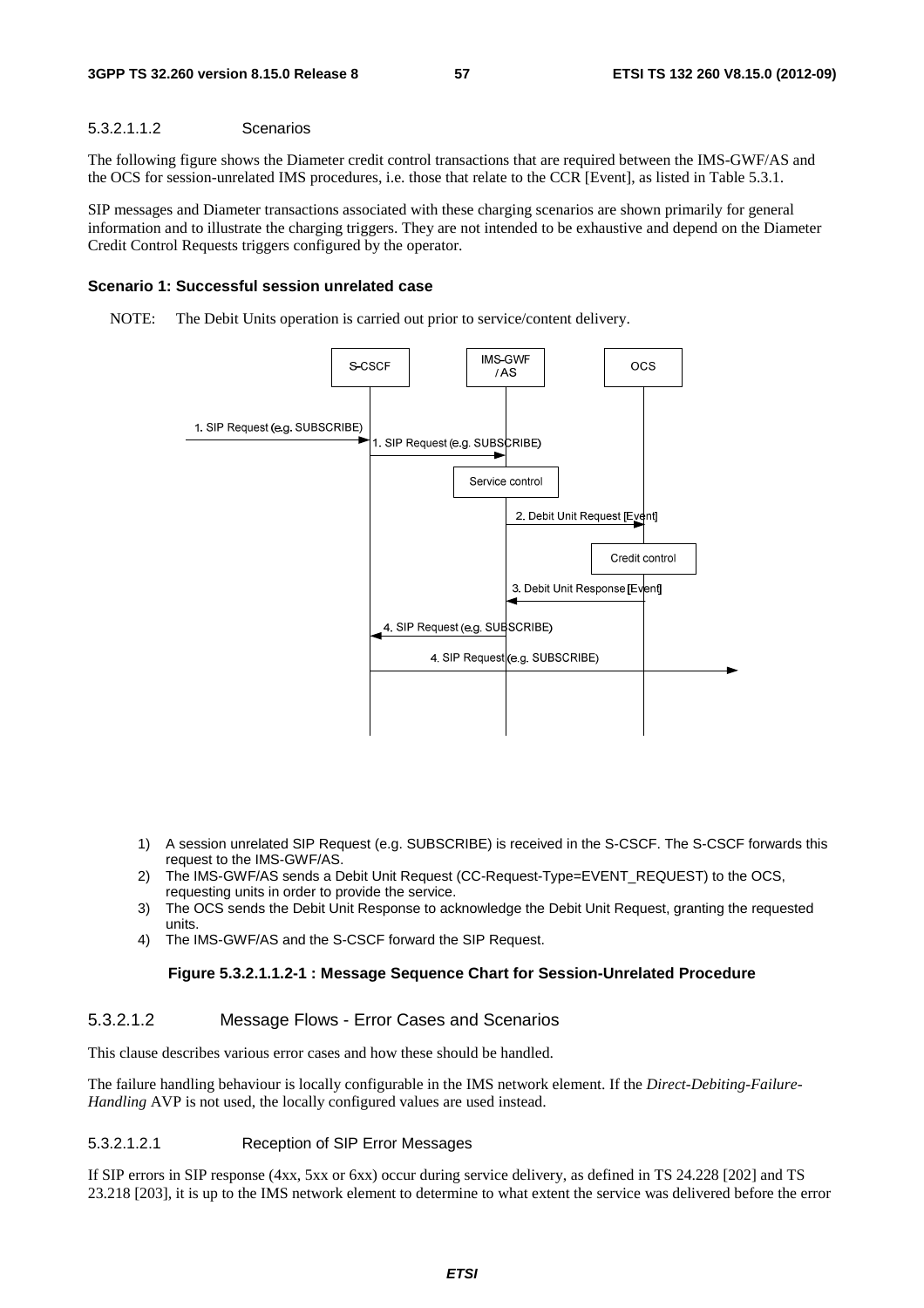occurred and act appropriately with respect to charging. This may imply that no units at all (or no more units) are debited.

#### 5.3.2.1.2.2 Debit Units Operation Failure

This case comprises situations where either no, or an erroneous response, is received from the OCS. The "no response" case is detected by the IMS network element when the connection supervision timer Tx expires (IETF RFC 4006 [402]) before a response *Credit-Control-Answer* (CCA) is received. The case of receiving an erroneous response implies that the IMS network element receives a *Credit-Control-Answer* (CCA), which it is unable to process, while Tx is running. The failure handling complies with the failure procedures for "Direct Debiting" scenario described in IETF RFC 4006 [402].

#### 5.3.2.1.2.3 Duplicate Detection

The detection of duplicate request is needed and must be enabled. To speed up and simplify as much as possible the duplicate detection, the all-against-all record checking should be avoided and just those records marked as potential duplicates need to be checked against other received requests (within a reasonable time window) by the receiver entity.

The IMS network element marks the request messages that are retransmitted after a link failover as possible duplicates with the T-flag as described in [201]. For optimized performance, uniqueness checking against other received requests is only necessary for those records marked with the T-flag received within a reasonable time window. This focused check is based on the inspection of the *Session-Id* and *CC-Request-Number* AVP pairs.

# 5.3.2.2 Event Charging with Unit Reservation (ECUR) and Session Charging with Unit Reservation (SCUR)

This clause provides the details of the "Reserve Units" and "Debit Units" operation specified in TS 32.299 [50].

#### 5.3.2.2.1 Message Flows - Successful Cases and Scenarios

#### 5.3.2.2.1.1 ECUR and SCUR - Reserve Units and Debit Units Operations

The transactions that are required on the Ro interface in order to perform ECUR/SCUR with Reserve Units and Debit Units operations is carried out as described in TS 32.299 [50] where "CTF" refers to an IMS network element. Multiple replications of both of these operations are possible.

#### 5.3.2.2.1.2 Expiration of Reservation Validity

This clause defines how reserved units are returned, if not used, within a reasonable time. It should be possible that both, reservation and SIP sessions are cancelled or only the reservation is cancelled without removing the SIP session.

#### 5.3.2.2.1.3 Scenarios

The following figure shows the Diameter credit control transactions that are required between the IMS-GWF/AS and the OCS for session-related and session-unrelated IMS procedures.

The SIP messages and Diameter transactions associated with these charging scenarios are shown primarily for general information and to illustrate the charging triggers. They are not intended to be exhaustive and they depend on the Diameter Credit Control Requests triggers configured by the operator.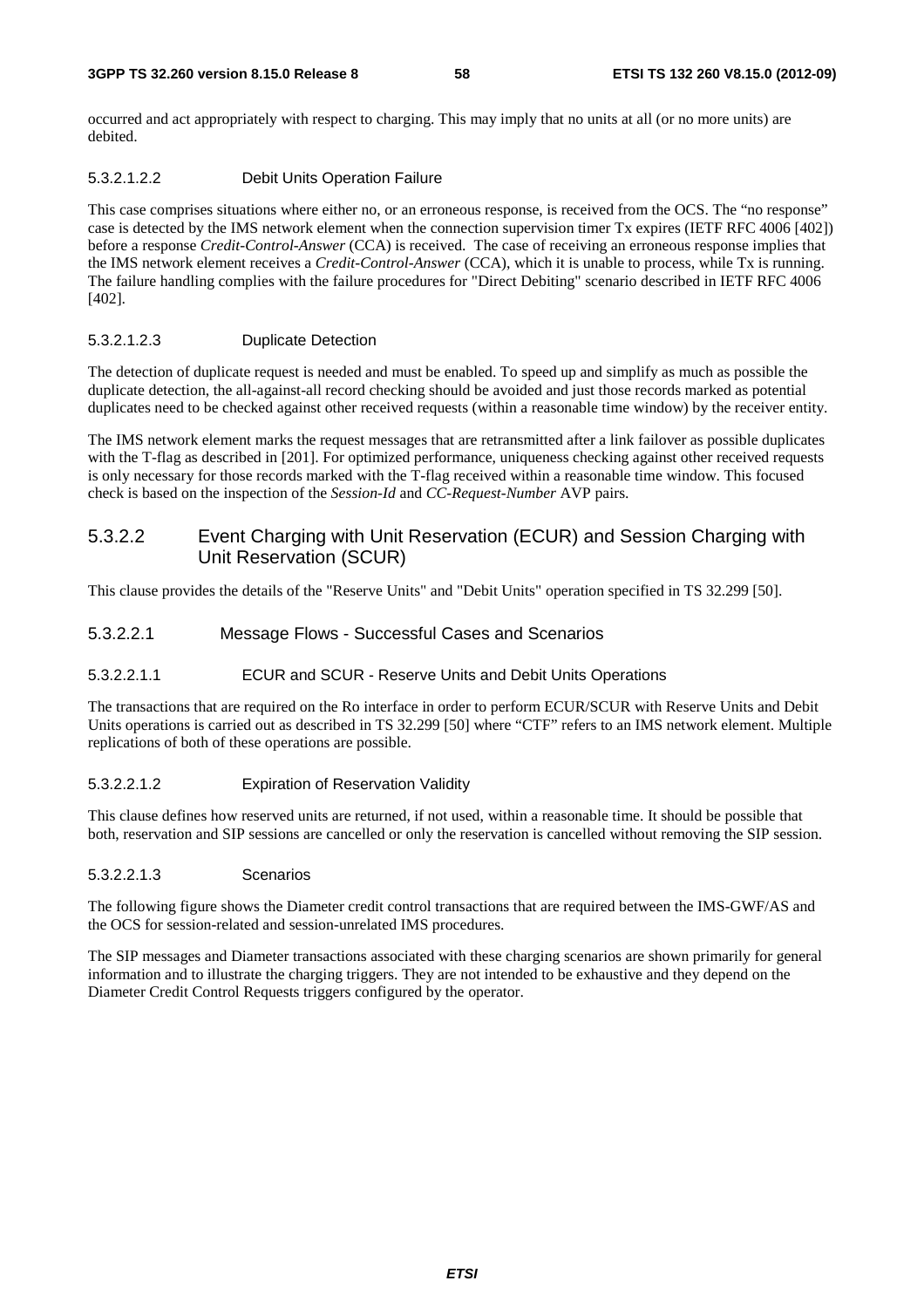# 5.3.2.2.1.3.1 Session Related Procedures (SCUR).

### **Scenario 1: Successful Session Establishment**

The following figure shows the Diameter credit control transactions that are required in the IMS-GWF/AS during a SIP session establishment.



- 1) An initial SIP Invite Request is received in the S-CSCF. This request is forwarded to the IMS-GWF/AS.
- 2) The IMS-GWF/AS sends a Reserve Unit Request (CC-Request-Type =INITIAL\_REQUEST) to the OCS requesting service units. The online credit control session is initiated.
- 3) The OCS grants units in the Reserve Unit Response.
- 4) The IMS-GWF/AS and S-CSCF forward the initial INVITE.
- 5) A final response is received in the IMS-GWF/AS.
- 6) If the trigger is active, the 200 OK answer triggers a Reserve Unit Request (CC-Request-Type =UPDATE\_REQUEST) in the IMS-GWF/AS in order to update the credit control session. New service units are requested. Also the used service units (if any) are reported.
- 7) The OCS sends the Reserve Unit Response to acknowledge the Reserve Unit Request. New service units are granted.
- 8) The final answer is forwarded.

# **Figure 5.3.2.2.1.3.1-1 : Message Sequence Chart for Successful Session Establishment**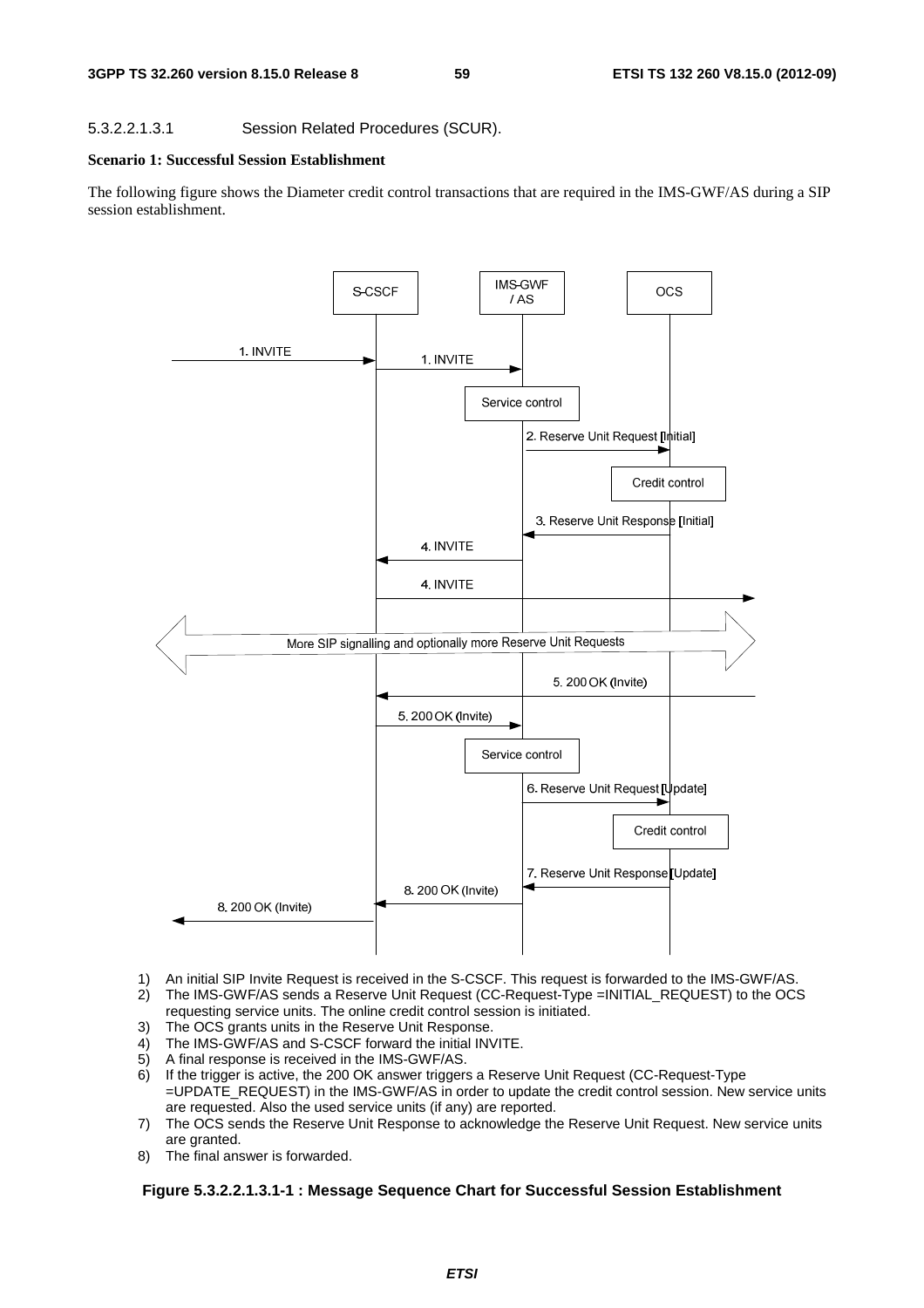#### **Scenario 2 : Successful Session Establishment with Early Media Negotiation**

The following figure shows the Diameter transactions that are required in the IMS-GWF/AS during a SIP session establishment in which SDP negotiation is completed before a final response to the initial INVITE is exchanged.



- 1) An initial SDP offer is conveyed in a SIP INVITE message. The SIP INVITE message received in the S-CSCF is forwarded to the IMS-GWF/AS.
- 2) In this example, the SDP offer is conveyed in a SIP request which implies the start of the online session towards the OCS. The IMS-GWF/AS sends a Reserve Unit Request (CC-Request-Type =INITIAL\_REQUEST) to the OCS requesting service units. The online credit control session is initiated.
- 3) The OCS grants units in the Reserve Unit Response.
- 4) The IMS-GWF/AS and S-CSCF forward the SIP Request conveying the SDP offer.
- 5) A non-final SIP message (e.g. a provisional reliable response) conveying an SDP answer is received in the IMS-GWF/AS.
- 6) The received SDP answer triggers a Reserve Unit Request (CC-Request-Type =UPDATE\_REQUEST) in order to update the credit control session. New service units are requested. Also the used service units (if any) are reported.
- 7) The OCS sends the Reserve Unit Response to acknowledge the Reserve Unit Request. New service units are granted.
- 8) The SDP answer is forwarded.

### **Figure 5.3.2.2.1.3.1-2 : Message Sequence Chart for Session Establishment with Early Media Negotiation**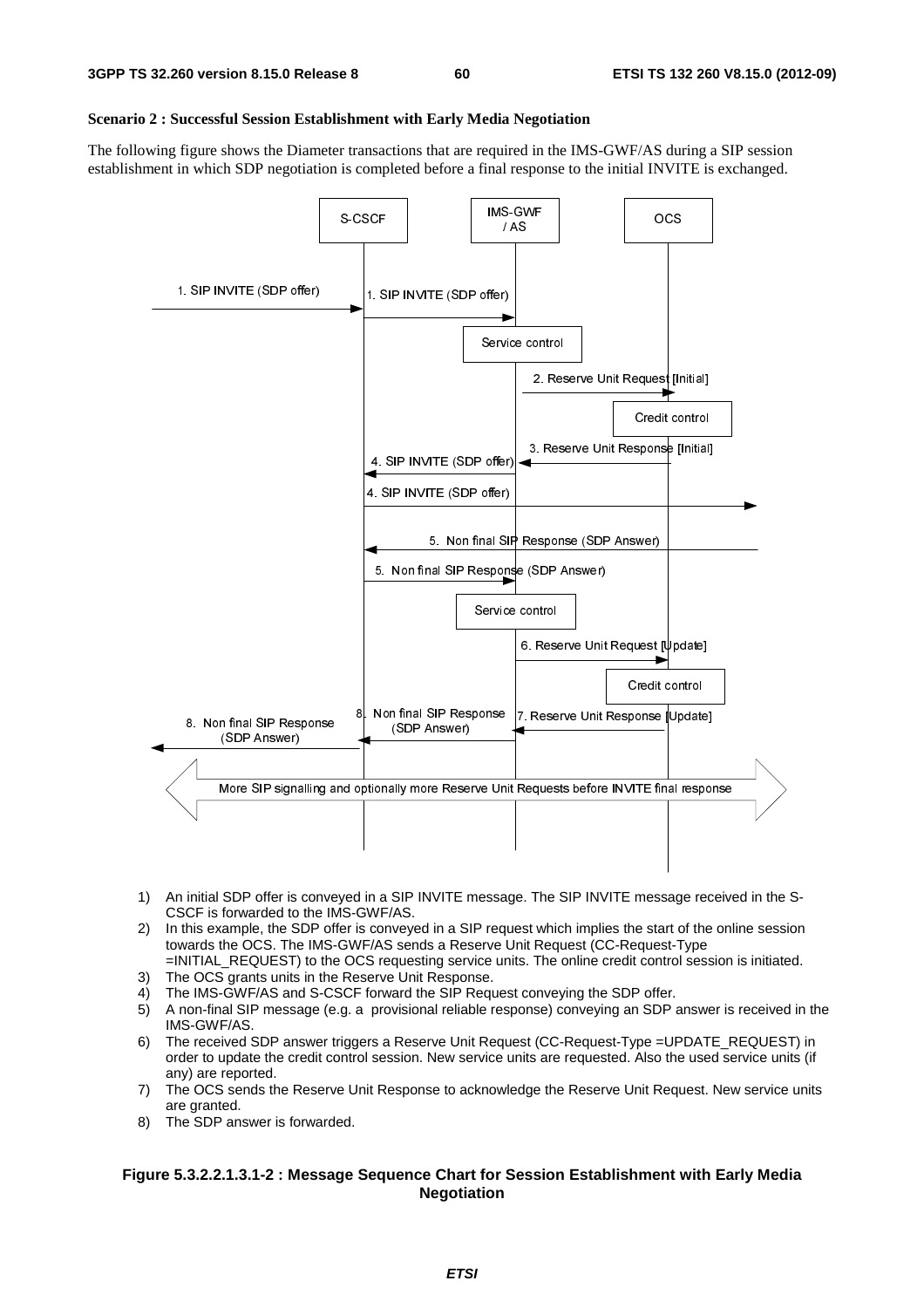#### **Scenario 3 : Mid-Session Procedures**

The figure shows the Diameter transactions that are required in the IMS-GWF/AS when receiving a SIP Re-INVITE in mid-session, e.g. in order to modify media component(s), or when the hold and resume procedure is executed.



- 1) A SIP RE-INVITE request is received in the S-CSCF. This request is forwarded to the IMS-GWF/AS.
- 2) Upon receiving the SIP RE-INVITE request, the IMS-GWF/AS sends a Reserve Unit Request (CC-Request-Type = UPDATE\_REQUEST) to update the previously initiated credit control session. New service units are requested. The used service units (if any) are also reported.
- 3) The OCS grants new service units in the Reserve Unit Response.
- 4) The RE-INVITE request is forwarded.
- 5) The RE-INVITE request is acknowledged with a 200 OK.
- 6) If the trigger is active, the IMS-GWF/AS sends a Reserve Unit Request (CC-Request-Type =UPDATE\_REQUEST) to the OCS to update the credit control session. New service units are requested. The used service units (if any) are also reported.
- 7) The OCS grants new service units in the Reserve Unit Response.
- 8) The 200 OK message is forwarded.

## **Figure 5.3.2.2.1.3.1-3 : Message Sequence Chart for Mid-Session Procedures**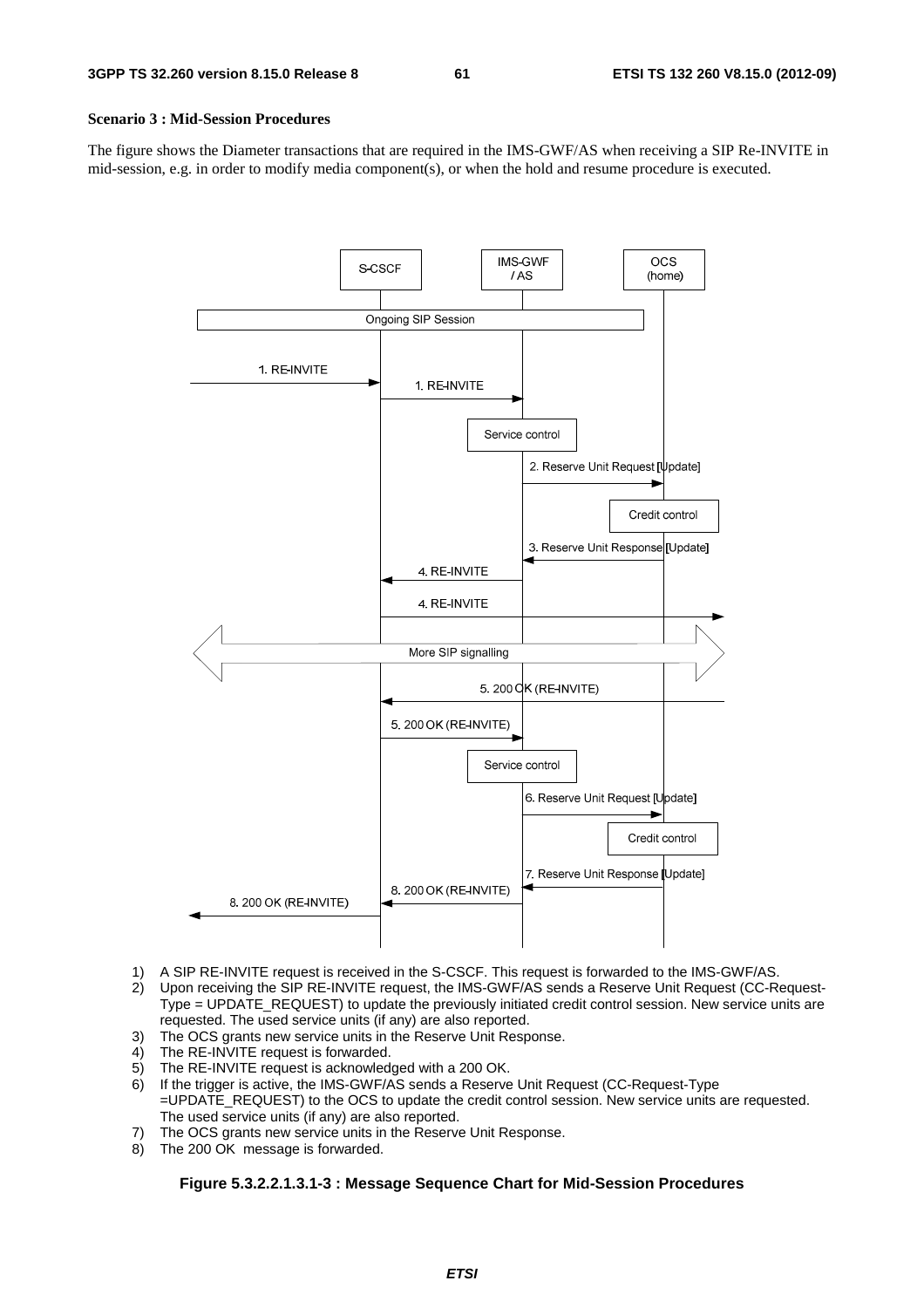#### **Scenario 4: Session Release**

The following figure shows the Diameter transactions that are required in the IMS-GWF/AS for a session release scenario.



- 1) A SIP session is released by sending a SIP BYE message. The S-CSCF forwards this message to the IMS-GWF/AS.
- 2) Upon receiving the BYE message, the IMS-GWF/AS forwards the SIP BYE request to the UE.<br>3) In case there is an ongoing online control session, the IMS-GWF/AS sends a Reserve Unit Req
- In case there is an ongoing online control session, the IMS-GWF/AS sends a Reserve Unit Request (CC-Request-Type =TERMINATION\_REQUEST) reporting the used granted units.
- 4) The OCS sends a Reserve Unit Response. The online credit control session is terminated.
- 5) The final answer to the Bye message is forwarded.

### **Figure 5.3.2.2.1.3.1-4 : Message Sequence Chart for Session Release.**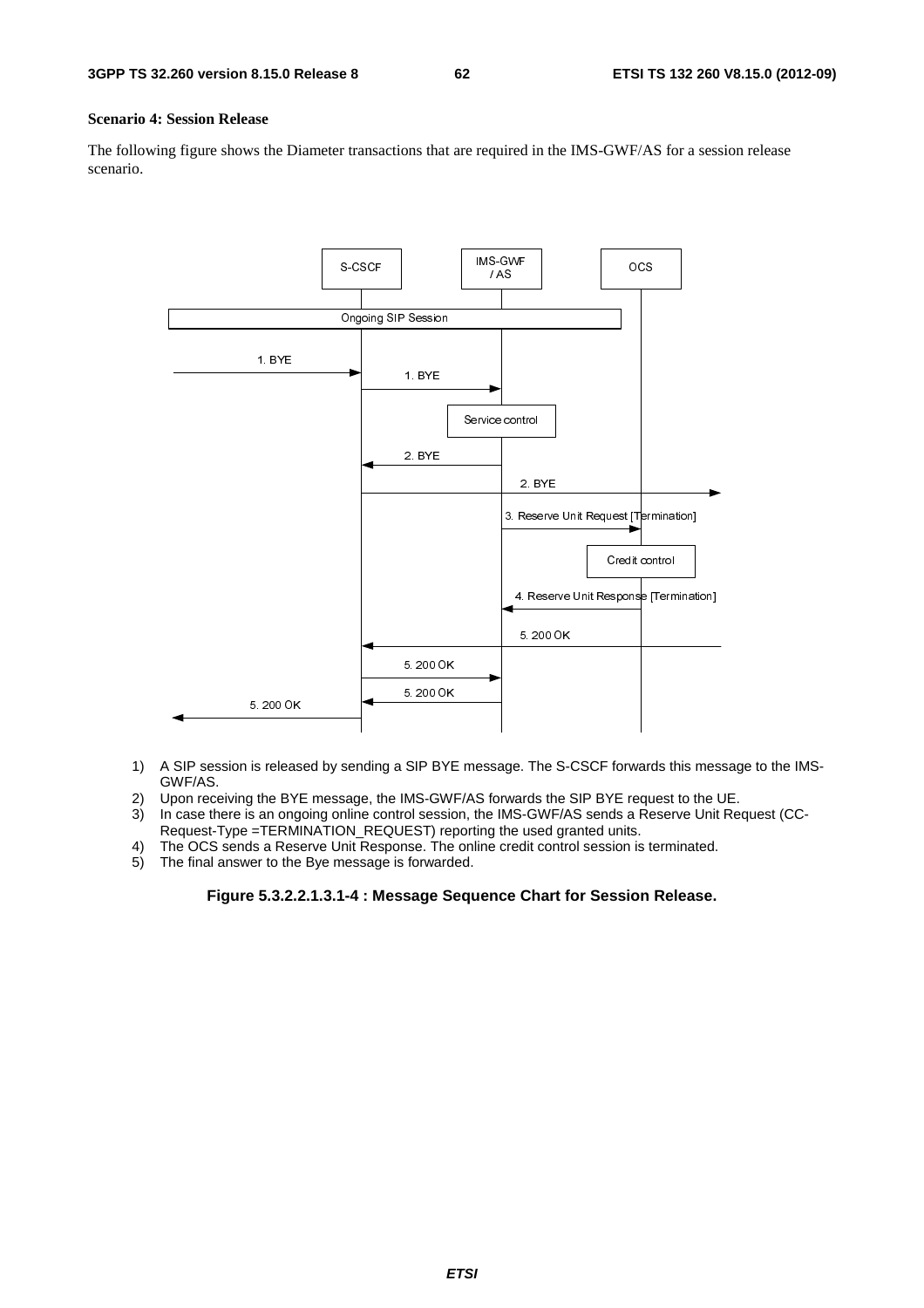## 5.3.2.2.1.3.2 Session Unrelated Procedures (ECUR).

### **Scenario 1: Successful session unrelated procedure**

The following figure 5.3.2.2.1.3.2-1 shows the Diameter transactions that are required in the IMS-GWF/AS for a session unrelated procedure.



- 1) A session unrelated SIP Request (e.g. SUBSCRIBE) is received in the S-CSCF. The S-CSCF forwards this request to the IMS-GWF/AS.
- 2) The IMS-GWF/AS sends a Reserve Unit Request (CC-Request-Type = INITIAL\_REQUEST) to initiate a credit control session. Service units are requested to the OCS.
- 3) The OCS grants service units in the Reserve Unit Response.
- 4) The IMS-GWF/AS and the S-CSCF forward the SIP Request
- 5) Depending on the used SIP method, there might be additional signalling between steps 4 and 5.
- 6) The SIP Request is acknowledged by a SIP Response.
- 7) The IMS-GWF/AS sends a Reserve Unit Request (CC-Request-Type=TERMINATION\_REQUEST) to the OCS. It also reports the used granted units.
- 8) The OCS sends a Reserve Unit Response to acknowledge the Reserve Unit Request. The online credit control session is terminated.
- 9) The IMS-GWF/AS and S-CSCF forward the SIP Response.

**Figure 5.3.2.2.1.3.2-1: Message Sequence Chart for Session-Unrelated Procedures**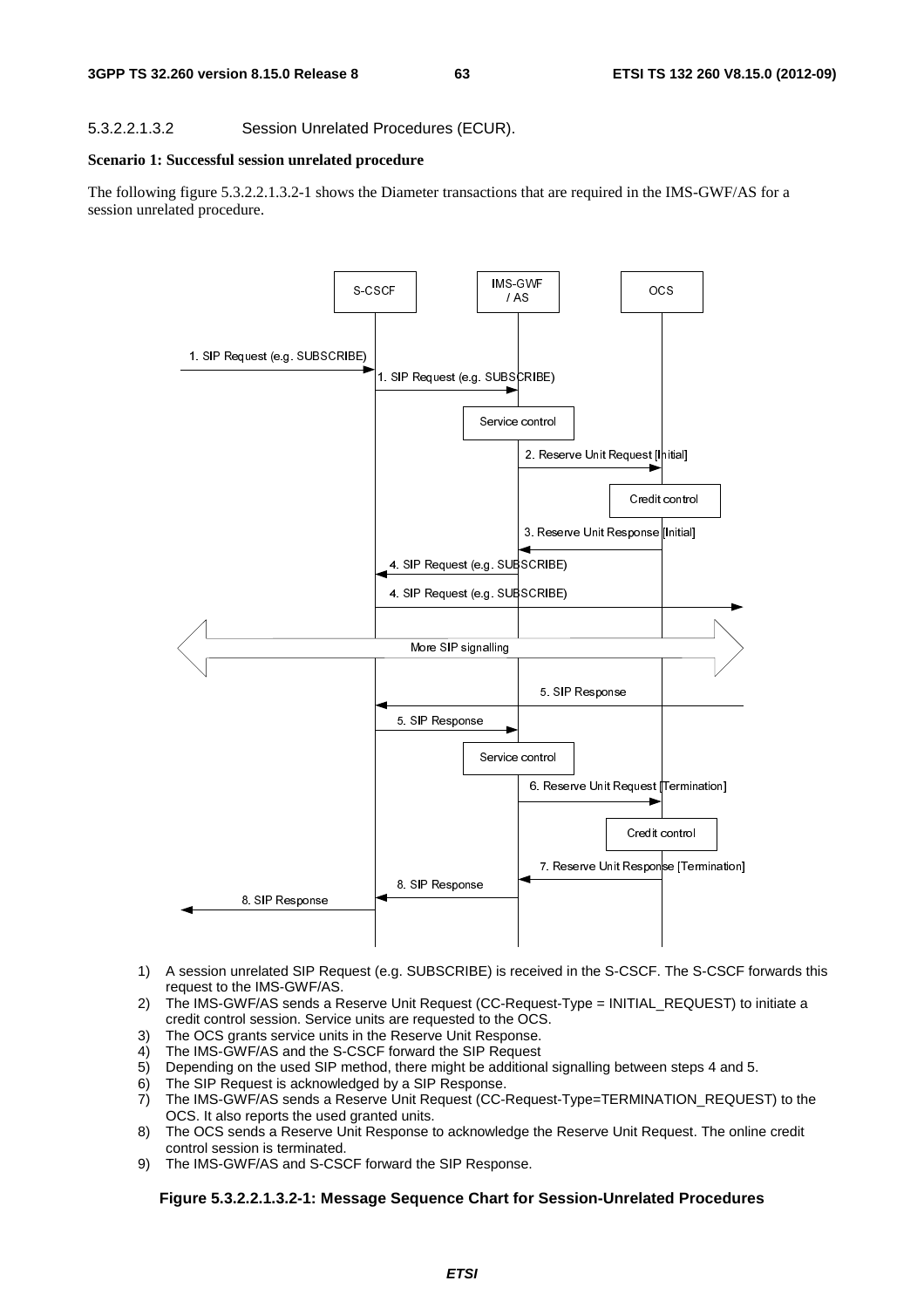#### 5.3.2.2.2 Message Flows - Error Cases and Scenarios

This clause describes various error cases and how these should be handled.

The failure handling behaviour is locally configurable in the IMS network element. If *Credit-Control-Failure-Handling* AVP is not used, the locally configured values are used instead.

#### 5.3.2.2.2.1 Reception of SIP Error Messages

If SIP errors occur during service delivery, as defined in [202] and [203], it is up to the IMS network element to determine to what extent the service was delivered before the error occurred and act appropriately with respect to charging. This may imply that no units at all (or no more units) are reserved or debited.

#### 5.3.2.2.2.2 Reserve Units and Debit Units Operation Failure

This case comprises of OCS connection failure, and/or receiving error responses from the OCS.

The IMS network element detects an OCS connection failure when the timer Tx expires (IETF RFC 4006 [402]) or a transport failure is detected as defined in IETF RFC 3588 [401]. The OCS also has the capability to detect failures when the timer Ts (IETF RFC 3588 [401]) expires. The OCS should indicate the cause of failure by setting the appropriate result code as defined in IETF RFC 3588 [401] and IETF RFC 4006 [402]. In any case, the failure handling of IMS network element and OCS complies with the failure procedures for session based credit control scenario described in IETF RFC 4006 [402].

#### 5.3.2.2.2.3 Duplicate Detection

For credit control duplicate detection is performed only for possible duplicate event requests related to IEC as mentioned in clause 5.3.2.1.2.3, as retransmission of ECUR/SCUR related credit control requests is not allowed.

#### 5.3.2.2.2.4 Aborted Session Setup

If a trigger occurs during session establishment to release a session during the establishment procedure, the IMS Network Element shall initiate procedures to cancel the session establishment as defined in TS 24.229 [204]. On completion of the cancellation procedure, the IMS Network Element shall close the credit-control session (for SCUR and ECUR) indicating an appropriate cause code.

# 5.3.2.3 IMS Service Termination by OCS

Annex B describes several scenarios related to IMS service termination.

NOTE: The annex B only shows the scenario of the S-CSCF with IMS-GWF case.

For IMS session related scenarios charged by means of SCUR in the IMS-GWF, Service Termination shall imply the rejection of a request for IMS session establishment or the release of an established session that is possibly associated to an online Diameter Charging Session.

For IMS session unrelated scenarios charged by means of ECUR in the IMS-GWF, Service Termination shall imply the rejection of the SIP method triggering the Reserve Unit Request as defined in TS 32.299 [50].

For IMS session unrelated scenarios charged by means of IEC prior to service/content delivery in the IMS-GWF, Service Termination shall imply the rejection of the SIP method triggering the Debit Unit Request as defined in TS 32.299 [50].

#### 5.3.2.3.1 Triggers on Ro interface which imply the termination of the IMS service

The procedures in Ro interface which may trigger the IMS Service termination are the following:

Reception of an unsuccessful Operation Result different from DIAMETER\_CREDIT\_CONTROL\_NOT\_APPLICABLE (TS32.299 [50]) in the Debit and Reserve Unit Response message.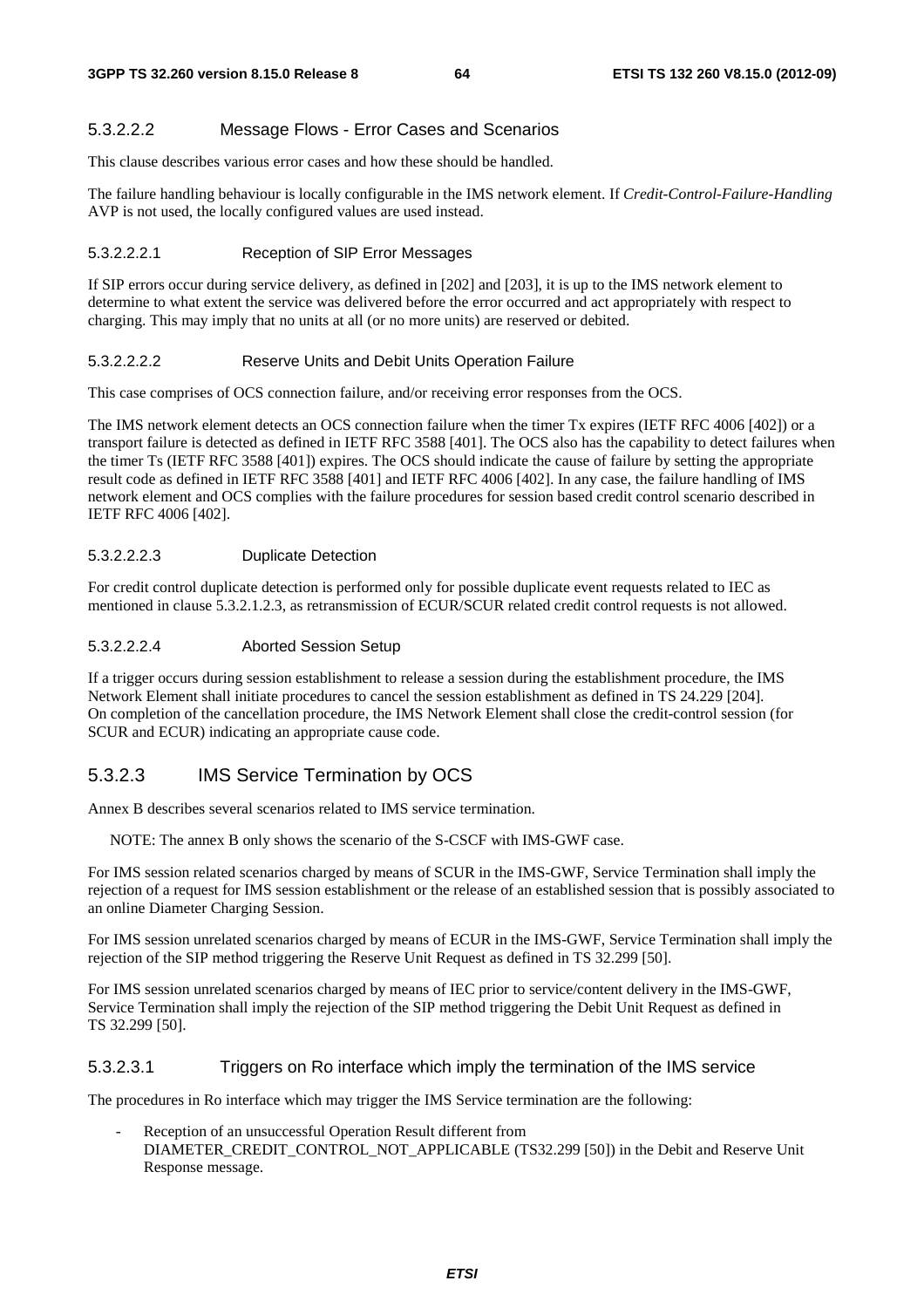- Reception of an unsuccessful Result Code different from DIAMETER\_CREDIT\_CONTROL\_NOT\_APPLICABLE (TS32.299 [50]) within the Multiple Unit Operation in the Debit and Reserve Unit Response message when only one instance of the Multiple Unit Operation field is used.
- Execution of the Termination Action procedure as defined in TS32.299 [50] when only one instance of the Multiple Unit Operation field is used.
- Execution of the Failure Handling Procedures when the Failure Action is set to 'Terminate' or 'Retry & Terminate'.
- Reception in the IMS-GWF of an Abort-Session-Request Message from OCS.

In case either a Final-Unit-Indication or an erroneous Result-Code at Multiple Unit Operation level trigger the IMS service termination and the charging is based on ECUR or SCUR, the IMS-GWF shall close the Diameter online session by sending a Debit Units and Reserve Units operation of Type 'Termination'.

Refer to TS 32.299 [50] for a detailed description of these procedures.

#### 5.3.2.3.2 Indication to the UE of the reason for IMS service release

As a result of Service Termination triggering in IMS-GWF, the IMS service shall be denied to end-users. The network should provide an indication to UEs of the reason the service has been released or rejected. The procedure shall depend on:

The charged party.

The network should provide UEs with an indication of the reason the service has been released or rejected. However, this reason shall depend on whether the UE is the charged party or not. The premise is that only the charged party should know that the IMS service is being rejected / released because of OCS interaction.

- IMS specific protocol issues as defined in TS 24.229 [204].
	- A) The IMS-GWF generates a non-2xx final SIP response as a result of the IMS Service Termination procedure:

In this scenario, the Response Code of the SIP response shall indicate the server understood the request but is refusing to fulfil it and that this request should not be repeated. The SIP response may include additional information about the cause to reject/release the IMS service. The presence of this additional error information in the response shall be operator configurable.

The additional information included in the SIP response may contain a SIP URI. The UE may treat the SIP URI as if it were a Contact in a redirect and generate a new INVITE, resulting, for example, in a recorded announcement session being established.

B) The IMS-GWF generates a SIP request (e.g. SIP BYE or SIP CANCEL) as a result of the IMS Service Termination procedure:

In this scenario, the IMS-GWF may include a 'Reason' field in the request which provides additional information about the cause to reject/release the IMS service. The presence of this additional information in the request shall be operator configurable.

In both scenarios, it shall also be operator configurable both per SIP Method and per Originating/Terminating side, the content of the additional error information sent to the UEs. This error information shall also be configurable based on the procedure in Ro interface which has triggered the release/rejection of the IMS service according to clause 5.3.2.3.1. In particular when the Service Termination is triggered by the reception of an unsuccessful Operation Result (different from DIAMETER\_CREDIT\_CONTROL\_NOT\_APPLICABLE as defined in TS 32.299 [50]) in the Debit and Reserve Unit Response message or the reception of an unsuccessful Result Code (different from DIAMETER\_CREDIT\_CONTROL\_NOT\_APPLICABLE as defined in TS 32.299 [50]) within the Multiple Unit Operation in the Debit and Reserve Unit Response message, the additional error information/reason shall also be configurable based on the Result Code received through Ro interface.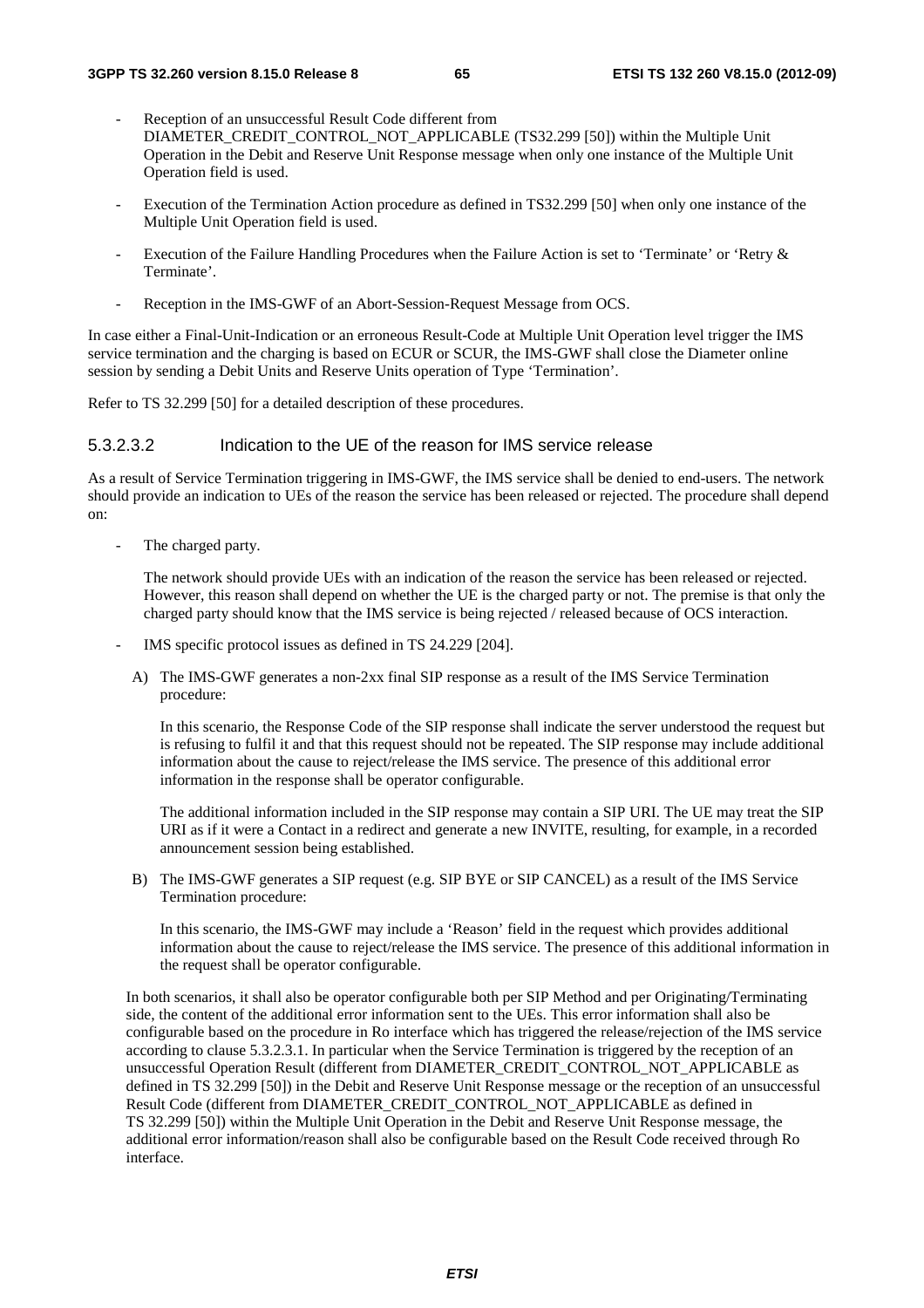# 6 Definition of charging information

# 6.1 Data description for IMS offline charging

# 6.1.1 Rf Message contents

The IMS nodes generate accounting information that can be transferred from the CTF to the CDF. For this purpose, IMS offline charging utilises the *Charging Data Transfer* that is specified in the 3GPP accounting application described in TS 32.299 [50].

The *Charging Data Transfe*r operation employs the *Charging Data Request* and *Charging Data Response* messages. The following table describes the use of these messages for offline charging.

|  | Table 6.1.1: Offline Charging Messages Reference Table |
|--|--------------------------------------------------------|
|--|--------------------------------------------------------|

| <b>Command-Name</b>    | <b>Source</b>                                   | <b>Destination</b>         |
|------------------------|-------------------------------------------------|----------------------------|
| Charging Data Request  | S-CSCF, I-CSCF, P-CSCF, MRFC, MGCF, BGCF, IBCF, | CDF                        |
|                        |                                                 |                            |
| Charging Data Response | CDF                                             | S-CSCF, I-CSCF, P-CSCF,    |
|                        |                                                 | MRFC, MGCF, BGCF, IBCF, AS |

# 6.1.1.1 Charging Data-Request Message

The following table illustrates the basic structure of a Diameter *Charging Data-Request* message as used for IMS offline charging.

|  |  | Table 6.1.1.1: Charging Data Request Message Contents |  |  |
|--|--|-------------------------------------------------------|--|--|
|--|--|-------------------------------------------------------|--|--|

| <b>Field</b>                 | <b>Category</b> | <b>Description</b>                                                   |
|------------------------------|-----------------|----------------------------------------------------------------------|
| Session Identifier           | м               | Described in 32.299 [50]                                             |
| <b>Originator Host</b>       | м               | Described in 32.299 [50]                                             |
| Originator Domain            | м               | Described in 32,299 [50]                                             |
| <b>Destination Domain</b>    | М               | Described in 32.299 [50]                                             |
| <b>Operation Type</b>        | м               | Described in 32.299 [50]                                             |
| <b>Operation Number</b>      | М               | Described in 32,299 [50]                                             |
| <b>Operation Identifier</b>  | $O_{M}$         | The field corresponds to the unique operation identification.        |
| User Name                    | O <sub>C</sub>  | Described in 32.299 [50]                                             |
| <b>Operation Interval</b>    | O <sub>C</sub>  | TBD                                                                  |
| <b>Origination State</b>     | O <sub>C</sub>  | TBD                                                                  |
| <b>Origination Timestamp</b> | O <sub>C</sub>  | This field contains the time when the operation is requested.        |
| Proxy Information            | O <sub>c</sub>  | This field contains the parameter of the proxy.                      |
| Route Information            | O <sub>C</sub>  | This field contains the parameter of the route.                      |
| <b>Operation Token</b>       | $O_{M}$         | This field identifies the domain, subsystem, or service and release. |
| Service Information          | $O_{M}$         | This field holds the 3GPP specific IMS parameter, described in 6.3.  |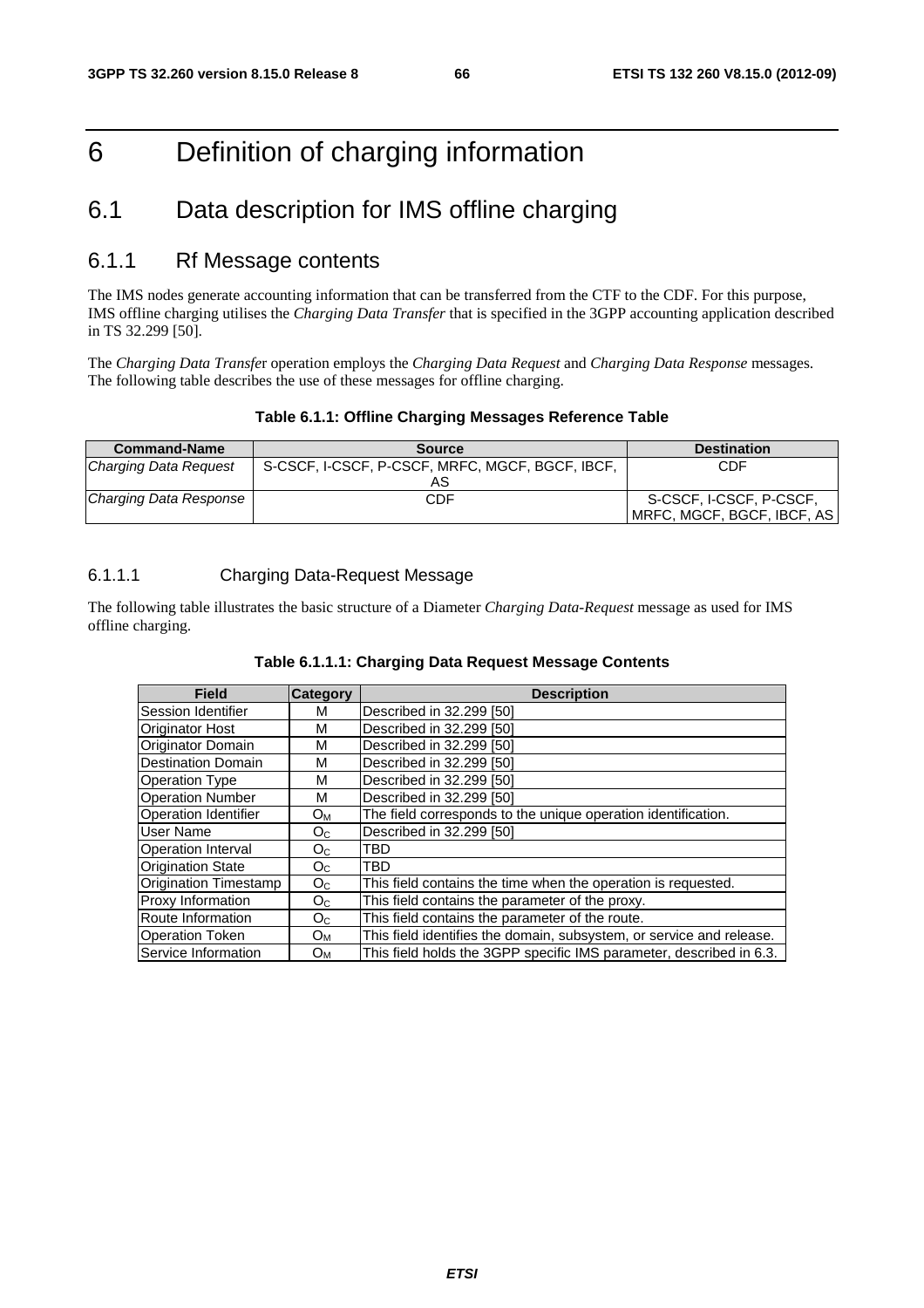#### **3GPP TS 32.260 version 8.15.0 Release 8 67 ETSI TS 132 260 V8.15.0 (2012-09)**

# 6.1.1.2 Charging Data Response Message

The following table illustrates the basic structure of a Diameter *Charging Data Response* message as used for IMS offline charging.

| <b>Field</b>                | Category       | <b>Description</b>                                                                  |
|-----------------------------|----------------|-------------------------------------------------------------------------------------|
| Session Identifier          | м              | This field identifies the operation session.                                        |
| <b>Operation Result</b>     | м              | This field identifies the result of the operation.                                  |
| <b>Originator Host</b>      | м              | This field contains the identification of the source point of the operation and the |
|                             |                | realm of the operation originator.                                                  |
| Originator Domain           | м              | This field contains the realm of the operation originator.                          |
| <b>Operation Type</b>       | м              | This field defines the transfer type: event for event based charging and start,     |
|                             |                | interim, stop for session based charging.                                           |
| <b>Operation Number</b>     | М              | This field contains the sequence number of the transferred messages.                |
| <b>Operation Identifier</b> | $O_{M}$        | The field corresponds to the unique operation identification.                       |
| User Name                   | O <sub>C</sub> | The field contains the Private User Identity [201].                                 |
| Operation Interval          | O <sub>C</sub> | <b>TBD</b>                                                                          |
| <b>Origination State</b>    | O <sub>C</sub> | <b>TBD</b>                                                                          |
| Origination Timestamp       | O <sub>C</sub> | This field contains the time when the operation is requested.                       |
| <b>Proxy Information</b>    | O <sub>c</sub> | This field contains the parameter of the proxy.                                     |

**Table 6.1.1.2: Charging Data Response Message Contents** 

# 6.1.2 GTP' message contents

GTP' is used between CDF and CGF in IP Multimedia subsystem.

Use text from middle tear template

# 6.1.3 CDR Description on the Bi Interface

# 6.1.3.1 CDR Field Types

The following Standard CDR content and format are considered:

S-CSCF-CDR generated based on information from the S-CSCF

I-CSCF-CDR generated based on information from the I-CSCF

P-CSCF-CDR generated based on information from the P-CSCF

BGCF-CDR generated based on information from the BGCF

IBCF-CDR generated based on information from the IBCF

MGCF-CDR generated based on information from the MGCF

MRFC-CDR generated based on information from the MRFC

AS-CDR generated based on information from the AS

The content of each CDR type is defined in the tables in clauses 6.1.3.3 to 6.1.3.9. For each CDR type the field definition includes the field name, category and description. The detailed field descriptions are provided in TS 32.298 [51].

Editor's Note: Equipment vendors shall be able to provide all of the fields listed in the CDR content table in order to claim compliance with the present document. However, since CDR processing and transport consume network resources, operators may opt to eliminate some of the fields that are not essential for their operation.

Editors note: Rephrase the above paragraph and ref. to 32.240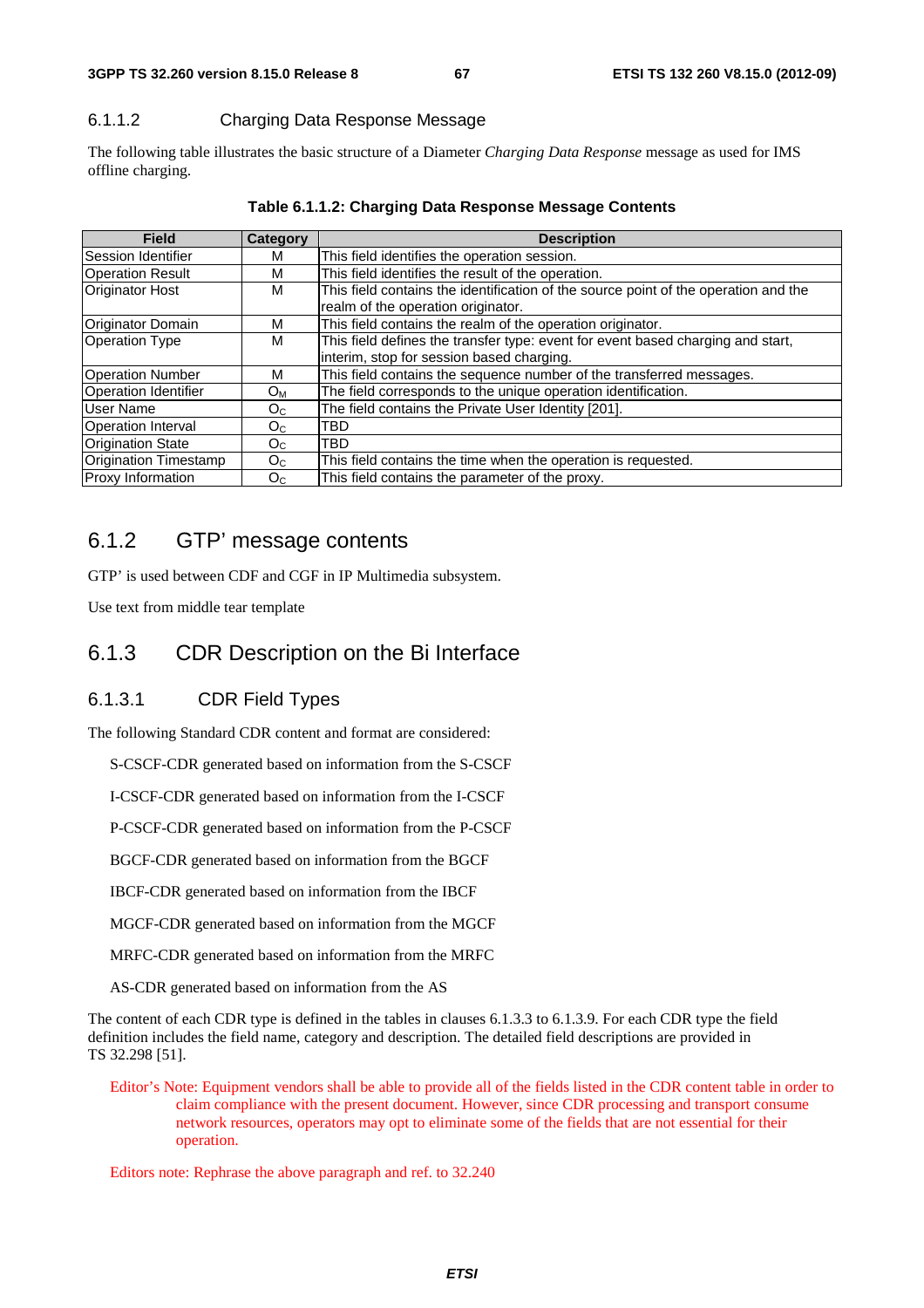The CDF provides the CDRs at the Bi interface in the format and encoding described in TS 32.298 [51]. Additional CDR formats and contents may be available at the interface to the billing system to meet the requirements of the billing system, these are outside of the scope of 3GPP standardisation.

# 6.1.3.2 CDR Triggers

#### 6.1.3.2.1 Session Related CDRs

Reflecting the usage of multimedia sessions IMS CDRs are generated by the CDF on a per session level. In the scope of the present document the term "session" refers always to a SIP session. The coherent media components are reflected inside the session CDRs with a media component container comprising of all the information necessary for the description of a media component.

Accounting information for SIP sessions is transferred from the CTF involved in the session to the CDF using Charging Data Request Start, Interim and Stop messages. A session CDR is opened in the CDF upon reception of a Charging Data Request [Start] message. Partial CDRs may be generated upon reception of a Charging Data Request [Interim] message, which is sent by the network entity towards the CDF due to a session modification procedure (i.e. change in media). Session CDRs are updated, or partial CDRs are generated upon reception of a Charging Data Request [Interim] message, which is sent by the network entity due to expiration of the Charging Data Interim Interval. The CDF closes the final session CDR upon reception of a Charging Data Request [Stop] message, which indicates that the SIP session is terminated. Further details on triggers for the generation of IMS CDRs are specified in [1].

Accounting information for unsuccessful session set-up attempts may be sent by the CTF to the CDF employing the Charging Data Request [Event] message. The behaviour of the CDF upon receiving Charging Data Request [Event] messages is specified in clause 6.1.3.2.2.

### 6.1.3.2.2 Session Unrelated CDRs

To reflect chargeable events not directly related to a session the CDF may generate CDRs upon the occurrence of session unrelated SIP procedures, such as registration respectively de-registration events. Accounting information for SIP session-unrelated procedures is transferred from the IMS nodes involved in the procedure to the CDF using Charging Data Request [Event] messages. Session unrelated CDRs are created in the CDF in a "one-off" action based on the information contained in the Charging Data Request [Event] message. One session unrelated CDR is created in the CDF for each Charging Data Request [Event] message received, whereas the creation of partial CDRs is not applicable for session unrelated CDRs. The cases for which the IMS nodes send Charging Data Request [Event] messages are listed per SIP procedure in table 5.2.1.1 and table 5.2.1.2.

Further details on triggers for the generation of IMS CDRs are specified in clause 5.2.2.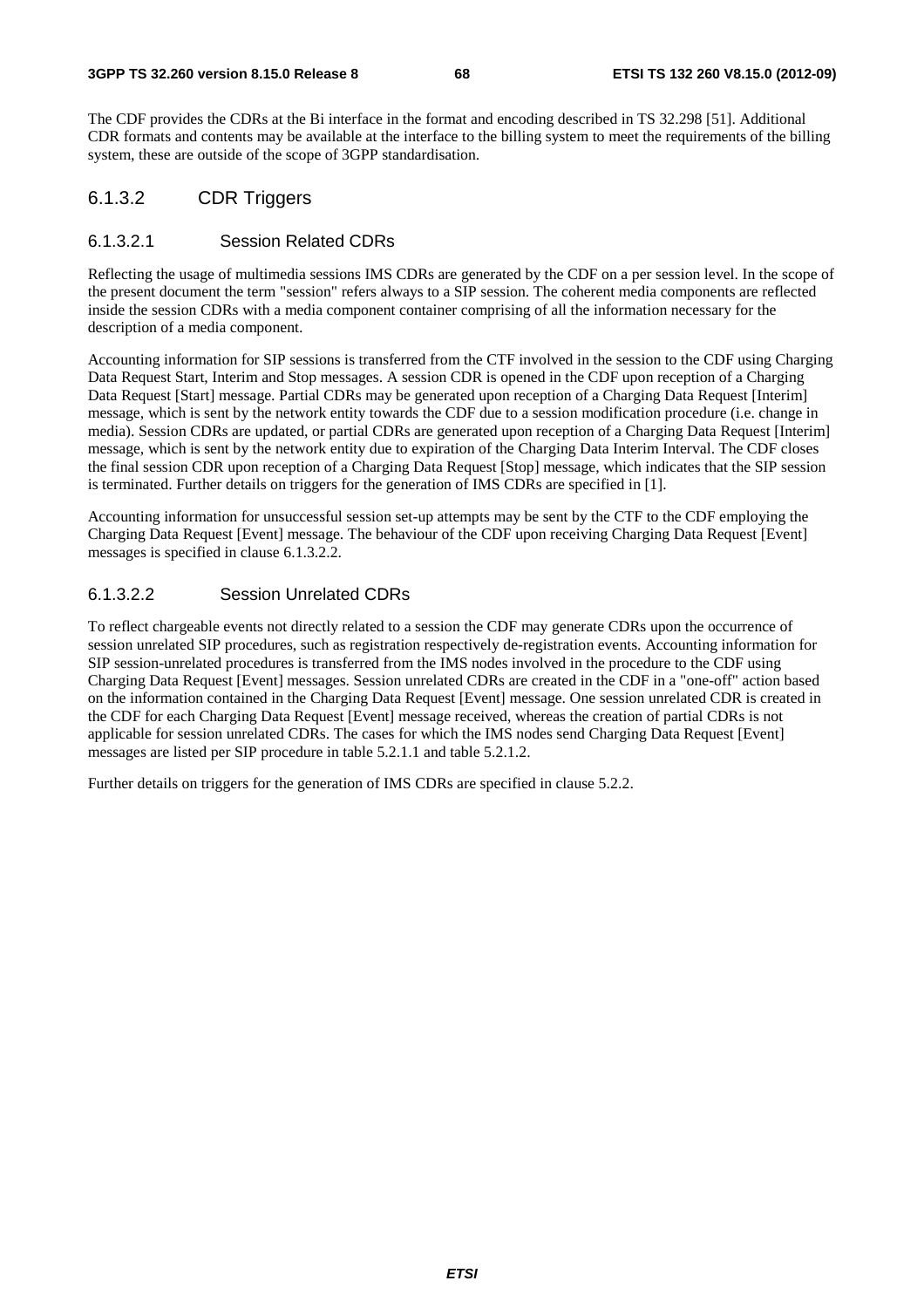# 6.1.3.3 S-CSCF CDR Content

The detailed description of the field is provided in TS 32.298 [51].

# **Table 6.1.3.3: Charging Data of S-CSCF CDR**

| <b>Field</b>                                | <b>Category</b>           | <b>Description</b>                                                                                                                                                                                                                                                 |
|---------------------------------------------|---------------------------|--------------------------------------------------------------------------------------------------------------------------------------------------------------------------------------------------------------------------------------------------------------------|
| Record Type                                 | м                         | Identifies the type of record. The parameter is derived from the Node functionality<br>parameter.                                                                                                                                                                  |
| Retransmission                              | $\overline{O}_C$          | This parameter, when present, indicates that information from retransmitted Charging<br>Data Requests has been used in this CDR                                                                                                                                    |
| SIP Method                                  | O <sub>C</sub>            | Specifies the SIP-method for which the CDR is generated. Only available in session<br>unrelated cases.                                                                                                                                                             |
| Event                                       | O <sub>C</sub>            | This field identifies the SIP event package to which the SIP request is referred.                                                                                                                                                                                  |
| <b>Expires Information</b>                  | O <sub>C</sub>            | This field indicates the validity time of either the SIP message or its content,                                                                                                                                                                                   |
|                                             |                           | depending on the SIP method.                                                                                                                                                                                                                                       |
| Role of Node                                | $O_{M}$                   | This field indicates whether the S-CSCF is serving the Originating or the Terminating<br>party.                                                                                                                                                                    |
| <b>Node Address</b>                         | O <sub>M</sub>            | This item holds the address of the node providing the information for the CDR. This<br>may either be the IP address or the FQDN of the IMS node generating the accounting<br>data.                                                                                 |
| Session ID                                  | $O_M$                     | The Session identification. For a SIP session the Session-ID contains the SIP Call ID<br>as defined in the Session Initiation Protocol RFC 3261 [404].                                                                                                             |
| <b>Session Priority</b>                     | O <sub>C</sub>            | The field contains the priority of the session.                                                                                                                                                                                                                    |
| List Of Calling Party                       | $O_{M}$                   | The address or addresses (Public User ID or Public Service ID) of the party                                                                                                                                                                                        |
| Address                                     |                           | requesting a service or initiating a session.                                                                                                                                                                                                                      |
| List of Associated<br><b>URI</b>            | O <sub>C</sub>            | The list of non-barred public user identities (SIP URIs and/or TEL URIs) associated to<br>the public user identity under registration.                                                                                                                             |
| <b>Called Party Address</b>                 | $O_M$                     | For SIP transactions, except for registration, this field holds the address of the party<br>(Public User ID or Public Service ID) to whom the SIP transaction is posted.<br>For registration transactions, this field holds the Public User ID under registration. |
| Requested<br>Party                          | O <sub>C</sub>            | For SIP transactions this field holds the address of the party (Public User ID or Public                                                                                                                                                                           |
| <b>Address</b>                              |                           | Service ID) to whom the SIP transaction was originally posted.<br>This field is only present if different from the Called Party Address parameter.                                                                                                                 |
| Portability<br><b>Number</b>                | O <sub>C</sub>            | This field includes information on number portability after DNS/ENUM request from S-                                                                                                                                                                               |
| routing information                         |                           | CSCF in the calling user's home network.                                                                                                                                                                                                                           |
| <b>Carrier Select routing</b>               | O <sub>c</sub>            | This field includes information on carrier select after DNS/ENUM request from S-                                                                                                                                                                                   |
| information                                 |                           | CSCF in the calling user's home network.                                                                                                                                                                                                                           |
| Called<br>of<br>List                        | O <sub>C</sub>            | The address or addresses of the final asserted identities. Present if the final asserted                                                                                                                                                                           |
| Asserted Identity                           |                           | identities are available in the SIP 2xx response.                                                                                                                                                                                                                  |
| Private User ID                             | O <sub>C</sub>            | Holds the used private user identity of the served party according to RFC2486 [405] if<br>available.                                                                                                                                                               |
| List of Subscription                        | $O_{M}$                   | Holds the public user identities of the served user                                                                                                                                                                                                                |
| ld                                          |                           |                                                                                                                                                                                                                                                                    |
| Service Request                             | $O_{M}$                   | This field contains the time stamp, which indicates the time at which the service was                                                                                                                                                                              |
| <b>Time Stamp</b>                           |                           | requested.                                                                                                                                                                                                                                                         |
| Service Delivery<br><b>Start Time Stamp</b> | $O_{M}$                   | This field holds the time stamp reflecting either: successful session set-up, a delivery<br>unrelated service, an unsuccessful session set-up and an unsuccessful session<br>unrelated request.                                                                    |
| Service Delivery End                        | O <sub>C</sub>            | This field records the time at which the service delivery was terminated. It is Present                                                                                                                                                                            |
| <b>Time Stamp</b>                           |                           | only in SIP session related case.                                                                                                                                                                                                                                  |
| <b>Record Opening</b><br>Time               | O <sub>C</sub>            | A time stamp reflecting the time the CDF opened this record. Present only in SIP<br>session related case.                                                                                                                                                          |
| <b>Record Closure Time</b>                  | $\mathsf{O}_{\mathsf{M}}$ | A Time stamp reflecting the time the CDF closed the record.                                                                                                                                                                                                        |
| <b>Application Servers</b>                  | O <sub>C</sub>            | This a grouped CDR field containing the fields: "Application Server Involved" and                                                                                                                                                                                  |
| Information                                 |                           | "Application Provided Called Parties".                                                                                                                                                                                                                             |
| Application<br>Servers Involved             | O <sub>C</sub>            | Holds the ASs (if any) identified by the SIP URIs.                                                                                                                                                                                                                 |
| Application                                 | O <sub>C</sub>            | Holds a list of the Called Party Address(es), if the address(es) are determined by an                                                                                                                                                                              |
| <b>Provided Called</b><br>Parties           |                           | AS (SIP URI, E.164).                                                                                                                                                                                                                                               |
| List of Inter Operator                      | O <sub>c</sub>            | Holds the identification of the home network (originating and terminating) if exchanged                                                                                                                                                                            |
| <b>Identifiers</b>                          |                           | via SIP signalling, as recorded in the P-Charging-Vector header. This grouped field<br>may occur several times in one CDR.                                                                                                                                         |
| Originating IOI                             | O <sub>C</sub>            | This parameter corresponds to Orig-IOI header of the P-Charging-Vector defined in                                                                                                                                                                                  |
|                                             |                           | TS 24.229 [204].                                                                                                                                                                                                                                                   |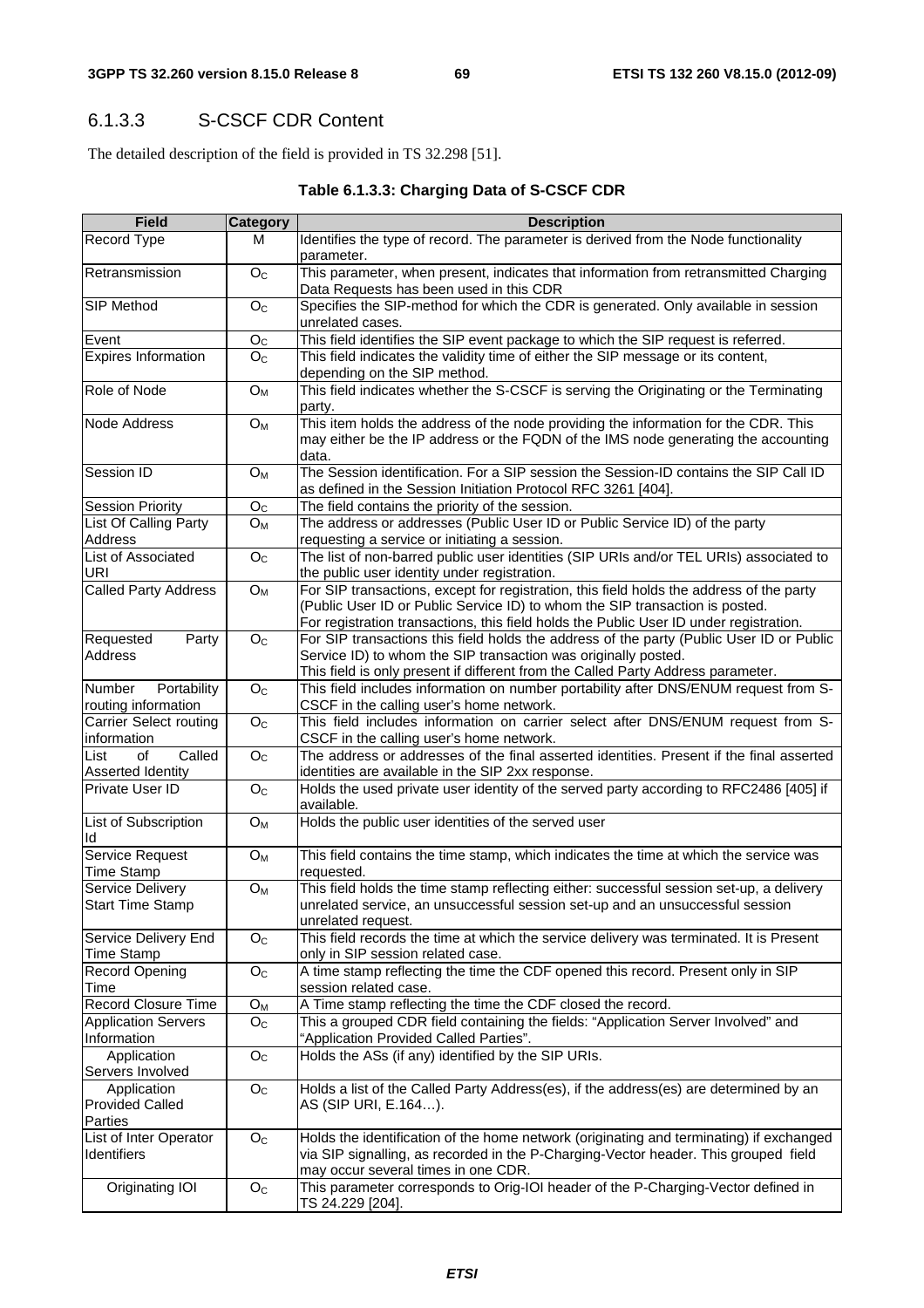| <b>Field</b>                                 | <b>Category</b>           | <b>Description</b>                                                                                                                                                                                                                                                                                                                                                                                                                                                                                                                             |
|----------------------------------------------|---------------------------|------------------------------------------------------------------------------------------------------------------------------------------------------------------------------------------------------------------------------------------------------------------------------------------------------------------------------------------------------------------------------------------------------------------------------------------------------------------------------------------------------------------------------------------------|
| <b>Terminating IOI</b>                       | O <sub>C</sub>            | This parameter corresponds to Term-IOI header of the P-Charging-Vector defined in<br>TS 24.229 [204].                                                                                                                                                                                                                                                                                                                                                                                                                                          |
| Local Record<br>Sequence Number              | O <sub>M</sub>            | This field includes a unique record number created by S-CSCF. The number is<br>allocated sequentially for each partial CDR (or whole CDR) including all CDR types.<br>The number is unique within the CDF.                                                                                                                                                                                                                                                                                                                                     |
| Record Sequence<br>Number                    | O <sub>C</sub>            | This field contains a running sequence number employed to link the partial records<br>generated by the CDF for a particular session.                                                                                                                                                                                                                                                                                                                                                                                                           |
| Cause For Record<br>Closing                  | $O_{M}$                   | This field contains a reason for the close of the CDR.                                                                                                                                                                                                                                                                                                                                                                                                                                                                                         |
| Incomplete CDR<br>Indication                 | O <sub>C</sub>            | This field provides additional diagnostics when the CDF detects missing Charging<br>Data Requests.                                                                                                                                                                                                                                                                                                                                                                                                                                             |
| <b>IMS Charging</b><br>Identifier            | O <sub>M</sub>            | This parameter holds the IMS charging identifier (ICID) as generated by the IMS node<br>for the SIP session.                                                                                                                                                                                                                                                                                                                                                                                                                                   |
| List of Early SDP<br><b>Media Components</b> | O <sub>C</sub>            | This is a grouped field which may occur several times in one CDR.<br>Each occurrence shall describe a change in the state (inactive/active or vice versa) of<br>the media components negotiated during the SIP session establishment previously to<br>the reception of a SIP final response to the initial SIP Invite.<br>This field shall not be present if no media components are set to active before the final<br>SIP session answer to the initial SIP Invite is received.<br>This field can be present in either session or event CDRs. |
| <b>SDP Session</b><br>Description            | O <sub>C</sub>            | Holds the Session portion of SDP data exchanged in the above mentioned scenario, if<br>available.                                                                                                                                                                                                                                                                                                                                                                                                                                              |
| SDP Type                                     | $O_{M}$                   | This parameter indicates if the SDP media component is an SDP offer or SDP<br>answer.                                                                                                                                                                                                                                                                                                                                                                                                                                                          |
| SDP Offer<br>Timestamp                       | $O_M$                     | This parameter contains the time of the SIP Request which conveys the SDP offer.                                                                                                                                                                                                                                                                                                                                                                                                                                                               |
| <b>SDP Answer</b><br>Timestamp               | $O_M$                     | This parameter contains the time of the response to the SIP Request which conveys<br>the SDP answer.                                                                                                                                                                                                                                                                                                                                                                                                                                           |
| SDP Media<br>Components                      | O <sub>M</sub>            | This is a grouped field comprising several sub-fields associated with one media<br>component. Since several media components may exist for a session in parallel these<br>sub-fields may occur several times.                                                                                                                                                                                                                                                                                                                                  |
| <b>SDP</b> Media<br>Name                     | $O_M$                     | This field holds the name of the media as available in the SDP data.                                                                                                                                                                                                                                                                                                                                                                                                                                                                           |
| SDP Media<br>Description                     | ${\mathsf O}_{\mathsf M}$ | This field holds the attributes of the media as available in the SDP data.                                                                                                                                                                                                                                                                                                                                                                                                                                                                     |
| Access<br>Correlation ID                     | O <sub>C</sub>            | This parameter holds the charging identifier from the access network, consisting of<br>either GPRS charging ID (GCID) which is generated by the GGSN for a GPRS PDP<br>context or the Access Network Charging Identifier Value which is generated by<br>another type of access network.<br>It is present only if received from the access network when PCC architecture is<br>implemented.                                                                                                                                                     |
| Media Initiator<br>Flag                      | O <sub>C</sub>            | This field indicates if the called party has requested the session modification and it is<br>present only if the initiator was the called party.                                                                                                                                                                                                                                                                                                                                                                                               |
| List of SDP Media<br>Components              | $\mathsf{O}_\mathbb{C}$   | This is a grouped field which may occur several times in one CDR. The first<br>occurrence describes the initial SIP session negotiation whilst the other would stem<br>from session re-negotiations.<br>The field is present only in a SIP session related case.                                                                                                                                                                                                                                                                               |
| <b>SDP Session</b><br>Description            | $\mathsf{O}_\mathbb{C}$   | Holds the Session portion of the SDP data exchanged between the User Agents if<br>available in the SIP transaction.                                                                                                                                                                                                                                                                                                                                                                                                                            |
| SDP Type                                     | $\mathsf{O}_{\mathsf{M}}$ | This parameter indicates if the SDP media component is an SDP offer or SDP<br>answer.                                                                                                                                                                                                                                                                                                                                                                                                                                                          |
| SIP Request<br>Timestamp                     | O <sub>C</sub>            | This parameter contains the time of the SIP Request (usually a (Re)Invite).                                                                                                                                                                                                                                                                                                                                                                                                                                                                    |
| SIP Response<br>Timestamp                    | O <sub>C</sub>            | This parameter contains the time of the response to the SIP Request (usually a 200<br>OK).                                                                                                                                                                                                                                                                                                                                                                                                                                                     |
| SDP Media<br>Components                      | $O_M$                     | This is a grouped field comprising several sub-fields associated with one media<br>component. Since several media components may exist for a session in parallel these<br>sub-fields may occur several times.                                                                                                                                                                                                                                                                                                                                  |
| SDP Media<br>Name                            | $O_{M}$                   | This field holds the name of the media as available in the SDP data.                                                                                                                                                                                                                                                                                                                                                                                                                                                                           |
| SDP Media<br>Description                     | $\mathsf{O}_{\mathsf{M}}$ | This field holds the attributes of the media as available in the SDP data.                                                                                                                                                                                                                                                                                                                                                                                                                                                                     |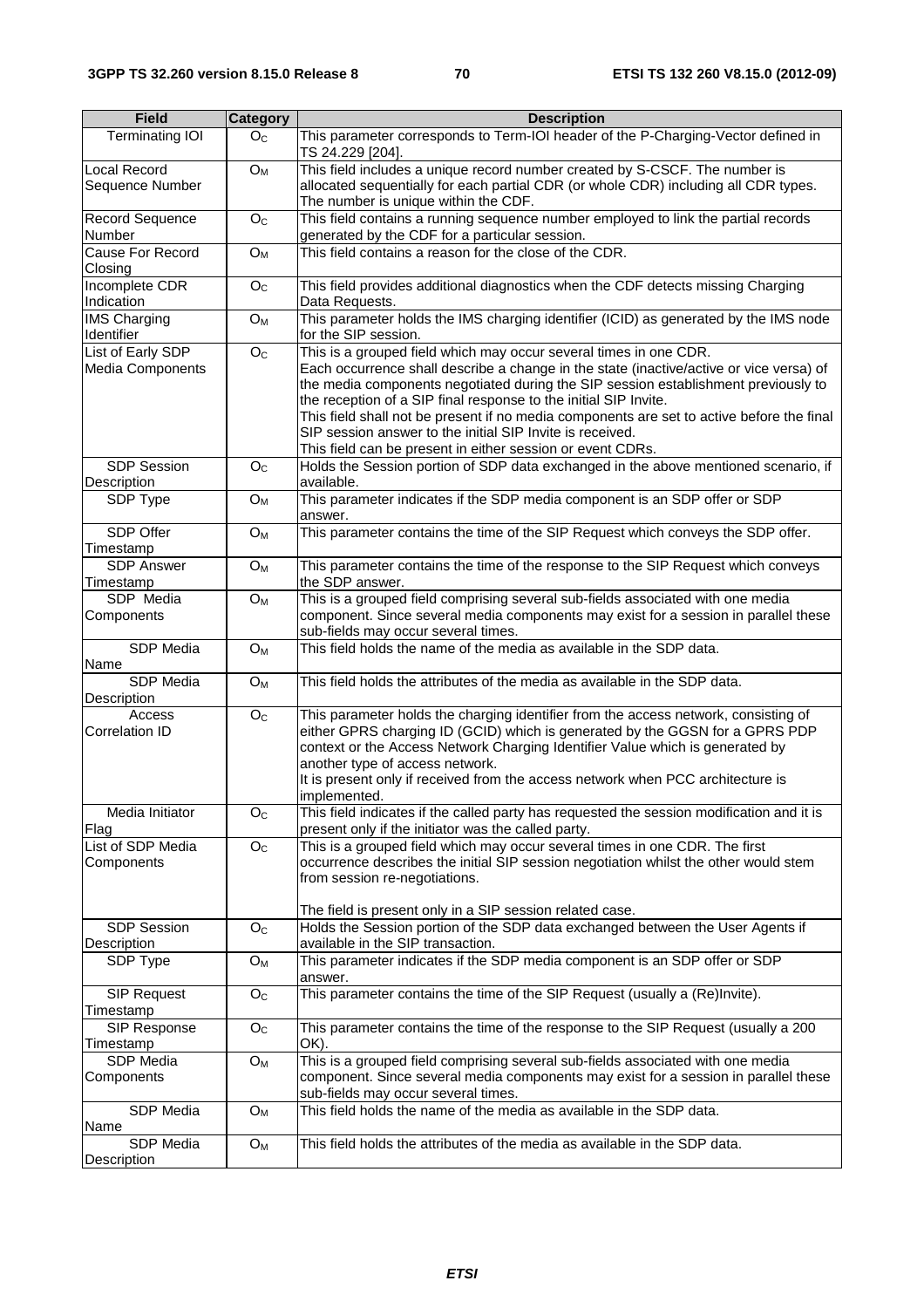| <b>Field</b>                           | Category       | <b>Description</b>                                                                                                                                                                                                                                                                                                                                      |
|----------------------------------------|----------------|---------------------------------------------------------------------------------------------------------------------------------------------------------------------------------------------------------------------------------------------------------------------------------------------------------------------------------------------------------|
| Access<br>Correlation ID               | O <sub>c</sub> | This parameter holds the charging identifier from the access network, consisting of<br>either GPRS charging ID (GCID) which is generated by the GGSN for a GPRS PDP<br>context or the Access Network Charging Identifier Value which is generated by                                                                                                    |
|                                        |                | another type of access network.                                                                                                                                                                                                                                                                                                                         |
|                                        |                | It is present only if received from the access network when PCC architecture is<br>implemented.                                                                                                                                                                                                                                                         |
| Media Initiator<br>Flag                | O <sub>C</sub> | This field indicates if the called party has requested the session modification and it is<br>present only if the initiator was the called party.                                                                                                                                                                                                        |
| <b>GGSN Address</b>                    | O <sub>C</sub> | This parameter holds the control plane IP address of the GGSN that handles one or<br>more media component(s) of an IMS session.                                                                                                                                                                                                                         |
| Service Reason<br><b>Return Code</b>   | $O_{M}$        | This parameter provides the returned SIP status code for the service request for the<br>successful and failure case,                                                                                                                                                                                                                                    |
| List of Message<br><b>Bodies</b>       | O <sub>C</sub> | This grouped field comprising several sub-fields describing the data that may be<br>conveyed end-to-end in the body of a SIP message. Since several message bodies<br>may be exchanged via SIP-signalling, this grouped field may occur several times.                                                                                                  |
| Content-Type                           | O <sub>M</sub> | This sub-field of Message Bodies holds the MIME type of the message body,<br>Examples are: application/zip, image/gif, audio/mpeg, etc.                                                                                                                                                                                                                 |
| Content-<br>Disposition                | O <sub>C</sub> | This sub-field of Message Bodies holds the content disposition of the message body<br>inside the SIP signalling, Content-disposition header field equal to "render", indicates<br>that "the body part should be displayed or otherwise rendered to the user". Content<br>disposition values are: session, render, inline, icon, alert, attachment, etc. |
| Content-Length                         | $O_{M}$        | This sub-field of Message Bodies holds the size of the data of a message body in<br>bytes.                                                                                                                                                                                                                                                              |
| Originator                             | O <sub>C</sub> | This sub-field of the "List of Message Bodies" indicates the originating party of the<br>message body.                                                                                                                                                                                                                                                  |
| <b>Access Network</b><br>Information   | O <sub>C</sub> | This field contains the content of the SIP P-header "P-Access-Network-Info" if<br>available.                                                                                                                                                                                                                                                            |
| Service Context Id                     | O <sub>M</sub> | Holds the context information to which the CDR belongs. The information is obtained<br>from the Operation Token of the Charging Data Request message.                                                                                                                                                                                                   |
| <b>IMS Communication</b><br>Service ID | O <sub>C</sub> | This field contains the IMS communication service identifier if received in the P-<br>Asserted-Service header in the SIP request.                                                                                                                                                                                                                       |
| <b>Record Extensions</b>               | O <sub>C</sub> | A set of operator/manufacturer specific extensions to the record, conditioned upon<br>existence of an extension.                                                                                                                                                                                                                                        |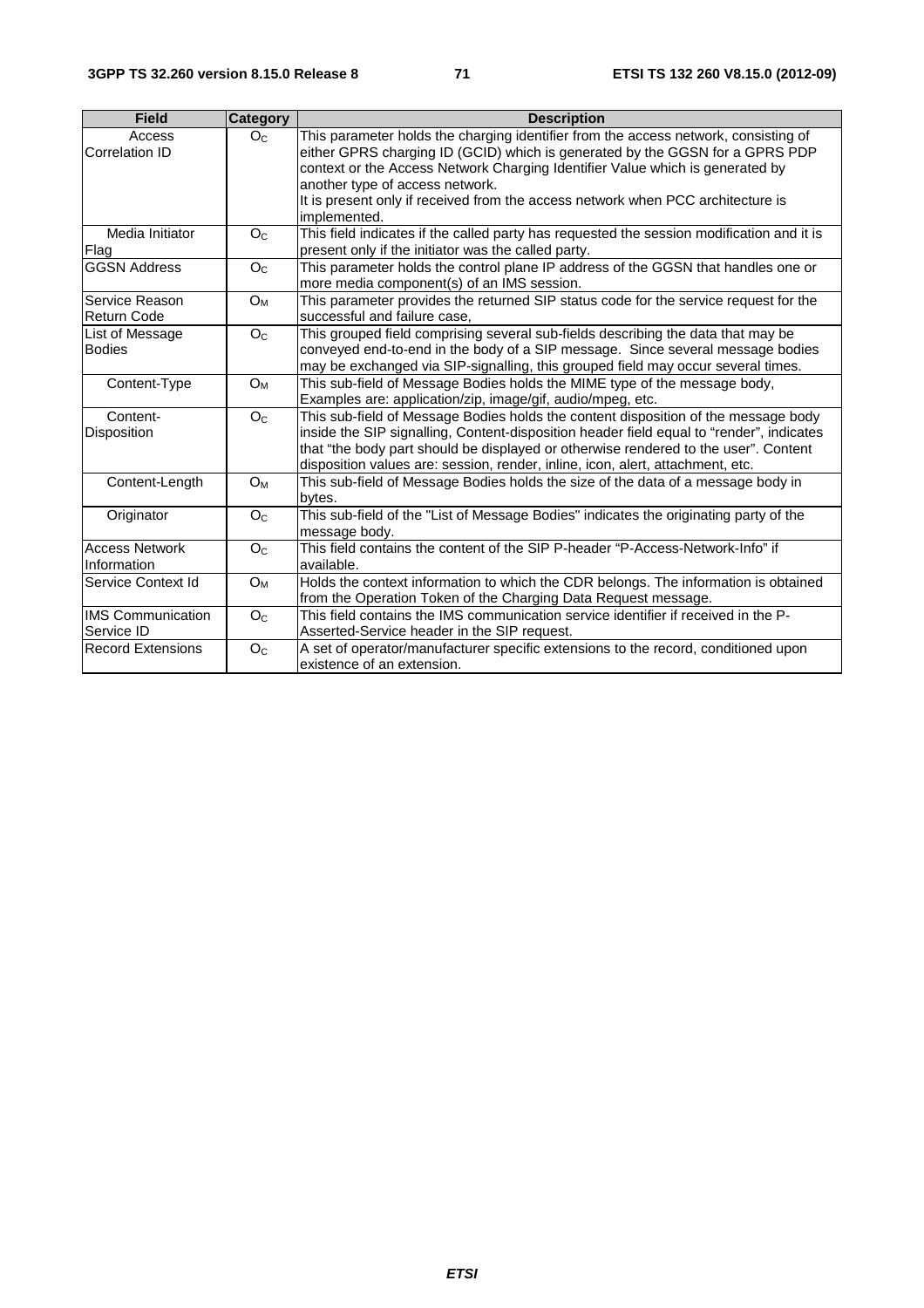# 6.1.3.4 P-CSCF CDR Content

The detailed description of the field is provided in TS 32.298 [51].

### **Table 6.1.3.4: Charging Data of P-CSCF CDR**

| <b>Field</b>                                | <b>Category</b> | <b>Description</b>                                                                                                                                                                              |  |  |  |
|---------------------------------------------|-----------------|-------------------------------------------------------------------------------------------------------------------------------------------------------------------------------------------------|--|--|--|
| Record Type                                 | м               | Identifies the type of record. The parameter is derived from the Node functionality<br>parameter.                                                                                               |  |  |  |
| Retransmission                              | O <sub>C</sub>  | This parameter, when present, indicates that information from retransmitted Charging<br>Data Requests has been used in this CDR.                                                                |  |  |  |
| SIP Method                                  | O <sub>C</sub>  | Specifies the SIP-method for which the CDR is generated. Only available in session<br>unrelated cases.                                                                                          |  |  |  |
| Event                                       | O <sub>C</sub>  | This field identifies the SIP event package to which the SIP request is referred.                                                                                                               |  |  |  |
| <b>Expires Information</b>                  | O <sub>C</sub>  | This field indicates the validity time of either the SIP message or its content, depending<br>on the SIP method.                                                                                |  |  |  |
| Role of Node                                | $O_M$           | This field indicates whether the P-CSCF is serving the Originating or the Terminating<br>party.                                                                                                 |  |  |  |
| <b>Node Address</b>                         | $O_{M}$         | This item holds the address of the node providing the information for the CDR. This<br>may either be the IP address or the FQDN of the IMS node generating the accounting<br>data.              |  |  |  |
| Session ID                                  | O <sub>M</sub>  | The Session identification. For a SIP session the Session-ID contains the SIP Call ID<br>as defined in the Session Initiation Protocol RFC 3261 [404].                                          |  |  |  |
| <b>Session Priority</b>                     | O <sub>C</sub>  | The field contains the priority of the session.                                                                                                                                                 |  |  |  |
| List Of Calling Party<br>Address            | $O_{M}$         | The address (Public User ID or Public Service ID) of the party requesting a service or<br>initiating a session.                                                                                 |  |  |  |
|                                             |                 | Note: For P-CSCF, only one address is present                                                                                                                                                   |  |  |  |
| List of Associated<br>URI                   | O <sub>C</sub>  | The list of non-barred public user identities (SIP URIs and/or TEL URIs) associated to<br>the public user identity under registration.                                                          |  |  |  |
| <b>Called Party</b><br>Address              | $O_{M}$         | In the context of an end-to-end SIP transaction this field holds the address of the party<br>(Public User ID) to whom the SIP transaction is posted.                                            |  |  |  |
| <b>Served Party IP</b>                      | $O_{M}$         | This field contains the IP address of either the calling or called party, depending on                                                                                                          |  |  |  |
| Address                                     |                 | whether the P-CSCF is in touch with the calling or called network.                                                                                                                              |  |  |  |
| List of Subscription<br>ld                  | $O_{M}$         | Holds the public user identities of the served user.                                                                                                                                            |  |  |  |
| Service Request<br><b>Time Stamp</b>        | $O_M$           | This field contains the time stamp, which indicates the time at which the service was<br>requested.                                                                                             |  |  |  |
| Service Delivery<br><b>Start Time Stamp</b> | $O_{M}$         | This field holds the time stamp reflecting either: successful session set-up, a delivery<br>unrelated service, an unsuccessful session set-up and an unsuccessful session<br>unrelated request. |  |  |  |
| Service Delivery<br><b>End Time Stamp</b>   | O <sub>C</sub>  | This field records the time at which the service delivery was terminated. It is Present<br>only in SIP session related case. Present with Charging Data Request [Stop].                         |  |  |  |
| <b>Record Opening</b><br>Time               | O <sub>C</sub>  | A time stamp reflecting the time the CDF opened this record. Present only in SIP<br>session related case.                                                                                       |  |  |  |
| <b>Record Closure</b><br>Time               | $O_M$           | A Time stamp reflecting the time the CDF closed the record.                                                                                                                                     |  |  |  |
| Inter Operator<br>Identifiers               | O <sub>c</sub>  | Holds the identification of the home network (originating and terminating) if exchanged<br>via SIP signalling, as recorded in the P-Charging-Vector header.                                     |  |  |  |
| Originating IOI                             | O <sub>c</sub>  | This parameter corresponds to Orig-IOI header of the P-Charging-Vector defined in TS<br>24.229 [204].                                                                                           |  |  |  |
| <b>Terminating IOI</b>                      | O <sub>C</sub>  | This parameter corresponds to Term-IOI header of the P-Charging-Vector defined in<br>TS 24.229 [204].                                                                                           |  |  |  |
| Local Record                                | $O_M$           | This field includes a unique record number created by this node. The number is                                                                                                                  |  |  |  |
| Sequence Number                             |                 | allocated sequentially for each partial CDR (or whole CDR) including all CDR types.<br>The number is unique within the CDF.                                                                     |  |  |  |
| Record Sequence<br>Number                   | O <sub>C</sub>  | This field contains a running sequence number employed to link the partial records<br>generated by the CDF for a particular session.                                                            |  |  |  |
| Cause For Record<br>Closing                 | $O_{M}$         | This field contains a reason for the close of the CDR.                                                                                                                                          |  |  |  |
| Incomplete CDR<br>Indication                | O <sub>c</sub>  | This field provides additional diagnostics when the CDF detects missing Charging Data<br>Requests.                                                                                              |  |  |  |
| <b>IMS Charging</b><br>Identifier           | $O_{M}$         | This parameter holds the IMS charging identifier (ICID) as generated by the IMS node<br>for the SIP session.                                                                                    |  |  |  |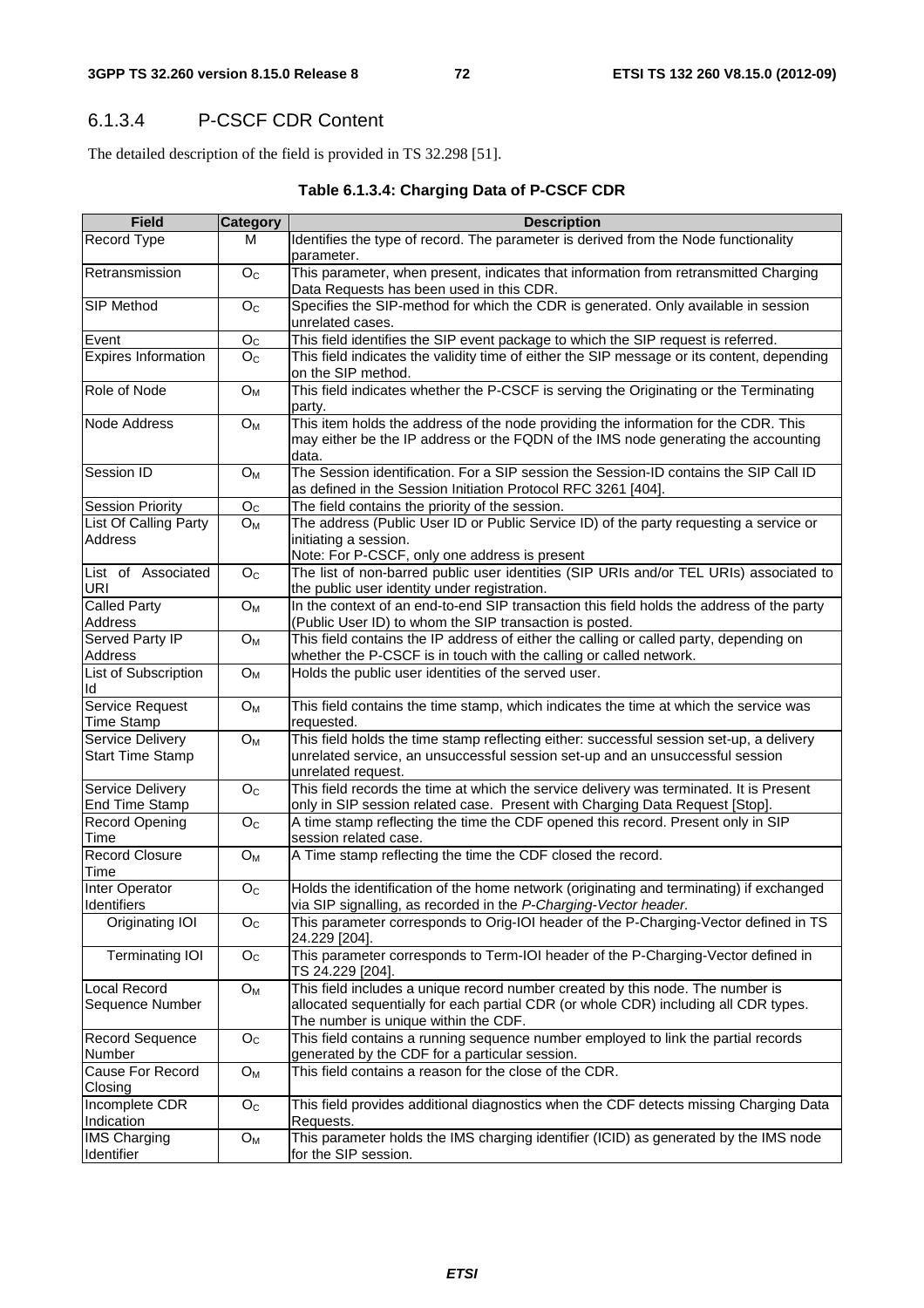| <b>Field</b>                 | <b>Category</b>           | <b>Description</b>                                                                                                           |  |  |  |
|------------------------------|---------------------------|------------------------------------------------------------------------------------------------------------------------------|--|--|--|
| List of Early SDP            | O <sub>C</sub>            | This is a grouped field which may occur several times in one CDR.                                                            |  |  |  |
| <b>Media Components</b>      |                           | Each occurrence shall describe a change in the state (inactive/active or vice versa) of                                      |  |  |  |
|                              |                           | the media components negotiated during the SIP session establishment previously to                                           |  |  |  |
|                              |                           | the reception of a SIP final response to the initial SIP Invite.                                                             |  |  |  |
|                              |                           | This field shall not be present if no media components are set to active before the final                                    |  |  |  |
|                              |                           | SIP session answer to the initial SIP Invite is received.                                                                    |  |  |  |
|                              |                           | This field can be present in either session or event CDRs.                                                                   |  |  |  |
| <b>SDP Session</b>           | O <sub>C</sub>            | Holds the Session portion of SDP data exchanged in the above mentioned scenario, if                                          |  |  |  |
| Description                  |                           | available.                                                                                                                   |  |  |  |
| SDP Type                     | ${\mathsf O}_{\mathsf M}$ | This parameter indicates if the SDP media component is an SDP offer or SDP answer.                                           |  |  |  |
| SDP Offer                    | O <sub>M</sub>            | This parameter contains the time of the SIP Request which conveys the SDP offer.                                             |  |  |  |
| Timestamp                    |                           |                                                                                                                              |  |  |  |
| <b>SDP Answer</b>            | $O_M$                     | This parameter contains the time of the response to the SIP Request which conveys                                            |  |  |  |
| Timestamp                    |                           | the SDP answer.                                                                                                              |  |  |  |
| SDP Media                    | $O_{M}$                   | This is a grouped field comprising several sub-fields associated with one media                                              |  |  |  |
| Components                   |                           | component. Since several media components may exist for a session in parallel these                                          |  |  |  |
|                              |                           | sub-fields may occur several times.                                                                                          |  |  |  |
| SDP Media                    | O <sub>M</sub>            | This field holds the name of the media as available in the SDP data.                                                         |  |  |  |
| Name                         |                           |                                                                                                                              |  |  |  |
| <b>SDP Media</b>             | $O_{M}$                   | This field holds the attributes of the media as available in the SDP data.                                                   |  |  |  |
| Description                  |                           |                                                                                                                              |  |  |  |
| Access                       | O <sub>C</sub>            | This parameter holds the charging identifier from the access network, consisting of                                          |  |  |  |
| Correlation ID               |                           | either GPRS charging ID (GCID) which is generated by the GGSN for a GPRS PDP                                                 |  |  |  |
|                              |                           | context or the Access Network Charging Identifier Value which is generated by another                                        |  |  |  |
|                              |                           | type of access network.                                                                                                      |  |  |  |
|                              |                           | It is present only if received from the access network when PCC architecture is                                              |  |  |  |
|                              |                           | implemented.                                                                                                                 |  |  |  |
| Media Initiator              | O <sub>C</sub>            | This field indicates if the called party has requested the session modification and it is                                    |  |  |  |
| Flag                         |                           | present only if the initiator was the called party.                                                                          |  |  |  |
| List of SDP Media            | O <sub>C</sub>            | This is a grouped field which may occur several times in one CDR. The first occurrence                                       |  |  |  |
| Components                   |                           | describes the initial session negotiation whilst the other would stem from session re-                                       |  |  |  |
|                              |                           | negotiations.                                                                                                                |  |  |  |
|                              |                           |                                                                                                                              |  |  |  |
|                              |                           | The field is present only in a SIP session related case.                                                                     |  |  |  |
| <b>SDP Session</b>           | $\overline{O}_C$          | Holds the Session portion of the SDP data exchanged between the User Agents if                                               |  |  |  |
| Description                  |                           | available in the SIP transaction.                                                                                            |  |  |  |
| SDP Type                     | O <sub>M</sub>            | This parameter indicates if the SDP media component is an SDP offer or SDP answer.                                           |  |  |  |
| <b>SIP Request</b>           | O <sub>C</sub>            | This parameter contains the time of the SIP Request (usually a (Re)Invite). This                                             |  |  |  |
| Timestamp                    |                           | parameter corresponds to SIP Request Timestamp in Charging Data Request [Interim].                                           |  |  |  |
| SIP Response                 | $\overline{O}_C$          | This parameter contains the time of the response to the SIP Request (usually a 200                                           |  |  |  |
| Timestamp                    |                           | OK). This parameter corresponds to SIP Response Timestamp in Charging Data                                                   |  |  |  |
|                              |                           | Request [Interim].                                                                                                           |  |  |  |
| SDP Media                    | O <sub>M</sub>            | This is a grouped field comprising several sub-fields associated with one media                                              |  |  |  |
| Components                   |                           | component. Since several media components may exist for a session in parallel these                                          |  |  |  |
|                              |                           | sub-fields may occur several times.<br>This field holds the name of the media as available in the SDP data. This parameter   |  |  |  |
| SDP Media                    | O <sub>M</sub>            |                                                                                                                              |  |  |  |
| Name                         |                           | corresponds to SDP-Media-Name.<br>This field holds the attributes of the media as available in the SDP data. This parameter  |  |  |  |
| SDP Media                    | $O_M$                     |                                                                                                                              |  |  |  |
| <b>Description</b><br>Access | O <sub>C</sub>            | corresponds to SDP-Media-Description.<br>This parameter holds the charging identifier from the access network, consisting of |  |  |  |
| Correlation ID               |                           | either GPRS charging ID (GCID) which is generated by the GGSN for a GPRS PDP                                                 |  |  |  |
|                              |                           | context or the Access Network Charging Identifier Value which is generated by another                                        |  |  |  |
|                              |                           | type of access network.                                                                                                      |  |  |  |
|                              |                           | It is present only if received from the access network when PCC architecture is                                              |  |  |  |
|                              |                           | implemented.                                                                                                                 |  |  |  |
| Media Initiator              | O <sub>c</sub>            | This field indicates if the called party has requested the session modification and it is                                    |  |  |  |
| Flag                         |                           | present only if the initiator was the called party.                                                                          |  |  |  |
| <b>GGSN Address</b>          | O <sub>C</sub>            | This parameter holds the control plane IP address of the GGSN that handles one or                                            |  |  |  |
|                              |                           | more media component(s) of a IMS session.                                                                                    |  |  |  |
| Service Reason               | $O_{M}$                   | This parameter provides the returned SIP status code for the service request for the                                         |  |  |  |
| <b>Return Code</b>           |                           | successful and failure case,                                                                                                 |  |  |  |
| List of Message              | O <sub>C</sub>            | This grouped field comprising several sub-fields describing the data that may be                                             |  |  |  |
| <b>Bodies</b>                |                           | conveyed end-to-end in the body of a SIP message. Since several message bodies                                               |  |  |  |
|                              |                           | may be exchanged via SIP-signalling, this grouped field may occur several times.                                             |  |  |  |
| Content-Type                 | $O_M$                     | This sub-field of Message Bodies holds the MIME type of the message body, Examples                                           |  |  |  |
|                              |                           | are: application/zip, image/gif, audio/mpeg, etc.                                                                            |  |  |  |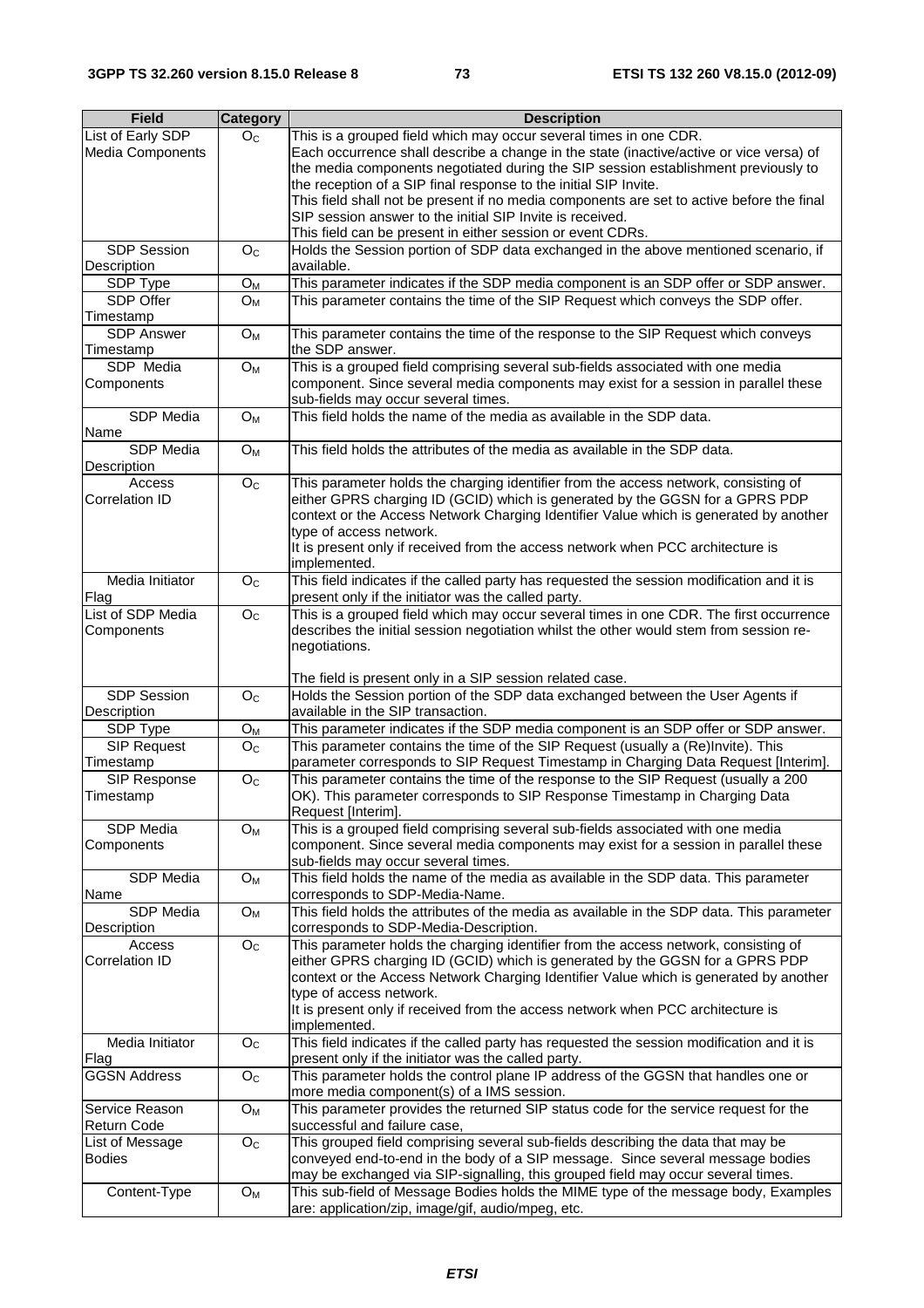| <b>Field</b>             | <b>Category</b> | <b>Description</b>                                                                        |  |  |  |
|--------------------------|-----------------|-------------------------------------------------------------------------------------------|--|--|--|
| Content-                 | O <sub>c</sub>  | This sub-field of Message Bodies holds the content disposition of the message body        |  |  |  |
| <b>Disposition</b>       |                 | inside the SIP signalling, Content-disposition header field equal to "render", indicates  |  |  |  |
|                          |                 | that "the body part should be displayed or otherwise rendered to the user". Content       |  |  |  |
|                          |                 | disposition values are: session, render, inline, icon, alert, attachment, etc.            |  |  |  |
| Content-Length           | $O_{M}$         | This sub-field of Message Bodies holds the size of the data of a message body in          |  |  |  |
|                          |                 | bytes.                                                                                    |  |  |  |
| Originator               | O <sub>c</sub>  | This sub-field of the "List of Message Bodies" indicates the originating party of the     |  |  |  |
|                          |                 | message body.                                                                             |  |  |  |
| <b>Access Network</b>    | O <sub>c</sub>  | This field contains the content of the SIP P-header "P-Access-Network-Info" if available. |  |  |  |
| IInformation             |                 |                                                                                           |  |  |  |
| Service Context Id       | Oм              | Holds the context information to which the CDR belongs. The information is obtained       |  |  |  |
|                          |                 | from the Operation Token of the Charging Data Request message.                            |  |  |  |
| <b>Record Extensions</b> | O <sub>c</sub>  | A set of operator/manufacturer specific extensions to the record, conditioned upon        |  |  |  |
|                          |                 | existence of an extension.                                                                |  |  |  |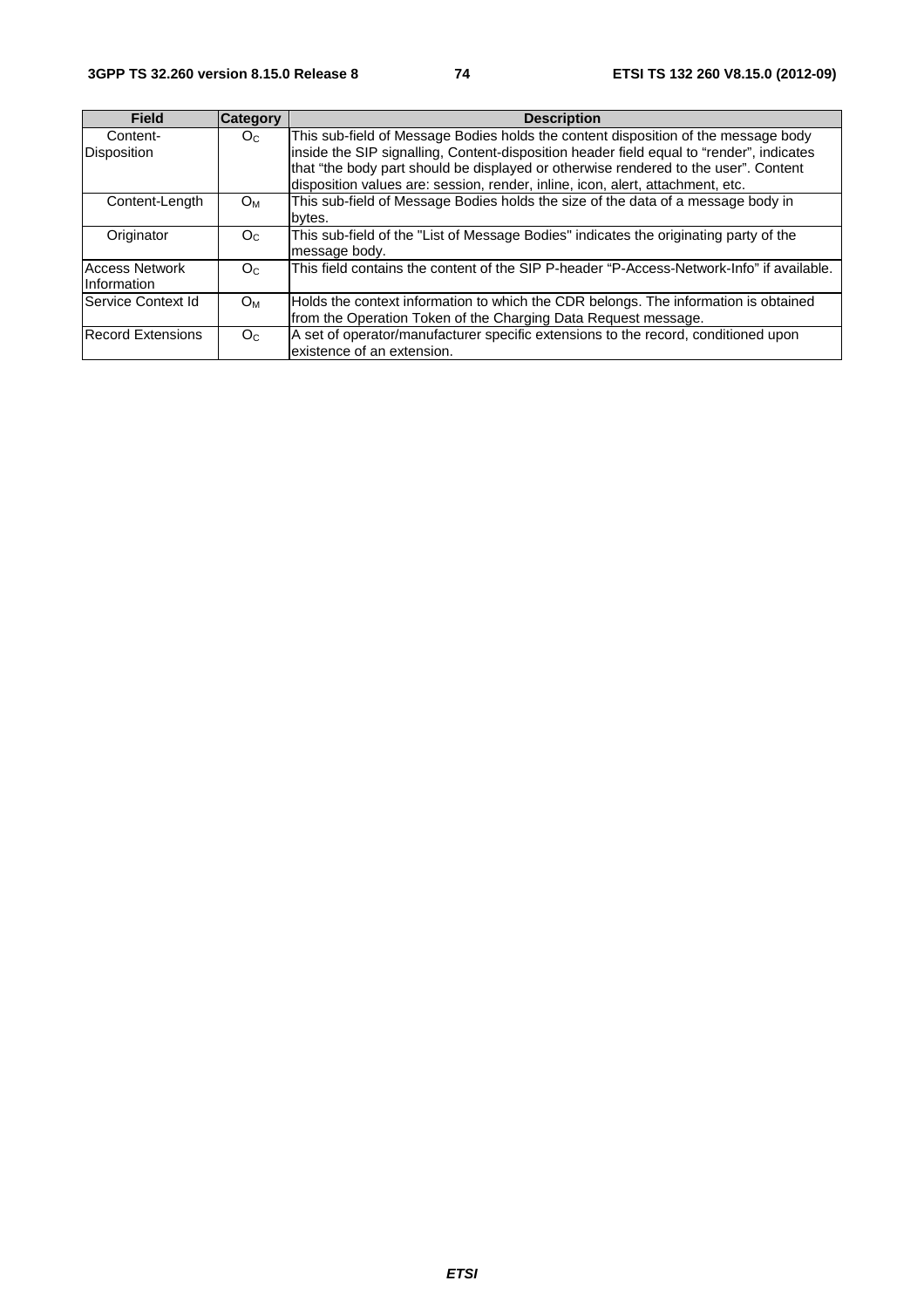# 6.1.3.5 I-CSCF CDR Content

The detailed description of the field is provided in TS 32.298 [51].

#### **Table 6.1.3.5: Charging Data of I-CSCF CDR**

| <b>Field</b>                                     | <b>Category</b> | <b>Description</b>                                                                                                                                                                                            |  |  |  |
|--------------------------------------------------|-----------------|---------------------------------------------------------------------------------------------------------------------------------------------------------------------------------------------------------------|--|--|--|
| Record Type                                      | м               | Identifies the type of record. The parameter is derived from the Node functionality<br>parameter.                                                                                                             |  |  |  |
| Retransmission                                   | O <sub>c</sub>  | This parameter, when present, indicates that information from retransmitted<br>Charging Data Requests has been used in this CDR                                                                               |  |  |  |
| SIP Method                                       | O <sub>C</sub>  | Specifies the SIP-method for which the CDR is generated. Only available in session<br>unrelated cases.                                                                                                        |  |  |  |
| Event                                            | O <sub>C</sub>  | This field identifies the SIP event package to which the SIP request is referred.                                                                                                                             |  |  |  |
| <b>Expires Information</b>                       | O <sub>c</sub>  | This field indicates the validity time of either the SIP message or its content,<br>depending on the SIP method.                                                                                              |  |  |  |
| Role of Node                                     | $O_M$           | This field indicates whether the I-CSCF is serving the Originating or the Terminating<br>party.                                                                                                               |  |  |  |
| Node Address                                     | O <sub>M</sub>  | This item holds the address of the node providing the information for the CDR. This<br>may either be the IP address or the FQDN of the IMS node generating the<br>accounting data.                            |  |  |  |
| Session ID                                       | $O_M$           | The Session identification. For a SIP session the Session-ID contains the SIP Call<br>ID as defined in the Session Initiation Protocol RFC 3261 [404].                                                        |  |  |  |
| <b>Session Priority</b>                          | O <sub>C</sub>  | The field contains the priority of the session.                                                                                                                                                               |  |  |  |
| List Of Calling Party<br>Address                 | $O_{M}$         | The address or addresses (Public User ID or Public Service ID) of the party<br>requesting a service or initiating a session.                                                                                  |  |  |  |
| List of Associated URI                           | O <sub>C</sub>  | The list of non-barred public user identities (SIP URIs and/or TEL URIs) associated<br>to the public user identity under registration.                                                                        |  |  |  |
| <b>Called Party Address</b>                      | O <sub>M</sub>  | In the context of an end-to-end SIP transaction this field holds the address of the<br>party (Public User ID) to whom the SIP transaction is posted.                                                          |  |  |  |
| <b>Number Portability</b><br>routing information | O <sub>C</sub>  | This field includes information on number portability after DNS/ENUM request from<br>S-CSCF in the calling user's home network.                                                                               |  |  |  |
| <b>Carrier Select routing</b><br>information     | O <sub>C</sub>  | This field includes information on carrier select after DNS/ENUM request from S-<br>CSCF in the calling user's home network.                                                                                  |  |  |  |
| Service Request Time<br>Stamp                    | $O_M$           | This field contains the time stamp, which indicates the time at which the service was<br>requested. This parameter corresponds to SIP Request Timestamp. Present with<br>Charging Data Request [Event].       |  |  |  |
| Inter Operator<br>Identifiers                    | O <sub>c</sub>  | Holds the identification of the home network (originating and terminating) if<br>exchanged via SIP signalling, as recorded in the P-Charging-Vector header.                                                   |  |  |  |
| Originating IOI                                  | O <sub>C</sub>  | This parameter corresponds to Orig-IOI header of the P-Charging-Vector defined in<br>TS 24.229 [204].                                                                                                         |  |  |  |
| <b>Terminating IOI</b>                           | O <sub>C</sub>  | This parameter corresponds to Term-IOI header of the P-Charging-Vector defined in<br>TS 24.229 [204].                                                                                                         |  |  |  |
| <b>Local Record</b><br>Sequence Number           | O <sub>M</sub>  | This field includes a unique record number created by this node. The number is<br>allocated sequentially for each partial CDR (or whole CDR) including all CDR types.<br>The number is unique within the CDF. |  |  |  |
| Cause For Record<br>Closing                      | $O_{M}$         | This field contains a reason for the close of the CDR.                                                                                                                                                        |  |  |  |
| Incomplete CDR<br>Indication                     | O <sub>C</sub>  | This field provides additional diagnostics when the CDF detects missing Charging<br>Data Requests.                                                                                                            |  |  |  |
| <b>S-CSCF Information</b>                        | O <sub>C</sub>  | This field contains Information related to the serving CSCF, e.g. the S-CSCF<br>capabilities upon registration event or the S-CSCF address upon the session<br>establishment event.                           |  |  |  |
| <b>IMS Charging Identifier</b>                   | O <sub>M</sub>  | This parameter holds the IMS charging identifier (ICID) as generated by the IMS<br>node for the SIP session.                                                                                                  |  |  |  |
| Service Reason<br><b>Return Code</b>             | $O_{M}$         | This parameter provides the returned SIP status code for the service request for the<br>successful and failure case,                                                                                          |  |  |  |
| <b>Access Network</b><br>Information             | O <sub>c</sub>  | This field contains the content of the SIP P-header "P-Access-Network-Info" if<br>available.                                                                                                                  |  |  |  |
| Service Context Id                               | $O_{M}$         | Holds the context information to which the CDR belongs. The information is<br>obtained from the Operation Token of the Charging Data Request message.                                                         |  |  |  |
| <b>Record Extensions</b>                         | O <sub>C</sub>  | A set of operator/manufacturer specific extensions to the record, conditioned upon<br>existence of an extension.                                                                                              |  |  |  |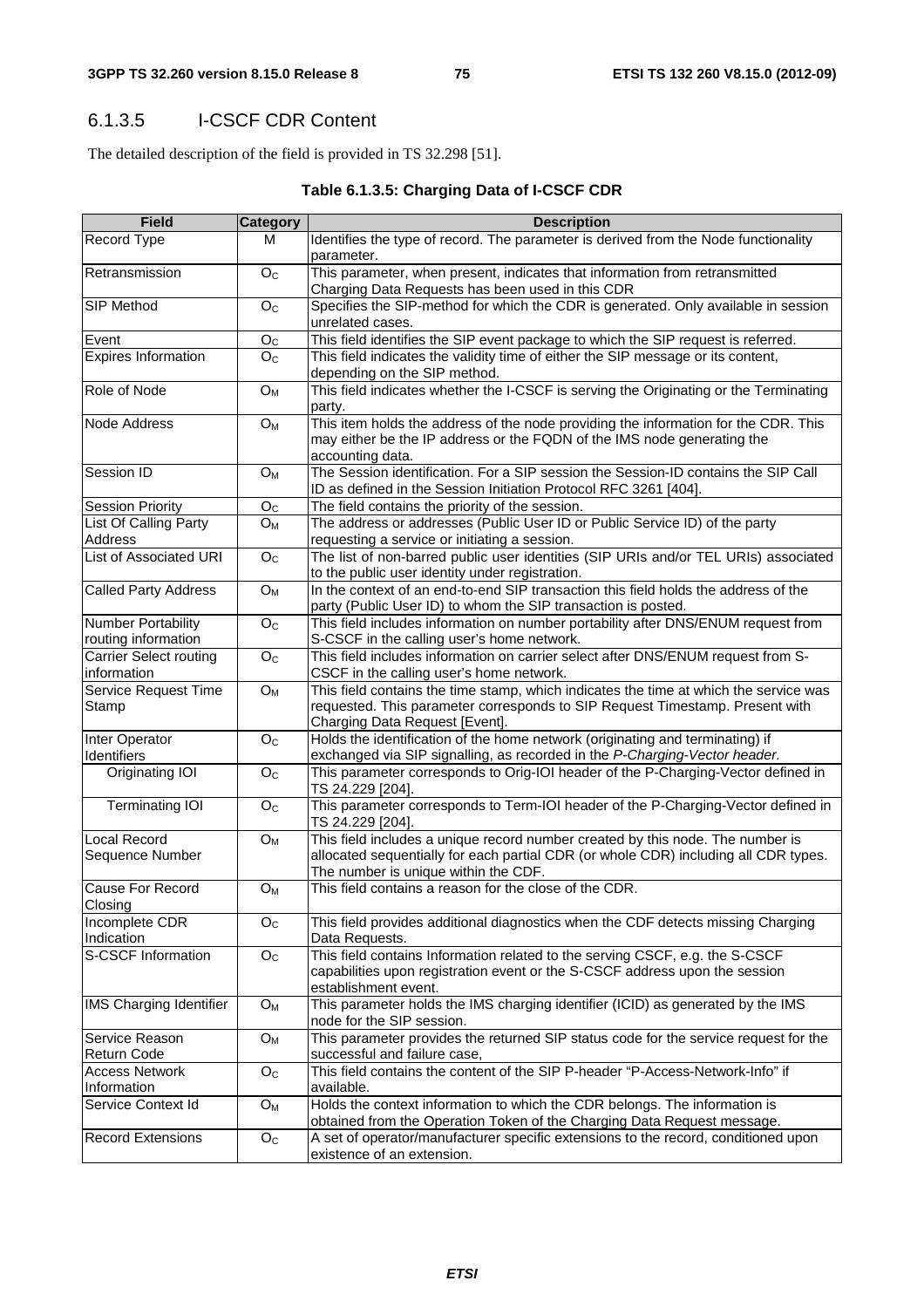# 6.1.3.6 MRFC CDR Content

The detailed description of the field is provided in TS 32.298 [51].

### **Table 6.1.3.6: Charging Data of MRFC CDR**

| <b>Field</b>                                  | <b>Category</b>         | <b>Description</b>                                                                                                                                                                                                                                                                                                                        |  |  |
|-----------------------------------------------|-------------------------|-------------------------------------------------------------------------------------------------------------------------------------------------------------------------------------------------------------------------------------------------------------------------------------------------------------------------------------------|--|--|
| Record Type                                   | М                       | Identifies the type of record. The parameter is derived from the Node functionality<br>parameter.                                                                                                                                                                                                                                         |  |  |
| Retransmission                                | O <sub>C</sub>          | This parameter, when present, indicates that information from retransmitted<br>Charging Data Requests has been used in this CDR.                                                                                                                                                                                                          |  |  |
| SIP Method                                    | O <sub>C</sub>          | Specifies the SIP-method for which the CDR is generated. Only available in<br>session unrelated cases.                                                                                                                                                                                                                                    |  |  |
| Event                                         | O <sub>C</sub>          | This field identifies the SIP event package to which the SIP request is referred.                                                                                                                                                                                                                                                         |  |  |
| <b>Expires Information</b>                    | O <sub>C</sub>          | This field indicates the validity time of either the SIP message or its content,<br>depending on the SIP method.                                                                                                                                                                                                                          |  |  |
| <b>Node Address</b>                           | $O_{M}$                 | This item holds the address of the node providing the information for the CDR.<br>This may either be the IP address or the FQDN of the IMS node generating the<br>accounting data.                                                                                                                                                        |  |  |
| Session ID                                    | $O_{M}$                 | The Session identification. For a SIP session the Session-ID contains the SIP Call<br>ID as defined in the Session Initiation Protocol RFC 3261 [404].                                                                                                                                                                                    |  |  |
| Service ID                                    | O <sub>M</sub>          | This field identifies the service the MRFC is hosting. For conferences the<br>conference ID is used here.                                                                                                                                                                                                                                 |  |  |
| <b>Session Priority</b>                       | O <sub>C</sub>          | The field contains the priority of the session.                                                                                                                                                                                                                                                                                           |  |  |
| List Of Calling Party<br>Address              | $O_{M}$                 | The address or addresses (Public User ID or Public Service ID) of the party<br>requesting a service or initiating a session.                                                                                                                                                                                                              |  |  |
| <b>Called Party Address</b>                   | O <sub>C</sub>          | For SIP transactions, except for registration, this field holds the address of the<br>party (Public User ID or Public Service ID) to whom the SIP transaction is posted.<br>For registration transactions, this field holds the Public User ID under registration.                                                                        |  |  |
| Requested<br>Party<br><b>Address</b>          | O <sub>C</sub>          | For SIP transactions this field holds the address of the party (Public User ID or<br>Public Service ID) to whom the SIP transaction was originally posted.<br>This field is only present if different from the Called Party Address parameter.                                                                                            |  |  |
| List of Called Asserted<br>Identity           | O <sub>C</sub>          | The address or addresses of the final asserted identities. Present if the final<br>asserted identities are available in the SIP 2xx response.                                                                                                                                                                                             |  |  |
| List of Subscription Id                       | $O_M$                   | Holds the public user identities of the served user                                                                                                                                                                                                                                                                                       |  |  |
| Service Request Time<br>Stamp                 | $O_{M}$                 | This field contains the time stamp which indicates the time at which the service<br>was requested. This parameter corresponds to SIP Request Timestamp. Present<br>with Charging Data Request [Start] and Charging Data Request [Event].                                                                                                  |  |  |
| Service Delivery Start<br><b>Time Stamp</b>   | O <sub>M</sub>          | This field holds the time stamp reflecting either: successful session set-up, a<br>delivery unrelated service, an unsuccessful session set-up and an unsuccessful<br>session unrelated request. This parameter corresponds to SIP Response<br>Timestamp. Present with Charging Data Request [Start] and Charging Data<br>Request [EVENT]. |  |  |
| Service Delivery End<br><b>Time Stamp</b>     | O <sub>C</sub>          | This field records the time at which the service delivery was terminated. It is<br>Present only in SIP session related case. This parameter corresponds to SIP<br>Request Timestamp. Present with Charging Data Request [Stop].                                                                                                           |  |  |
| <b>Record Opening Time</b>                    | O <sub>c</sub>          | A time stamp reflecting the time the CDF opened this record. Present only in SIP<br>session related case.                                                                                                                                                                                                                                 |  |  |
| Record Closure Time                           | $O_M$                   | A Time stamp reflecting the time the CDF closed the record.                                                                                                                                                                                                                                                                               |  |  |
| <b>Application Servers</b><br>Information     | $\mathsf{O}_\mathbb{C}$ | This is a grouped CDR field containing the fields: "Application Server Involved"<br>and "Application Provided Called Parties".                                                                                                                                                                                                            |  |  |
| <b>Application Servers</b><br>Involved        | O <sub>C</sub>          | Holds the ASs (if any) identified by the SIP URIs.                                                                                                                                                                                                                                                                                        |  |  |
| Application<br><b>Provided Called Parties</b> | O <sub>C</sub>          | Holds a list of the Called Party Address(es), if the address(es) are determined by<br>an AS (SIP URI, E.164).                                                                                                                                                                                                                             |  |  |
| Inter Operator<br>Identifiers                 | O <sub>C</sub>          | Holds the identification of the home network (originating and terminating) if<br>exchanged via SIP signalling, as recorded in the P-Charging-Vector header.                                                                                                                                                                               |  |  |
| Originating IOI                               | O <sub>C</sub>          | This parameter corresponds to Orig-IOI header of the P-Charging-Vector defined<br>in TS 24.229 [204].                                                                                                                                                                                                                                     |  |  |
| <b>Terminating IOI</b>                        | O <sub>C</sub>          | This parameter corresponds to Term-IOI header of the P-Charging-Vector defined<br>in TS 24.229 [204].                                                                                                                                                                                                                                     |  |  |
| Local Record<br>Sequence Number               | O <sub>M</sub>          | This field includes a unique record number created by this node. The number is<br>allocated sequentially for each partial CDR (or whole CDR) including all CDR<br>types. The number is unique within the CDF.                                                                                                                             |  |  |
| Record Sequence<br>Number                     | O <sub>C</sub>          | This field contains a running sequence number employed to link the partial records<br>generated by the CDF for a particular session.                                                                                                                                                                                                      |  |  |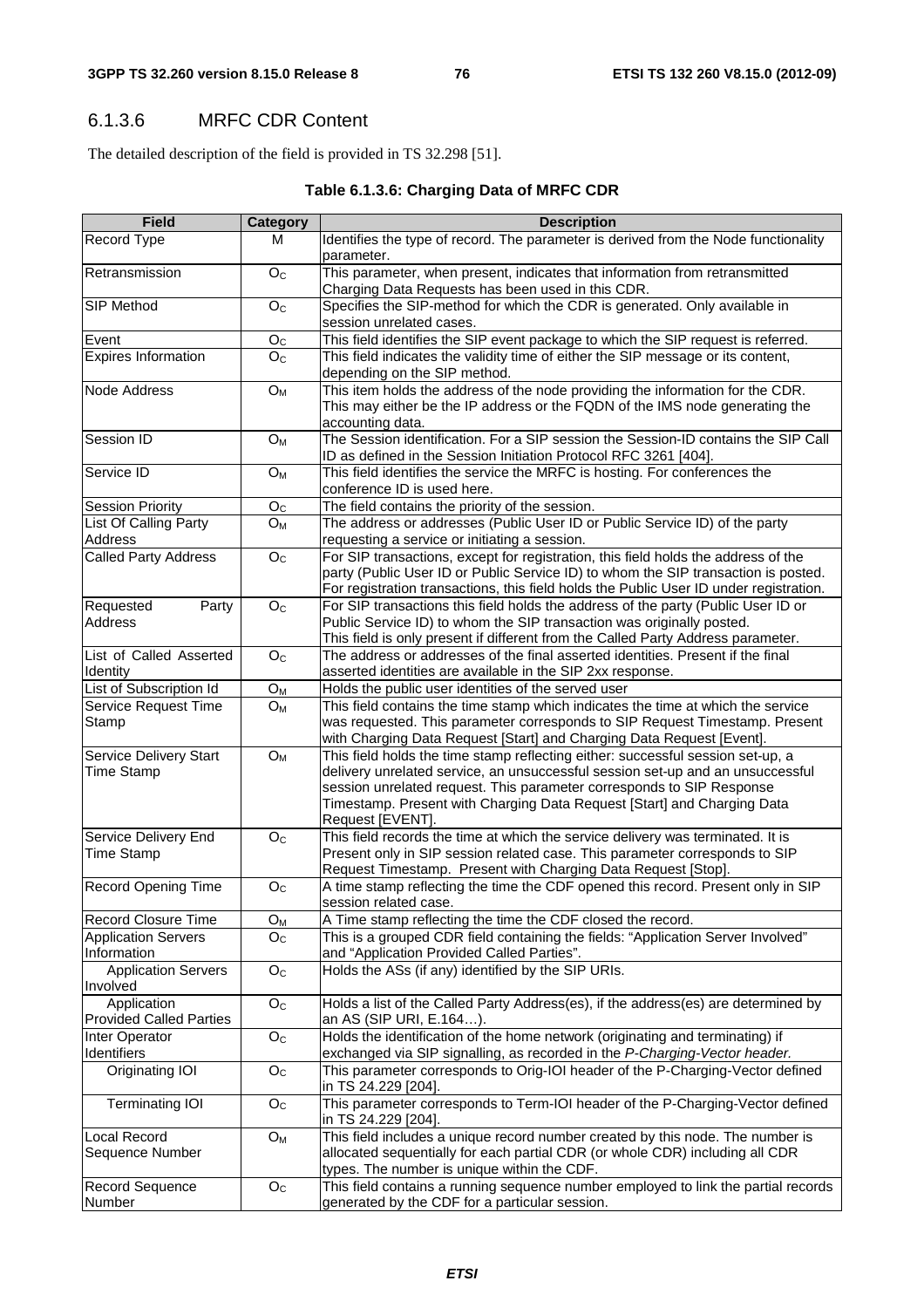| <b>Field</b>                          | Category                  | <b>Description</b>                                                                                                                                                                                                                                                                                                                                                                                                                                                                                                                             |  |  |  |
|---------------------------------------|---------------------------|------------------------------------------------------------------------------------------------------------------------------------------------------------------------------------------------------------------------------------------------------------------------------------------------------------------------------------------------------------------------------------------------------------------------------------------------------------------------------------------------------------------------------------------------|--|--|--|
| Cause For Record<br>Closing           | $O_{M}$                   | This field contains a reason for the close of the CDR.                                                                                                                                                                                                                                                                                                                                                                                                                                                                                         |  |  |  |
| Incomplete CDR<br>Indication          | O <sub>C</sub>            | This field provides additional diagnostics when the CDF detects missing Charging<br>Data Requests.                                                                                                                                                                                                                                                                                                                                                                                                                                             |  |  |  |
| IMS Charging Identifier               | $\mathsf{O}_{\mathsf{M}}$ | This parameter holds the IMS charging identifier (ICID) as generated by the IMS<br>node for the SIP session.                                                                                                                                                                                                                                                                                                                                                                                                                                   |  |  |  |
| List of Early SDP Media<br>Components | O <sub>C</sub>            | This is a grouped field which may occur several times in one CDR.<br>Each occurrence shall describe a change in the state (inactive/active or vice<br>versa) of the media components negotiated during the SIP session establishment<br>previously to the reception of a SIP final response to the initial SIP Invite.<br>This field shall not be present if no media components are set to active before the<br>final SIP session answer to the initial SIP Invite is received.<br>This field can be present in either session or event CDRs. |  |  |  |
| <b>SDP Session</b><br>Description     | O <sub>C</sub>            | Holds the Session portion of SDP data exchanged in the above mentioned<br>scenario, if available.                                                                                                                                                                                                                                                                                                                                                                                                                                              |  |  |  |
| SDP Type                              | $O_M$                     | This parameter indicates if the SDP media component is an SDP offer or SDP<br>answer.                                                                                                                                                                                                                                                                                                                                                                                                                                                          |  |  |  |
| SDP Offer<br>Timestamp                | O <sub>M</sub>            | This parameter contains the time of the SIP Request which conveys the SDP<br>offer.                                                                                                                                                                                                                                                                                                                                                                                                                                                            |  |  |  |
| <b>SDP Answer</b><br>Timestamp        | $O_M$                     | This parameter contains the time of the response to the SIP Request which<br>conveys the SDP answer.                                                                                                                                                                                                                                                                                                                                                                                                                                           |  |  |  |
| SDP Media<br>Components               | $O_M$                     | This is a grouped field comprising several sub-fields associated with one media<br>component. Since several media components may exist for a session in parallel<br>these sub-fields may occur several times.                                                                                                                                                                                                                                                                                                                                  |  |  |  |
| SDP Media<br>Name                     | $O_{M}$                   | This field holds the name of the media as available in the SDP data.                                                                                                                                                                                                                                                                                                                                                                                                                                                                           |  |  |  |
| <b>SDP</b> Media<br>Description       | $O_{M}$                   | This field holds the attributes of the media as available in the SDP data.                                                                                                                                                                                                                                                                                                                                                                                                                                                                     |  |  |  |
| Access<br>Correlation ID              | O <sub>C</sub>            | This parameter holds the charging identifier from the access network, consisting of<br>either GPRS charging ID (GCID) which is generated by the GGSN for a GPRS<br>PDP context or the Access Network Charging Identifier Value which is generated<br>by another type of access network.<br>It is present only if received from the access network when PCC architecture is<br>implemented.                                                                                                                                                     |  |  |  |
| Media Initiator Flag                  | O <sub>c</sub>            | This field indicates if the called party has requested the session modification and it<br>is present only if the initiator was the called party.                                                                                                                                                                                                                                                                                                                                                                                               |  |  |  |
| List of SDP Media<br>Components       | O <sub>C</sub>            | This is a grouped field which may occur several times in one CDR. The first<br>occurrence describes the initial session negotiation whilst the other would stem<br>from session re-negotiations.<br>The field is present only in a SIP session related case                                                                                                                                                                                                                                                                                    |  |  |  |
| <b>SDP Session</b><br>Description     | O <sub>C</sub>            | Holds the Session portion of the SDP data exchanged between the User Agents if<br>available in the SIP transaction.                                                                                                                                                                                                                                                                                                                                                                                                                            |  |  |  |
| SDP Type                              | $\mathsf{O}_{\mathsf{M}}$ | This parameter indicates if the SDP media component is an SDP offer or SDP<br>answer.                                                                                                                                                                                                                                                                                                                                                                                                                                                          |  |  |  |
| <b>SIP Request</b><br>Timestamp       | O <sub>C</sub>            | This parameter contains the time of the SIP Request (usually a (Re)Invite). This<br>parameter corresponds to SIP Request Timestamp in the Charging Data Request<br>[Interim].                                                                                                                                                                                                                                                                                                                                                                  |  |  |  |
| SIP Response<br>Timestamp             | O <sub>C</sub>            | This parameter contains the time of the response to the SIP Request (usually a<br>200 OK). This parameter corresponds to SIP Response Timestamp In the<br>Charging Data Request [Interim]                                                                                                                                                                                                                                                                                                                                                      |  |  |  |
| SDP Media<br>Components               | $O_M$                     | This is a grouped field comprising several sub-fields associated with one media<br>component. Since several media components may exist for a session in parallel<br>these sub-fields may occur several times.                                                                                                                                                                                                                                                                                                                                  |  |  |  |
| SDP Media<br>Name                     | O <sub>M</sub>            | This field holds the name of the media as available in the SDP data. This<br>parameter corresponds to SDP-Media-Name.                                                                                                                                                                                                                                                                                                                                                                                                                          |  |  |  |
| SDP Media<br>Description              | $O_M$                     | This field holds the attributes of the media as available in the SDP data.                                                                                                                                                                                                                                                                                                                                                                                                                                                                     |  |  |  |
| Access<br>Correlation ID              | O <sub>C</sub>            | This parameter holds the charging identifier from the access network, consisting of<br>either GPRS charging ID (GCID) which is generated by the GGSN for a GPRS<br>PDP context or the Access Network Charging Identifier Value which is generated<br>by another type of access network.<br>It is present only if received from the access network when PCC architecture is<br>implemented.                                                                                                                                                     |  |  |  |
| Media Initiator Flag                  | O <sub>C</sub>            | This field indicates if the called party has requested the session modification and it<br>is present only if the initiator was the called party.                                                                                                                                                                                                                                                                                                                                                                                               |  |  |  |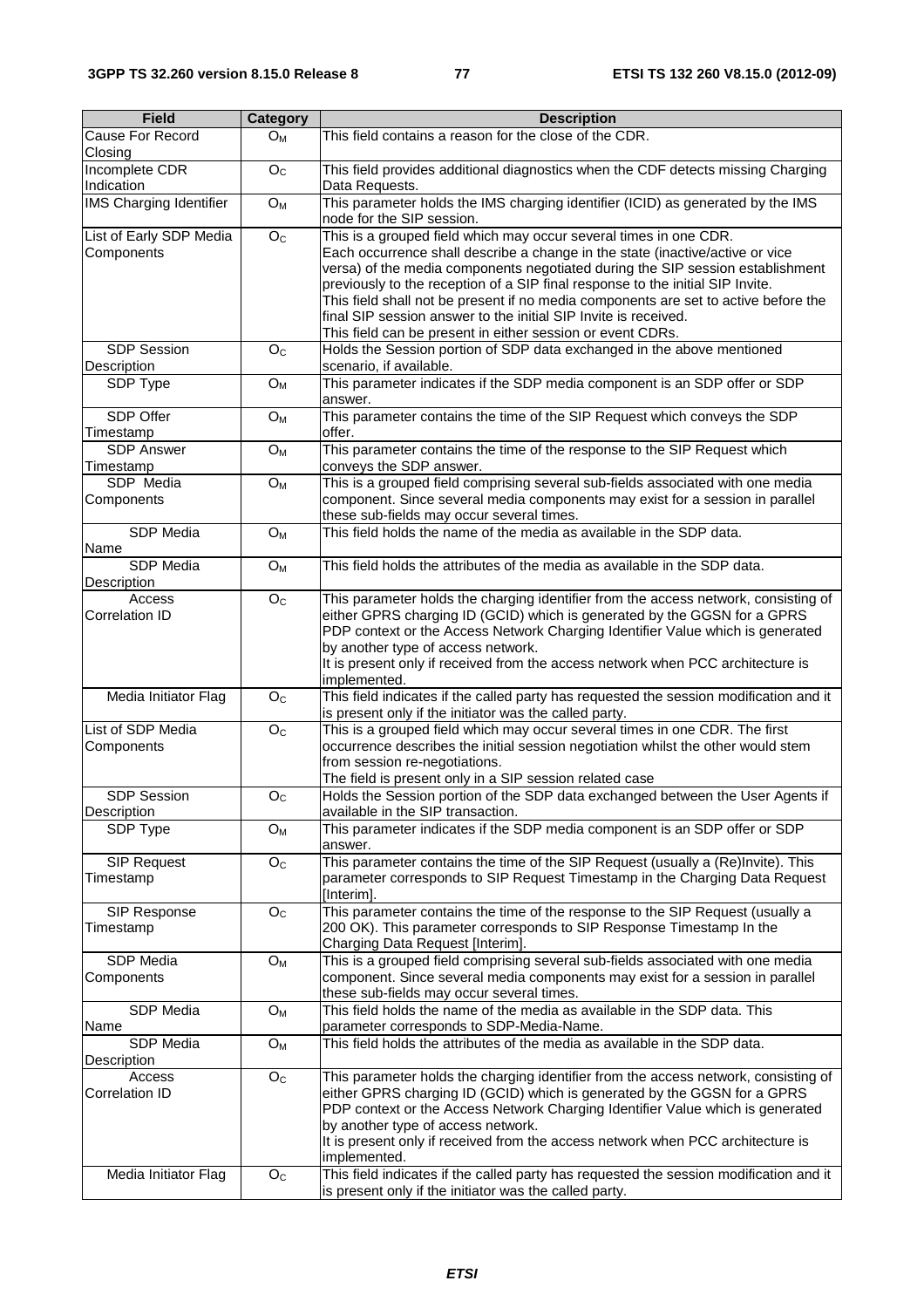| <b>Field</b>             | Category       | <b>Description</b>                                                                 |  |
|--------------------------|----------------|------------------------------------------------------------------------------------|--|
| <b>GGSN Address</b>      | O <sub>C</sub> | This parameter holds the control plane IP address of the GGSN that handles one     |  |
|                          |                | or more media component(s) of a IMS session.                                       |  |
| Service Reason Return    | O <sub>M</sub> | This parameter provides the returned SIP status code for the service request for   |  |
| Code                     |                | the successful and failure case,                                                   |  |
| <b>Access Network</b>    | O <sub>C</sub> | This field contains the content of the SIP P-header "P-Access-Network-Info" if     |  |
| Information              |                | available.                                                                         |  |
| Service Context Id       | O <sub>M</sub> | Holds the context information to which the CDR belongs. The information is         |  |
|                          |                | obtained from the Operation Token of the Charging Data Request message.            |  |
| <b>Record Extensions</b> | O <sub>C</sub> | A set of operator/manufacturer specific extensions to the record, conditioned upon |  |
|                          |                | lexistence of an extension.                                                        |  |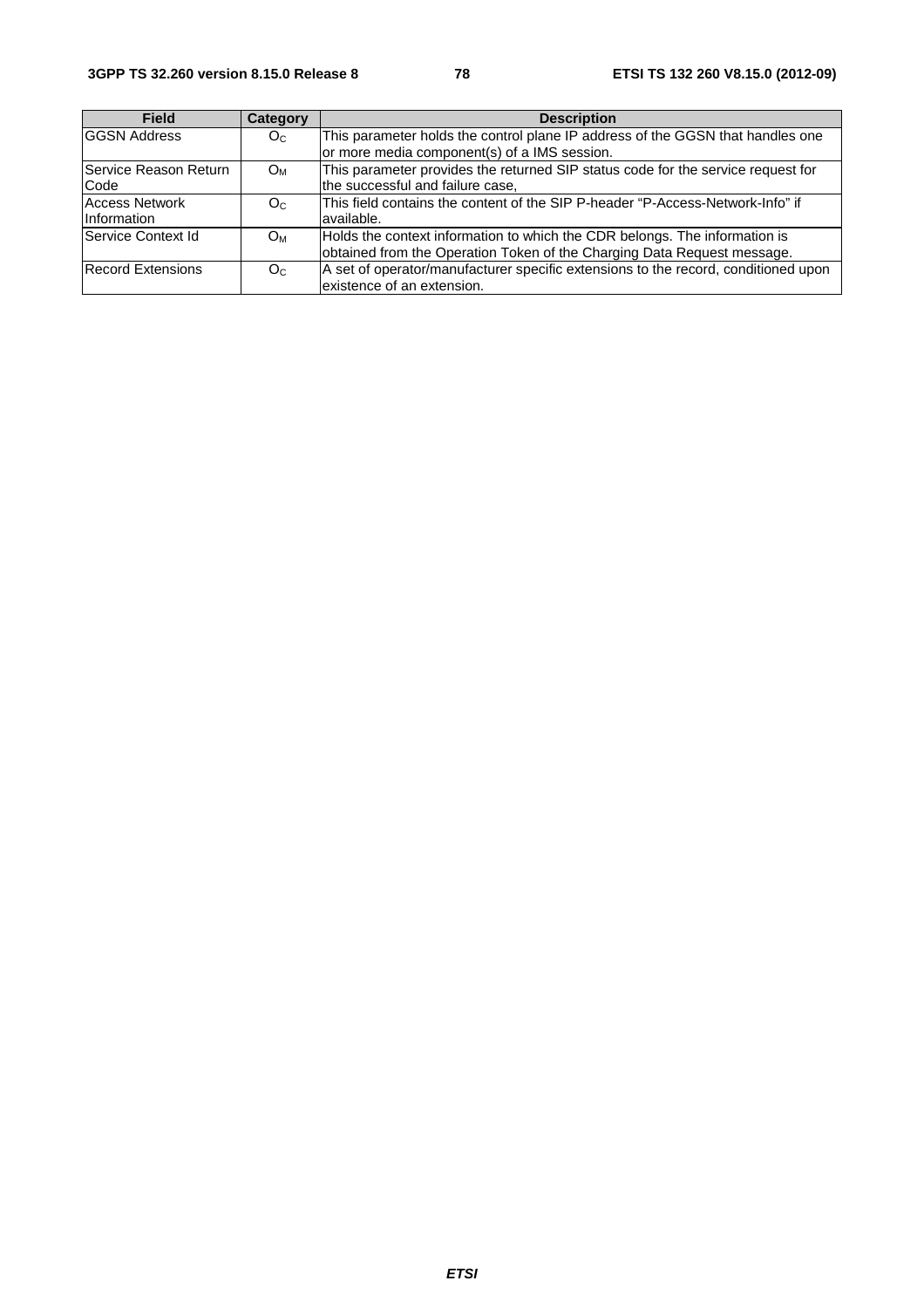## 6.1.3.7 MGCF CDR Content

The detailed description of the field is provided in TS 32.298 [51].

### **Table 6.1.3.7: Charging Data of MGCF CDR**

| <b>Field</b>                                 | <b>Category</b>           | <b>Description</b>                                                                                                                                                                                                                                                                                                                        |
|----------------------------------------------|---------------------------|-------------------------------------------------------------------------------------------------------------------------------------------------------------------------------------------------------------------------------------------------------------------------------------------------------------------------------------------|
| Record Type                                  | м                         | Identifies the type of record. The parameter is derived from the Node<br>functionality parameter.                                                                                                                                                                                                                                         |
| Retransmission                               | O <sub>C</sub>            | This parameter, when present, indicates that information from retransmitted<br>Charging Data Requests has been used in this CDR                                                                                                                                                                                                           |
| SIP Method                                   | $\mathsf{O}_{\mathbb{C}}$ | Specifies the SIP-method for which the CDR is generated. Only available in<br>session unrelated cases.                                                                                                                                                                                                                                    |
| Event                                        | O <sub>C</sub>            | This field identifies the SIP event package to which the SIP request is referred.                                                                                                                                                                                                                                                         |
| <b>Expires Information</b>                   | O <sub>C</sub>            | This field indicates the validity time of either the SIP message or its content,<br>depending on the SIP method.                                                                                                                                                                                                                          |
| Role of Node                                 | $O_{M}$                   | This field indicates whether the MGCF is serving the Originating or the<br>Terminating party.                                                                                                                                                                                                                                             |
| Node Address                                 | Oм                        | This item holds the address of the node providing the information for the CDR.<br>This may either be the IP address or the FQDN of the IMS node generating the<br>accounting data.                                                                                                                                                        |
| Session ID                                   | O <sub>M</sub>            | The Session identification. For a SIP session the Session-ID contains the SIP<br>Call ID as defined in the Session Initiation Protocol RFC 3261 [404].                                                                                                                                                                                    |
| <b>Session Priority</b>                      | O <sub>C</sub>            | The field contains the priority of the session.                                                                                                                                                                                                                                                                                           |
| List Of Calling Party                        | Oм                        | The address or addresses (Public User ID or Public Service ID) of the party                                                                                                                                                                                                                                                               |
| Address                                      |                           | requesting a service or initiating a session.                                                                                                                                                                                                                                                                                             |
| <b>Called Party Address</b>                  | O <sub>M</sub>            | In the context of an end-to-end SIP transaction this field holds the address of the<br>party (Public User ID) to whom the SIP transaction is posted.                                                                                                                                                                                      |
| Number Portability routing<br>information    | O <sub>C</sub>            | This field includes information on number portability after DNS/ENUM request<br>from S-CSCF in the calling user's home network.                                                                                                                                                                                                           |
| <b>Carrier Select routing</b><br>information | O <sub>C</sub>            | This field includes information on carrier select after DNS/ENUM request from S-<br>CSCF in the calling user's home network.                                                                                                                                                                                                              |
| Service Request Time<br>Stamp                | $O_M$                     | This field contains the time stamp which indicates the time at which the service<br>was requested. This parameter corresponds to SIP Request Timestamp. Present<br>with Charging Data Request [Start] and Charging Data Request [Event].                                                                                                  |
| Service Delivery Start<br><b>Time Stamp</b>  | $O_M$                     | This field holds the time stamp reflecting either: successful session set-up, a<br>delivery unrelated service, an unsuccessful session set-up and an unsuccessful<br>session unrelated request. This parameter corresponds to SIP Response<br>Timestamp. Present with Charging Data Request [Start] and Charging Data<br>Request [Event]. |
| Service Delivery End<br><b>Time Stamp</b>    | O <sub>C</sub>            | This field records the time at which the service delivery was terminated. It is<br>Present only in SIP session related case. This parameter corresponds to SIP<br>Request Timestamp. Present with Charging Data Request [Stop].                                                                                                           |
| <b>Record Opening Time</b>                   | O <sub>C</sub>            | A time stamp reflecting the time the CDF opened this record. Present only in SIP<br>session related case.                                                                                                                                                                                                                                 |
| <b>Record Closure Time</b>                   | Oм                        | A Time stamp reflecting the time the CDF closed the record.                                                                                                                                                                                                                                                                               |
| Inter Operator Identifiers                   | O <sub>C</sub>            | Holds the identification of the home network (originating and terminating) if<br>exchanged via SIP signalling, as recorded in the P-Charging-Vector header.                                                                                                                                                                               |
| Originating IOI                              | O <sub>c</sub>            | This parameter corresponds to Orig-IOI header of the P-Charging-Vector defined<br>in TS 24.229 [204].                                                                                                                                                                                                                                     |
| <b>Terminating IOI</b>                       | O <sub>C</sub>            | This parameter corresponds to Term-IOI header of the P-Charging-Vector<br>defined in TS 24.229 [204].                                                                                                                                                                                                                                     |
| Local Record Sequence<br>Number              | ${\mathsf O}_{\mathsf M}$ | This field includes a unique record number created by this node. The number is<br>allocated sequentially for each partial CDR (or whole CDR) including all CDR<br>types. The number is unique within the CDF.                                                                                                                             |
| Record Sequence<br>Number                    | O <sub>c</sub>            | This field contains a running sequence number employed to link the partial<br>records generated by the CDF for a particular session.                                                                                                                                                                                                      |
| Cause For Record<br>Closing                  | $O_M$                     | This field contains a reason for the close of the CDR.                                                                                                                                                                                                                                                                                    |
| Incomplete CDR<br>Indication                 | O <sub>C</sub>            | This field provides additional diagnostics when the CDF detects missing<br>Charging Data Requests.                                                                                                                                                                                                                                        |
| <b>IMS Charging Identifier</b>               | $O_M$                     | This parameter holds the IMS charging identifier (ICID) as generated by the IMS<br>node for the SIP session.                                                                                                                                                                                                                              |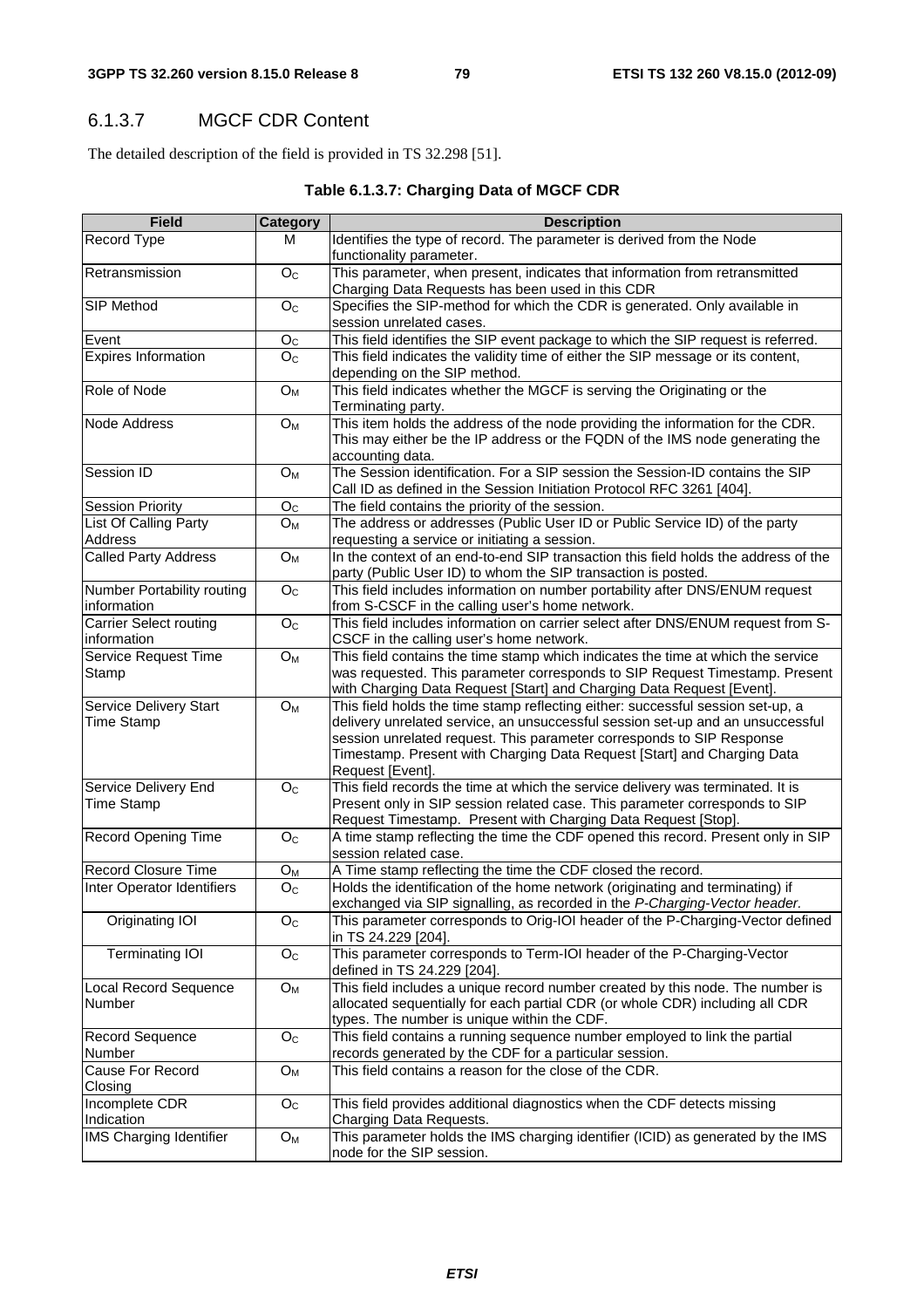| <b>Field</b>                               | <b>Category</b>    | <b>Description</b>                                                                                                                                                                                                                                                                                                        |
|--------------------------------------------|--------------------|---------------------------------------------------------------------------------------------------------------------------------------------------------------------------------------------------------------------------------------------------------------------------------------------------------------------------|
| List of Early SDP Media<br>Components      | O <sub>C</sub>     | This is a grouped field which may occur several times in one CDR.<br>Each occurrence shall describe a change in the state (inactive/active or vice<br>versa) of the media components negotiated during the SIP session<br>establishment previously to the reception of a SIP final response to the initial SIP<br>Invite. |
|                                            |                    | This field shall not be present if no media components are set to active before<br>the final SIP session answer to the initial SIP Invite is received.<br>This field can be present in either session or event CDRs.                                                                                                      |
| <b>SDP Session</b><br>Description          | O <sub>C</sub>     | Holds the Session portion of SDP data exchanged in the above mentioned<br>scenario, if available.                                                                                                                                                                                                                         |
| SDP Type                                   | $O_{M}$            | This parameter indicates if the SDP media component is an SDP offer or SDP<br>answer.                                                                                                                                                                                                                                     |
| SDP Offer Timestamp                        | O <sub>M</sub>     | This parameter contains the time of the SIP Request which conveys the SDP<br>offer.                                                                                                                                                                                                                                       |
| <b>SDP Answer</b><br>Timestamp             | $O_{M}$            | This parameter contains the time of the response to the SIP Request which<br>conveys the SDP answer.                                                                                                                                                                                                                      |
| SDP Media<br>Components                    | $O_{M}$            | This is a grouped field comprising several sub-fields associated with one media<br>component. Since several media components may exist for a session in parallel<br>these sub-fields may occur several times.                                                                                                             |
| SDP Media Name                             | O <sub>M</sub>     | This field holds the name of the media as available in the SDP data.                                                                                                                                                                                                                                                      |
| <b>SDP Media</b><br>Description            | O <sub>M</sub>     | This field holds the attributes of the media as available in the SDP data.                                                                                                                                                                                                                                                |
| Media Initiator Flag                       | O <sub>c</sub>     | This field indicates if the called party has requested the session modification and<br>it is present only if the initiator was the called party.                                                                                                                                                                          |
| List of SDP Media<br>Components            | O <sub>C</sub>     | This is a grouped field which may occur several times in one CDR. The first<br>occurrence describes the initial session negotiation whilst the other would stem<br>from session re-negotiations.<br>The field is present only in a SIP session related case.                                                              |
| <b>SDP Session</b><br>Description          | O <sub>C</sub>     | Holds the Session portion of the SDP data exchanged between the User Agents<br>if available in the SIP transaction.                                                                                                                                                                                                       |
| SDP Type                                   | $O_{M}$            | This parameter indicates if the SDP media component is an SDP offer or SDP<br>answer.                                                                                                                                                                                                                                     |
| SIP Request<br>Timestamp                   | O <sub>C</sub>     | This parameter contains the time of the SIP Request (usually a (Re)Invite). This<br>parameter corresponds to SIP Request Timestamp in Charging Data Request<br>[Interim].                                                                                                                                                 |
| SIP Response<br>Timestamp                  | O <sub>c</sub>     | This parameter contains the time of the response to the SIP Request (usually a<br>200 OK). This parameter corresponds to SIP Response Timestamp in Charging<br>Data Request [Interim].                                                                                                                                    |
| SDP Media<br>Components                    | O <sub>M</sub>     | This is a grouped field comprising several sub-fields associated with one media<br>component. Since several media components may exist for a session in parallel<br>these sub-fields may occur several times.                                                                                                             |
| SDP Media Name                             | $O_{M}$            | This field holds the name of the media as available in the SDP data. This<br>parameter corresponds to SDP-Media-Name.                                                                                                                                                                                                     |
| SDP Media<br>Description                   | O <sub>M</sub>     | This field holds the attributes of the media as available in the SDP data.                                                                                                                                                                                                                                                |
| Media Initiator Flag                       | O <sub>c</sub>     | This field indicates if the called party has requested the session modification and<br>it is present only if the initiator was the called party.                                                                                                                                                                          |
| Service Reason Return<br>Code              | O <sub>M</sub>     | This parameter provides the returned SIP status code for the service request for<br>the successful and failure case.                                                                                                                                                                                                      |
| <b>Trunk Group ID</b><br>Incoming/Outgoing | $\overline{O}_{M}$ | Contains the outgoing trunk group ID for an outgoing session/call or the incoming<br>trunk group ID for an incoming session/call.                                                                                                                                                                                         |
| <b>Bearer Service</b>                      | $O_M$              | Holds the used bearer service for the PSTN leg.                                                                                                                                                                                                                                                                           |
| <b>Access Network</b><br>Information       | $O_{C}$            | This field contains the content of the SIP P-header "P-Access-Network-Info" if<br>available.                                                                                                                                                                                                                              |
| Service Context Id                         | $O_M$              | Holds the context information to which the CDR belongs. The information is<br>obtained from the Operation Token of the Charging Data Request message.                                                                                                                                                                     |
| <b>Record Extensions</b>                   | O <sub>c</sub>     | A set of operator/manufacturer specific extensions to the record, conditioned<br>upon existence of an extension.                                                                                                                                                                                                          |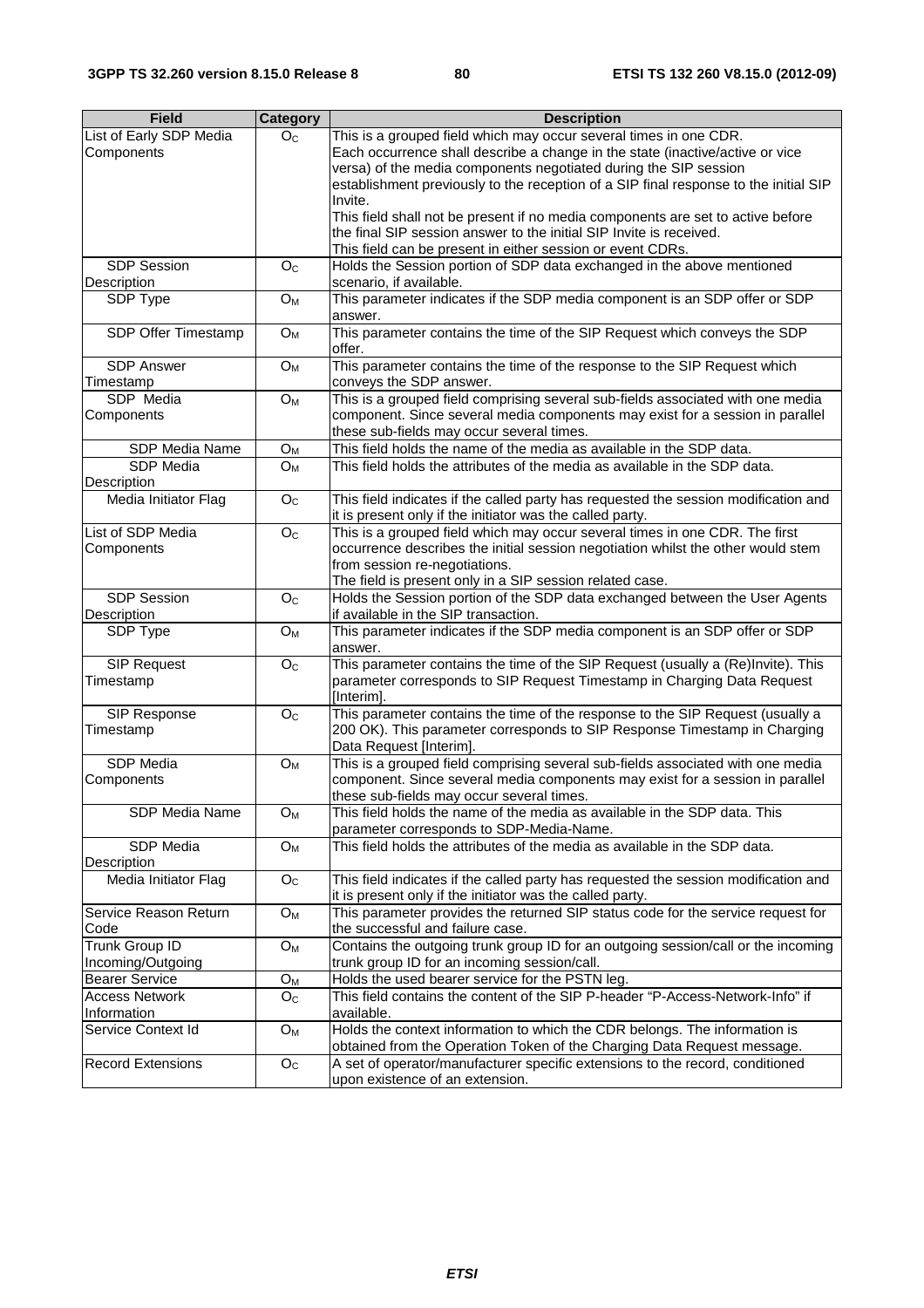# 6.1.3.8 BGCF CDR Content

The detailed description of the field is provided in TS 32.298 [51].

#### **Table 6.1.3.8: Charging Data of BGCF CDR**

| <b>Field</b>                                 | <b>Category</b>         | <b>Description</b>                                                                                                                                                                                                                                                                                                                        |  |  |
|----------------------------------------------|-------------------------|-------------------------------------------------------------------------------------------------------------------------------------------------------------------------------------------------------------------------------------------------------------------------------------------------------------------------------------------|--|--|
| Record Type                                  | м                       | Identifies the type of record. The parameter is derived from the Node functionality<br>parameter.                                                                                                                                                                                                                                         |  |  |
| Retransmission                               | O <sub>C</sub>          | This parameter, when present, indicates that information from retransmitted<br>Charging Data Requests has been used in this CDR.                                                                                                                                                                                                          |  |  |
| SIP Method                                   | O <sub>C</sub>          | Specifies the SIP-method for which the CDR is generated. Only available in<br>session unrelated cases.                                                                                                                                                                                                                                    |  |  |
| Event                                        | O <sub>C</sub>          | This field identifies the SIP event package to which the SIP request is referred.                                                                                                                                                                                                                                                         |  |  |
| <b>Expires Information</b>                   | O <sub>C</sub>          | This field indicates the validity time of either the SIP message or its content,<br>depending on the SIP method.                                                                                                                                                                                                                          |  |  |
| Role of Node                                 | $O_{M}$                 | This field indicates whether the BGCF is serving the Originating or the<br>Terminating party.                                                                                                                                                                                                                                             |  |  |
| Node Address                                 | $O_{M}$                 | This item holds the address of the node providing the information for the CDR.<br>This may either be the IP address or the FQDN of the IMS node generating the<br>accounting data.                                                                                                                                                        |  |  |
| Session ID                                   | O <sub>M</sub>          | The Session identification. For a SIP session the Session-ID contains the SIP<br>Call ID as defined in the Session Initiation Protocol RFC 3261 [404].                                                                                                                                                                                    |  |  |
| <b>Session Priority</b>                      | O <sub>C</sub>          | The field contains the priority of the session.                                                                                                                                                                                                                                                                                           |  |  |
| List Of Calling Party<br>Address             | $O_{M}$                 | The address or addresses (Public User ID or Public Service ID) of the party<br>requesting a service or initiating a session.                                                                                                                                                                                                              |  |  |
| <b>Called Party Address</b>                  | O <sub>M</sub>          | In the context of an end-to-end SIP transaction this field holds the address of the<br>party (Public User ID) to whom the SIP transaction is posted.                                                                                                                                                                                      |  |  |
| Number Portability routing<br>information    | O <sub>C</sub>          | This field includes information on number portability after DNS/ENUM request<br>from S-CSCF in the calling user's home network.                                                                                                                                                                                                           |  |  |
| <b>Carrier Select routing</b><br>information | O <sub>C</sub>          | This field includes information on carrier select after DNS/ENUM request from S-<br>CSCF in the calling user's home network.                                                                                                                                                                                                              |  |  |
| <b>Service Request Time</b><br>Stamp         | $O_M$                   | This field contains the time stamp which indicates the time at which the service<br>was requested. This parameter corresponds to SIP Request Timestamp. Present<br>with Charging Data Request [Start] and Charging Data Request [Event].                                                                                                  |  |  |
| Service Delivery Start<br><b>Time Stamp</b>  | $O_{M}$                 | This field holds the time stamp reflecting either: successful session set-up, a<br>delivery unrelated service, an unsuccessful session set-up and an unsuccessful<br>session unrelated request. This parameter corresponds to SIP Response<br>Timestamp. Present with Charging Data Request [Start] and Charging Data<br>Request [Event]. |  |  |
| Service Delivery End<br><b>Time Stamp</b>    | O <sub>c</sub>          | This field records the time at which the service delivery was terminated. It is<br>Present only in SIP session related case. This parameter corresponds to SIP<br>Request Timestamp. Present with Charging Data Request [Stop].                                                                                                           |  |  |
| <b>Record Opening Time</b>                   | O <sub>C</sub>          | A time stamp reflecting the time the CDF opened this record. Present only in SIP<br>session related case.                                                                                                                                                                                                                                 |  |  |
| <b>Record Closure Time</b>                   | $O_{\underline{M}}$     | A Time stamp reflecting the time the CDF closed the record                                                                                                                                                                                                                                                                                |  |  |
| Inter Operator Identifiers                   | O <sub>c</sub>          | Holds the identification of the home network (originating and terminating) if<br>exchanged via SIP signalling, as recorded in the P-Charging-Vector header.                                                                                                                                                                               |  |  |
| Originating IOI                              | O <sub>c</sub>          | This parameter corresponds to Orig-IOI header of the P-Charging-Vector defined<br>in TS 24.229 [204].                                                                                                                                                                                                                                     |  |  |
| <b>Terminating IOI</b>                       | O <sub>c</sub>          | This parameter corresponds to Term-IOI header of the P-Charging-Vector<br>defined in TS 24.229 [204].                                                                                                                                                                                                                                     |  |  |
| Local Record Sequence<br>Number              | $O_{M}$                 | This field includes a unique record number created by this node. The number is<br>allocated sequentially for each partial CDR (or whole CDR) including all CDR<br>types. The number is unique within the CDF.                                                                                                                             |  |  |
| Record Sequence<br>Number                    | $\mathsf{O}_\mathbb{C}$ | This field contains a running sequence number employed to link the partial<br>records generated by the CDF for a particular session.                                                                                                                                                                                                      |  |  |
| Cause For Record<br>Closing                  | $O_{M}$                 | This field contains a reason for the close of the CDR.                                                                                                                                                                                                                                                                                    |  |  |
| Incomplete CDR<br>Indication                 | O <sub>c</sub>          | This field provides additional diagnostics when the CDF detects missing Charging<br>Data Requests.                                                                                                                                                                                                                                        |  |  |
| <b>IMS Charging Identifier</b>               | O <sub>M</sub>          | This parameter holds the IMS charging identifier (ICID) as generated by the IMS<br>node for the SIP session.                                                                                                                                                                                                                              |  |  |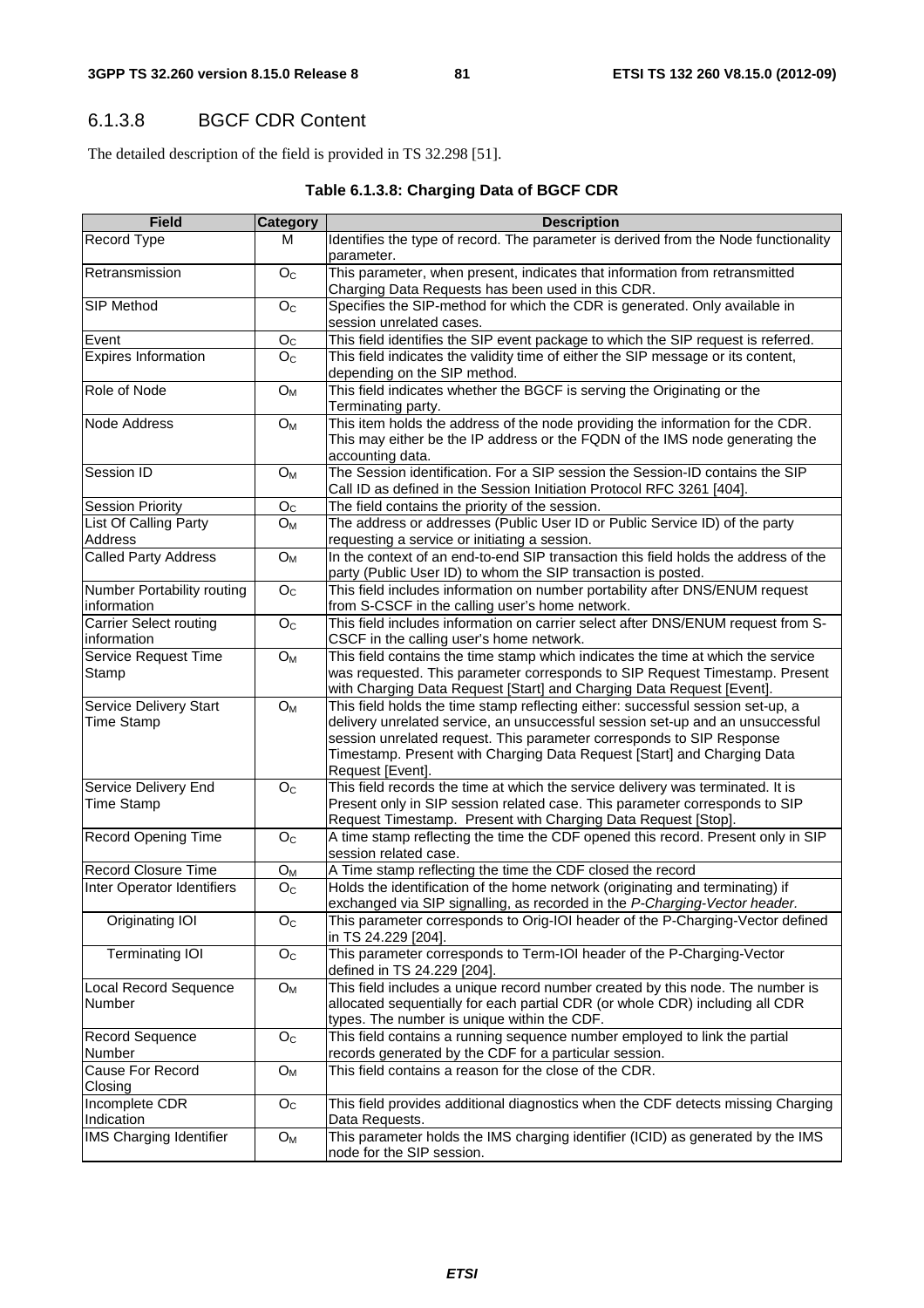| <b>Field</b>                    | Category       | <b>Description</b>                                                                                                                                     |
|---------------------------------|----------------|--------------------------------------------------------------------------------------------------------------------------------------------------------|
| List of Early SDP Media         | O <sub>C</sub> | This is a grouped field which may occur several times in one CDR.                                                                                      |
| Components                      |                | Each occurrence shall describe a change in the state (inactive/active or vice                                                                          |
|                                 |                | versa) of the media components negotiated during the SIP session establishment                                                                         |
|                                 |                | previously to the reception of a SIP final response to the initial SIP Invite.                                                                         |
|                                 |                | This field shall not be present if no media components are set to active before the<br>final SIP session answer to the initial SIP Invite is received. |
|                                 |                | This field can be present in either session or event CDRs.                                                                                             |
| <b>SDP Session</b>              | O <sub>c</sub> | Holds the Session portion of SDP data exchanged in the above mentioned                                                                                 |
| Description                     |                | scenario, if available.                                                                                                                                |
| SDP Type                        | $O_{M}$        | This parameter indicates if the SDP media component is an SDP offer or SDP                                                                             |
|                                 |                | answer.                                                                                                                                                |
| SDP Offer Timestamp             | $O_{M}$        | This parameter contains the time of the SIP Request which conveys the SDP                                                                              |
|                                 |                | offer.                                                                                                                                                 |
| <b>SDP Answer</b>               | $O_M$          | This parameter contains the time of the response to the SIP Request which                                                                              |
| Timestamp                       |                | conveys the SDP answer.                                                                                                                                |
| SDP Media                       | $O_M$          | This is a grouped field comprising several sub-fields associated with one media                                                                        |
| Components                      |                | component. Since several media components may exist for a session in parallel                                                                          |
|                                 |                | these sub-fields may occur several times.                                                                                                              |
| SDP Media Name                  | $O_M$          | This field holds the name of the media as available in the SDP data.<br>This field holds the attributes of the media as available in the SDP data.     |
| SDP Media<br>Description        | $O_{M}$        |                                                                                                                                                        |
| Media Initiator Flag            | O <sub>C</sub> | This field indicates if the called party has requested the session modification and                                                                    |
|                                 |                | it is present only if the initiator was the called party.                                                                                              |
| List of SDP Media               | O <sub>C</sub> | This is a grouped field which may occur several times in one CDR. The first                                                                            |
| Components                      |                | occurrence describes the initial session negotiation whilst the other would stem                                                                       |
|                                 |                | from session re-negotiations.                                                                                                                          |
|                                 |                | The field is present only in a SIP session related case.                                                                                               |
| <b>SDP Session</b>              | O <sub>C</sub> | Holds the Session portion of the SDP data exchanged between the User Agents                                                                            |
| Description                     |                | if available in the SIP transaction.                                                                                                                   |
| SDP Type                        | $O_{M}$        | This parameter indicates if the SDP media component is an SDP offer or SDP                                                                             |
|                                 |                | answer.<br>This parameter contains the time of the SIP Request (usually a (Re)Invite). This                                                            |
| <b>SIP Request</b><br>Timestamp | O <sub>C</sub> | parameter corresponds to SIP Request Timestamp in Charging Data Request                                                                                |
|                                 |                | [Interim].                                                                                                                                             |
| SIP Response                    | O <sub>c</sub> | This parameter contains the time of the response to the SIP Request (usually a                                                                         |
| Timestamp                       |                | 200 OK). This parameter corresponds to SIP Response Timestamp in Charging                                                                              |
|                                 |                | Data Request [Interim]                                                                                                                                 |
| SDP Media                       | $O_{M}$        | This is a grouped field comprising several sub-fields associated with one media                                                                        |
| Components                      |                | component. Since several media components may exist for a session in parallel                                                                          |
|                                 |                | these sub-fields may occur several times.                                                                                                              |
| SDP Media Name                  | O <sub>M</sub> | This field holds the name of the media as available in the SDP data.                                                                                   |
| SDP Media                       | $O_{M}$        | This field holds the attributes of the media as available in the SDP data.                                                                             |
| Description                     |                |                                                                                                                                                        |
| Media Initiator Flag            | O <sub>c</sub> | This field indicates if the called party has requested the session modification and<br>it is present only if the initiator was the called party.       |
| Service Reason Return           | O <sub>M</sub> | This parameter provides the returned SIP status code for the service request for                                                                       |
| Code                            |                | the successful and failure case,                                                                                                                       |
| <b>Access Network</b>           | O <sub>c</sub> | This field contains the content of the SIP P-header "P-Access-Network-Info" if                                                                         |
| Information                     |                | available.                                                                                                                                             |
| Service Context Id              | $O_{M}$        | Holds the context information to which the CDR belongs. The information is                                                                             |
|                                 |                | obtained from the Operation Token of the Charging Data Request message.                                                                                |
| <b>Record Extensions</b>        | O <sub>C</sub> | A set of operator/manufacturer specific extensions to the record, conditioned                                                                          |
|                                 |                | upon existence of an extension.                                                                                                                        |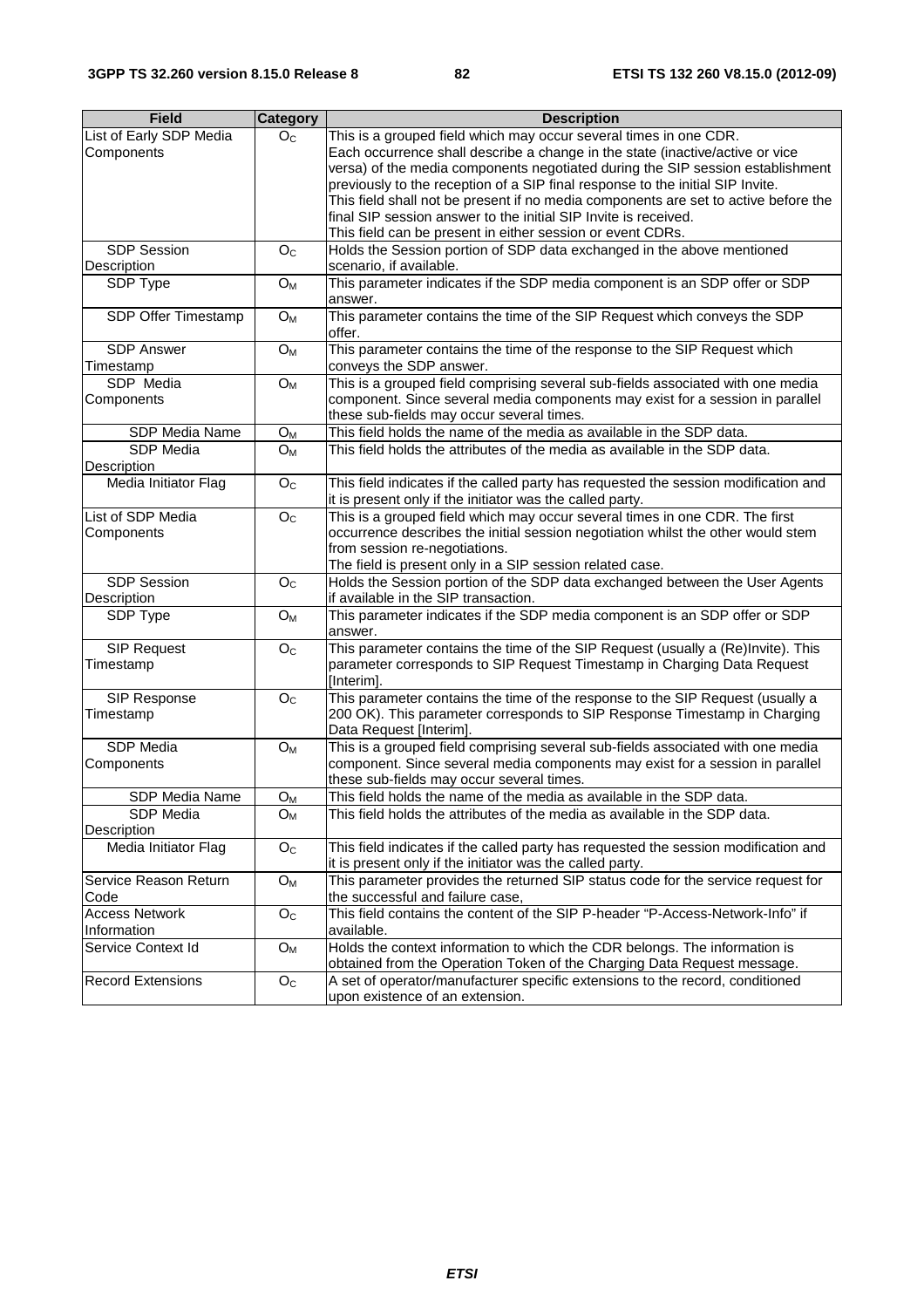## 6.1.3.9 SIP AS CDR Content

The detailed description of the field is provided in TS 32.298 [51].

### **Table 6.1.3.9: Charging Data of AS CDR**

| <b>Field</b>                           | <b>Category</b> | <b>Description</b>                                                                                                                                                                                                                                                                                                                        |
|----------------------------------------|-----------------|-------------------------------------------------------------------------------------------------------------------------------------------------------------------------------------------------------------------------------------------------------------------------------------------------------------------------------------------|
| <b>Record Type</b>                     | м               | Identifies the type of record. The parameter is derived from the Node<br>functionality parameter.                                                                                                                                                                                                                                         |
| Retransmission                         | O <sub>C</sub>  | This parameter, when present, indicates that information from<br>retransmitted Charging Data Requests has been used in this CDR                                                                                                                                                                                                           |
| SIP Method                             | O <sub>C</sub>  | Specifies the SIP-method for which the CDR is generated. Only<br>available in session unrelated cases.                                                                                                                                                                                                                                    |
| Event                                  | O <sub>C</sub>  | This field identifies the SIP event package to which the SIP request is<br>referred.                                                                                                                                                                                                                                                      |
| <b>Expires Information</b>             | O <sub>C</sub>  | This field indicates the validity time of either the SIP message or its<br>content, depending on the SIP method.                                                                                                                                                                                                                          |
| Role of Node                           | O <sub>M</sub>  | This field indicates whether the AS is serving the Originating or the<br>Terminating party.                                                                                                                                                                                                                                               |
| Node Address                           | $O_{M}$         | This item holds the address of the node providing the information for<br>the CDR. This may either be the IP address or the FQDN of the IMS<br>node generating the accounting data.                                                                                                                                                        |
| Session ID                             | $O_{M}$         | The Session identification. For a SIP session the Session-ID contains<br>the SIP Call ID as defined in the Session Initiation Protocol RFC<br>3261 [404].                                                                                                                                                                                 |
| <b>Session Priority</b>                | O <sub>C</sub>  | The field contains the priority of the session.                                                                                                                                                                                                                                                                                           |
| List Of Calling Party Address          | $O_{M}$         | The address or addresses (Public User ID or Public Service ID) of<br>the party requesting a service or initiating a session.                                                                                                                                                                                                              |
| <b>Called Party Address</b>            | O <sub>M</sub>  | For SIP transactions, except for registration, this field holds the<br>address of the party (Public User ID or Public Service ID) to whom<br>the SIP transaction is posted.<br>For registration transactions, this field holds the Public User ID under<br>registration.                                                                  |
| Number Portability routing information | O <sub>C</sub>  | This field includes information on number portability after DNS/ENUM<br>request from S-CSCF in the calling user's home network.                                                                                                                                                                                                           |
| Carrier Select routing information     | O <sub>C</sub>  | This field includes information on carrier select after DNS/ENUM<br>request from S-CSCF in the calling user's home network.                                                                                                                                                                                                               |
| Alternate Charged Party Address        | O <sub>C</sub>  | The address of an alternate party that is identified by the AS at<br>session initiation, and is charged in place of the calling party.                                                                                                                                                                                                    |
| <b>Requested Party Address</b>         | O <sub>C</sub>  | For SIP transactions this field holds the address of the party (Public<br>User ID or Public Service ID) to whom the SIP transaction was<br>originally posted.<br>This field is only present if different from the Called Party Address<br>parameter.                                                                                      |
| List of Subscription Id                | $O_M$           | Holds the public user identities of the served user                                                                                                                                                                                                                                                                                       |
| List of Called Asserted Identity       | O <sub>C</sub>  | The address or addresses of the final asserted identities. Present if<br>the final asserted identities are available in the SIP 2xx response.                                                                                                                                                                                             |
| Service Request Time Stamp             | $O_{M}$         | This field contains the time stamp which indicates the time at which<br>the service was requested. This parameter corresponds to SIP<br>Request Timestamp. Present with Charging Data Request [Start] and<br>Charging Data Request [Event].                                                                                               |
| Service Delivery Start Time Stamp      | $O_M$           | This field holds the time stamp reflecting either: successful session<br>set-up, a delivery unrelated service, an unsuccessful session set-up<br>and an unsuccessful session unrelated request. This parameter<br>corresponds to SIP Response Timestamp. Present with Charging<br>Data Request [Start] and Charging Data Request [Event]. |
| Service Delivery End Time Stamp        | O <sub>c</sub>  | This field records the time at which the service delivery was<br>terminated. It is Present only in SIP session related case. This<br>parameter corresponds to SIP Request Timestamp. Present with<br>Charging Data Request [Stop].                                                                                                        |
| <b>Record Opening Time</b>             | O <sub>C</sub>  | A time stamp reflecting the time the CDF opened this record. Present<br>only in SIP session related case.                                                                                                                                                                                                                                 |
| <b>Record Closure Time</b>             | $O_M$           | A Time stamp reflecting the time the CDF closed the record.                                                                                                                                                                                                                                                                               |
| Inter Operator Identifiers             | O <sub>C</sub>  | Holds the identification of the home network (originating and<br>terminating) if exchanged via SIP signalling, as recorded in the P-<br>Charging-Vector header.                                                                                                                                                                           |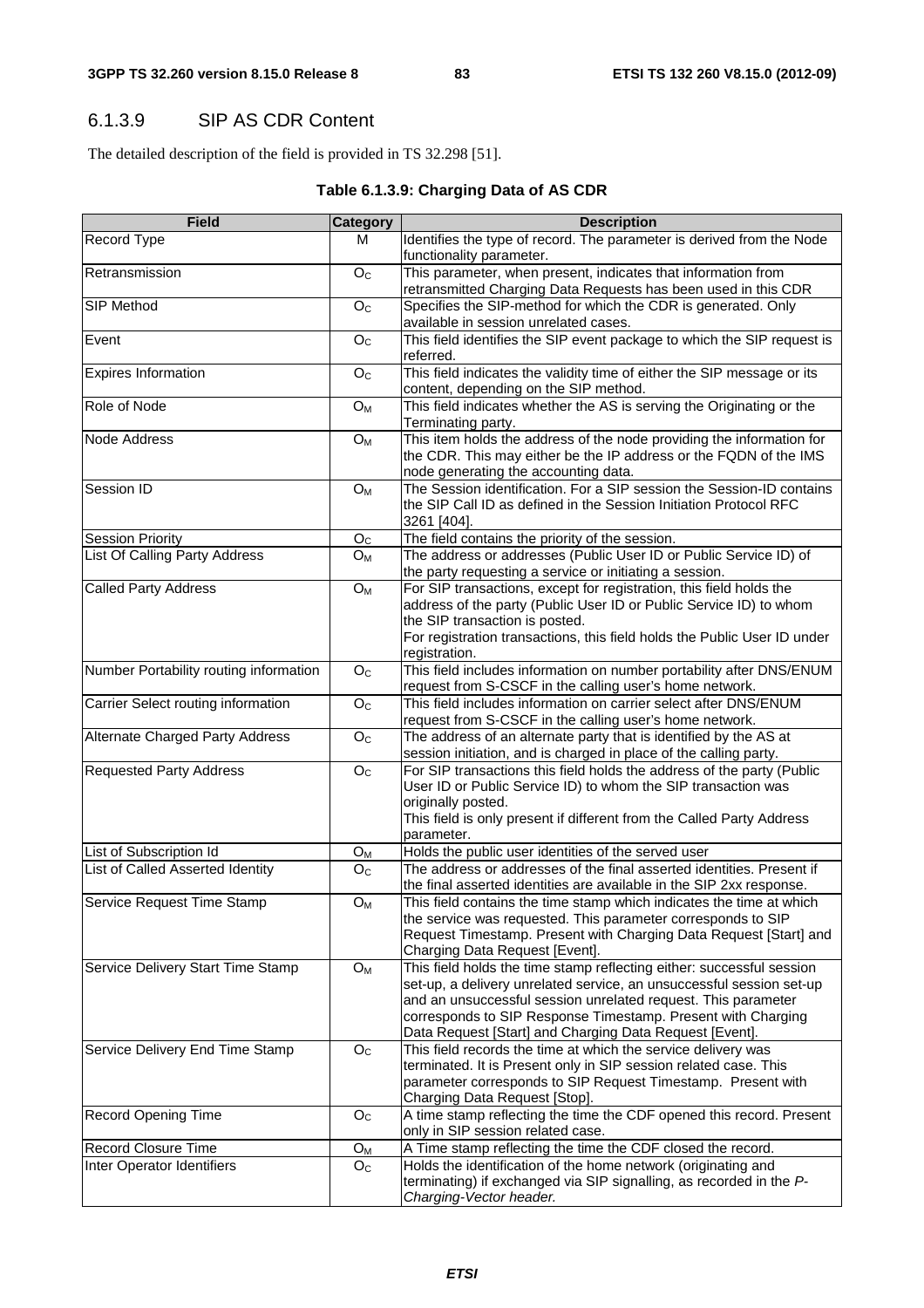| <b>Field</b>                       | <b>Category</b>           | <b>Description</b>                                                                                                                                                                                                                                                                                                                                                                                                                                                                                                                                   |  |
|------------------------------------|---------------------------|------------------------------------------------------------------------------------------------------------------------------------------------------------------------------------------------------------------------------------------------------------------------------------------------------------------------------------------------------------------------------------------------------------------------------------------------------------------------------------------------------------------------------------------------------|--|
| Originating IOI                    | O <sub>C</sub>            | This parameter corresponds to Orig-IOI header of the P-Charging-<br>Vector defined in TS 24.229 [204].                                                                                                                                                                                                                                                                                                                                                                                                                                               |  |
| <b>Terminating IOI</b>             | $\mathsf{O}_\mathbb{C}$   | This parameter corresponds to Term-IOI header of the P-Charging-<br>Vector defined in TS 24.229 [204].                                                                                                                                                                                                                                                                                                                                                                                                                                               |  |
| Local Record Sequence Number       | ${\mathsf O}_{\mathsf M}$ | This field includes a unique record number created by this node. The<br>number is allocated sequentially for each partial CDR (or whole CDR)<br>including all CDR types. The number is unique within the CDF.                                                                                                                                                                                                                                                                                                                                        |  |
| Record Sequence Number             | O <sub>C</sub>            | This field contains a running sequence number employed to link the<br>partial records generated by the CDF for a particular session.                                                                                                                                                                                                                                                                                                                                                                                                                 |  |
| Cause For Record Closing           | $O_M$                     | This field contains a reason for the close of the CDR.                                                                                                                                                                                                                                                                                                                                                                                                                                                                                               |  |
| Incomplete CDR Indication          | $\mathsf{O}_\mathbb{C}$   | This field provides additional diagnostics when the CDF detects<br>missing Charging Data Requests.                                                                                                                                                                                                                                                                                                                                                                                                                                                   |  |
| <b>IMS Charging Identifier</b>     | $O_M$                     | This parameter holds the IMS charging identifier (ICID) as generated<br>by the IMS node for the SIP session.                                                                                                                                                                                                                                                                                                                                                                                                                                         |  |
| List of Early SDP Media Components | O <sub>C</sub>            | This is a grouped field which may occur several times in one CDR.<br>Each occurrence shall describe a change in the state (inactive/active<br>or vice versa) of the media components negotiated during the SIP<br>session establishment previously to the reception of a SIP final<br>response to the initial SIP Invite.<br>This field shall not be present if no media components are set to<br>active before the final SIP session answer to the initial SIP Invite is<br>received.<br>This field can be present in either session or event CDRs. |  |
| <b>SDP Session Description</b>     | O <sub>C</sub>            | Holds the Session portion of SDP data exchanged in the above                                                                                                                                                                                                                                                                                                                                                                                                                                                                                         |  |
| SDP Type                           | $O_{M}$                   | mentioned scenario, if available.<br>This parameter indicates if the SDP media component is an SDP<br>offer or SDP answer.                                                                                                                                                                                                                                                                                                                                                                                                                           |  |
| SDP Offer Timestamp                | O <sub>M</sub>            | This parameter contains the time of the SIP Request which conveys<br>the SDP offer.                                                                                                                                                                                                                                                                                                                                                                                                                                                                  |  |
| SDP Answer Timestamp               | $O_{M}$                   | This parameter contains the time of the response to the SIP Request<br>which conveys the SDP answer.                                                                                                                                                                                                                                                                                                                                                                                                                                                 |  |
| SDP Media Components               | $O_M$                     | This is a grouped field comprising several sub-fields associated with<br>one media component. Since several media components may exist<br>for a session in parallel these sub-fields may occur several times.                                                                                                                                                                                                                                                                                                                                        |  |
| SDP Media Name                     | $O_{M}$                   | This field holds the name of the media as available in the SDP data.                                                                                                                                                                                                                                                                                                                                                                                                                                                                                 |  |
| <b>SDP</b> Media Description       | O <sub>M</sub>            | This field holds the attributes of the media as available in the SDP<br>data.                                                                                                                                                                                                                                                                                                                                                                                                                                                                        |  |
| <b>Access Correlation ID</b>       | O <sub>C</sub>            | This parameter holds the charging identifier from the access network,<br>consisting of either GPRS charging ID (GCID) which is generated by<br>the GGSN for a GPRS PDP context or the Access Network Charging<br>Identifier Value which is generated by another type of access<br>network.<br>It is present only if received from the access network when PCC<br>architecture is implemented.                                                                                                                                                        |  |
| Media Initiator Flag               | O <sub>C</sub>            | This field indicates if the called party has requested the session<br>modification and it is present only if the initiator was the called party.                                                                                                                                                                                                                                                                                                                                                                                                     |  |
| List of SDP Media Components       | O <sub>C</sub>            | This is a grouped field which may occur several times in one CDR.<br>The first occurrence describes the initial session negotiation whilst<br>the other would stem from session re-negotiations.<br>The field is present only in a SIP session related case.                                                                                                                                                                                                                                                                                         |  |
| SDP Session Description            | O <sub>c</sub>            | Holds the Session portion of the SDP data exchanged between the<br>User Agents if available in the SIP transaction.                                                                                                                                                                                                                                                                                                                                                                                                                                  |  |
| SDP Type                           | O <sub>M</sub>            | This parameter indicates if the SDP media component is an SDP<br>offer or SDP answer.                                                                                                                                                                                                                                                                                                                                                                                                                                                                |  |
| SIP Request Timestamp              | O <sub>C</sub>            | This parameter contains the time of the SIP Request (usually a<br>(Re)Invite). This parameter corresponds to SIP Request Timestamp<br>in Charging Data Request [Interim].                                                                                                                                                                                                                                                                                                                                                                            |  |
| SIP Response Timestamp             | O <sub>C</sub>            | This parameter contains the time of the response to the SIP Request<br>(usually a 200 OK). This parameter corresponds to SIP Response<br>Timestamp in Charging Data Request [Interim].                                                                                                                                                                                                                                                                                                                                                               |  |
| SDP Media Components               | $O_{M}$                   | This is a grouped field comprising several sub-fields associated with<br>one media component. Since several media components may exist<br>for a session in parallel these sub-fields may occur several times.                                                                                                                                                                                                                                                                                                                                        |  |
| SDP Media Name                     | $O_M$                     | This field holds the name of the media as available in the SDP data.                                                                                                                                                                                                                                                                                                                                                                                                                                                                                 |  |
| SDP Media Description              | $O_M$                     | This field holds the attributes of the media as available in the SDP<br>data.                                                                                                                                                                                                                                                                                                                                                                                                                                                                        |  |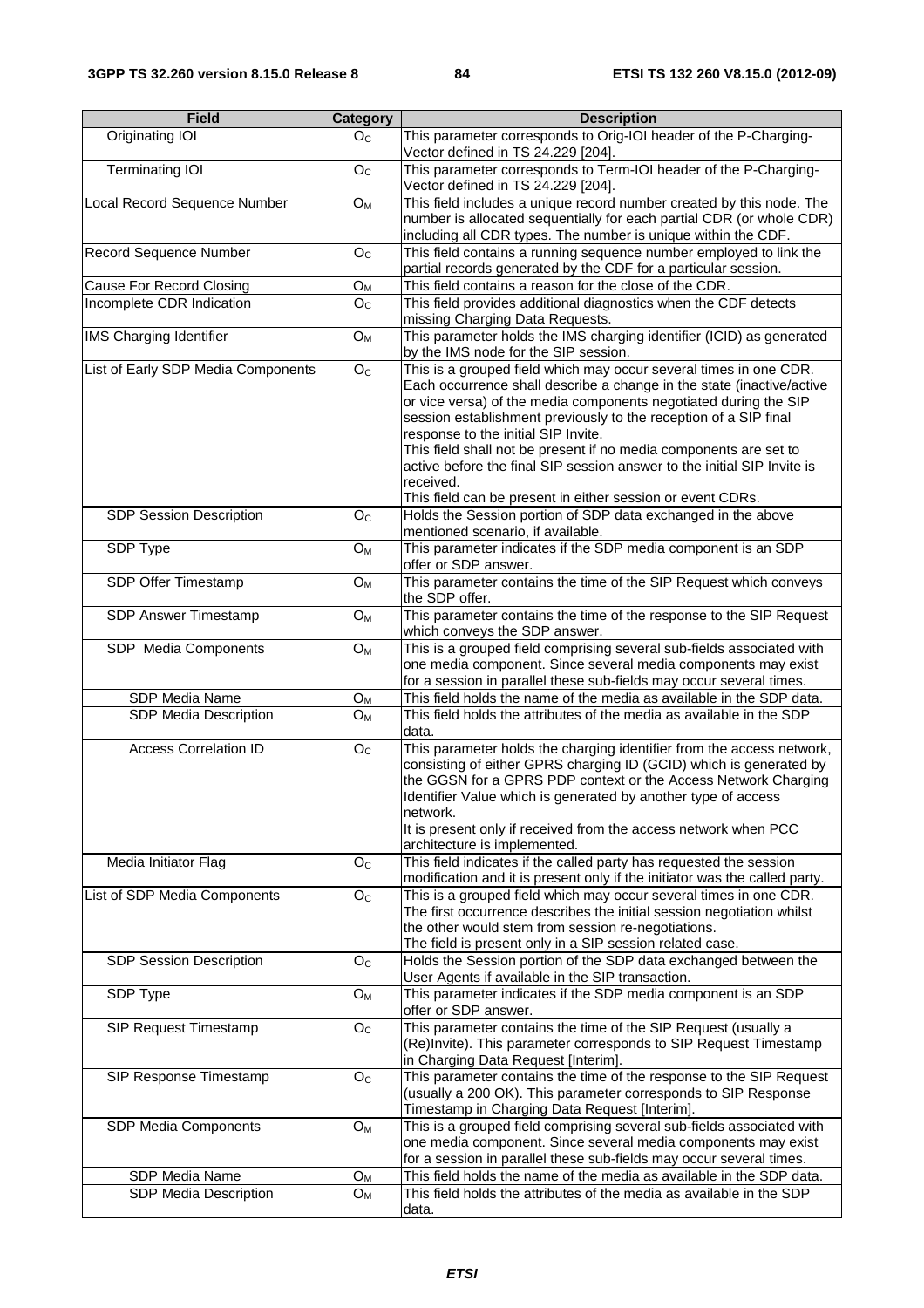| <b>Field</b>                        | Category                | <b>Description</b>                                                                                                                                                                                                                                                                                                                                          |  |  |
|-------------------------------------|-------------------------|-------------------------------------------------------------------------------------------------------------------------------------------------------------------------------------------------------------------------------------------------------------------------------------------------------------------------------------------------------------|--|--|
| <b>Access Correlation ID</b>        | O <sub>C</sub>          | This parameter holds the charging identifier from the access network,<br>consisting of either GPRS charging ID (GCID) which is generated by<br>the GGSN for a GPRS PDP context or the Access Network Charging<br>Identifier Value which is generated by another type of access                                                                              |  |  |
|                                     |                         | network.<br>It is present only if received from the access network when PCC<br>architecture is implemented.                                                                                                                                                                                                                                                 |  |  |
| Media Initiator Flag                | O <sub>C</sub>          | This field indicates if the called party has requested the session<br>modification and it is present only if the initiator was the called party.                                                                                                                                                                                                            |  |  |
| <b>GGSN Address</b>                 | $\overline{O}_C$        | This parameter holds the control plane IP address of the GGSN that<br>handles one or more media component(s) of a IMS session.                                                                                                                                                                                                                              |  |  |
| Service Reason Return Code          | $O_M$                   | This parameter provides the returned SIP status code for the service<br>request for the successful and failure case,                                                                                                                                                                                                                                        |  |  |
| Service Specific Info               | O <sub>C</sub>          | This is a grouped field that contains service specific data if and as<br>provided by an Application Server. It may occur several times in one<br>CDR.                                                                                                                                                                                                       |  |  |
| Service Specific Data               | $O_M$                   | This sub-field of Service Specific Data holds the value of the Service<br>Specific Data.                                                                                                                                                                                                                                                                    |  |  |
| Service Specific Type               | $O_{M}$                 | This sub-field of Service Specific Data holds the type of the Service<br>Specific Data.                                                                                                                                                                                                                                                                     |  |  |
| List of Message Bodies              | $\mathsf{O}_\mathbb{C}$ | This grouped field comprising several sub-fields describing the data<br>that may be conveyed end-to-end in the body of a SIP message.<br>Since several message bodies may be exchanged via SIP-signalling,<br>this grouped field may occur several times.                                                                                                   |  |  |
| Content-Type                        | O <sub>M</sub>          | This sub-field of Message Bodies holds the MIME type of the<br>message body, Examples are: application/zip, image/gif, audio/mpeg,<br>etc.                                                                                                                                                                                                                  |  |  |
| Content-Disposition                 | O <sub>C</sub>          | This sub-field of Message Bodies holds the content disposition of the<br>message body inside the SIP signalling, Content-disposition header<br>field equal to "render", indicates that "the body part should be<br>displayed or otherwise rendered to the user". Content disposition<br>values are : session, render, inline, icon, alert, attachment, etc. |  |  |
| Content-Length                      | O <sub>M</sub>          | This sub-field of Message Bodies holds the size of the data of a<br>message body in bytes.                                                                                                                                                                                                                                                                  |  |  |
| Originator                          | O <sub>C</sub>          | This sub-field of the "List of Message Bodies" indicates the<br>originating party of the message body.                                                                                                                                                                                                                                                      |  |  |
| <b>Access Network Information</b>   | O <sub>C</sub>          | This field contains the content of the SIP P-header "P-Access-<br>Network-Info" if available.                                                                                                                                                                                                                                                               |  |  |
| Service Context Id                  | $O_M$                   | Holds the context information to which the CDR belongs. The<br>information is obtained from the Operation Token of the Charging<br>Data Request message.                                                                                                                                                                                                    |  |  |
| <b>IMS Communication Service ID</b> | $\overline{O_{C}}$      | This field contains the IMS communication service identifier if<br>received in the P-Asserted-Service header in the SIP request.                                                                                                                                                                                                                            |  |  |
| <b>Record Extensions</b>            | O <sub>C</sub>          | A set of operator/manufacturer specific extensions to the record,<br>conditioned upon existence of an extension.                                                                                                                                                                                                                                            |  |  |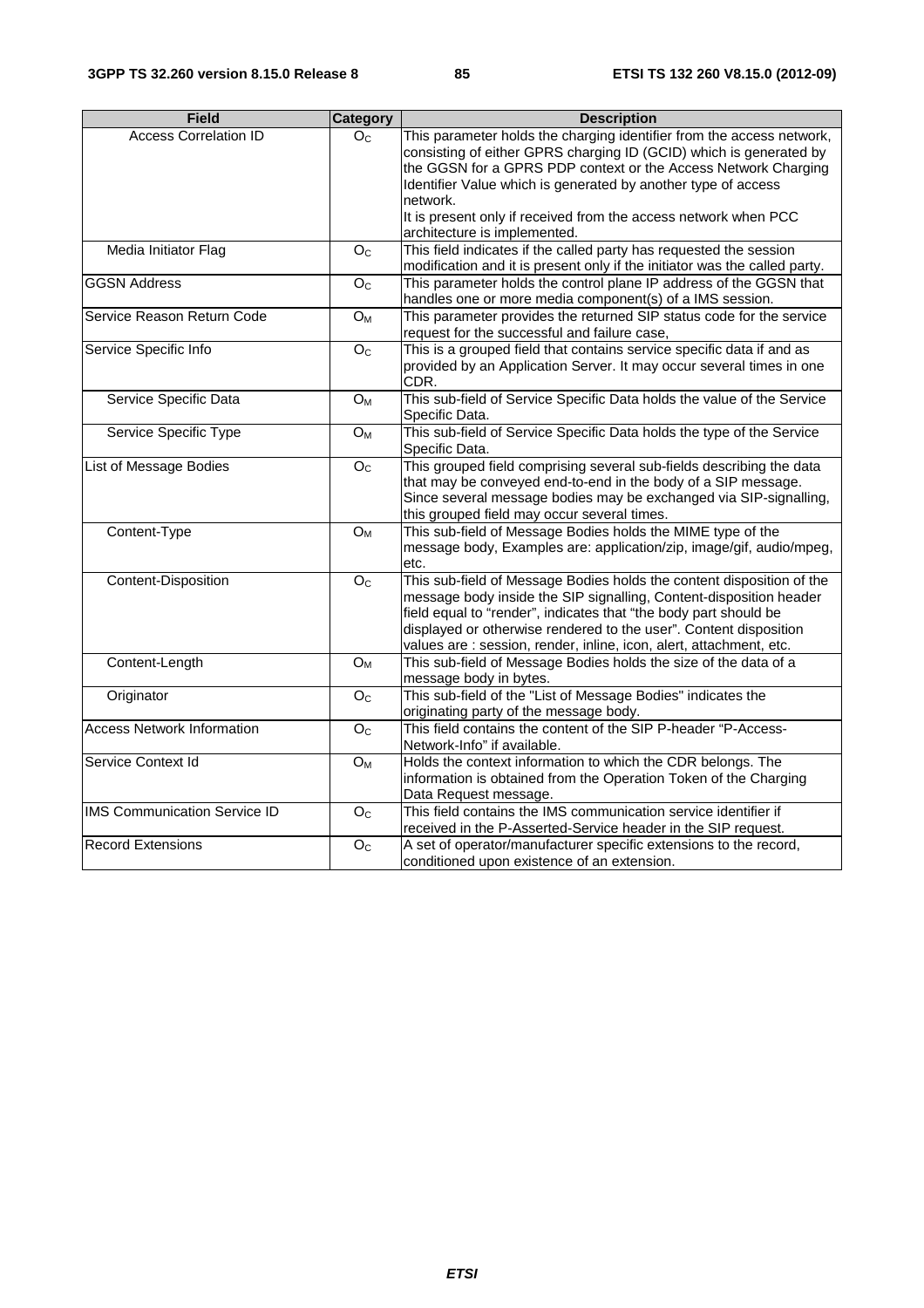# 6.1.3.10 IBCF CDR Content

The detailed description of the field is provided in TS 32.298 [51].

| Table 6.1.3.10: Charging Data of IBCF CDR |  |
|-------------------------------------------|--|
|-------------------------------------------|--|

| <b>Field</b>                                | <b>Category</b>           | <b>Description</b>                                                                                                                                                                                                                                                                                                                                                                                                                                                                                                                             |  |
|---------------------------------------------|---------------------------|------------------------------------------------------------------------------------------------------------------------------------------------------------------------------------------------------------------------------------------------------------------------------------------------------------------------------------------------------------------------------------------------------------------------------------------------------------------------------------------------------------------------------------------------|--|
| Record Type                                 | м                         | Identifies the type of record. The parameter is derived from the Node functionality<br>parameter.                                                                                                                                                                                                                                                                                                                                                                                                                                              |  |
| Retransmission                              | O <sub>c</sub>            | This parameter, when present, indicates that information from retransmitted<br>Charging Data Requests has been used in this CDR.                                                                                                                                                                                                                                                                                                                                                                                                               |  |
| <b>SIP Method</b>                           | O <sub>c</sub>            | Specifies the SIP-method for which the CDR is generated. Only available in<br>session unrelated cases.                                                                                                                                                                                                                                                                                                                                                                                                                                         |  |
| Event                                       | O <sub>C</sub>            | This field identifies the SIP event package to which the SIP request is referred.                                                                                                                                                                                                                                                                                                                                                                                                                                                              |  |
| <b>Expires Information</b>                  | O <sub>C</sub>            | This field indicates the validity time of either the SIP message or its content,<br>depending on the SIP method.                                                                                                                                                                                                                                                                                                                                                                                                                               |  |
| Role of Node                                | $O_{M}$                   | This field indicates whether the IBCF is serving the Originating or the Terminating<br>party.                                                                                                                                                                                                                                                                                                                                                                                                                                                  |  |
| Node Address                                | O <sub>M</sub>            | This item holds the address of the node providing the information for the CDR.<br>This may either be the IP address or the FQDN of the IMS node generating the<br>accounting data.                                                                                                                                                                                                                                                                                                                                                             |  |
| Session ID                                  | $O_M$                     | The Session identification. For a SIP session the Session-ID contains the SIP<br>Call ID as defined in the Session Initiation Protocol RFC 3261 [404].                                                                                                                                                                                                                                                                                                                                                                                         |  |
| <b>Session Priority</b>                     | O <sub>C</sub>            | The field contains the priority of the session.                                                                                                                                                                                                                                                                                                                                                                                                                                                                                                |  |
| List Of Calling Party<br>Address            | $O_{M}$                   | The address or addresses (Public User ID or Public Service ID) of the party<br>requesting a service or initiating a session.                                                                                                                                                                                                                                                                                                                                                                                                                   |  |
| <b>Called Party Address</b>                 | O <sub>M</sub>            | In the context of an end-to-end SIP transaction this field holds the address of the<br>party (Public User ID) to whom the SIP transaction is posted.                                                                                                                                                                                                                                                                                                                                                                                           |  |
| Service Request Time<br>Stamp               | O <sub>M</sub>            | This field contains the time stamp which indicates the time at which the service<br>was requested. This parameter corresponds to SIP Request Timestamp. Present<br>with Charging Data Request [Start] and Charging Data Request [Event].                                                                                                                                                                                                                                                                                                       |  |
| <b>Service Delivery Start</b><br>Time Stamp | O <sub>M</sub>            | This field holds the time stamp reflecting either: successful session set-up, a<br>delivery unrelated service, an unsuccessful session set-up and an unsuccessful<br>session unrelated request. This parameter corresponds to SIP Response<br>Timestamp. Present with Charging Data Request [Start] and Charging Data<br>Request [Event].                                                                                                                                                                                                      |  |
| Service Delivery End<br><b>Time Stamp</b>   | O <sub>C</sub>            | This field records the time at which the service delivery was terminated. It is<br>Present only in SIP session related case. This parameter corresponds to SIP<br>Request Timestamp. Present with Charging Data Request [Stop].                                                                                                                                                                                                                                                                                                                |  |
| <b>Record Opening Time</b>                  | O <sub>C</sub>            | A time stamp reflecting the time the CDF opened this record. Present only in SIP<br>session related case.                                                                                                                                                                                                                                                                                                                                                                                                                                      |  |
| <b>Record Closure Time</b>                  | Oм                        | A Time stamp reflecting the time the CDF closed the record                                                                                                                                                                                                                                                                                                                                                                                                                                                                                     |  |
| <b>Inter Operator Identifiers</b>           | O <sub>C</sub>            | Holds the identification of the home network (originating and terminating) if<br>exchanged via SIP signalling, as recorded in the P-Charging-Vector header.                                                                                                                                                                                                                                                                                                                                                                                    |  |
| Originating IOI                             | O <sub>c</sub>            | This parameter corresponds to Orig-IOI header of the P-Charging-Vector defined<br>in TS 24.229 [204].                                                                                                                                                                                                                                                                                                                                                                                                                                          |  |
| <b>Terminating IOI</b>                      | O <sub>c</sub>            | This parameter corresponds to Term-IOI header of the P-Charging-Vector<br>defined in TS 24.229 [204].                                                                                                                                                                                                                                                                                                                                                                                                                                          |  |
| Local Record Sequence<br>Number             | $\mathsf{O}_{\mathsf{M}}$ | This field includes a unique record number created by this node. The number is<br>allocated sequentially for each partial CDR (or whole CDR) including all CDR<br>types. The number is unique within the CDF.                                                                                                                                                                                                                                                                                                                                  |  |
| <b>Record Sequence</b><br>Number            | O <sub>C</sub>            | This field contains a running sequence number employed to link the partial<br>records generated by the CDF for a particular session.                                                                                                                                                                                                                                                                                                                                                                                                           |  |
| Cause For Record<br>Closing                 | O <sub>M</sub>            | This field contains a reason for the close of the CDR.                                                                                                                                                                                                                                                                                                                                                                                                                                                                                         |  |
| Incomplete CDR<br>Indication                | O <sub>C</sub>            | This field provides additional diagnostics when the CDF detects missing Charging<br>Data Requests.                                                                                                                                                                                                                                                                                                                                                                                                                                             |  |
| <b>IMS Charging Identifier</b>              | $\mathsf{O}_{\mathsf{M}}$ | This parameter holds the IMS charging identifier (ICID) as generated by the IMS<br>node for the SIP session.                                                                                                                                                                                                                                                                                                                                                                                                                                   |  |
| List of Early SDP Media<br>Components       | O <sub>C</sub>            | This is a grouped field which may occur several times in one CDR.<br>Each occurrence shall describe a change in the state (inactive/active or vice<br>versa) of the media components negotiated during the SIP session establishment<br>previously to the reception of a SIP final response to the initial SIP Invite.<br>This field shall not be present if no media components are set to active before the<br>final SIP session answer to the initial SIP Invite is received.<br>This field can be present in either session or event CDRs. |  |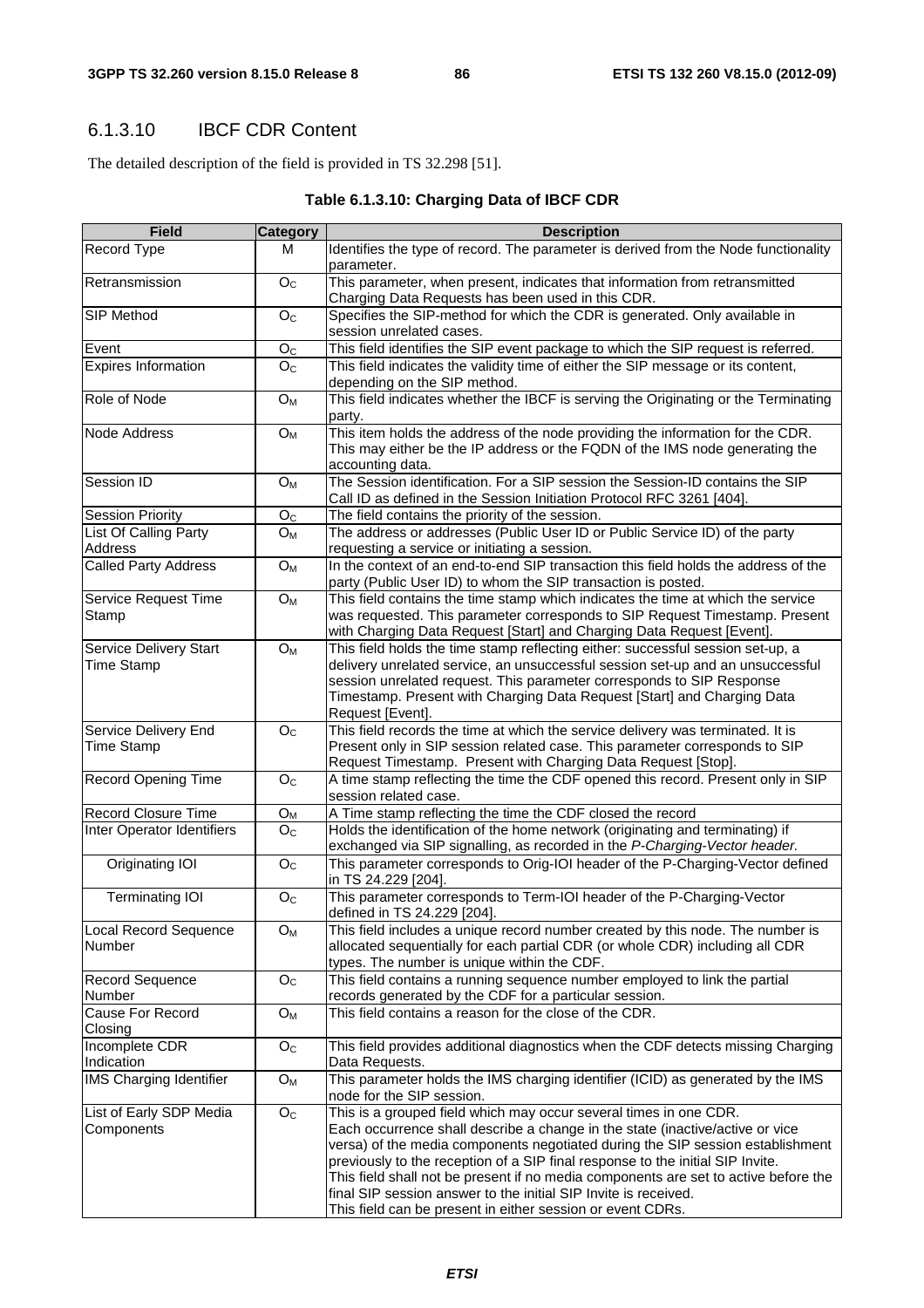| <b>Field</b>                           | Category               | <b>Description</b>                                                                                                                                                                                                                                                                                                                                          |  |  |
|----------------------------------------|------------------------|-------------------------------------------------------------------------------------------------------------------------------------------------------------------------------------------------------------------------------------------------------------------------------------------------------------------------------------------------------------|--|--|
| <b>SDP</b> Session                     | O <sub>C</sub>         | Holds the Session portion of SDP data exchanged in the above mentioned                                                                                                                                                                                                                                                                                      |  |  |
| Description                            |                        | scenario, if available.                                                                                                                                                                                                                                                                                                                                     |  |  |
| SDP Type                               | O <sub>M</sub>         | This parameter indicates if the SDP media component is an SDP offer or SDP<br>answer.                                                                                                                                                                                                                                                                       |  |  |
| SDP Offer Timestamp                    | $O_{M}$                | This parameter contains the time of the SIP Request which conveys the SDP<br>offer.                                                                                                                                                                                                                                                                         |  |  |
| <b>SDP Answer</b><br>Timestamp         | $O_{M}$                | This parameter contains the time of the response to the SIP Request which<br>conveys the SDP answer.                                                                                                                                                                                                                                                        |  |  |
| SDP Media                              | $O_{M}$                | This is a grouped field comprising several sub-fields associated with one media                                                                                                                                                                                                                                                                             |  |  |
| Components                             |                        | component. Since several media components may exist for a session in parallel<br>these sub-fields may occur several times.                                                                                                                                                                                                                                  |  |  |
| SDP Media Name                         | $O_M$                  | This field holds the name of the media as available in the SDP data.                                                                                                                                                                                                                                                                                        |  |  |
| SDP Media<br>Description               | O <sub>M</sub>         | This field holds the attributes of the media as available in the SDP data.                                                                                                                                                                                                                                                                                  |  |  |
| Media Initiator Flag                   | O <sub>C</sub>         | This field indicates if the called party has requested the session modification and<br>it is present only if the initiator was the called party.                                                                                                                                                                                                            |  |  |
| List of SDP Media                      | O <sub>C</sub>         | This is a grouped field which may occur several times in one CDR. The first                                                                                                                                                                                                                                                                                 |  |  |
| Components                             |                        | occurrence describes the initial session negotiation whilst the other would stem<br>from session re-negotiations.                                                                                                                                                                                                                                           |  |  |
| <b>SDP Session</b><br>Description      | O <sub>C</sub>         | The field is present only in a SIP session related case.<br>Holds the Session portion of the SDP data exchanged between the User Agents<br>if available in the SIP transaction.                                                                                                                                                                             |  |  |
| SDP Type                               | $O_{M}$                | This parameter indicates if the SDP media component is an SDP offer or SDP                                                                                                                                                                                                                                                                                  |  |  |
|                                        |                        | answer.                                                                                                                                                                                                                                                                                                                                                     |  |  |
| <b>SIP Request</b>                     | O <sub>C</sub>         | This parameter contains the time of the SIP Request (usually a (Re)Invite). This                                                                                                                                                                                                                                                                            |  |  |
| Timestamp                              |                        | parameter corresponds to SIP Request Timestamp in Charging Data Request<br>[Interim].                                                                                                                                                                                                                                                                       |  |  |
| SIP Response<br>Timestamp              | O <sub>C</sub>         | This parameter contains the time of the response to the SIP Request (usually a<br>200 OK). This parameter corresponds to SIP Response Timestamp in Charging                                                                                                                                                                                                 |  |  |
|                                        |                        | Data Request [Interim].                                                                                                                                                                                                                                                                                                                                     |  |  |
| SDP Media<br>Components                | $O_{M}$                | This is a grouped field comprising several sub-fields associated with one media<br>component. Since several media components may exist for a session in parallel<br>these sub-fields may occur several times.                                                                                                                                               |  |  |
| SDP Media Name                         | $O_{M}$                | This field holds the name of the media as available in the SDP data.                                                                                                                                                                                                                                                                                        |  |  |
| SDP Media                              | $O_M$                  | This field holds the attributes of the media as available in the SDP data.                                                                                                                                                                                                                                                                                  |  |  |
| Description                            |                        |                                                                                                                                                                                                                                                                                                                                                             |  |  |
| Media Initiator Flag                   | O <sub>C</sub>         | This field indicates if the called party has requested the session modification and<br>it is present only if the initiator was the called party.                                                                                                                                                                                                            |  |  |
| Service Reason Return<br>Code          | $O_{M}$                | This parameter provides the returned SIP status code for the service request for<br>the successful and failure case,                                                                                                                                                                                                                                        |  |  |
| <b>List of Message Bodies</b>          | $\overline{\rm sc}$    | This grouped field comprising several sub-fields describing the data that may be<br>conveyed end-to-end in the body of a SIP message. Since several message<br>bodies may be exchanged via SIP-signalling, this grouped field may occur<br>several times.                                                                                                   |  |  |
| Content-Type                           | <b>OM</b>              | This sub-field of Message Bodies holds the MIME type of the message body,<br>Examples are: application/zip, image/gif, audio/mpeg, etc.                                                                                                                                                                                                                     |  |  |
| <b>Content-Disposition</b>             | $\overline{OC}$        | This sub-field of Message Bodies holds the content disposition of the message<br>body inside the SIP signalling, Content-disposition header field equal to "render",<br>indicates that "the body part should be displayed or otherwise rendered to the<br>user". Content disposition values are : session, render, inline, icon, alert,<br>attachment, etc. |  |  |
| Content-Length                         | <b>OM</b>              | This sub-field of Message Bodies holds the size of the data of a message body in<br>bytes.                                                                                                                                                                                                                                                                  |  |  |
| Originator                             | $\overline{\text{oc}}$ | This sub-field of the "List of Message Bodies" indicates the originating party of<br>the message body.                                                                                                                                                                                                                                                      |  |  |
| <b>Access Network</b><br>Information   | O <sub>C</sub>         | This field contains the content of the SIP P-header "P-Access-Network-Info" if<br>available.                                                                                                                                                                                                                                                                |  |  |
| <b>IMS Communication</b><br>Service Id | O <sub>C</sub>         | Contains the identifier for the type of communication service the IMS is currently<br>providing for the session.                                                                                                                                                                                                                                            |  |  |
| Service Context Id                     | $O_{M}$                | Holds the context information to which the CDR belongs. The information is<br>obtained from the Operation Token of the Charging Data Request message.                                                                                                                                                                                                       |  |  |
| <b>Record Extensions</b>               | O <sub>c</sub>         | A set of operator/manufacturer specific extensions to the record, conditioned<br>upon existence of an extension.                                                                                                                                                                                                                                            |  |  |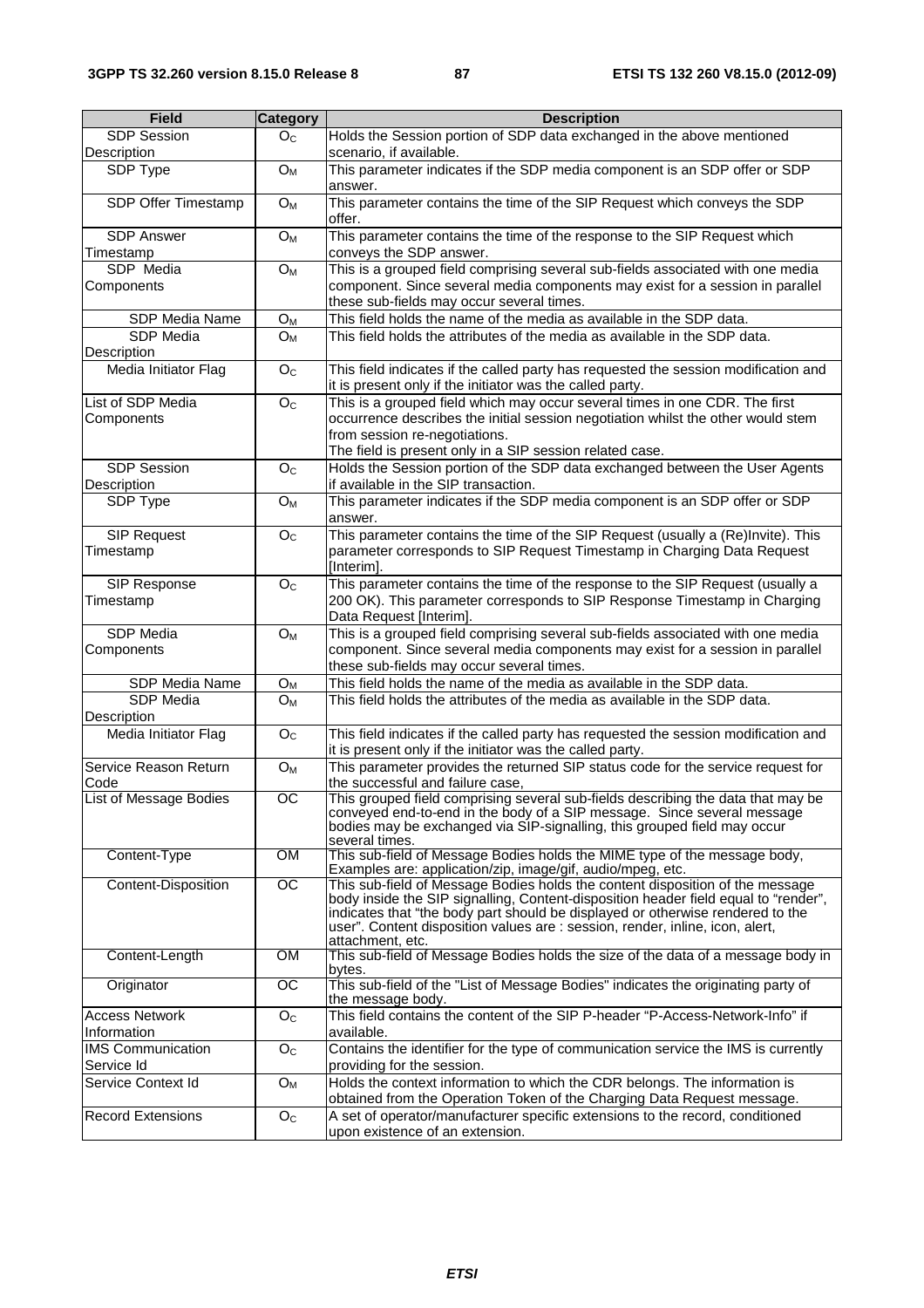# 6.2 Data description for IMS online charging

## 6.2.1 Ro message contents

The IMS nodes generate debit and reserve units information that can be transferred from the CTF to the OCF. For this purpose, IMS online charging utilises the *Debit Units and Reserve Units* procedure that is specified in the 3GPP debit unit operation in TS 32.299 [50].

The *Debit and reserve units* procedure employs the *Debit and Reserve Units Request* and *Debit and Reserve Units Response* messages. Table 6.2.1 describes the use of these messages in IMS online charging.

| Table 6.2.1: Online Charging Messages Reference Table |
|-------------------------------------------------------|
|-------------------------------------------------------|

| <b>Command-Name</b>                      | Source            | <b>Destination</b> |
|------------------------------------------|-------------------|--------------------|
| <b>IDebit and Reserve Units Request</b>  | MRFC, AS, IMS-GWF | OCS                |
| <b>IDebit and Reserve Units Response</b> | ocs               | MRFC. AS. IMS-GWF  |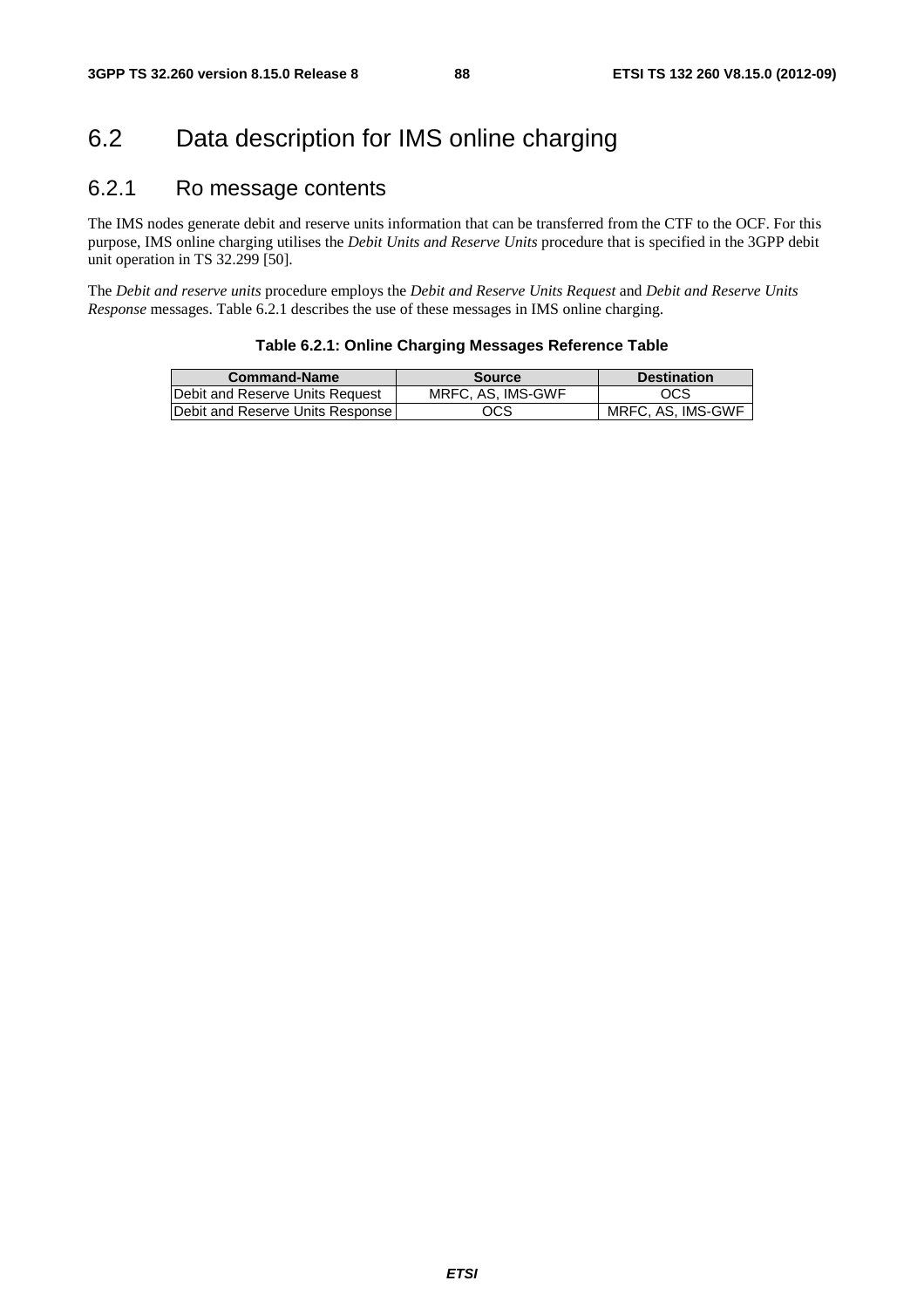#### 6.2.1.1 Debit and Reserve Units Request Message

Table 6.2.1.1 illustrates the basic structure of a *Debit and Reserve Units Request* message from the CTF in MRFC and AS and the IMS-GWF as used for IMS online charging.

#### **Table 6.2.1.1: Debit and reserve units Request Message Contents**

| <b>Field</b>                 | <b>Category</b> | <b>Description</b>                                                                   |
|------------------------------|-----------------|--------------------------------------------------------------------------------------|
| Session Identifier           | M               | Described in 32.299 [50]                                                             |
| <b>Originator Host</b>       | M               | Described in 32.299 [50]                                                             |
| Originator Domain            | M               | Described in 32.299 [50]                                                             |
| <b>Destination Domain</b>    | M               | Described in 32.299 [50]                                                             |
| Operation Identifier         | M               | Described in 32.299 [50]                                                             |
| <b>Operation Token</b>       | M               | Described in 32.299 [50]                                                             |
| <b>Operation Type</b>        | M               | Described in 32.299 [50]                                                             |
| <b>Operation Number</b>      | M               | Described in 32.299 [50]                                                             |
| <b>Destination Host</b>      | O <sub>C</sub>  | Described in 32.299 [50]                                                             |
| User Name                    | O <sub>C</sub>  | The field contains the Private User Identity [201]                                   |
| <b>Origination State</b>     | O <sub>C</sub>  | Described in 32.299 [50]                                                             |
| <b>Origination Timestamp</b> | O <sub>C</sub>  | Described in 32.299 [50]                                                             |
| Subscriber Identifier        | $O_{M}$         | This field contains the identification of the mobile subscriber (i.e. MSISDN or SIP- |
|                              |                 | URI) that uses the requested service.                                                |
| <b>Termination Cause</b>     | O <sub>C</sub>  | Described in 32.299 [50]                                                             |
| <b>Requested Action</b>      | O <sub>C</sub>  | Described in 32.299 [50]                                                             |
| <b>Multiple Operation</b>    | $O_{M}$         | Described in 32.299 [50]                                                             |
| Multiple Unit Operation      | O <sub>C</sub>  | Described in 32.299 [50]                                                             |
| <b>Subscriber Equipment</b>  | O <sub>C</sub>  | Described in 32.299 [50]                                                             |
| <b>Number</b>                |                 |                                                                                      |
| Proxy Information            | O <sub>C</sub>  | Described in 32.299 [50]                                                             |
| Route Information            | O <sub>C</sub>  | Described in 32.299 [50]                                                             |
| Service Information          | $O_{M}$         | This field holts additional 3GPP service specific parameter:                         |
|                              |                 | - IMS Information,                                                                   |
|                              |                 | - PS Information                                                                     |
| <b>Extended Information</b>  | O <sub>C</sub>  | This field holds the network/manufacturer specific extensions.                       |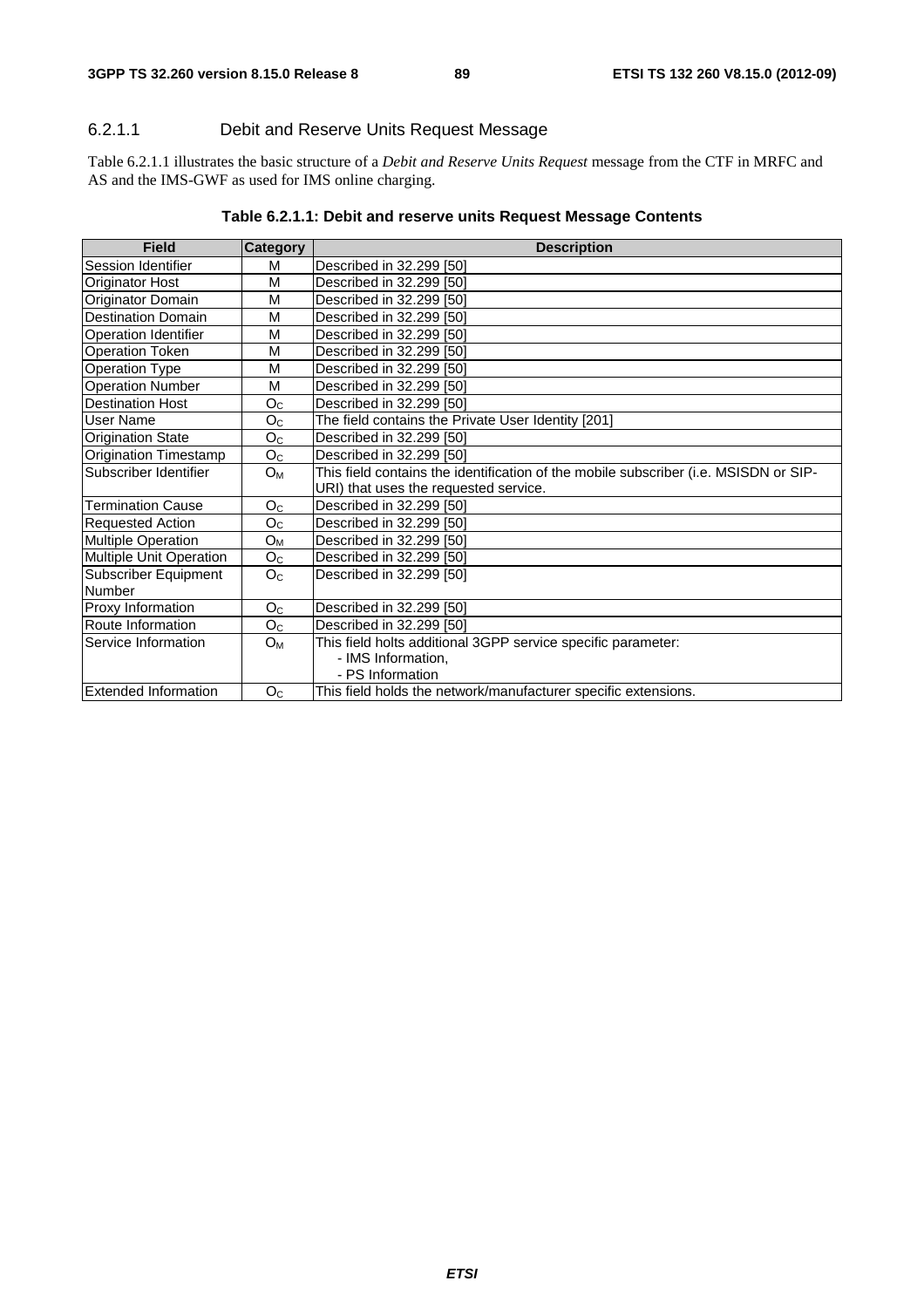#### 6.2.1.2 Debit and Reserve Units Response Message

Table 6.2.1.2 illustrates the basic structure of a Debit and Reserve Units Response message as used for IMS charging. This message is always used by the OCS as specified below, independent of the receiving IMS node and the operation type that is being replied to.

| Field                          | <b>Category</b> | <b>Description</b>                                                                      |  |  |
|--------------------------------|-----------------|-----------------------------------------------------------------------------------------|--|--|
| <b>Session Identifier</b>      | М               | Described in 32.299 [50]                                                                |  |  |
| <b>Operation Result</b>        | M               | Described in 32.299 [50]                                                                |  |  |
| Originator Host                | M               | Described in 32.299 [50]                                                                |  |  |
| Originator Domain              | M               | Described in 32.299 [50]                                                                |  |  |
| <b>Operation Identifier</b>    | M               | Described in 32.299 [50]                                                                |  |  |
| <b>Operation Type</b>          | M               | Described in 32.299 [50]                                                                |  |  |
| <b>Operation Number</b>        | M               | Described in 32.299 [50]                                                                |  |  |
| <b>Operation Failover</b>      | O <sub>C</sub>  | Described in 32.299 [50]                                                                |  |  |
| Multiple Unit Operation        | O <sub>C</sub>  | Described in 32.299 [50]                                                                |  |  |
| <b>Operation Failure</b>       | O <sub>C</sub>  | Described in 32.299 [50]. This field defines the operation if a failure has occurred at |  |  |
| Action                         |                 | the OCS for SCUR and ECUR.                                                              |  |  |
| <b>Operation Event Failure</b> | O <sub>C</sub>  | Described in 32.299 [50]. This field defines the operation if a failure has occurred at |  |  |
| Action                         |                 | the OCS for IEC.                                                                        |  |  |
| Redirection Host               | O <sub>C</sub>  | Described in 32.299 [50]                                                                |  |  |
| <b>Redirection Host Usage</b>  | O <sub>C</sub>  | Described in 32.299 [50]                                                                |  |  |
| <b>Redirection Cache Time</b>  | O <sub>C</sub>  | Described in 32.299 [50]                                                                |  |  |
| Proxy Information              | O <sub>C</sub>  | Described in 32.299 [50]                                                                |  |  |
| Route Information              | O <sub>C</sub>  | Described in 32.299 [50]                                                                |  |  |
| <b>Failed parameter</b>        | O <sub>C</sub>  | Described in 32.299 [50]                                                                |  |  |
| Service Information            | O <sub>C</sub>  | This field holts additional 3GPP service specific parameter:                            |  |  |
|                                |                 | - IMS Information,                                                                      |  |  |
|                                |                 | - PS Information                                                                        |  |  |
| <b>Extended Information</b>    | O <sub>C</sub>  | This field holds the network/manufacturer specific extensions.                          |  |  |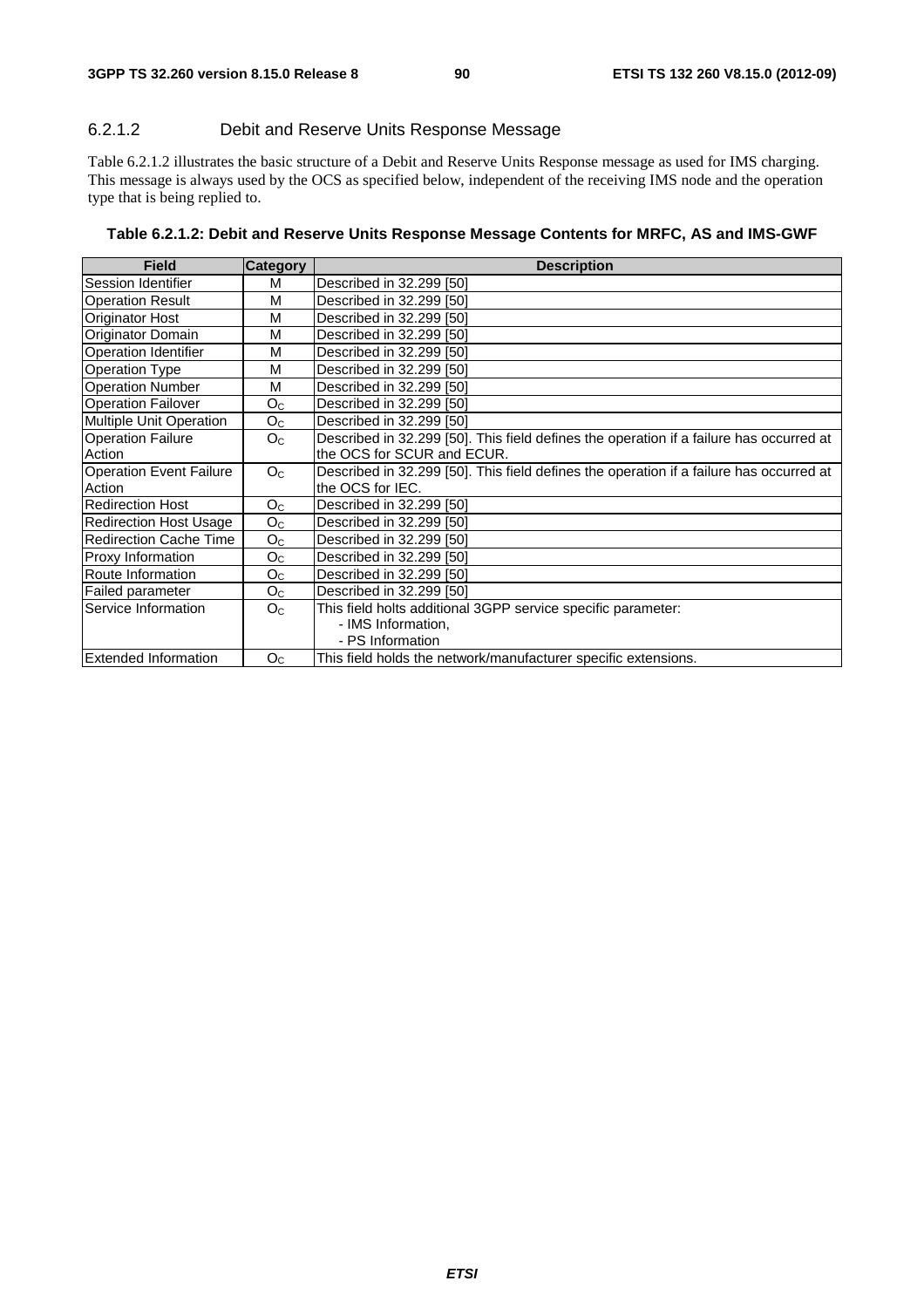# 6.3 IMS Charging Specific Parameters

# 6.3.1 Definition of IMS charging information

The IMS Information parameter used for IMS charging is provided in the Service Information parameter.

#### 6.3.1.1 IMS charging information assignment for Service Information

The components in the Service Information that are use for IMS charging can be found in Table 6.3.1.1.

| Table 6.3.1.1: Service Information used for IMS Charging |  |
|----------------------------------------------------------|--|
|----------------------------------------------------------|--|

| <b>Field</b>           | Category       | <b>Description</b>                                                                                                                                 | <b>Provided</b><br>by IMS NE                    |
|------------------------|----------------|----------------------------------------------------------------------------------------------------------------------------------------------------|-------------------------------------------------|
| Service Information    | $O_M$          | This is a structured field and holds the 3GPP specific<br>parameter as defined in TS 32.299 [50]. For IMS<br>Charging the IMS Information is used. | All                                             |
| Subscription-Id        | $O_{M}$        | Described in TS 32.299 [50] and contains the Private<br>User Identity and / or Public User Identity/Identities                                     | All                                             |
| <b>IMS</b> Information | $O_M$          | This is a structured field and holds the IMS specific<br>parameters. The details are defined in clause 6.3.1.2.                                    | All                                             |
| <b>PS</b> Information  | O <sub>C</sub> | This is a structured field and holds PS specific<br>parameters. The complete structure is defined in TS<br>32.251 [11].                            | Not in<br>I-CSCF, IBCF                          |
| <b>GGSN Address</b>    | O <sub>C</sub> | This field holds the IP-address of the GGSN that<br>generated the GPRS Charging ID, as described in [1].                                           | Not in<br>I-CSCF, MGCF,<br>BGCF,<br><b>IBCF</b> |

### 6.3.1.2 Definition of the IMS Information

IMS specific charging information is provided within the IMS Information. The fields of the IMS Information which are different coved in several IMS network nodes are indicated by the node specific type.

The detailed structure of the IMS Information can be found in table 6.3.1.2.

| <b>Field</b>                                     | <b>Category</b> | <b>Description</b>                                                                                                                                                                                                                                                       | <b>Provided</b><br>by IMS NE          |
|--------------------------------------------------|-----------------|--------------------------------------------------------------------------------------------------------------------------------------------------------------------------------------------------------------------------------------------------------------------------|---------------------------------------|
| Event Type                                       | O <sub>C</sub>  | This field holds the SIP Method, the content of the SIP "Event"<br>header and the content of the SIP "expires" header when present<br>in the SIP request.                                                                                                                | All                                   |
| <b>Node Functionality</b>                        | М               | This field contains the function of the node.                                                                                                                                                                                                                            | All                                   |
| Role of Node                                     | $O_{M}$         | This field specifies whether the IMS node is serving the Originating<br>or the Terminating party.                                                                                                                                                                        | Not in MRFC                           |
| User Session ID                                  | $O_{M}$         | This field holds the session identifier. For a SIP session the<br>Session-ID contains the SIP Call ID.                                                                                                                                                                   | All                                   |
| <b>Session Priority</b>                          | O <sub>C</sub>  | This field contains the priority of the session.                                                                                                                                                                                                                         | All                                   |
| <b>Calling Party Address</b>                     | O <sub>M</sub>  | This field holds the address (SIP URI or TEL URI)URI of the party<br>(Public User Identity or Public Service Identity) initiating a session<br>or requesting a service.                                                                                                  | All                                   |
| <b>Called Party Address</b>                      | O <sub>M</sub>  | For SIP transactions, except for registration, this field holds the<br>address of the party (Public User ID or Public Service ID) to whom<br>the SIP transaction is posted.<br>For registration transactions, this field holds the Public User ID<br>under registration. | All                                   |
| <b>Number Portability</b><br>routing information | O <sub>c</sub>  | This field includes information on number portability after<br>DNS/ENUM request from S-CSCF in the calling user's home<br>network.                                                                                                                                       | S-CSCF, I-<br>CSCF, AS,<br>MGCF, BGCF |

**Table 6.3.1.2: Structure of the IMS Information**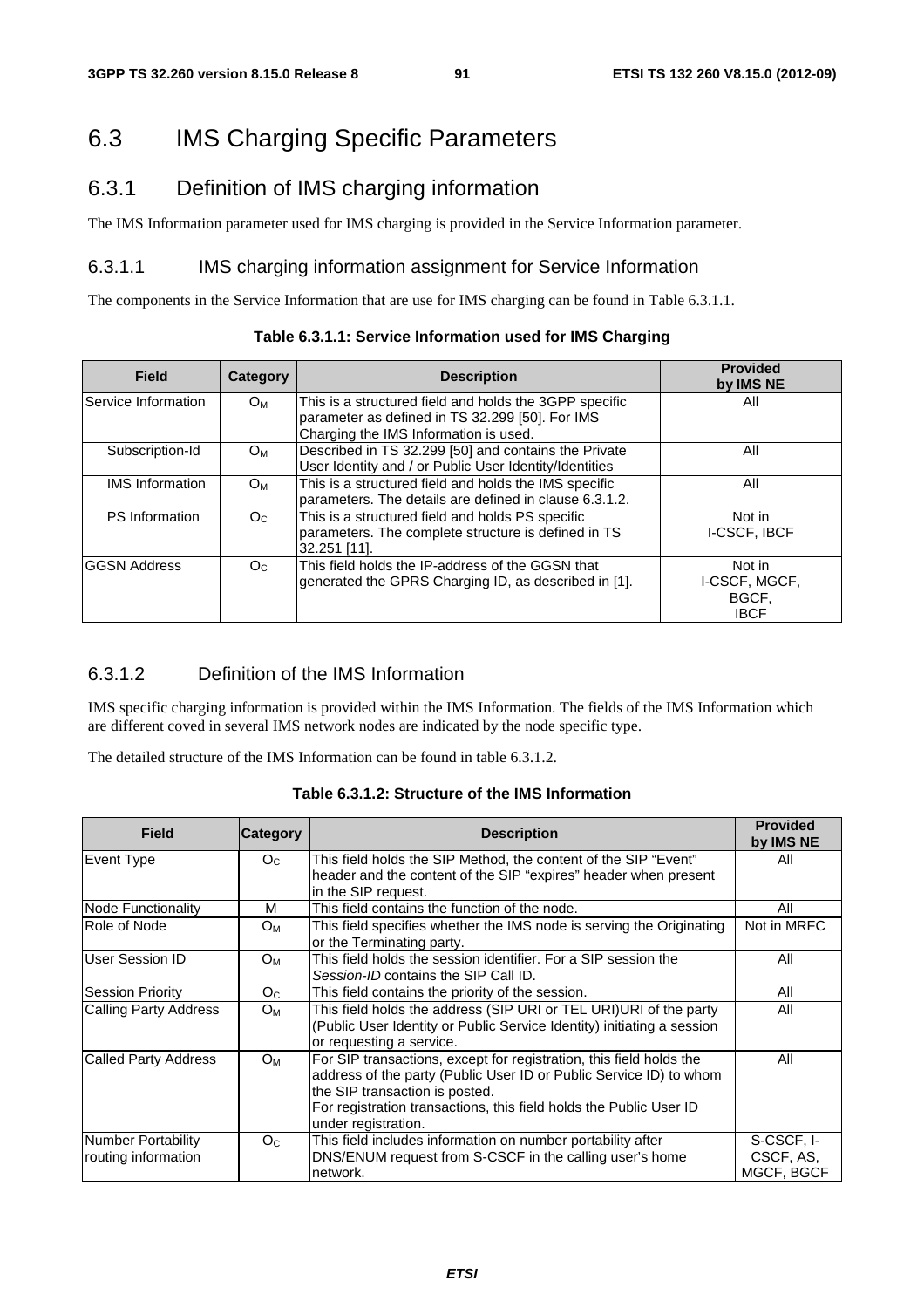| <b>Field</b>                                 | Category         | <b>Description</b>                                                                                                                                                                                                                                                                                                                                                                                                                                                | <b>Provided</b><br>by IMS NE                    |
|----------------------------------------------|------------------|-------------------------------------------------------------------------------------------------------------------------------------------------------------------------------------------------------------------------------------------------------------------------------------------------------------------------------------------------------------------------------------------------------------------------------------------------------------------|-------------------------------------------------|
| <b>Carrier Select routing</b><br>information | O <sub>C</sub>   | This field includes information on carrier select after DNS/ENUM<br>request from S-CSCF in the calling user's home network.                                                                                                                                                                                                                                                                                                                                       | S-CSCF, I-<br>CSCF, AS,<br>MGCF, BGCF           |
| Alternate Charged<br>Party Address           | O <sub>C</sub>   | The address of an alternate party that is identified by the AS at<br>session initiation, and is charged in place of the calling party.                                                                                                                                                                                                                                                                                                                            | AS only                                         |
| Requested<br>Party<br>Address                | O <sub>C</sub>   | For SIP transactions this field holds the address of the party<br>(Public User ID or Public Service ID) to whom the SIP transaction<br>was originally posted.<br>This field is only present if different from the Called Party Address<br>parameter.                                                                                                                                                                                                              | S-CSCF and<br>AS/MRFC                           |
| Called<br>Asserted<br>Identity               | O <sub>C</sub>   | The address of the final asserted identity. Present if the final<br>asserted identity is available in the SIP 2xx response.                                                                                                                                                                                                                                                                                                                                       | S-CSCF and<br>AS/MRFC                           |
| <b>Associated URI</b>                        | O <sub>c</sub>   | This field holds a non-barred public user identity (SIP URI or TEL<br>URI) associated to the public user identity under registration.                                                                                                                                                                                                                                                                                                                             | S-CSCF, P-<br>CSCF,<br>I-CSCF, IBCF             |
| <b>Time Stamps</b>                           | O <sub>C</sub>   | This field holds the time of the SIP REQUEST and the time of the<br>response to the SIP REQUEST.                                                                                                                                                                                                                                                                                                                                                                  | All                                             |
| <b>Application Server</b><br>Information     | O <sub>c</sub>   | This field holds the SIP URI(s) of the AS(s) addressed during the<br>session and the called party number (SIP URI, E.164), if an<br>application server determines it.                                                                                                                                                                                                                                                                                             | S-CSCF and<br><b>MRFC</b>                       |
| Inter Operator Identifier                    | $\overline{O}_C$ | This field holds the identification of the network neighbours<br>(originating and terminating) as exchanged via SIP signalling if<br>available.                                                                                                                                                                                                                                                                                                                   | All                                             |
| <b>IMS Charging Identifier</b>               | $O_{M}$          | This field holds the IMS Charging Identifier (ICID) as generated by<br>a IMS node for a SIP session.                                                                                                                                                                                                                                                                                                                                                              | All                                             |
| Early Media<br>Description                   | O <sub>C</sub>   | This field holds session and media parameters related to media<br>components set to active during the SIP session establishment<br>and before a final successful or unsuccessful SIP answer to the<br>initial SIP INVITE request is received. Once a media component is<br>set to active, subsequent status changes shall be registered. Since<br>several SDP negotiations may occur during the SIP session<br>establishment, this field may occur several times. | Not in I-CSCF                                   |
| <b>SDP Session</b><br>Description            | O <sub>C</sub>   | This field holds the content of an "attribute-line" (i=, c=, b=, k=, a=,<br>etc.) related to a session.                                                                                                                                                                                                                                                                                                                                                           | Not in<br><b>I-CSCF</b>                         |
| SDP Media<br>Component                       | O <sub>C</sub>   | This is a grouped field comprising several sub-fields associated<br>with one media component. Since several media components may<br>exist for a session in parallel these sub-fields may occur several<br>times.                                                                                                                                                                                                                                                  | Not in<br><b>I-CSCF</b>                         |
| <b>Served Party IP</b><br>Address            | O <sub>C</sub>   | This field holds the IP address of either the calling or called party,<br>depending on whether the P-CSCF is in touch with the calling or<br>the called party.                                                                                                                                                                                                                                                                                                    | P-CSCF                                          |
| <b>Server Capabilities</b>                   | O <sub>C</sub>   | This field contains the server capabilities as described in 3GPP TS<br>29.229 [205].                                                                                                                                                                                                                                                                                                                                                                              | <b>I-CSCF</b>                                   |
| Trunk Group ID                               | O <sub>C</sub>   | This field identifies the incoming and outgoing PSTN legs.                                                                                                                                                                                                                                                                                                                                                                                                        | <b>MGCF</b>                                     |
| <b>Bearer Service</b>                        | O <sub>C</sub>   | This field holds the used bearer service for the PSTN leg.                                                                                                                                                                                                                                                                                                                                                                                                        | <b>MGCF</b>                                     |
| Service Id                                   | O <sub>C</sub>   | This field identifies the service the MRFC is hosting. For<br>conferences the conference ID is used as the value of this<br>parameter.                                                                                                                                                                                                                                                                                                                            | <b>MRFC</b>                                     |
| Service Specific Info                        | O <sub>C</sub>   | This field contains service specific data if and as provided by an<br>Application Server.                                                                                                                                                                                                                                                                                                                                                                         | AS                                              |
| <b>Message Bodies</b>                        | O <sub>C</sub>   | This field holds information about the Message body, Content-<br>Type, Content-Length, Content-Disposition and Originator if<br>available.                                                                                                                                                                                                                                                                                                                        | P-CSCF, S-<br>CSCF, MGCF,<br><b>IBCF</b> and AS |
| <b>Access Network</b><br>Information         | O <sub>C</sub>   | This field contains the content of the P-header P-Access-Network-<br>Info.                                                                                                                                                                                                                                                                                                                                                                                        | All                                             |
| <b>IMS</b> Communication                     | O <sub>C</sub>   | This field contains the IMS communication service identifier if                                                                                                                                                                                                                                                                                                                                                                                                   | S-CSCF, IBCF,                                   |
| Service ID                                   |                  | received in the P-Asserted-Service header in the SIP request.                                                                                                                                                                                                                                                                                                                                                                                                     | and AS                                          |
| Cause Code                                   | O <sub>C</sub>   | This field contains the cause value.                                                                                                                                                                                                                                                                                                                                                                                                                              | All                                             |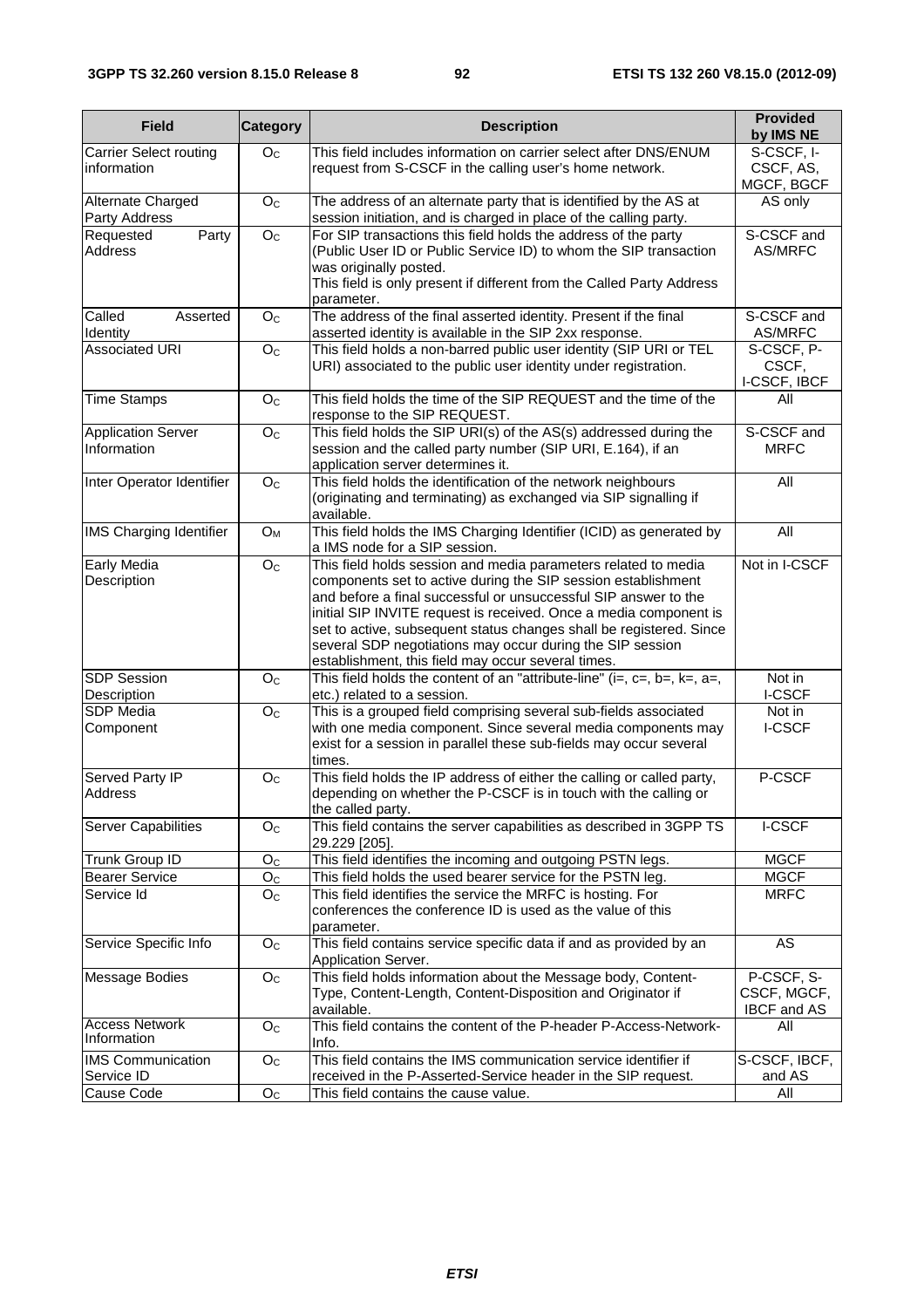# 6.3.2 Detailed Message Format for offline charging

The following chapter specifies per Operation Type the charging data that are sent by each of the IMS network elements for:

- IMS session and IMS event (S/I/S/E)
	- S-CSCF, P-CSCF, MGFC, AS, IBCF
- IMS session only  $(S/I/S)$ 
	- MRFC
- IMS event only (E)
	- I-CSCF, BGCF

The Operation Types are listed in the following order: S (start)/I (interim)/S (stop)/E (event). Therefore, when all Operation Types are possible it is marked as SISE. If only some Operation Types are allowed for a node, only the appropriate letters are used (i.e. SIS or E) as indicated in the table heading. The omission of an Operation Type for a particular field is marked with "-" (i.e. SI-E). Also, when an entire field is not allowed in a node the entire cell is marked as "-".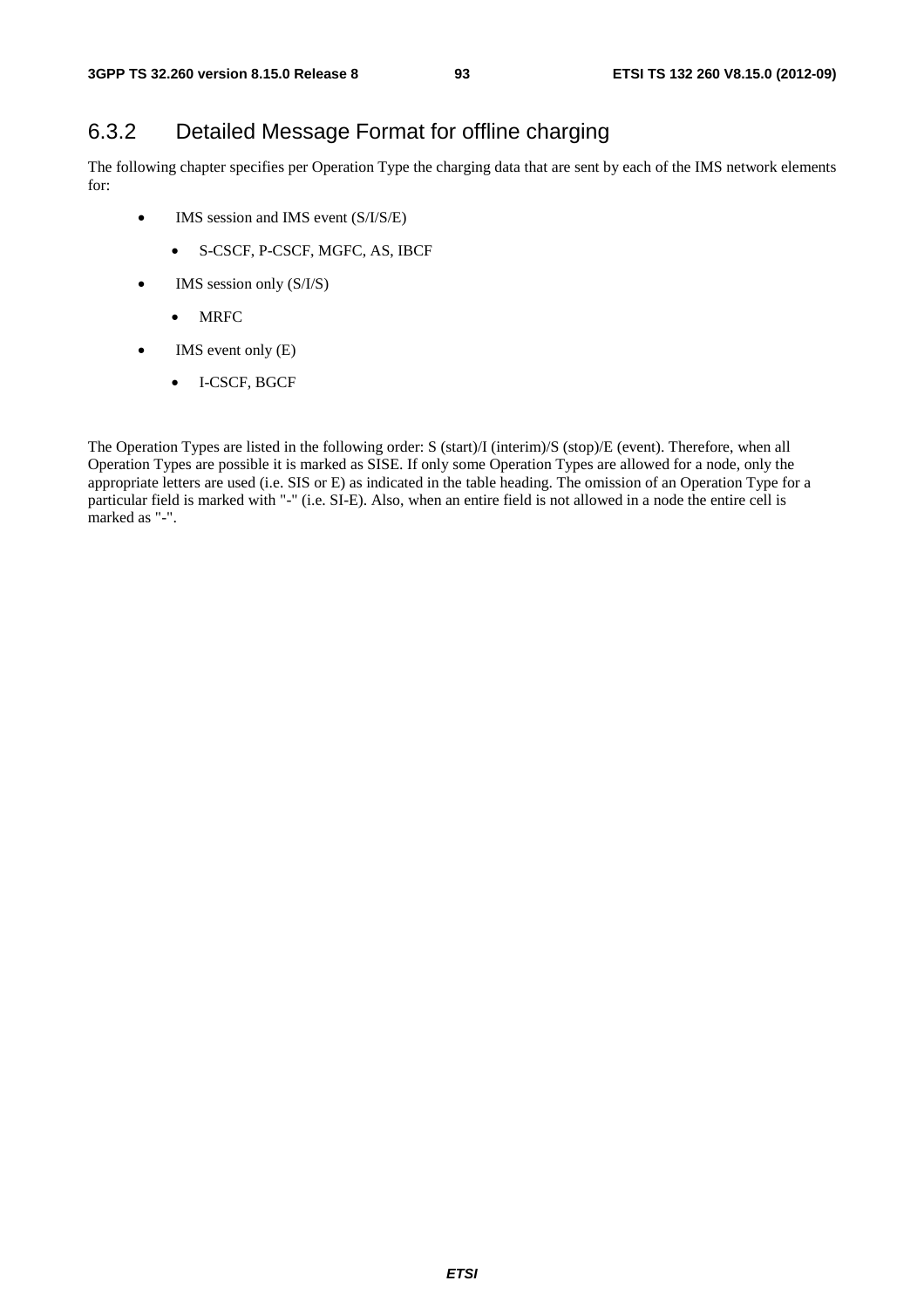Table 6.3.2.1 illustrates the basic structure of the supported fields in the Charging Data Request message for IMS offline charging.

| <b>Field</b>                                                   | <b>Node Type</b>                                | <b>S-CSCF</b>            | <b>P-CSCF I-CSCF</b>      |                          | <b>MRFC</b>                  | <b>MGCF</b>    | <b>BGCF</b>              | <b>AS</b>                     | <b>IBCF</b>              |
|----------------------------------------------------------------|-------------------------------------------------|--------------------------|---------------------------|--------------------------|------------------------------|----------------|--------------------------|-------------------------------|--------------------------|
|                                                                | <b>Supported Operation Types</b>                | S/I/S/E                  | <b>S/I/S/E</b>            | Е                        | <b>S/I/S</b>                 | <b>S/I/S/E</b> | Е                        | <b>S/I/S/E</b>                | <b>S/I/S/E</b>           |
| Session Identifier                                             |                                                 | <b>SISE</b>              | <b>SISE</b>               | E                        | $\overline{\text{SIS}}$      | <b>SISE</b>    | E                        | <b>SISE</b>                   | <b>SISE</b>              |
| <b>Originator Node</b>                                         |                                                 | <b>SISE</b>              | <b>SISE</b>               | $\overline{E}$           | $\overline{\text{SIS}}$      | <b>SISE</b>    | E                        | <b>SISE</b>                   | <b>SISE</b>              |
| Originator Domain                                              |                                                 | <b>SISE</b>              | <b>SISE</b>               | Ē                        | $\overline{\text{SIS}}$      | <b>SISE</b>    | Ē                        | <b>SISE</b>                   | <b>SISE</b>              |
| <b>Destination Domain</b>                                      |                                                 | <b>SISE</b>              | <b>SISE</b>               | $\overline{E}$           | SIS                          | <b>SISE</b>    | $\overline{E}$           | <b>SISE</b>                   | <b>SISE</b>              |
| <b>Operation Type</b>                                          |                                                 | <b>SISE</b>              | <b>SISE</b>               | E                        | SIS                          | <b>SISE</b>    | $\mathsf E$              | <b>SISE</b>                   | <b>SISE</b>              |
| <b>Operation Number</b>                                        |                                                 | <b>SISE</b>              | <b>SISE</b>               | $\overline{E}$           | SIS                          | <b>SISE</b>    | E                        | <b>SISE</b>                   | <b>SISE</b>              |
| Operation Identifier                                           |                                                 | <b>SISE</b>              | <b>SISE</b>               | $\overline{E}$           | $\overline{\text{SIS}}$      | <b>SISE</b>    | E                        | <b>SISE</b>                   | <b>SISE</b>              |
| <b>User Name</b>                                               |                                                 | <b>SISE</b>              | <b>SISE</b>               | E                        | $\overline{\text{SIS}}$      | <b>SISE</b>    | E                        | <b>SISE</b>                   | <b>SISE</b>              |
| Operation Interval                                             |                                                 | $S-I$                    | $S-I$                     | $\overline{\phantom{a}}$ | $\overline{\mathsf{SI}}$     | $S-I$          | $\blacksquare$           | $S-I$                         | $SI-$                    |
| <b>Origination State</b>                                       |                                                 | <b>SISE</b>              | <b>SISE</b>               | $\overline{E}$           | $\overline{\text{SIS}}$      | <b>SISE</b>    | E                        | <b>SISE</b>                   | <b>SISE</b>              |
| <b>Origination Timestamp</b>                                   |                                                 | <b>SISE</b>              | <b>SISE</b>               | $\overline{E}$           | SIS                          | <b>SISE</b>    | E                        | <b>SISE</b>                   | <b>SISE</b>              |
| Proxy Information                                              |                                                 | <b>SISE</b>              | <b>SISE</b>               | E                        | $\overline{\text{SIS}}$      | <b>SISE</b>    | E                        | <b>SISE</b>                   | <b>SISE</b>              |
| Route Information                                              |                                                 | <b>SISE</b>              | <b>SISE</b>               | $\overline{E}$           | $\overline{\text{SIS}}$      | <b>SISE</b>    | E                        | <b>SISE</b>                   | <b>SISE</b>              |
| <b>Operation Token</b>                                         |                                                 | <b>SISE</b>              | <b>SISE</b>               | E                        | $\overline{\text{SIS}}$      | <b>SISE</b>    | E                        | <b>SISE</b>                   | <b>SISE</b>              |
| Subscriber Identifier                                          |                                                 | <b>SISE</b>              | <b>SISE</b>               | ÷.                       | $\overline{\text{SIS}}$      | $\omega$       | ÷.                       | <b>SISE</b>                   | <b>SISE</b>              |
|                                                                | Service Information with PS and IMS Information |                          |                           |                          |                              |                |                          |                               |                          |
| Event Type                                                     |                                                 | <b>SISE</b>              | <b>SISE</b>               | Е                        | SIS                          | <b>SISE</b>    | Е                        | <b>SISE</b>                   | <b>SISE</b>              |
| Role of Node                                                   |                                                 | <b>SISE</b>              | <b>SISE</b>               | $\overline{E}$           | $\overline{a}$               | <b>SISE</b>    | E                        | <b>SISE</b>                   | <b>SISE</b>              |
| Node Functionality                                             |                                                 | <b>SISE</b>              | <b>SISE</b>               | $\overline{E}$           | SIS                          | <b>SISE</b>    | E                        | <b>SISE</b>                   | <b>SISE</b>              |
| User Session Id                                                |                                                 | <b>SISE</b>              | <b>SISE</b>               | $\overline{E}$           | SIS                          | <b>SISE</b>    | $\mathsf E$              | <b>SISE</b>                   | <b>SISE</b>              |
| <b>Session Priority</b>                                        |                                                 | $S - E$                  | $S - E$                   | E                        | $S-$                         | $S - E$        | $\mathsf E$              | $\overline{S} - \overline{E}$ | $S - E$                  |
| <b>Calling Party Address</b>                                   |                                                 | <b>SISE</b>              | <b>SISE</b>               | $\overline{E}$           | SIS                          | <b>SISE</b>    | E                        | <b>SISE</b>                   | <b>SISE</b>              |
| <b>Called Party Address</b>                                    |                                                 | <b>SISE</b>              | <b>SISE</b>               | $\overline{E}$           | $\overline{\text{SIS}}$      | <b>SISE</b>    | E                        | <b>SISE</b>                   | <b>SISE</b>              |
|                                                                | Number Portability routing information          | $S - E$                  | $\blacksquare$            | E                        | $\blacksquare$               | $S - E$        | E                        | $S - E$                       | $\overline{\phantom{a}}$ |
| Carrier Select routing information                             |                                                 | $S - E$                  | L.                        | E                        | $\overline{\phantom{a}}$     | $S - E$        | E                        | $S - E$                       | L.                       |
| Alternate Charged Party Address                                |                                                 | $\blacksquare$           | $\overline{\phantom{a}}$  | $\blacksquare$           | $\blacksquare$               | $\blacksquare$ | $\blacksquare$           | $S-$                          | $\overline{\phantom{a}}$ |
| <b>Requested Party Address</b>                                 |                                                 | $S - E$                  | ۰                         | $\blacksquare$           | $S-$                         | $\blacksquare$ | $\overline{\phantom{a}}$ | $S - E$                       | ۰                        |
| <b>Called Asserted Identity</b>                                |                                                 | $S - E$                  | $\overline{\phantom{a}}$  | $\blacksquare$           | $S-$                         | $\blacksquare$ | $\blacksquare$           | $S - E$                       | $\overline{\phantom{a}}$ |
| <b>Associated URI</b>                                          |                                                 | $- E$                    | $- E$                     | Ē                        |                              |                | $\overline{\phantom{a}}$ |                               | $--E$                    |
| Time stamps (see note 3)                                       |                                                 | <b>SISE</b>              | <b>SISE</b>               | E                        | $\overline{\text{SIS}}$      | <b>SISE</b>    | E                        | <b>SISE</b>                   | <b>SISE</b>              |
|                                                                | Application server Information (see note 1)     | <b>SISE</b>              | ä,                        | $\Box$                   | $\overline{\text{SIS}}$      | ä,             | ä,                       | $\blacksquare$                | $\blacksquare$           |
|                                                                | Inter Operator Identifiers (see note 1)         | <b>SISE</b>              | <b>SISE</b>               | E                        | SIS                          | <b>SISE</b>    | Е                        | <b>SISE</b>                   | <b>SISE</b>              |
| <b>IMS Charging Identifier</b>                                 |                                                 | <b>SISE</b>              | <b>SISE</b>               | E                        | $\overline{\text{SIS}}$      | <b>SISE</b>    | E                        | <b>SISE</b>                   | <b>SISE</b>              |
|                                                                | Early Media Description (see note 4)            | $S - E$                  | $S - E$                   | $\blacksquare$           | $S-$                         | $S - E$        | E                        | $S - E$                       | $S - E$                  |
| <b>SDP Session Description</b>                                 |                                                 | $S-I$                    | $S-I$                     |                          | $S-I$                        | $S$ --         | $\Box$                   | $S-I$                         | $S-I$                    |
|                                                                | SDP Media Component (see note 4)                | $S-I$                    | $S-I$                     |                          | $S-I$                        | $S$ --         | $\mathbf{L}$             | $S-I$                         | $S-I$                    |
| <b>GGSN Address</b>                                            |                                                 | $SI-$                    | $\overline{\mathsf{S}}$ - |                          | $SI-$                        | $SI-$          | $\blacksquare$           | $SI-$                         | $\blacksquare$           |
| Served Party (see note 1)                                      |                                                 | $\overline{\phantom{a}}$ | <b>SISE</b>               | ۰                        | $\qquad \qquad \blacksquare$ | $\blacksquare$ | $\overline{\phantom{0}}$ |                               | $\overline{\phantom{a}}$ |
| Server Capabilities (see note 1)                               |                                                 | $\overline{\phantom{a}}$ | $\overline{\phantom{a}}$  | E                        | $\overline{\phantom{a}}$     | $\blacksquare$ | $\overline{\phantom{a}}$ | $\overline{\phantom{a}}$      | $\overline{\phantom{a}}$ |
| Trunk Group ID (see note 1)                                    |                                                 |                          |                           |                          |                              | <b>SISE</b>    |                          |                               |                          |
| Bearer Service (see note 1)                                    |                                                 | ä,                       | $\blacksquare$            | $\blacksquare$           | $\blacksquare$               | <b>SISE</b>    | ä,                       | $\blacksquare$                | $\blacksquare$           |
| Service Id (see note 1)                                        |                                                 | $\overline{\phantom{a}}$ | $\overline{\phantom{a}}$  | $\blacksquare$           | <b>SIS</b>                   | $\blacksquare$ | $\overline{\phantom{a}}$ |                               |                          |
| Service Specific Info (see note 1)                             |                                                 | $\overline{\phantom{a}}$ |                           | ۰.                       | $\overline{\phantom{a}}$     | $\blacksquare$ | -                        | <b>SISE</b>                   |                          |
| Message Bodies (see note 2)                                    |                                                 | <b>SISE</b>              | <b>SISE</b>               |                          |                              | <b>SISE</b>    |                          | <b>SISE</b>                   | <b>SISE</b>              |
| <b>Cause Code</b>                                              |                                                 | $-SE$                    | $-SE$                     | Е                        | --S                          | $-SE$          | Е                        | $-SE$                         | $-SE$                    |
| <b>Access Network Information</b>                              |                                                 | <b>SISE</b>              | <b>SISE</b>               | E                        | SIS                          | <b>SISE</b>    | E                        | <b>SISE</b>                   | <b>SISE</b>              |
|                                                                | IMS Communication Service ID                    | $S - E$                  |                           | ÷,                       | $\overline{\phantom{a}}$     | $\blacksquare$ | $\blacksquare$           | $S - E$                       | $S - E$                  |
| INOTE 1: Only present if available in the CTF of the IMS node. |                                                 |                          |                           |                          |                              |                |                          |                               |                          |

**Table 6.3.2.1 : Supported fields in** *Charging Data Request* **Message** 

NOTE 1: Only present if available in the CTF of the IMS node.

NOTE 2: Present only if Messages Bodies is included in the SIP message that triggered the Charging Data Request. NOTE 3: Only present if ACR is triggered on a SIP message (e.g. SIP INVITE, SIP UPDATE).

NOTE 4: To be determined for presence in IBCF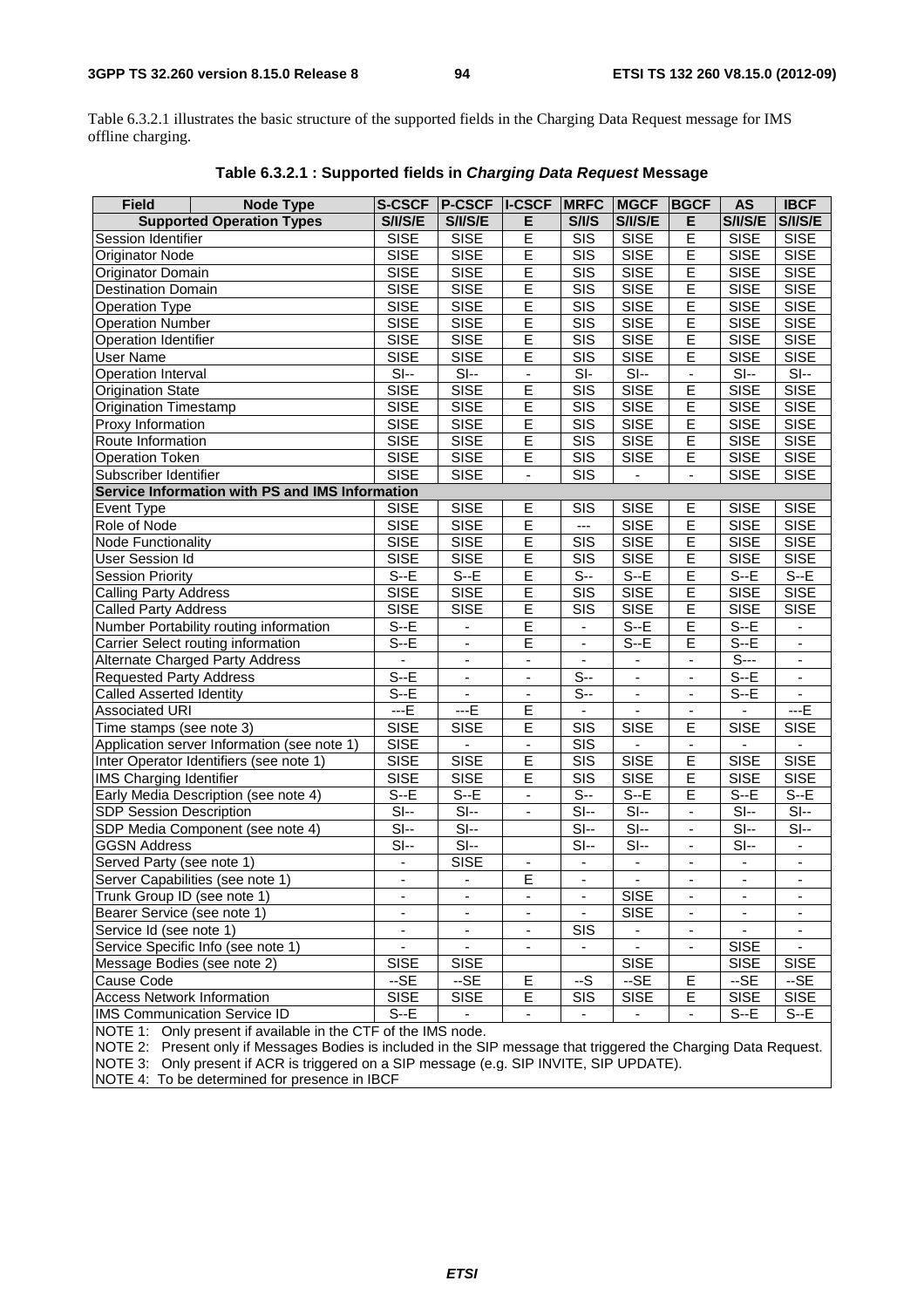Table 6.3.2.2 illustrates the basic structure of the supported fields in the Charging Data Response message for IMS offline charging.

| <b>Field</b>                | <b>Node Type</b>                 | <b>S-CSCF</b> | <b>P-CSCF II-CSCF</b> |   | <b>IMRFC</b> | <b>MGCF</b> | <b>BGCF</b> | <b>AS</b>      | <b>IBCF</b> |
|-----------------------------|----------------------------------|---------------|-----------------------|---|--------------|-------------|-------------|----------------|-------------|
|                             | <b>Supported Operation Types</b> | S/I/S/E       | S/I/S/E               | E | S/IS         | S/I/S/E     | Е           | <b>S/I/S/E</b> | S/I/S/E     |
|                             | <b>Session Identifier</b>        | <b>SISE</b>   | <b>SISE</b>           | E | <b>SIS</b>   | <b>SISE</b> | E           | <b>SISE</b>    | <b>SISE</b> |
|                             | <b>Originator Node</b>           | <b>SISE</b>   | <b>SISE</b>           | E | <b>SIS</b>   | <b>SISE</b> | E           | <b>SISE</b>    | <b>SISE</b> |
|                             | <b>Originator Domain</b>         | <b>SISE</b>   | <b>SISE</b>           | E | <b>SIS</b>   | <b>SISE</b> | Е           | <b>SISE</b>    | <b>SISE</b> |
|                             | Destination Domain               | <b>SISE</b>   | <b>SISE</b>           | E | <b>SIS</b>   | <b>SISE</b> | E           | <b>SISE</b>    | <b>SISE</b> |
| <b>Operation Type</b>       |                                  | <b>SISE</b>   | <b>SISE</b>           | E | <b>SIS</b>   | <b>SISE</b> | Е           | <b>SISE</b>    | <b>SISE</b> |
| <b>Operation Number</b>     |                                  | <b>SISE</b>   | <b>SISE</b>           | E | <b>SIS</b>   | <b>SISE</b> | E           | <b>SISE</b>    | <b>SISE</b> |
| <b>Operation Identifier</b> |                                  | <b>SISE</b>   | <b>SISE</b>           | E | <b>SIS</b>   | <b>SISE</b> | E           | <b>SISE</b>    | <b>SISE</b> |
| User Name                   |                                  | <b>SISE</b>   | <b>SISE</b>           | E | <b>SIS</b>   | <b>SISE</b> | E.          | <b>SISE</b>    | <b>SISE</b> |
|                             | <b>Operation Interval</b>        | $S$ --        | $SI -$                | ٠ | $SI-$        | $SI -$      | ٠           | $SI-$          | $SI -$      |
|                             | <b>Origination State</b>         | <b>SISE</b>   | <b>SISE</b>           | Е | <b>SIS</b>   | <b>SISE</b> | E           | <b>SISE</b>    | <b>SISE</b> |
|                             | Origination Timestamp            | <b>SISE</b>   | <b>SISE</b>           | E | <b>SIS</b>   | <b>SISE</b> | E           | <b>SISE</b>    | <b>SISE</b> |
| <b>Proxy Information</b>    |                                  | <b>SISE</b>   | <b>SISE</b>           | Е | <b>SIS</b>   | <b>SISE</b> | E           | <b>SISE</b>    | <b>SISE</b> |
| Route Information           |                                  | <b>SISE</b>   | <b>SISE</b>           | E | <b>SIS</b>   | <b>SISE</b> | E           | <b>SISE</b>    | <b>SISE</b> |

**Table 6.3.2.2 : Supported fields in** *Charging Data Response* **Message** 

## 6.3.3 Detailed Message Format for online charging

The following table specifies per Operation type the charging data that are sent by each of the IMS network elements for:

- IMS session and IMS event (I/U/T/E)
	- IMS-GWF, AS
- IMS session only (I/U/T)
	- MRFC

The Operation types are listed in the following order: I (initial)/U (update)/T (terminate)/E (event). Therefore, when all Operation types are possible it is marked as IUTE. If only some Operation types are allowed for a node, only the appropriate letters are used (i.e. IUT or E) as indicated in the table heading. The omission of an Operation type for a particular field is marked with "-" (i.e. IU-E). Also, when an entire filed is not allowed in a node the entire cell is marked as "-".

Note that not for all structured fields the individual field members are listed in the table. Detailed descriptions of the fields are provided in TS 32.299 [50].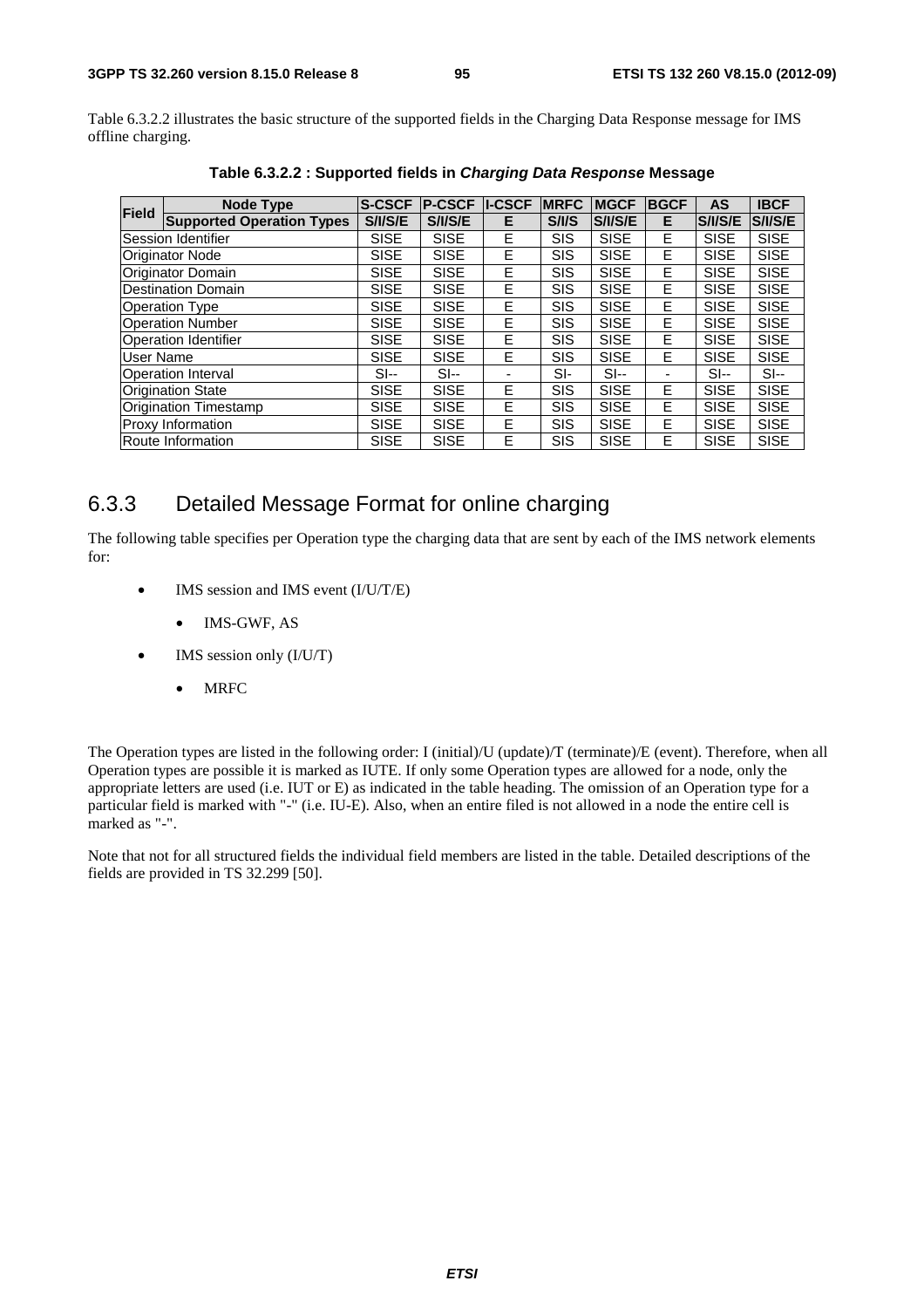Table 6.3.3.1 illustrates the basic structure of the supported fields in the Debit and Reserve Units Request for IMS online charging.

| <b>Field</b>                                    | <b>Node Type</b>                           | <b>IMS-GWF</b>                     | <b>MRFC</b>              | <b>AS</b>                                           |
|-------------------------------------------------|--------------------------------------------|------------------------------------|--------------------------|-----------------------------------------------------|
|                                                 | <b>Supported</b><br><b>Operation Types</b> | I/U/T/E                            | <b>I/U/T</b>             | I/U/T/E                                             |
| Session Identifier                              |                                            | <b>IUTE</b>                        | <b>IUT</b>               | <b>IUTE</b>                                         |
| <b>Originator Host</b>                          |                                            | <b>IUTE</b>                        | <b>IUT</b>               | <b>IUTE</b>                                         |
| Originator Domain                               |                                            | <b>IUTE</b>                        | $\overline{IUT}$         | <b>IUTE</b>                                         |
| <b>Destination Domain</b>                       |                                            | <b>IUTE</b>                        | <b>IUT</b>               | <b>IUTE</b>                                         |
| <b>Operation Identifier</b>                     |                                            | <b>IUTE</b>                        | <b>IUT</b>               | <b>IUTE</b>                                         |
| <b>Operation Token</b>                          |                                            | <b>IUTE</b>                        | <b>IUT</b>               | <b>IUTE</b>                                         |
| Operation Type                                  |                                            | <b>IUTE</b>                        | <b>IUT</b>               | <b>IUTE</b>                                         |
| <b>Operation Number</b>                         |                                            | <b>IUTE</b>                        | <b>IUT</b>               | <b>IUTE</b>                                         |
| <b>Destination Host</b>                         |                                            | <b>IUTE</b>                        | <b>IUT</b>               | <b>IUTE</b>                                         |
| <b>User Name</b>                                |                                            | <b>IUTE</b>                        | <b>IUT</b>               | <b>IUTE</b>                                         |
| <b>Origination State</b>                        |                                            | <b>IUTE</b>                        | <b>IUT</b>               | <b>IUTE</b>                                         |
| <b>Origination Timestamp</b>                    |                                            | <b>IUTE</b>                        | <b>IUT</b>               | <b>IUTE</b>                                         |
| Subscriber Identifier                           |                                            | <b>IUTE</b>                        | <b>IUT</b>               | <b>IUTE</b>                                         |
| <b>Termination Cause</b>                        |                                            | $-$ T-                             | $\overline{-1}$          | $-$ T-                                              |
| Requested Action                                |                                            | <b>IUTE</b>                        | $\overline{IUT}$         | <b>IUTE</b>                                         |
| <b>Multiple Operation</b>                       |                                            | $\overline{I U - E}$               | IU-                      | $\overline{I U - E}$                                |
| <b>Multiple Unit Operation</b>                  |                                            | IU-E                               | IU-                      | $\overline{I U - E}$                                |
| <b>Service Units Requested</b>                  |                                            | $\overline{I U - E}$               | IU-                      | $\overline{\mathsf{I} \mathsf{U} \cdot \mathsf{E}}$ |
| <b>Action Requested</b>                         |                                            | $- E$                              | ä,                       | $- E$                                               |
| Service Units Used                              |                                            | $-UT-$                             | $-\overline{UT}$         | $-UT -$                                             |
| Subscriber Equipment Number                     |                                            | <b>IUTE</b>                        | <b>IUT</b>               | <b>IUTE</b>                                         |
| Proxy Information                               |                                            | <b>IUTE</b>                        | <b>IUT</b>               | <b>IUTE</b>                                         |
| Route Information                               |                                            | <b>IUTE</b>                        | <b>IUT</b>               | <b>IUTE</b>                                         |
| <b>Extended Information</b>                     |                                            | <b>IUTE</b>                        | <b>IUT</b>               | <b>IUTE</b>                                         |
| Service Information with PS and IMS Information |                                            |                                    |                          |                                                     |
| Event Type                                      |                                            | <b>IUTE</b>                        | <b>IUT</b>               | <b>IUTE</b>                                         |
| Role Of Node                                    |                                            | <b>IUTE</b>                        | $\overline{a}$           | <b>IUTE</b>                                         |
| <b>Node Functionality</b>                       |                                            | <b>IUTE</b>                        | <b>IUT</b>               | <b>IUTE</b>                                         |
| <b>User Session Id</b>                          |                                            | <b>IUTE</b>                        | <b>IUT</b>               | <b>IUTE</b>                                         |
| <b>Session Priority</b>                         |                                            | $l - E$                            | $\left  - \right $       | $I - E$                                             |
| <b>Calling Party Address</b>                    |                                            | <b>IUTE</b>                        | <b>IUT</b>               | <b>IUTE</b>                                         |
| Called Party Address                            |                                            | <b>IUTE</b>                        | <b>IUT</b>               | <b>IUTE</b>                                         |
| Number Portability routing information          |                                            | $l - E$                            | $\blacksquare$           | $l - E$                                             |
| Carrier Select routing information              |                                            | $F-E$                              | $\blacksquare$           | $I - E$                                             |
| <b>Requested Party Address</b>                  |                                            | $I - E$                            | $\left  - - \right $     | $I - E$                                             |
| <b>Called Asserted Identity</b>                 |                                            | -UTE                               | -UT                      | -UTE                                                |
| <b>Associated URI</b>                           |                                            | $-TE$                              |                          |                                                     |
| <b>Application Server Information</b>           |                                            | <b>IUTE</b>                        | <b>IUT</b>               | $\blacksquare$                                      |
| Inter Operator Identifier                       |                                            | <b>IUTE</b>                        | <b>IUT</b>               | <b>IUTE</b>                                         |
| <b>IMS Charging Identifier</b>                  |                                            | <b>IUTE</b>                        | <b>IUT</b>               | <b>IUTE</b>                                         |
| <b>SDP Session Description</b>                  |                                            | IU--                               | IU-                      | <b>IU--</b>                                         |
| SDP Media Component                             |                                            | IU--                               | IU-                      | IU--                                                |
| <b>GGSN Address</b>                             |                                            | $\overline{\overline{\bigcup}}$ -- | IU-                      | $\overline{U}$                                      |
| <b>Served Party</b>                             |                                            | $\overline{\phantom{a}}$           | $\blacksquare$           | $\blacksquare$                                      |
| <b>Server Capabilities</b>                      |                                            | $\blacksquare$                     | ä,                       |                                                     |
| <b>Trunk Group ID</b>                           | $\blacksquare$                             | $\blacksquare$                     | $\overline{\phantom{a}}$ |                                                     |
| <b>Bearer Service</b>                           |                                            | $\overline{\phantom{a}}$           | $\overline{\phantom{a}}$ | -                                                   |
| Service Id                                      | $\overline{\phantom{a}}$                   | <b>IUT</b>                         | $\overline{\phantom{a}}$ |                                                     |
| Service Specific Info                           |                                            | $\blacksquare$                     | $\overline{\phantom{a}}$ |                                                     |
| <b>Messages Bodies</b>                          | <b>IUTE</b>                                | $\blacksquare$                     | <b>IUTE</b>              |                                                     |
| <b>Cause Code</b>                               | $-TE$                                      | --T                                | $-TE$                    |                                                     |
| <b>Access Network Information</b>               |                                            | <b>IUTE</b>                        | <b>IUT</b>               | <b>IUTE</b>                                         |
| <b>IMS Communication Service ID</b>             | $I - E$                                    |                                    | $I - E$                  |                                                     |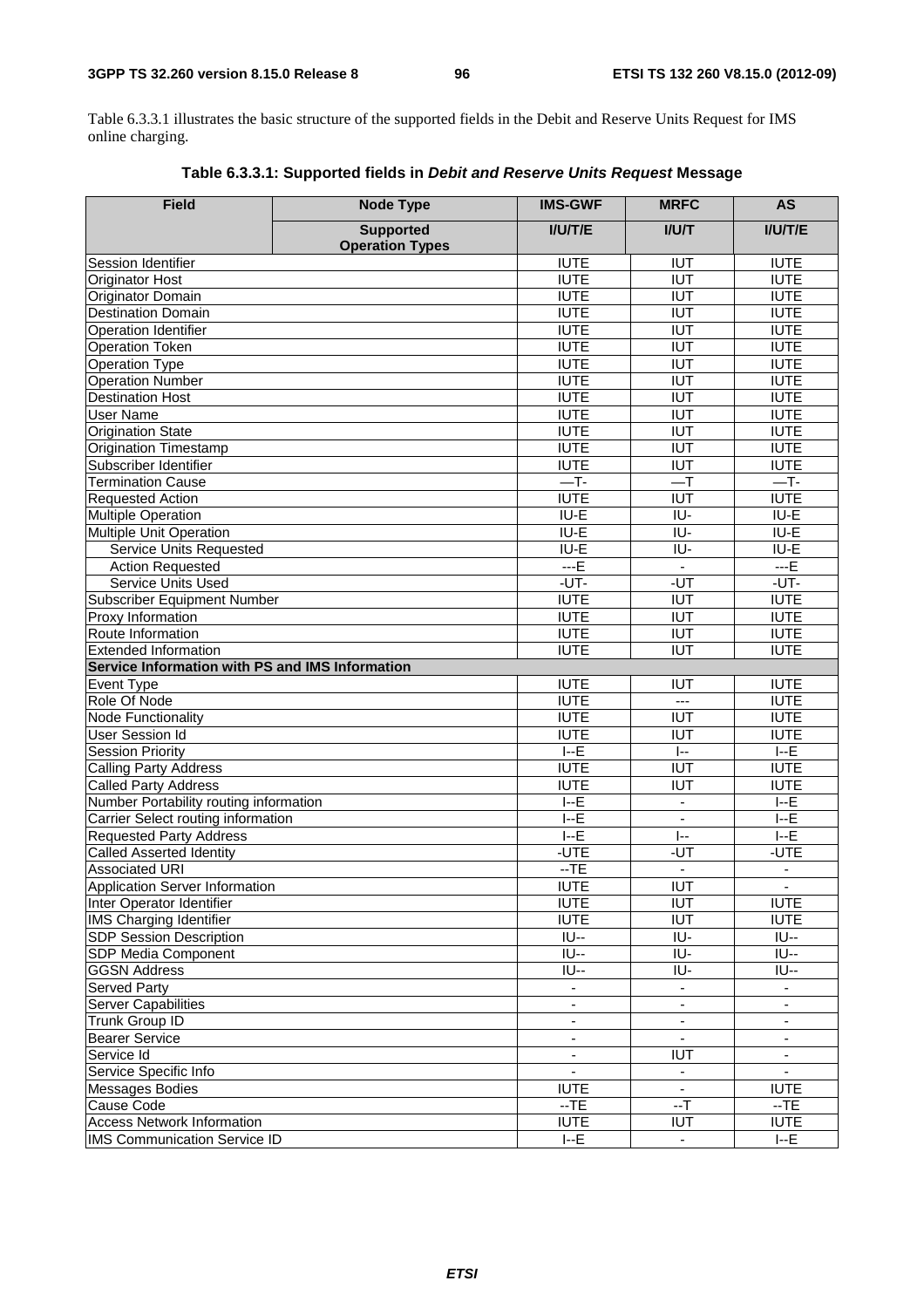Table 6.3.3.2 illustrates the basic structure of the supported fields in the Debit and Reserve Units Response for IMS online charging.

| <b>Field</b>                    | <b>Node Type</b>                           | <b>IMS-GWF</b>           | <b>MRFC</b>    | <b>AS</b>      |
|---------------------------------|--------------------------------------------|--------------------------|----------------|----------------|
|                                 | <b>Supported</b><br><b>Operation Types</b> | <b>I/U/T/E</b>           | <b>I/U/T</b>   | <b>I/U/T/E</b> |
| Session Identifier              |                                            | <b>IUTE</b>              | <b>IUT</b>     | <b>IUTE</b>    |
| <b>Operation Result</b>         |                                            | <b>IUTE</b>              | IUT            | <b>IUTE</b>    |
| <b>Originator Host</b>          |                                            | <b>IUTE</b>              | <b>IUT</b>     | <b>IUTE</b>    |
| Originator Domain               |                                            | <b>IUTE</b>              | <b>IUT</b>     | <b>IUTE</b>    |
| <b>Operation Identifier</b>     |                                            | <b>IUTE</b>              | IUT            | <b>IUTE</b>    |
| <b>Operation Type</b>           |                                            | <b>IUTE</b>              | IUT            | <b>IUTE</b>    |
| <b>Operation Number</b>         |                                            | <b>IUTE</b>              | <b>IUT</b>     | <b>IUTE</b>    |
| <b>Operation Failover</b>       |                                            | <b>IUTE</b>              | <b>IUT</b>     | <b>IUTE</b>    |
| <b>Multiple Unit Operation</b>  |                                            | <b>IUTE</b>              | <b>IUT</b>     | <b>IUTE</b>    |
| <b>Operation Failure Action</b> |                                            |                          |                |                |
| <b>Redirection Host</b>         |                                            |                          |                |                |
| <b>Redirection Host Usage</b>   |                                            | ٠                        |                |                |
| <b>Redirection Cache Time</b>   |                                            | $\overline{\phantom{a}}$ | $\blacksquare$ | ٠              |
| Proxy Information               |                                            | $\blacksquare$           | ۰              |                |
| Route Information               |                                            | $\overline{\phantom{0}}$ |                |                |
| Failed parameter                |                                            |                          |                |                |
| <b>Extended Information</b>     | <b>IUTE</b>                                | <b>IUT</b>               | <b>IUTE</b>    |                |

**Table 6.3.3.2: Supported fields in** *Debit and Reserve Units Response* **Message** 

## 6.3.4 Formal IMS charging parameter description

#### 6.3.4.1 IMS charging information for CDRs

The detailed definitions, abstract syntax and encoding of the IMS CDR parameters are specified in TS 32.298 [51].

#### 6.3.4.2 IMS charging information for charging events

The detailed charging event parameter definitions are specified in 3GPP TS 32.299 [50].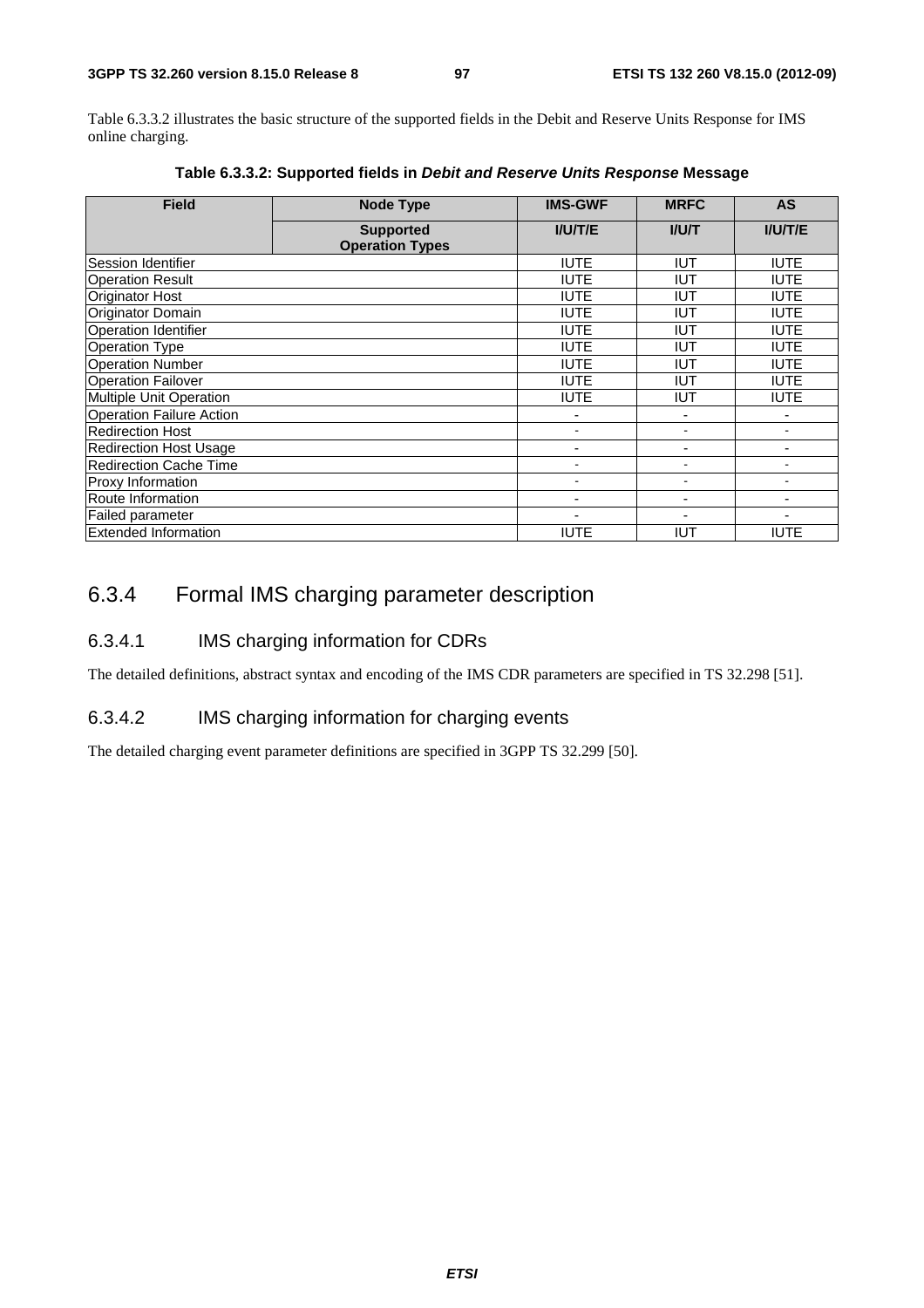# Annex A (informative): **Bibliography**

| a)           | The 3GPP charging specifications                                                                                                                                                                                                       |
|--------------|----------------------------------------------------------------------------------------------------------------------------------------------------------------------------------------------------------------------------------------|
|              | 3GPP TS 32.252: "Telecommunication management; Charging management; Wireless Local Area<br>Network (WLAN) charging".                                                                                                                   |
|              | 3GPP TS 32.270: "Telecommunication management; Charging management; Multimedia<br>Messaging Service (MMS) charging".                                                                                                                   |
|              | 3GPP TS 32.271: "Telecommunication management; Charging management; Location Services<br>(LCS) charging".                                                                                                                              |
|              | 3GPP TS 32.296: "Telecommunication management; Charging management; Online Charging<br>System (OCS) applications and interfaces".                                                                                                      |
| $\mathbf{b}$ | <b>Common 3GPP specifications</b>                                                                                                                                                                                                      |
|              | 3GPP TS 22.101: "Service aspects; Service Principles".                                                                                                                                                                                 |
|              | 3GPP TS 22.115 "Service aspects; Charging and Billing".                                                                                                                                                                                |
|              | 3GPP TS 23.003: "Numbering, addressing and identification".                                                                                                                                                                            |
|              | 3GPP TS 27.001: "General on Terminal Adaptation Functions (TAF) for Mobile Stations (MS)".                                                                                                                                             |
| C)           | other Domain and Service specific 3GPP / ETSI specifications                                                                                                                                                                           |
|              |                                                                                                                                                                                                                                        |
| d)           | <b>Relevant ITU Recommendations</b>                                                                                                                                                                                                    |
|              | ITU-T Recommendation D.93: "Charging and accounting in the international land mobile<br>telephone service (provided via cellular radio systems)".                                                                                      |
|              | ITU-T Recommendation E.164: "The international public telecommunication numbering plan".                                                                                                                                               |
|              | ITU-T Recommendation Q.767: "Application of the ISDN user part of CCITT signalling System<br>No.7 for international ISDN interconnections".                                                                                            |
|              | ITU-T Recommendation X.25: "Interface between Data Terminal Equipment (DTE) and Data<br>Circuit-terminating Equipment (DCE) for terminals operating in the packet mode and connected to<br>public data networks by dedicated circuit". |
|              | ITU-T Recommendation X.121: "International numbering plan for public data networks".                                                                                                                                                   |
| e)           | <b>Relevant IETF RFCs</b>                                                                                                                                                                                                              |
|              | IETF RFC 959 (1985): "File Transfer Protocol".                                                                                                                                                                                         |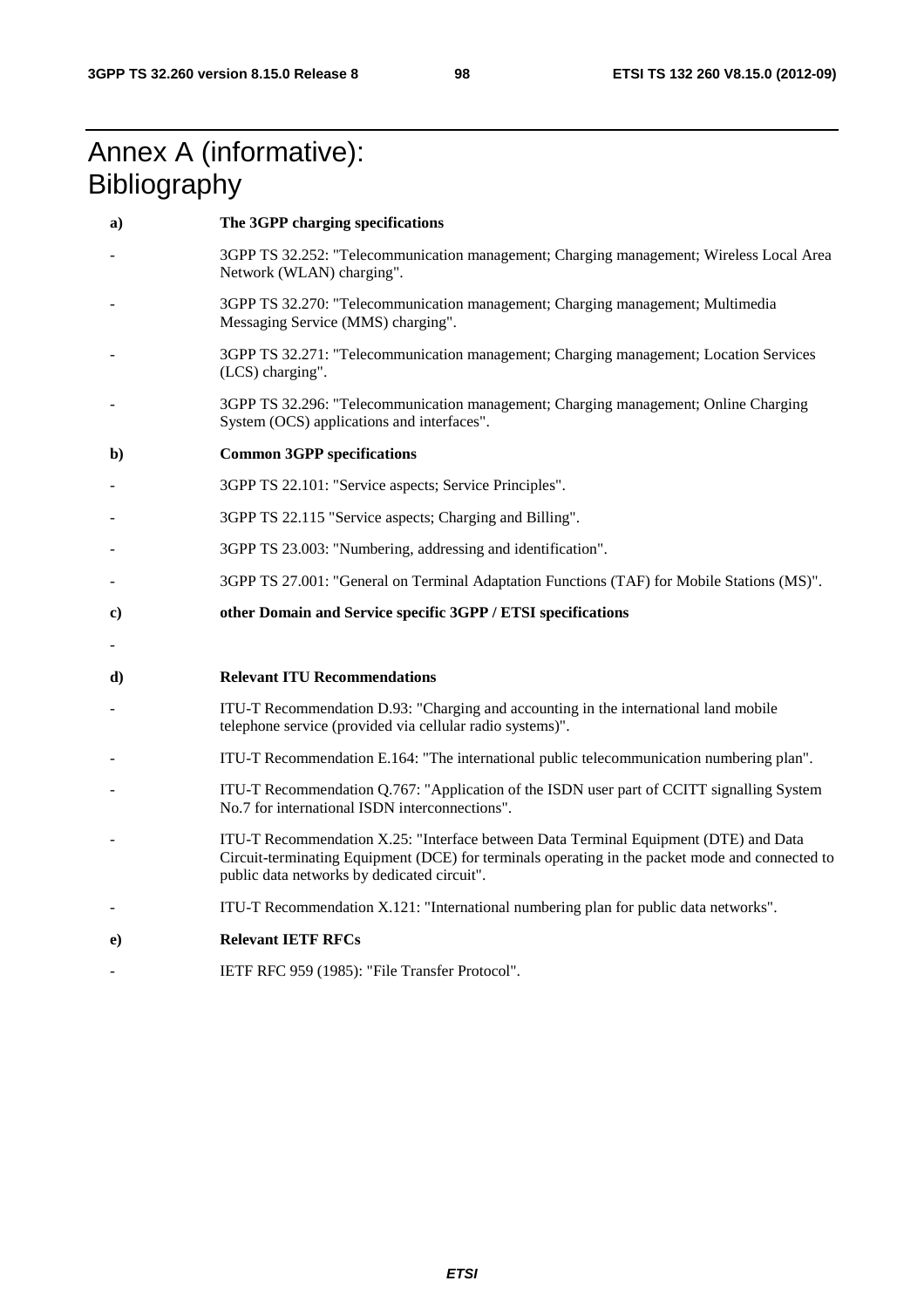# Annex B (informative): Message Flows for Service Termination by OCS

This annex describes several scenarios related to IMS service termination in IMS-GWF.

SIP messages and Diameter transactions associated with these charging scenarios are shown primarily to illustrate the service termination procedures. They are not intended to be exhaustive and depend on the Diameter Credit Control Requests triggers configured by the operator. The triggers for sending Debit and Reserve Unit Requests from the IMS-GWF to the OCS are defined according to table 5.3.1.

# B.1 Scenario 1 - Session Related (SCUR): Service Termination on reception of an initial SIP INVITE Request



**Figure B.1.1 : Service Termination triggered by an initial SIP Request**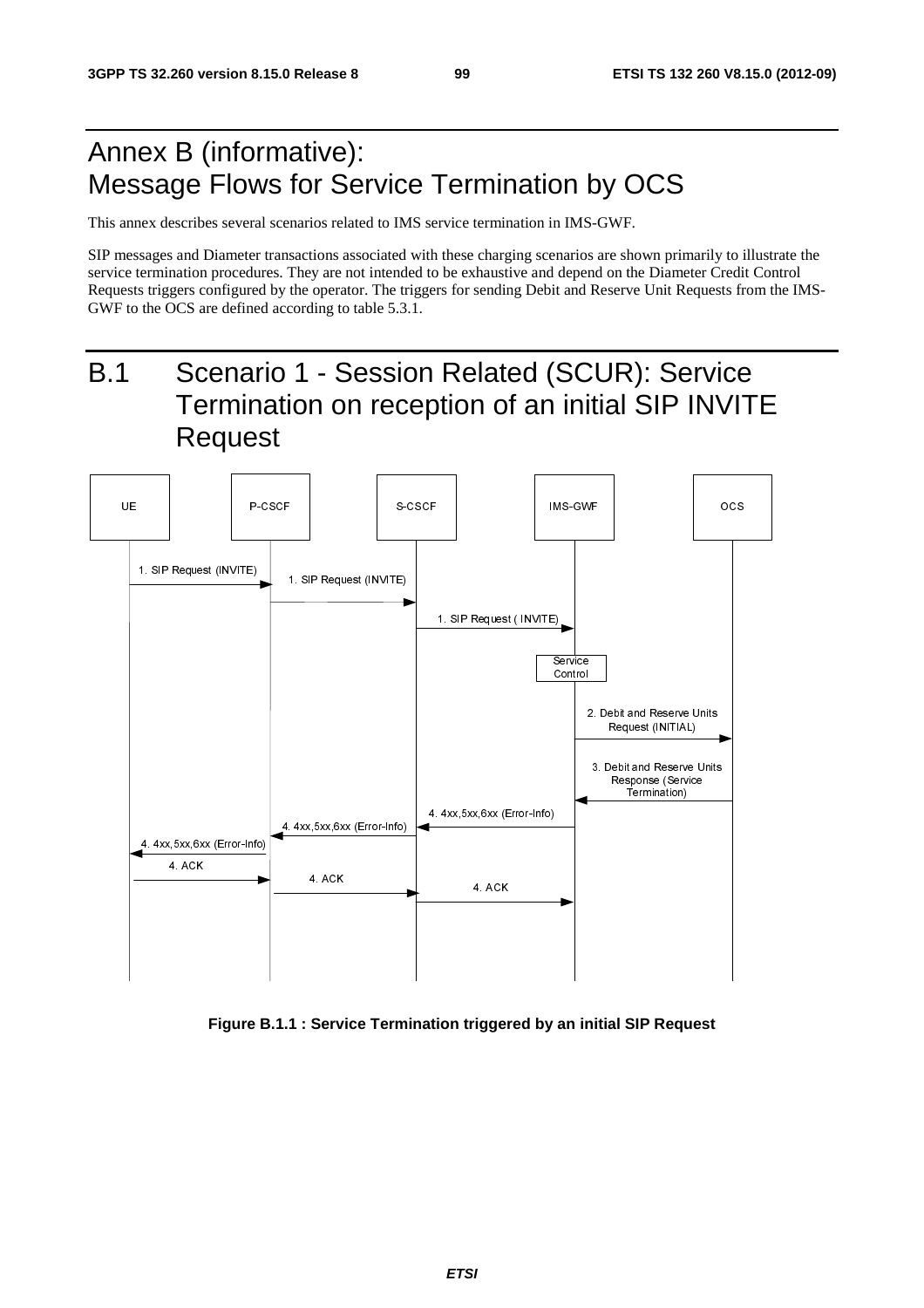B.2 Scenario 2 - Session Related (SCUR): Service Termination triggered after an early SIP Dialog is established



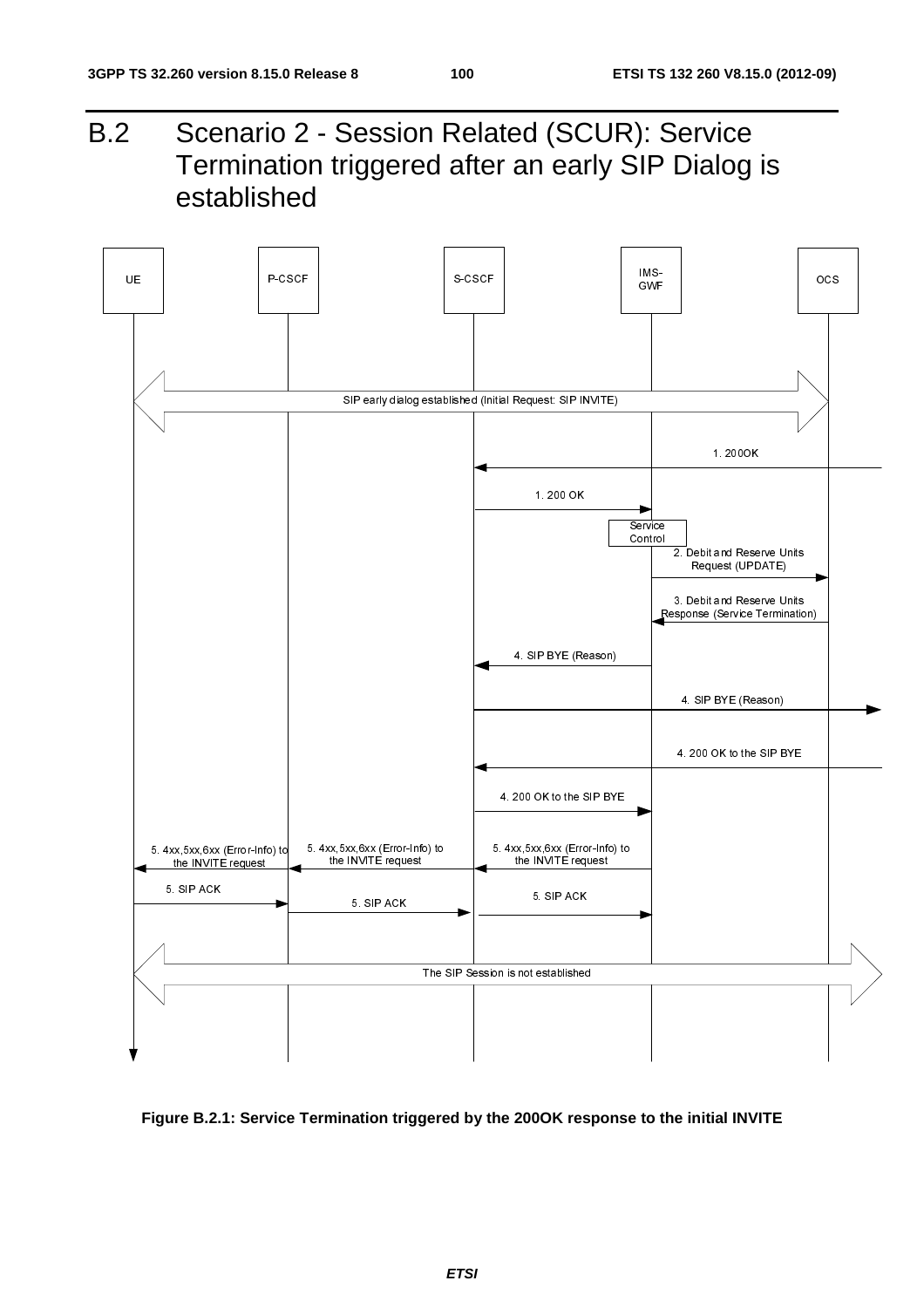

**Figure B.2.2 : Service Termination triggered by an UPDATE request within an early SIP dialog**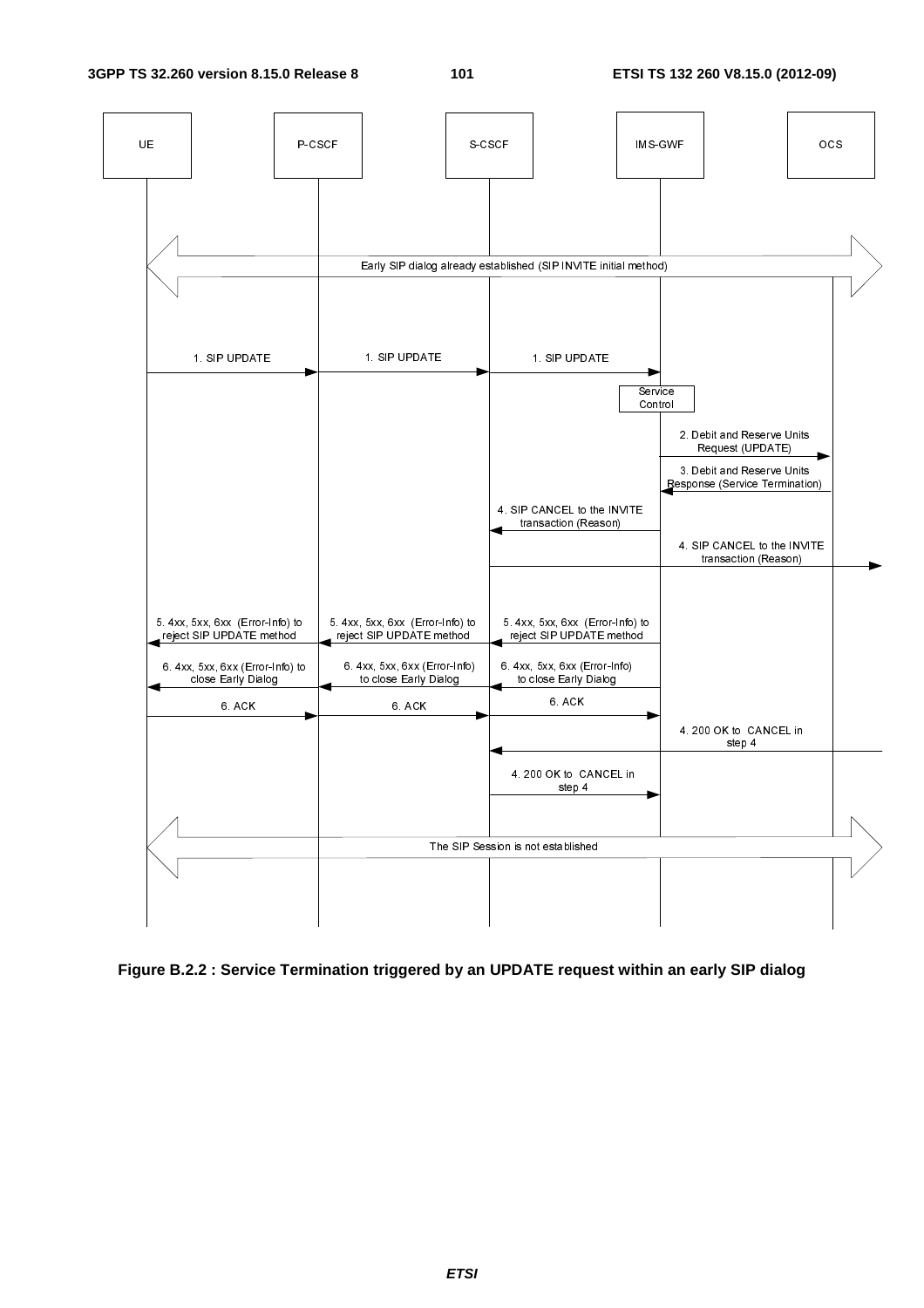

**Figure B.2.3 : Service Termination triggered by the 200OK to an UPDATE request within an early SIP dialog**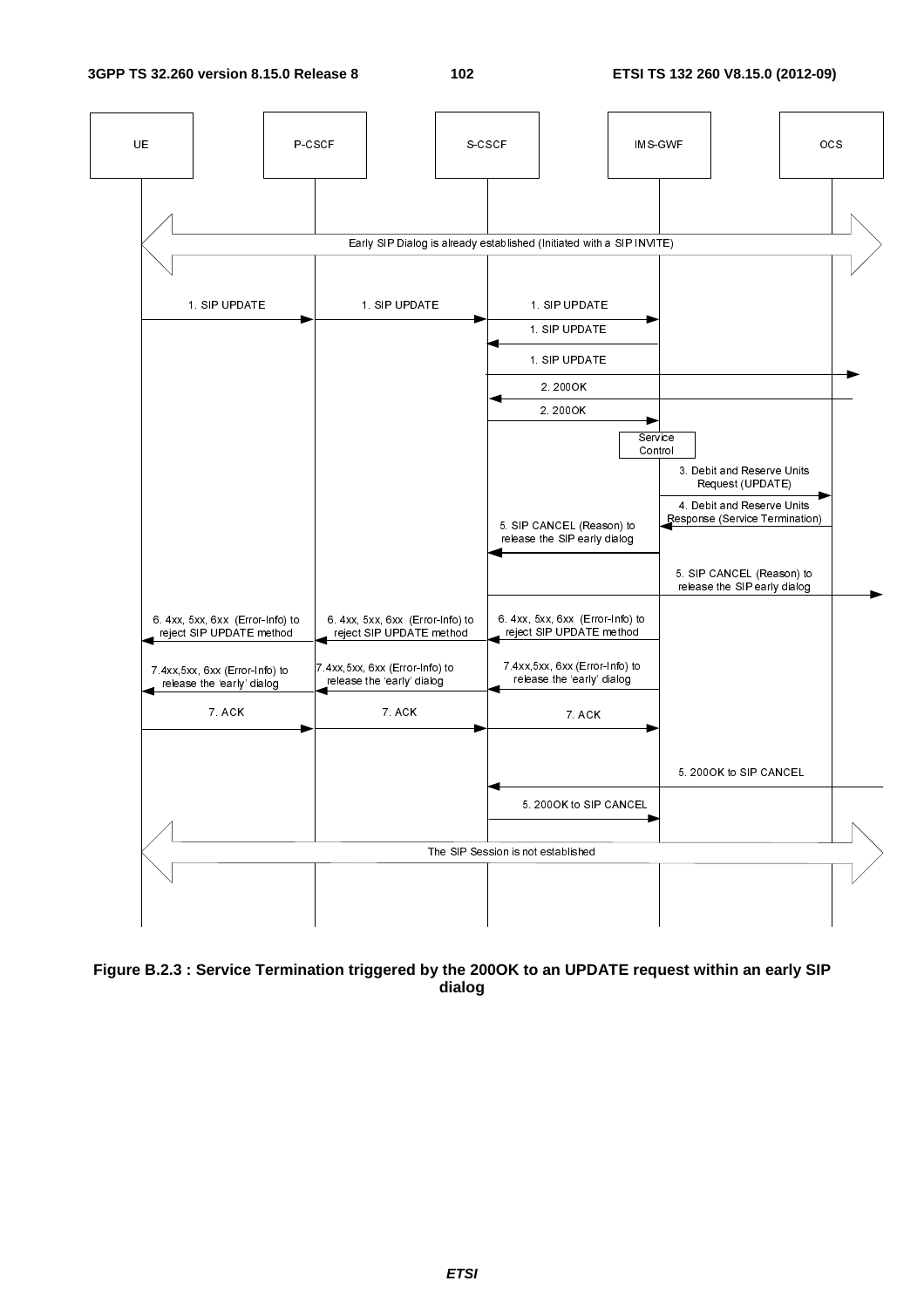B.3 Scenario 3 - Session Related (SCUR): Service Termination triggered after a confirmed SIP Dialog is established



#### **Figure B.3.1 : Service Termination triggered by a re-INVITE request within a confirmed SIP dialog**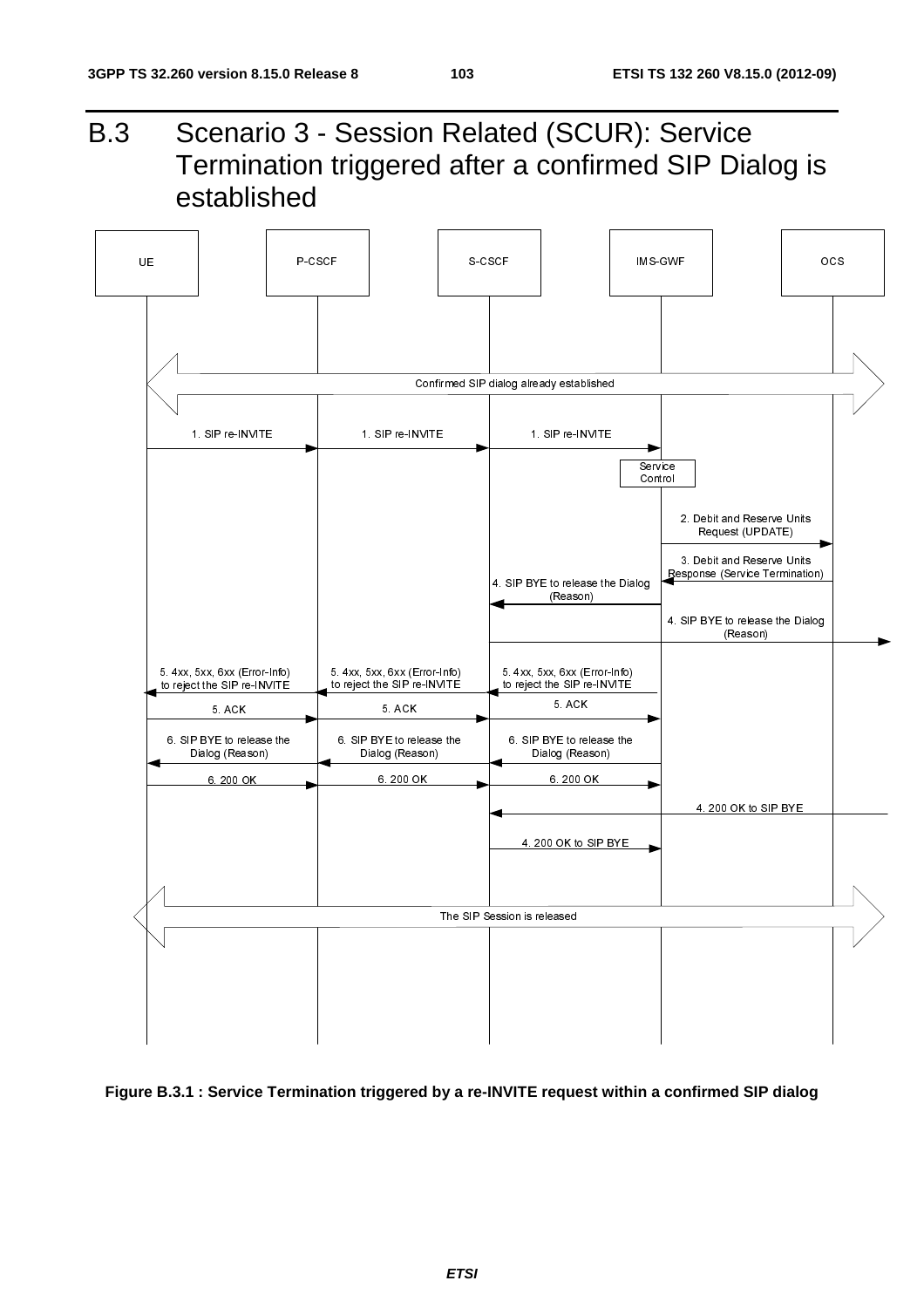

**Figure B.3.2: Service Termination triggered by the 200OK response to a re-INVITE request within a confirmed SIP dialog**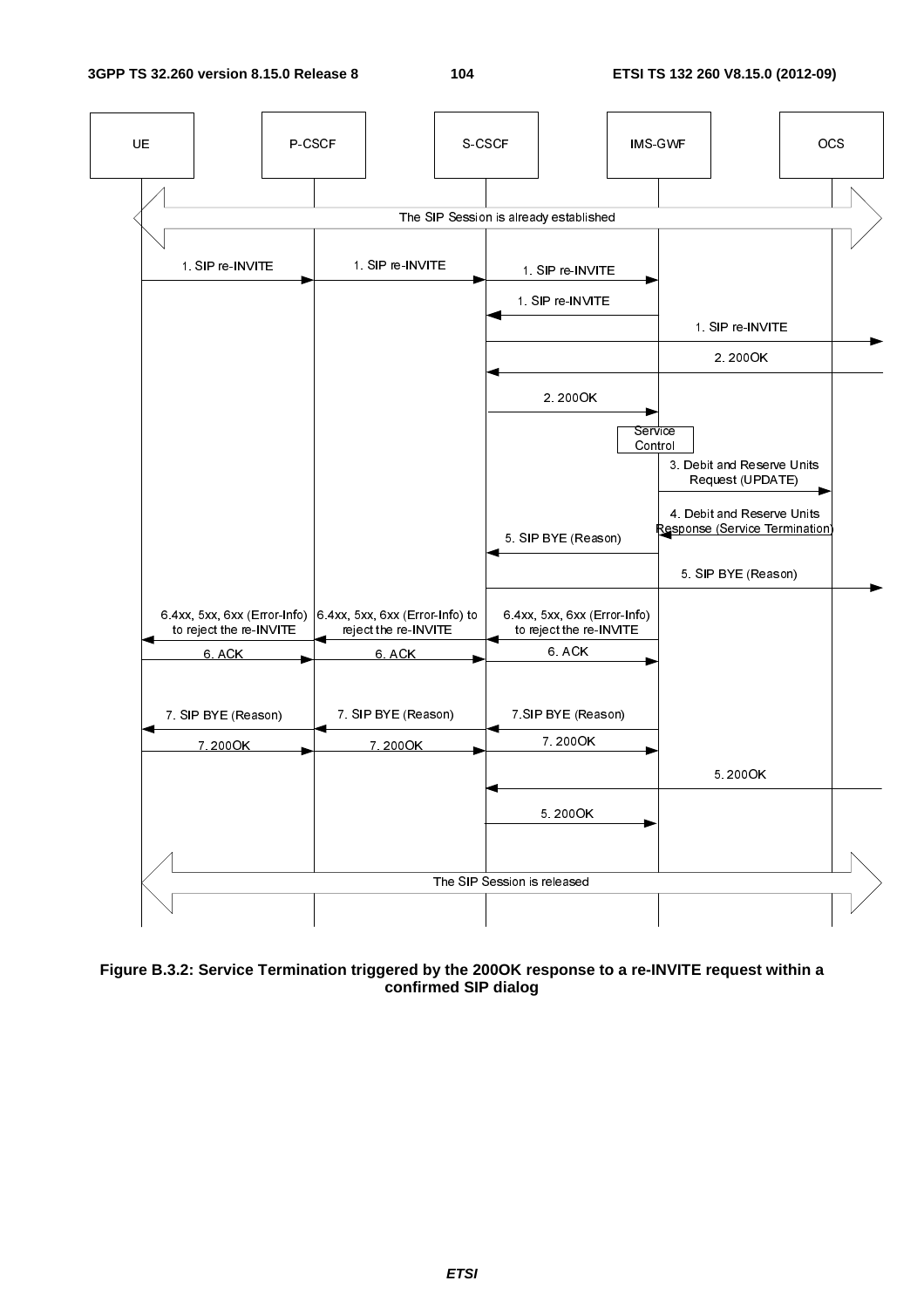

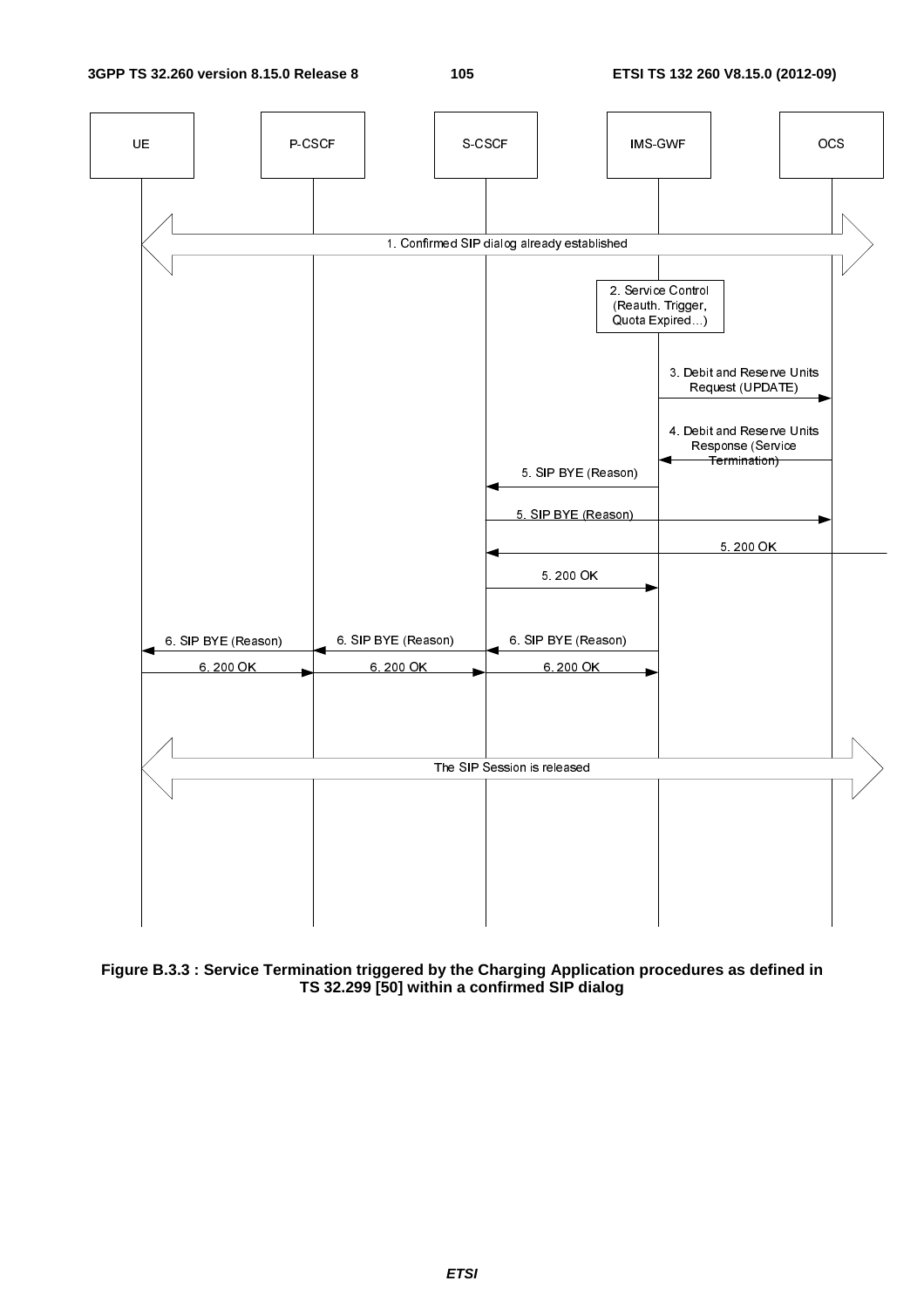B.4 Scenario 4 - Session Unrelated (ECUR): Service Termination on reception of an initial SIP non-INVITE Request



**Figure B.4.1 : Service Termination triggered by the reception of a non-INVITE SIP request**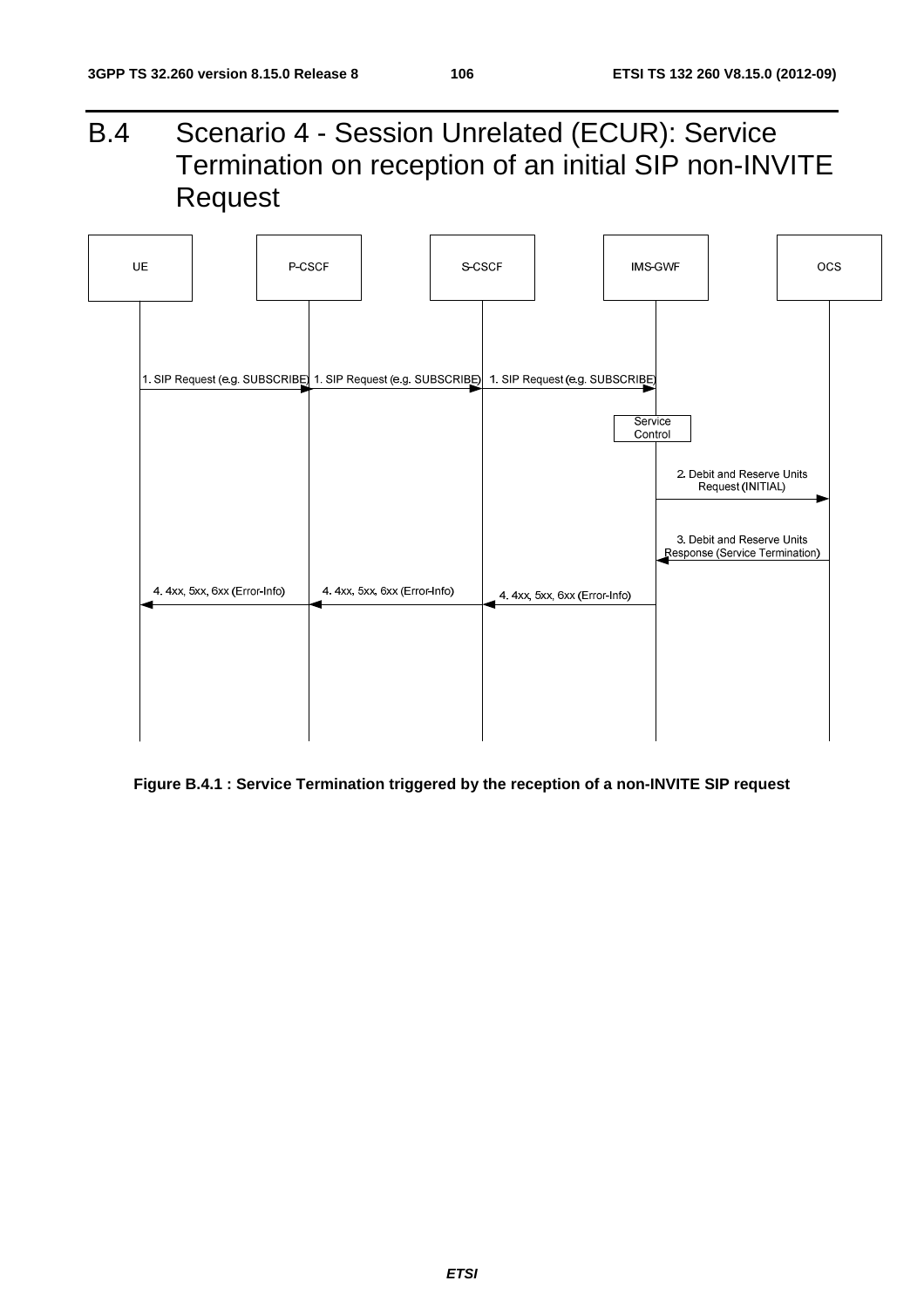B.5 Scenario 5 - Session Unrelated (IEC): Service Termination on reception of an initial SIP non-INVITE Request



**Figure B.5.1 : Service Termination triggered by the reception of a non-INVITE SIP request**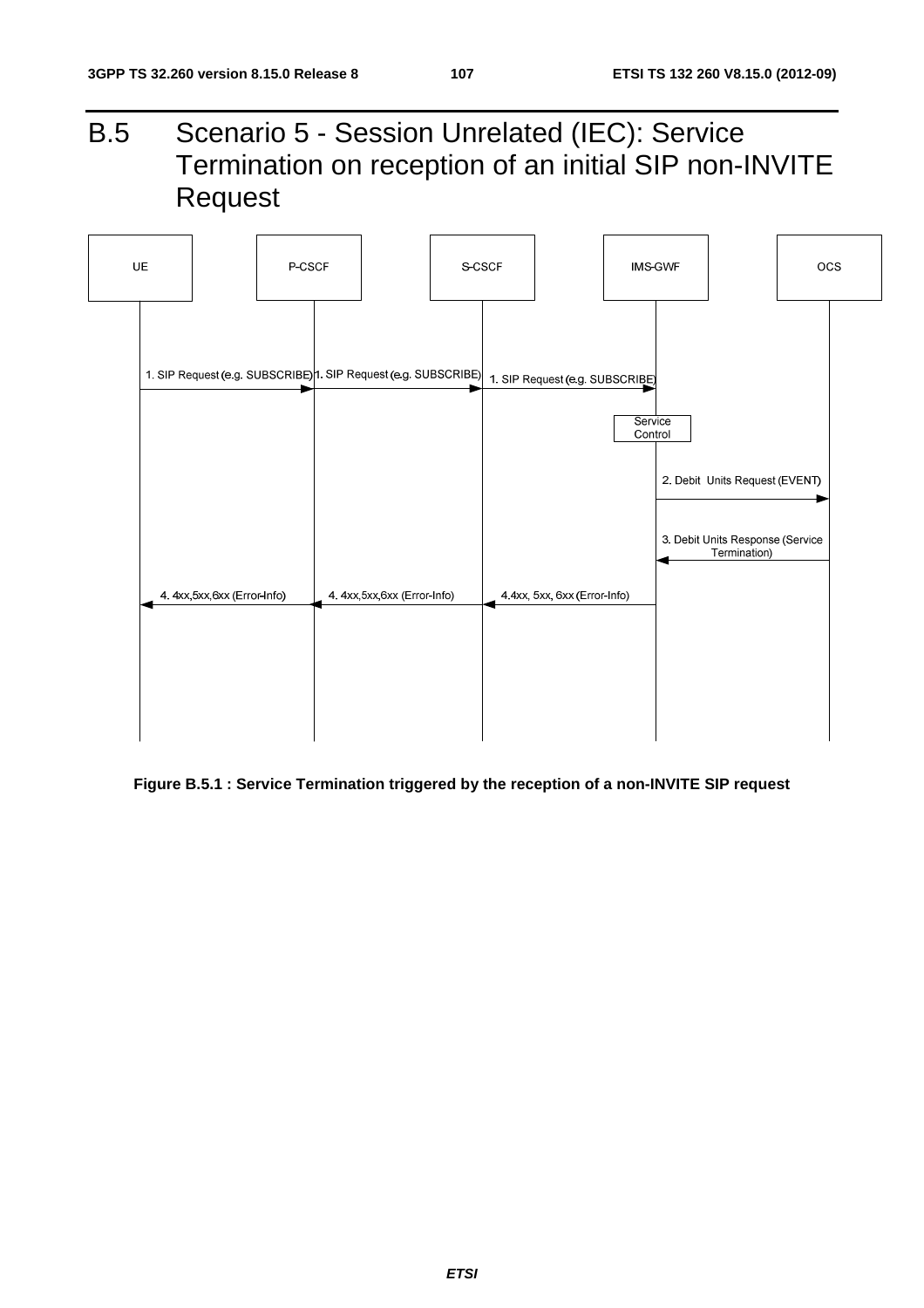## Annex C (informative): Change history

| <b>Change history</b> |  |                                          |            |                          |                                                                        |   |         |                   |                 |
|-----------------------|--|------------------------------------------|------------|--------------------------|------------------------------------------------------------------------|---|---------|-------------------|-----------------|
| <b>Date</b>           |  | TSG # TSG Doc.                           | <b>CR</b>  |                          | <b>Rev Subject/Comment</b>                                             |   | Cat Old | <b>New</b>        | <b>Work</b>     |
|                       |  |                                          |            |                          |                                                                        |   |         |                   | <b>Item</b>     |
|                       |  | Jun 2007 SP-36 SP-070292                 | 0051       | $\overline{\phantom{a}}$ | Clarification of unsuccessful re-INVITE and UPDATE                     | в | 7.3.0   | 8.0.0             |                 |
|                       |  | Sep 2007 SP-37 SP-070674 0053 --         |            |                          | Add IMS Communication Service Identification (ICSI) in Charging        | A | 8.0.0   | 8.1.0             |                 |
|                       |  |                                          |            |                          | information                                                            |   |         |                   |                 |
|                       |  | Dec 2007 SP-38 SP-070745 0054 --         |            |                          | Correct Private User ID - Align with 32.299 Diameter charging          | F | 8.1.0   | 8.2.0             |                 |
|                       |  |                                          |            |                          | applications                                                           |   |         |                   |                 |
| Mar 2008              |  | SP-39 SP-080059                          | $0055$   1 |                          | Add IBCF into stage 2 flows and data descriptions for IMS Charging     | B | 8.2.0   | 8.3.0             | <b>IMSTSS</b>   |
|                       |  |                                          |            |                          | - Align with 23.002, 23.228                                            |   |         |                   |                 |
|                       |  | Mar 2008   SP-39   SP-080074   0056   -- |            |                          | Add on Number Portability and Carrier Select routing information       | в | 8.2.0   | 8.3.0             | CH <sub>8</sub> |
| Jun 2008              |  | SP-40 SP-080271                          | 0058       | $\sim$                   | Correction on supported fields in the Charging Operations              | Α | 8.3.0   | 8.4.0             | CH <sub>7</sub> |
|                       |  | Sep 2008 SP-41 SP-081214 0059            |            | $\sim$                   | Correction on Number Portability and Carrier Select Routing            | F | 8.4.0   | 8.5.0             | CH <sub>8</sub> |
|                       |  |                                          |            |                          | Information                                                            |   |         |                   |                 |
|                       |  | Sep 2008 SP-41 SP-081287                 | 0060       | $\sim$                   | Charging management for IMS service continuity                         | B | 8.4.0   | 8.5.0             | CH <sub>8</sub> |
|                       |  | Dec 2008 SP-42 SP-080706 0063            |            |                          | Charging management for IMS service continuity                         | D | 8.5.0   | 8.6.0             | CH8             |
|                       |  | Dec 2008 SP-42 SP-080841                 | 0062       |                          | Correction on Multiple Unit Operation category                         | A | 8.5.0   | 8.6.0             | CH <sub>7</sub> |
|                       |  | Dec 2008   SP-42   SP-080706   0064      |            |                          | Clarification of the online charging in TS 32.260                      | B | 8.5.0   | 8.6.0             | CH8             |
|                       |  | Dec 2008 SP-42 SP-080707                 | 0065       |                          | Reference to MMTel services                                            | B | 8.5.0   | 8.6.0             | <b>IMSTSS</b>   |
| Dec 2008              |  | SP-42 SP-080706                          | 0066       |                          | Addition of the AS in the message flows for online charging            | B | 8.5.0   | 8.6.0             | CH <sub>8</sub> |
|                       |  |                                          |            |                          | scenarios                                                              |   |         |                   |                 |
|                       |  | Dec 2008 SP-42 SP-080706 0067            |            |                          | Addition of SDP offer and answer and clarification on media initiator  | B | 8.5.0   | 8.6.0             | CH8             |
| Jun 2009              |  | SP-44 SP-090432 0068                     |            |                          | Correction of SIP request/response timestamps category                 | F | 8.6.0   | 8.7.0             | CH8             |
|                       |  | Sep 2009 SP-45 SP-090536 0072 -          |            |                          | Alignment of number portability and carrier select information with    | F | 8.7.0   | 8.8.0             | CH8             |
|                       |  |                                          |            |                          | TS 24.229                                                              |   |         |                   |                 |
|                       |  | Dec 2009   SP-46   SP-090720   0077      |            |                          | Correction on priority session treatment – alignment with TS 22.153    | F | 8.8.0   | 8.9.0             | CH <sub>8</sub> |
| Mar 2010              |  | SP-47 SP-100039 0082                     |            |                          | Correction on MRFC Charging Data Record - Alignment with TS            | A | 8.9.0   | 8.10.0 CH7        |                 |
|                       |  |                                          |            |                          | 32.298                                                                 |   |         |                   |                 |
|                       |  | Mar 2010 SP-47 SP-100040 0085            |            | $\blacksquare$           | Correction of Role of Node charging parameter description              | F | 8.9.0   | 8.10.0 CH8        |                 |
|                       |  | Mar 2010 SP-47 SP-100040 0087            |            |                          | Correction of THIG functionality entity alignment with TS 24.229       | F | 8.9.0   | 8.10.0 CH8        |                 |
|                       |  | Mar 2010   SP-47   SP-100040   0089      |            |                          | Correction on Data integrity in IMS Charging                           | F | 8.9.0   | 8.10.0 CH8        |                 |
|                       |  | Jun 2010   SP-48   SP-100265   0095      |            |                          | Correction of trigger conditions                                       | F |         | 8.10.0 8.11.0     | CH <sub>8</sub> |
| Jun 2010              |  | SP-48 SP-100265 0096 -                   |            |                          | Alignement for "Inter Operator Identification" description setting for | F |         | 8.10.0 8.11.0 CH8 |                 |
|                       |  |                                          |            |                          | IMS Centralised service with TS 24.292                                 |   |         |                   |                 |
|                       |  | Dec 2010 SP-50 SP-100757 0112            |            |                          | Correction of Operation Interval in the Charging Data Request and      | F |         | 8.11.0 8.12.0 CH8 |                 |
|                       |  |                                          |            |                          | Response messages - Align with IETF RFC 3588                           |   |         |                   |                 |
|                       |  | May 2011   SP-52   SP-110404   0129   1  |            |                          | Correction on supported fileds in IBCF - Alignment with TS 32.298      | F |         | 8.12.0 8.13.0 CH8 |                 |
| June                  |  | SP-56 SP-120359 0150 1                   |            |                          | Correction of List of Message Bodies                                   | F |         | 8.13.0 8.14.0 CH8 |                 |
| 2012                  |  |                                          |            |                          |                                                                        |   |         |                   |                 |
|                       |  | Sep 2012   SP-57   SP-120561   0160   -  |            |                          | Remove Authorised-Qos from P-CSCF CDR                                  | F |         | 8.14.0 8.15.0 CH8 |                 |